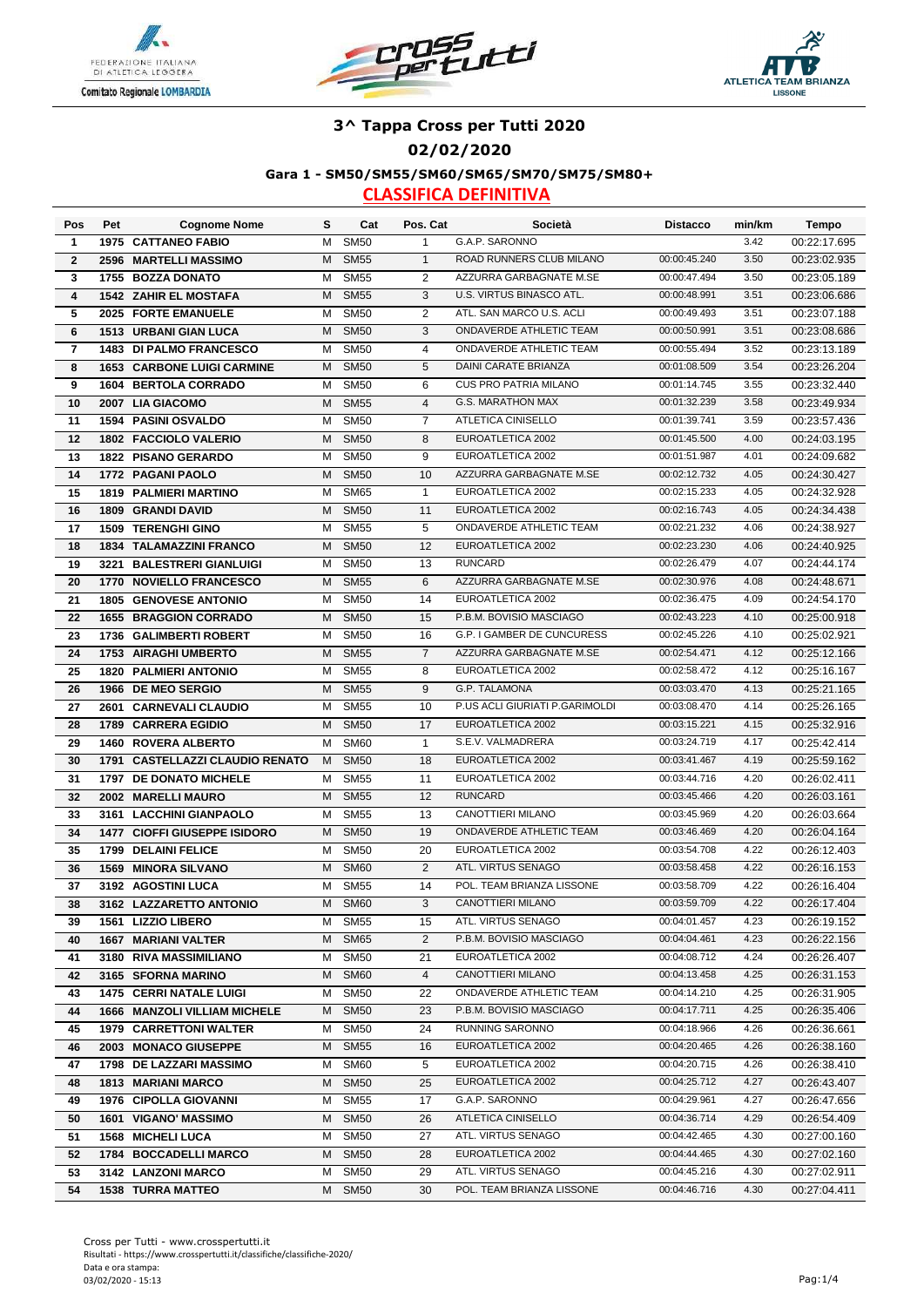





#### **02/02/2020**

**Gara 1 - SM50/SM55/SM60/SM65/SM70/SM75/SM80+**

| 55        | 1777 BUZZINI GIORGIO                                         | M      | SM <sub>50</sub>           | 31             | ATL. MUGGIO`                                       | 00:04:47.479                 | 4.30         | 00:27:05.174                 |
|-----------|--------------------------------------------------------------|--------|----------------------------|----------------|----------------------------------------------------|------------------------------|--------------|------------------------------|
| 56        | <b>1894 TOMASELLI LUIGI</b>                                  | M      | <b>SM65</b>                | 3              | GRUPPO PODISTICO MELZO A.S.D.                      | 00:04:48.729                 | 4.31         | 00:27:06.424                 |
| 57        | <b>1592 LOSCIALE CARLO</b>                                   | м      | <b>SM60</b>                | 6              | ATLETICA CINISELLO                                 | 00:04:53.978                 | 4.31         | 00:27:11.673                 |
| 58        | 2612 GENNARO MASSIMILIANO                                    | м      | <b>SM50</b>                | 32             | RHO TRIATHLON CLUB                                 | 00:05:00.971                 | 4.33         | 00:27:18.666                 |
| 59        | 1771 ORLANDO DOMENICO                                        | м      | <b>SM60</b>                | $\overline{7}$ | AZZURRA GARBAGNATE M.SE                            | 00:05:04.722                 | 4.33         | 00:27:22.417                 |
| 60        | 2655 CHIARELLI LUCA                                          | M      | <b>SM50</b>                | 33             | ROAD RUNNERS CLUB MILANO                           | 00:05:08.721                 | 4.34         | 00:27:26.416                 |
| 61        | 1697 PELLEGRINELLI LIONELLO LUIGI                            | м      | <b>SM65</b>                | 4              | ATL. AMBROSIANA                                    | 00:05:09.972                 | 4.34         | 00:27:27.667                 |
| 62        | <b>1599 SPAVENTATO ANTONIO</b>                               | M      | <b>SM60</b>                | 8              | ATLETICA CINISELLO                                 | 00:05:10.971                 | 4.34         | 00:27:28.666                 |
| 63        | 2019 MUSSI GIOVANNI BATTISTA                                 | М      | <b>SM50</b>                | 34             | <b>RUNCARD</b>                                     | 00:05:11.972                 | 4.34         | 00:27:29.667                 |
| 64        | 1566 MAFFEZZINI GIACOMO                                      | M      | <b>SM55</b>                | 18             | ATL. VIRTUS SENAGO                                 | 00:05:12.973                 | 4.35         | 00:27:30.668                 |
| 65        | <b>1781 ARACRI ANTONIO</b>                                   | м      | <b>SM50</b>                | 35             | EUROATLETICA 2002                                  | 00:05:15.974                 | 4.35         | 00:27:33.669                 |
| 66        | 3216 FONTANA TIZIANO                                         | М      | <b>SM60</b>                | 9              | <b>TEAM PASTURO ASD</b>                            | 00:05:16.475                 | 4.35         | 00:27:34.170                 |
| 67        | <b>1651 RUZZON MARCO</b>                                     | м      | <b>SM50</b>                | 36             | SEZ. ATL. ORATORIO CORNAREDO                       | 00:05:16.972                 | 4.35         | 00:27:34.667                 |
| 68        | 3137 DOLCI SERGIO                                            | м      | <b>SM60</b>                | 10             | ATL. VALLE IMAGNA                                  | 00:05:17.736                 | 4.35         | 00:27:35.431                 |
| 69        | 2546 COMELLI ANTONIO                                         | м      | <b>SM55</b>                | 19             | POL. TEAM BRIANZA LISSONE                          | 00:05:18.724                 | 4.36         | 00:27:36.419                 |
| 70        | 3151 BOMBELLI NINI SANTO                                     | м      | <b>SM55</b>                | 20             | ATLETICRALS2-TEATRO ALLA SCALA                     | 00:05:19.473                 | 4.36         | 00:27:37.168                 |
| 71        | 2637 BESATI ROBERTO                                          | м      | <b>SM55</b>                | 21             | RUNNING SARONNO                                    | 00:05:22.978                 | 4.36         | 00:27:40.673                 |
| 72        | <b>1699 KIRCHHOFF RALF</b>                                   | M      | <b>SM60</b>                | 11             | S.CLUB LIB. SESTO                                  | 00:05:23.725                 | 4.36         | 00:27:41.420                 |
| 73        | <b>1814 MASTROMONACO LUIGI</b>                               | м      | <b>SM55</b>                | 22             | EUROATLETICA 2002                                  | 00:05:25.227                 | 4.37         | 00:27:42.922                 |
| 74        | <b>1445 GUARNIERI CORRADO</b>                                | м      | <b>SM50</b>                | 37             | BERGAMO STARS ATLETICA                             | 00:05:26.735                 | 4.37         | 00:27:44.430                 |
| 75        | <b>1647 COLOMBINI SILVANO</b>                                | М      | <b>SM55</b>                | 23             | SEZ. ATL. ORATORIO CORNAREDO                       | 00:05:27.974                 | 4.37         | 00:27:45.669                 |
| 76        | <b>1505 SPADONE ETTORE REVES</b>                             | м      | <b>SM50</b>                | 38             | <b>ONDAVERDE ATHLETIC TEAM</b>                     | 00:05:31.225                 | 4.38         | 00:27:48.920                 |
| 77        | 1500 PREVITALI LIONELLO                                      | м      | <b>SM55</b>                | 24             | ONDAVERDE ATHLETIC TEAM                            | 00:05:32.474                 | 4.38         |                              |
|           | <b>1816 MININI ROBERTO</b>                                   |        |                            | 12             | EUROATLETICA 2002                                  | 00:05:42.975                 | 4.40         | 00:27:50.169                 |
| 78        |                                                              | M<br>м | <b>SM60</b><br><b>SM50</b> | 39             | ATLETICA CINISELLO                                 | 00:05:44.972                 | 4.40         | 00:28:00.670                 |
| 79        | <b>1590 FUMAGALLI ROBERTO</b>                                | м      | <b>SM60</b>                | 13             | EUROATLETICA 2002                                  | 00:05:46.724                 | 4.40         | 00:28:02.667                 |
| 80<br>81  | <b>1794 CHIOVENDA GIANNI</b><br>2013 CORTI FRANCO            |        | <b>SM60</b>                | 14             | O.S.A. ORG SPORTIVA ALPINISTI                      | 00:05:47.723                 | 4.40         | 00:28:04.419                 |
|           | <b>1563 LOCATI MARCO EGIDIO</b>                              | м      | <b>SM55</b>                |                | ATL. VIRTUS SENAGO                                 | 00:05:52.721                 | 4.41         | 00:28:05.418                 |
| 82<br>83  | 2604 MUTTI BRUNO VALERIO                                     | м<br>м | <b>SM50</b>                | 25<br>40       | EUROATLETICA 2002                                  | 00:05:55.219                 | 4.42         | 00:28:10.416<br>00:28:12.914 |
|           |                                                              | M      | <b>SM50</b>                | 41             | EUROATLETICA 2002                                  | 00:06:01.217                 | 4.43         | 00:28:18.912                 |
| 84<br>85  | 1839 VILLA GUIDO<br><b>1587 AUTIERO SALVATORE</b>            | м      | <b>SM50</b>                | 42             | ATLETICA CINISELLO                                 | 00:06:06.716                 | 4.44         | 00:28:24.411                 |
| 86        | 1826 RIVA PAOLO                                              | м      | <b>SM55</b>                | 26             | EUROATLETICA 2002                                  | 00:06:06.965                 | 4.44         | 00:28:24.660                 |
|           | 3188 RASPANTI ANDREA                                         | М      | <b>SM50</b>                | 43             | P.B.M. BOVISIO MASCIAGO                            | 00:06:08.717                 | 4.44         | 00:28:26.412                 |
| 87        | 1492 IZZO PASQUALE                                           | М      | <b>SM55</b>                | 27             | ONDAVERDE ATHLETIC TEAM                            | 00:06:16.466                 | 4.45         | 00:28:34.161                 |
| 88<br>89  | 3187 COLACE MICHELE                                          | м      | <b>SM70</b>                | $\mathbf{1}$   | P.B.M. BOVISIO MASCIAGO                            | 00:06:21.215                 | 4.46         | 00:28:38.910                 |
| 90        | 2020 BARALDO GIUSEPPE                                        | M      | <b>SM55</b>                | 28             | ONDAVERDE ATHLETIC TEAM                            | 00:06:21.965                 | 4.46         | 00:28:39.660                 |
|           |                                                              | м      | <b>SM65</b>                | 5              | ONDAVERDE ATHLETIC TEAM                            | 00:06:22.714                 | 4.46         |                              |
| 91<br>92  | <b>1508 TAVECCHIA LUIGI</b><br><b>1493 LATTUADA MAURIZIO</b> | м      | <b>SM50</b>                | 44             | ONDAVERDE ATHLETIC TEAM                            | 00:06:30.964                 | 4.48         | 00:28:40.409<br>00:28:48.659 |
| 93        | <b>1985 SANTORO ROCCO</b>                                    | м      | <b>SM65</b>                | 6              | <b>RUNNING SARONNO</b>                             | 00:06:33.214                 | 4.48         | 00:28:50.909                 |
| 94        | <b>1549 BASSANI RUDY</b>                                     |        | M SM70                     | $\overline{2}$ | ATL. VIRTUS SENAGO                                 | 00:06:35.214                 | 4.48         | 00:28:52.909                 |
| 95        | 2564 BARBIERI RICCARDO                                       | M      | SM60                       | 15             | ATLETICA CINISELLO                                 | 00:06:36.227                 | 4.48         | 00:28:53.922                 |
|           | <b>1478 CISLAGHI MARCO</b>                                   | М      | <b>SM50</b>                | 45             | ONDAVERDE ATHLETIC TEAM                            | 00:06:41.711                 | 4.49         | 00:28:59.406                 |
| 96<br>97  | <b>1459 INVERNIZZI MAURIZIO</b>                              | М      | <b>SM55</b>                | 29             | S.E.V. VALMADRERA                                  | 00:06:43.959                 | 4.50         | 00:29:01.654                 |
| 98        | 1866 LOSI MASSIMO                                            | м      | <b>SM55</b>                | 30             | MARATHON CLUB SEVESO                               | 00:06:45.710                 | 4.50         | 00:29:03.405                 |
|           |                                                              | м      | <b>SM55</b>                | 31             | EUROATLETICA 2002                                  | 00:06:50.457                 | 4.51         |                              |
| 99<br>100 | 3178 PESCO VINCENZO FRANCO<br>2581 MONTANI ROBERTO           |        | <b>SM55</b>                | 32             | SEZ. ATL. ORATORIO CORNAREDO                       | 00:06:58.709                 | 4.52         | 00:29:08.152<br>00:29:16.404 |
|           | 1458 FUOCO VINCENZO                                          | м      |                            |                | S.E.V. VALMADRERA                                  | 00:07:04.966                 | 4.53         |                              |
| 101       |                                                              | м      | <b>SM55</b>                | 33             |                                                    |                              |              | 00:29:22.661                 |
| 102       | <b>1499 PALMENTA VINCENZO</b>                                | М      | <b>SM55</b>                | 34             | ONDAVERDE ATHLETIC TEAM<br>ONDAVERDE ATHLETIC TEAM | 00:07:07.957<br>00:07:10.208 | 4.54<br>4.54 | 00:29:25.652                 |
| 103       | 1511 TOSELLO MARCO                                           | м      | <b>SM50</b>                | 46             |                                                    |                              |              | 00:29:27.903                 |
| 104       | <b>1573 TARENGHI COSTANTINO</b>                              | м      | <b>SM55</b>                | 35             | ATL. VIRTUS SENAGO                                 | 00:07:14.210                 | 4.55         | 00:29:31.905                 |
| 105       | 3204 THALER ITALO                                            | м      | <b>SM65</b>                | $\overline{7}$ | S.E.V. VALMADRERA                                  | 00:07:16.475                 | 4.55         | 00:29:34.170                 |
| 106       | 2545 SQUILLACE LUIGI                                         | М      | <b>SM65</b>                | 8              | ONDAVERDE ATHLETIC TEAM                            | 00:07:25.209                 | 4.57         | 00:29:42.904                 |
| 107       | 1737 LEOPIZZI MARIO                                          | м      | SM60                       | 16             | G.P. I GAMBER DE CUNCURESS                         | 00:07:34.706                 | 4.58         | 00:29:52.401                 |
| 108       | <b>1461 GATTINONI RUBEN</b>                                  | M      | <b>SM50</b>                | 47             | TEAM PASTURO ASD                                   | 00:07:43.463                 | 5.00         | 00:30:01.158                 |
| 109       | 2662 FRAQUELLI GIANCARLO                                     | M      | <b>SM55</b>                | 36             | ATL. CENTRO LARIO                                  | 00:07:48.699                 | 5.01         | 00:30:06.394                 |
| 110       | 1732 BORGHESI ALDO                                           |        | M SM75                     | $\mathbf{1}$   | ROAD RUNNERS CLUB MILANO                           | 00:07:52.199                 | 5.01         | 00:30:09.894                 |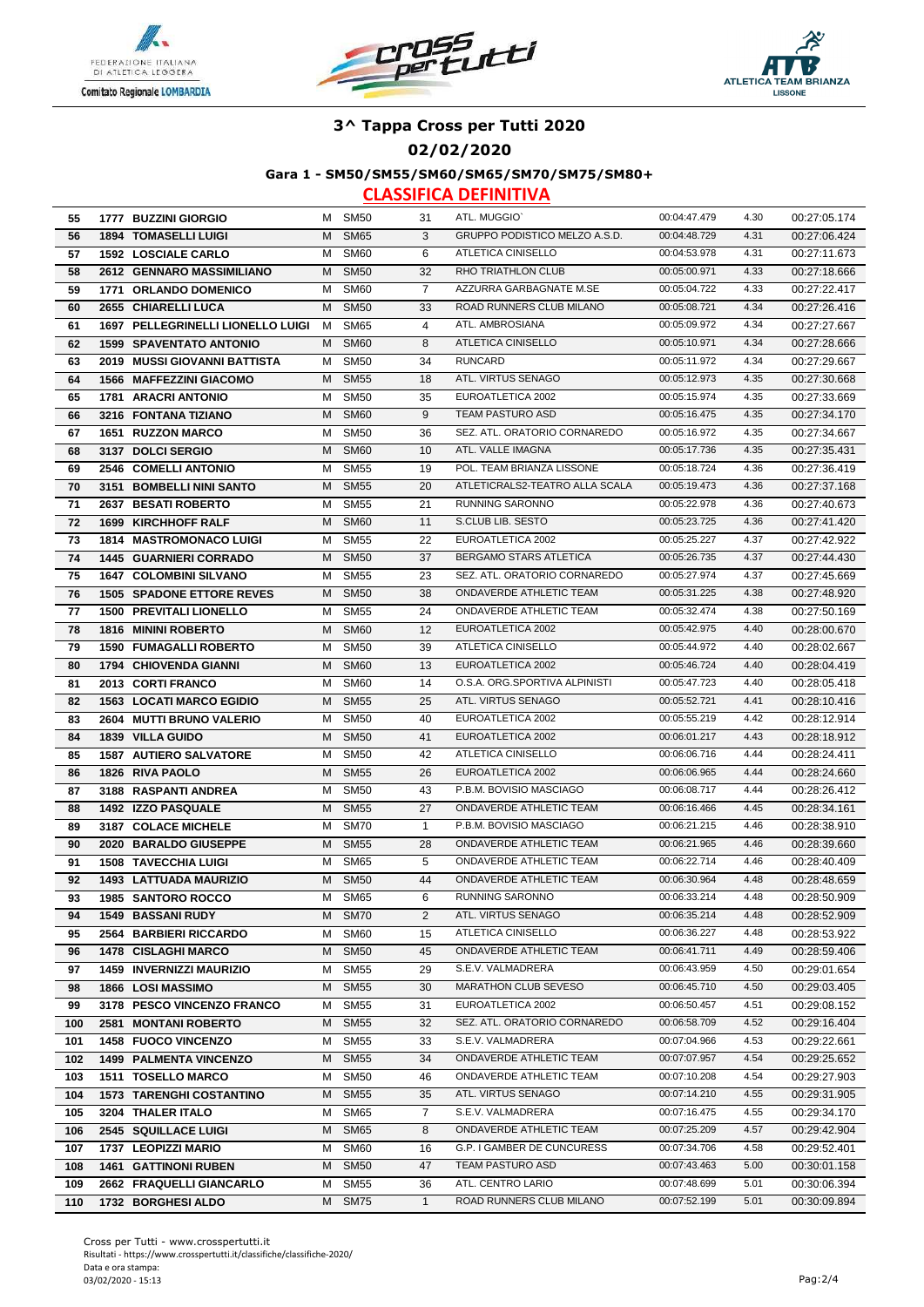





#### **02/02/2020**

**Gara 1 - SM50/SM55/SM60/SM65/SM70/SM75/SM80+**

| 111 | <b>1554 FERRAIOLI LORENZO</b> |                                     |   | M SM60      | 17             | ATL. VIRTUS SENAGO             | 00:07:53.447 | 5.01 | 00:30:11.142 |
|-----|-------------------------------|-------------------------------------|---|-------------|----------------|--------------------------------|--------------|------|--------------|
| 112 |                               | <b>1981 DEGL'INNOCENTI ANDREA</b>   | м | <b>SM50</b> | 48             | <b>RUNNING SARONNO</b>         | 00:07:55.949 | 5.02 | 00:30:13.644 |
| 113 | <b>1588 CONTI ANGELO</b>      |                                     | M | <b>SM60</b> | 18             | ATLETICA CINISELLO             | 00:07:56.202 | 5.02 | 00:30:13.897 |
| 114 | <b>1468 ANNICHINI LUIGI</b>   |                                     | M | <b>SM50</b> | 49             | ONDAVERDE ATHLETIC TEAM        | 00:08:04.957 | 5.03 | 00:30:22.652 |
| 115 | 1854 FAE' GIUSEPPE            |                                     | м | <b>SM70</b> | 3              | <b>G.S. MONTESTELLA</b>        | 00:08:09.947 | 5.04 | 00:30:27.642 |
| 116 |                               | <b>1951 BRACCIA GIANMICHELE</b>     | м | <b>SM50</b> | 50             | ASD LAVORATORI INTESA SANPAOLO | 00:08:29.454 | 5.07 | 00:30:47.149 |
| 117 | <b>1491 GUSELLA TIZIANO</b>   |                                     | м | <b>SM60</b> | 19             | ONDAVERDE ATHLETIC TEAM        | 00:08:30.957 | 5.08 | 00:30:48.652 |
| 118 | 2542 PICCO ANTONIO            |                                     | М | <b>SM50</b> | 51             | ONDAVERDE ATHLETIC TEAM        | 00:08:35.466 | 5.08 | 00:30:53.161 |
| 119 | 3213 CAPUZZO ENZO             |                                     | м | <b>SM75</b> | 2              | G.P. AVIS PAVIA                | 00:08:39.708 | 5.09 | 00:30:57.403 |
| 120 | 1735 CHIEFFO LORENZO          |                                     | M | <b>SM60</b> | 20             | LA MICHETTA                    | 00:08:43.207 | 5.10 | 00:31:00.902 |
| 121 | <b>1582 MINETTI EDILIO</b>    |                                     | М | <b>SM70</b> | 4              | ATHLETIC CLUB VILLASANTA       | 00:08:44.708 | 5.10 | 00:31:02.403 |
| 122 |                               | <b>1600 TRENTAROSSI GIUSEPPE</b>    | M | <b>SM70</b> | 5              | ATLETICA CINISELLO             | 00:08:46.205 | 5.10 | 00:31:03.900 |
| 123 |                               | <b>1502 ROMANELLI SALVATORE</b>     | м | <b>SM55</b> | 37             | ONDAVERDE ATHLETIC TEAM        | 00:08:50.205 | 5.11 | 00:31:07.900 |
| 124 |                               | <b>1516 ATTANASIO ALBERTO</b>       | м | <b>SM60</b> | 21             | POL. TEAM BRIANZA LISSONE      | 00:08:56.956 | 5.12 | 00:31:14.651 |
| 125 | 1514 ZANOVELLO FABIO          |                                     | M | <b>SM55</b> | 38             | ONDAVERDE ATHLETIC TEAM        | 00:09:01.957 | 5.13 | 00:31:19.652 |
| 126 |                               | <b>2548 BARI EMANUELE BENIAMI</b>   | M | <b>SM50</b> | 52             | ATL. VIRTUS SENAGO             | 00:09:06.708 | 5.14 | 00:31:24.403 |
| 127 |                               | 2585 BORRACCINO MICHELE             | м | <b>SM65</b> | 9              | G.S. SAN DAMIANESE             | 00:09:08.958 | 5.14 | 00:31:26.653 |
| 128 | 1472 CAROLLO GIUSEPPE         |                                     | M | <b>SM60</b> | 22             | ONDAVERDE ATHLETIC TEAM        | 00:09:11.712 | 5.14 | 00:31:29.407 |
| 129 |                               | 3145 CONFORTINI RICCARDO            | м | <b>SM50</b> | 53             | ATLETICA CINISELLO             | 00:09:30.717 | 5.18 | 00:31:48.412 |
| 130 | 2008 MILANI GIUSEPPE          |                                     | M | <b>SM60</b> | 23             | FG. ATL. FALEGNAMERIA GUERRINI | 00:09:33.465 | 5.18 | 00:31:51.160 |
| 131 | <b>1548 BALDO MARCO</b>       |                                     | м | <b>SM50</b> | 54             | ATL. VIRTUS SENAGO             | 00:09:34.215 | 5.18 | 00:31:51.910 |
| 132 |                               | <b>1470 BORSATTO GIUSEPPE</b>       | M | <b>SM55</b> | 39             | <b>ONDAVERDE ATHLETIC TEAM</b> | 00:09:35.479 | 5.18 | 00:31:53.174 |
| 133 | <b>1589 CONTI GIUSEPPE</b>    |                                     | м | <b>SM70</b> | 6              | ATLETICA CINISELLO             | 00:09:36.713 | 5.19 | 00:31:54.408 |
| 134 | 2602 GHISLENI GABRIELE        |                                     | M | <b>SM55</b> | 40             | P.US ACLI GIURIATI P.GARIMOLDI | 00:09:42.713 | 5.20 | 00:32:00.408 |
| 135 | <b>1864 STUCCHI ROBERTO</b>   |                                     | м | <b>SM55</b> | 41             | ATLETICRALS2-TEATRO ALLA SCALA | 00:09:44.210 | 5.20 | 00:32:01.905 |
| 136 |                               | <b>1862 EVANGELISTA PIETRO</b>      | м | <b>SM55</b> | 42             | ATLETICRALS2-TEATRO ALLA SCALA | 00:09:44.461 | 5.20 | 00:32:02.156 |
| 137 | 1480 CONSOLO MICHELE          |                                     | м | <b>SM55</b> | 43             | ONDAVERDE ATHLETIC TEAM        | 00:09:51.957 | 5.21 | 00:32:09.652 |
| 138 | <b>1850 CASIRAGHI AMEDEO</b>  |                                     | M | <b>SM65</b> | 10             | G.P. VILLASANTESE              | 00:09:52.705 | 5.21 | 00:32:10.400 |
| 139 | <b>1444 DINARDO ANDREA</b>    |                                     | м | <b>SM65</b> | 11             | BERGAMO STARS ATLETICA         | 00:09:54.456 | 5.22 | 00:32:12.151 |
| 140 | 1984 GRECO PAOLO              |                                     | M | <b>SM60</b> | 24             | RUNNING SARONNO                | 00:09:58.213 | 5.22 | 00:32:15.908 |
| 141 | 1484 FENU VALERIO             |                                     | м | <b>SM55</b> | 44             | ONDAVERDE ATHLETIC TEAM        | 00:10:03.949 | 5.23 | 00:32:21.644 |
| 142 | <b>1812 MARCHI MARCO</b>      |                                     | м | <b>SM65</b> | 12             | EUROATLETICA 2002              | 00:10:16.693 | 5.25 | 00:32:34.388 |
| 143 | 1991 COLOMBO MARCO            |                                     | М | <b>SM50</b> | 55             | <b>RUNCARD</b>                 | 00:10:28.188 | 5.27 | 00:32:45.883 |
| 144 | 2654 STROPENI OSVALDO         |                                     | M | <b>SM65</b> | 13             | S.E.V. VALMADRERA              | 00:10:44.938 | 5.30 | 00:33:02.633 |
| 145 | 2032 GIANNI' RAFFAELE         |                                     | М | <b>SM55</b> | 45             | CAMISANO RUNNING A.S.D.        | 00:10:49.935 | 5.31 | 00:33:07.630 |
| 146 |                               | 3166 ZINI MASSIMO ANGELO M          | M | <b>SM55</b> | 46             | CANOTTIERI MILANO              | 00:10:55.939 | 5.32 | 00:33:13.634 |
| 147 |                               | 1868 VAZZOLA EMANUELE               | M | <b>SM50</b> | 56             | MARATHON CLUB SEVESO           | 00:11:15.429 | 5.35 | 00:33:33.124 |
| 148 |                               | 2644 POZZOLI PIETRO PAOLO           | M | <b>SM55</b> | 47             | <b>MARATHON CLUB SEVESO</b>    | 00:11:17.431 | 5.35 | 00:33:35.126 |
| 149 | 2566 SEI ANTONIO              |                                     | м | <b>SM70</b> | $\overline{7}$ | ATLETICA CINISELLO             | 00:11:30.425 | 5.38 | 00:33:48.120 |
| 150 | <b>1556 FUMAGALLI PAOLO</b>   |                                     |   | M SM55      | 48             | ATL. VIRTUS SENAGO             | 00:11:44.417 | 5.40 | 00:34:02.112 |
| 151 | <b>1512 TUCCI GIUSEPPE</b>    |                                     | M | <b>SM50</b> | 57             | ONDAVERDE ATHLETIC TEAM        | 00:11:49.165 | 5.41 | 00:34:06.860 |
| 152 | <b>1672 ROCCA FERNANDO</b>    |                                     |   | M SM80      | $\mathbf{1}$   | P.B.M. BOVISIO MASCIAGO        | 00:11:57.676 | 5.42 | 00:34:15.371 |
| 153 |                               | <b>1852 MAGANUCO FRANCESCO</b>      | М | <b>SM75</b> | 3              | <b>MARCIATORI DESIO</b>        | 00:12:13.166 | 5.45 | 00:34:30.861 |
| 154 | 3234 SPERTI GUIDO             |                                     | м | <b>SM55</b> | 49             | EUROATLETICA 2002              | 00:12:14.917 | 5.45 | 00:34:32.612 |
| 155 |                               | 3139 CERIANI LUCA MARIA             | м | <b>SM55</b> | 50             | ATL. VIRTUS SENAGO             | 00:12:31.928 | 5.48 | 00:34:49.623 |
| 156 |                               | <b>1598 SGARLATO GIUSEPPE</b>       | м | <b>SM55</b> | 51             | ATLETICA CINISELLO             | 00:12:44.666 | 5.50 | 00:35:02.361 |
| 157 | 1498 OLIVIERI ANTONIO         |                                     | м | <b>SM60</b> | 25             | ONDAVERDE ATHLETIC TEAM        | 00:13:12.165 | 5.54 | 00:35:29.860 |
| 158 | 2005 BOTTON ANTONIO           |                                     | м | <b>SM75</b> | 4              | MARATHON CLUB SEVESO           | 00:13:57.155 | 6.02 | 00:36:14.850 |
| 159 |                               | <b>1688 MALANCHINI PAOLO FELICE</b> | M | <b>SM65</b> | 14             | ATLETICA P.A.R. CANEGRATE      | 00:14:28.164 | 6.07 | 00:36:45.859 |
| 160 | 3164 OPIPARI ENRICO           |                                     | M | <b>SM70</b> | 8              | CANOTTIERI MILANO              | 00:14:32.161 | 6.08 | 00:36:49.856 |
| 161 | 1810 IACOBONI OSCAR           |                                     | м | <b>SM80</b> | $\overline{2}$ | EUROATLETICA 2002              | 00:16:27.639 | 6.27 | 00:38:45.334 |
| 162 |                               | 1893 TASSELLO GIROLAMO              | М | <b>SM75</b> | 5              | GRUPPO PODISTICO MELZO A.S.D.  | 00:16:55.900 | 6.32 | 00:39:13.595 |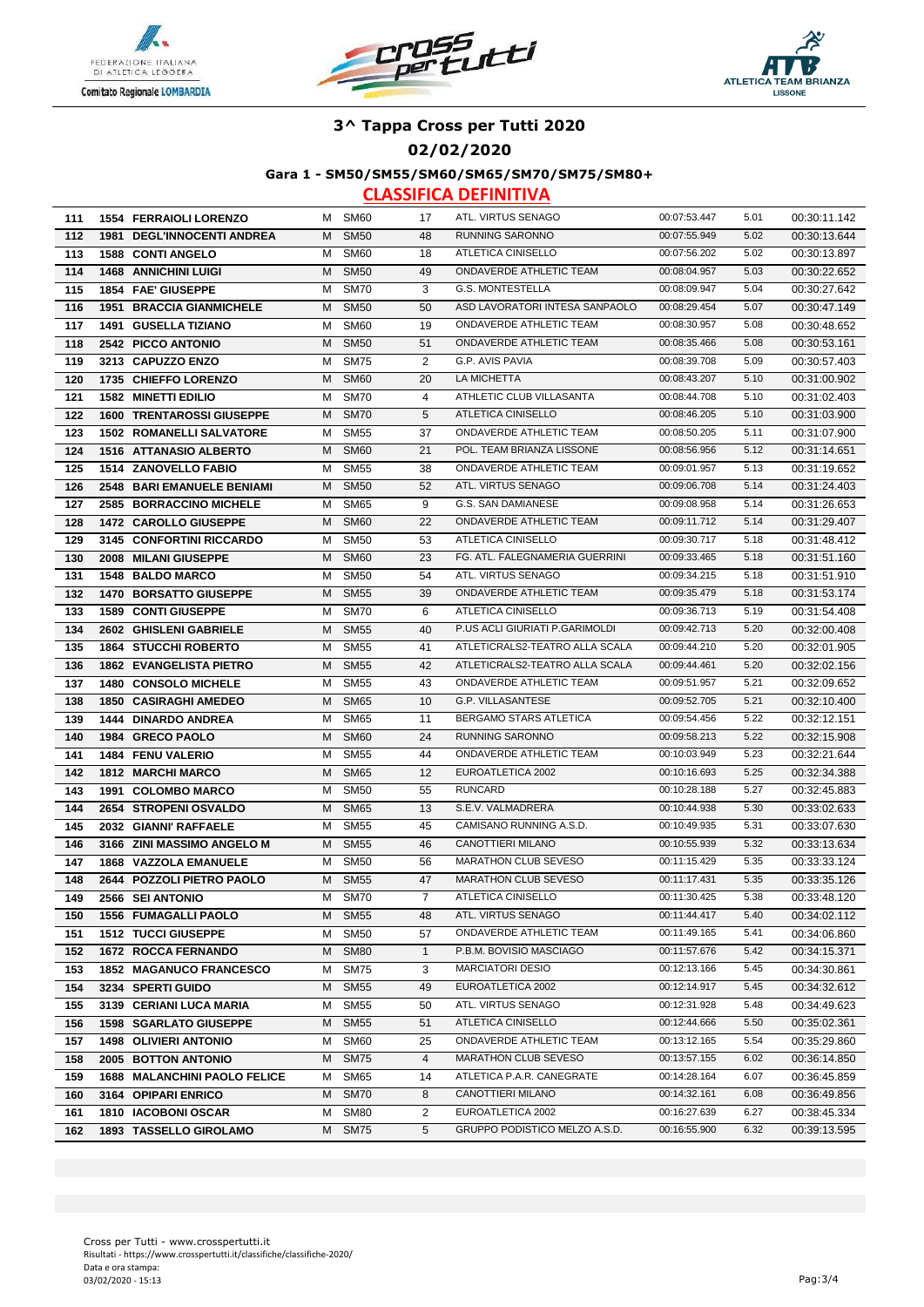





**3^ Tappa Cross per Tutti 2020 02/02/2020 Gara 1 - SM50/SM55/SM60/SM65/SM70/SM75/SM80+ CLASSIFICA DEFINITIVA**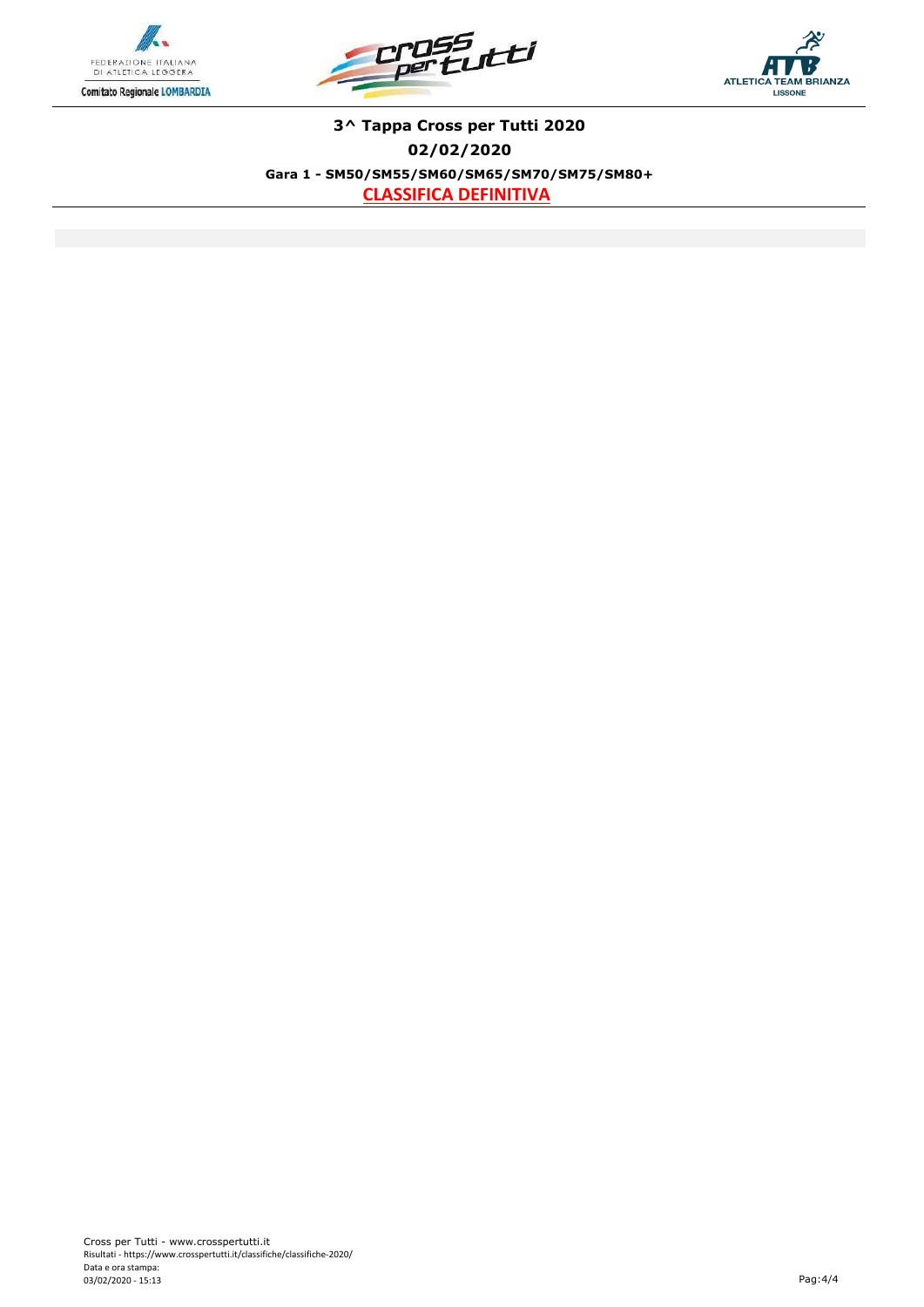





### **3^ Tappa Cross per Tutti 2020 02/02/2020**

**Gara 2 - PM/SM/SM35/SM40/SM45**

| Pos                     | Pet  | <b>Cognome Nome</b>              | s | Cat         | Pos. Cat       | Società                                         | <b>Distacco</b> | min/km | Tempo        |
|-------------------------|------|----------------------------------|---|-------------|----------------|-------------------------------------------------|-----------------|--------|--------------|
| 1                       |      | 3168 CONTRAN UMBERTO             | м | <b>SM</b>   | $\mathbf{1}$   | CUS PRO PATRIA MILANO                           |                 | 3.17   | 00:19:43.316 |
| $\mathbf{2}$            |      | 3183 BA FILIPPO                  | M | <b>SM</b>   | 2              | G. ALPINISTICO VERTOVESE                        | 00:00:09.998    | 3.18   | 00:19:53.314 |
| 3                       |      | 3156 SOFFIENTINI ANDREA          | M | <b>SM</b>   | 3              | AZZURRA GARBAGNATE M.SE                         | 00:00:12.248    | 3.19   | 00:19:55.564 |
| $\overline{\mathbf{4}}$ |      | 1633 ZAHIR ZOHAIR                | M | <b>SM</b>   | $\overline{4}$ | <b>CUS PRO PATRIA MILANO</b>                    | 00:00:16.257    | 3.19   | 00:19:59.573 |
| 5                       | 3236 | <b>MEDOLAGO SAMUEL</b>           | м | <b>SM95</b> | $\mathbf{1}$   | ATL. VALLE BREMBANA                             | 00:00:22.498    | 3.20   | 00:20:05.814 |
| 6                       |      | <b>1544 PREVITALI THOMAS</b>     | M | <b>PM</b>   | $\mathbf{1}$   | U.S. ATL. VEDANO                                | 00:00:24.247    | 3.21   | 00:20:07.563 |
| 7                       |      | 1721 NERVI ANDREA                | м | <b>SM</b>   | 5              | N.ATL. FANFULLA LODIGIANA                       | 00:00:25.748    | 3.21   | 00:20:09.064 |
| 8                       |      | <b>1718 BORGNIS ENRICO</b>       | M | <b>PM</b>   | 2              | N.ATL. FANFULLA LODIGIANA                       | 00:00:37.746    | 3.23   | 00:20:21.062 |
| 9                       |      | 1948 POZZI LORENZO               | м | <b>SM</b>   | 6              | ATLETICA DESIO ASD                              | 00:00:48.749    | 3.25   | 00:20:32.065 |
| 10                      |      | <b>1638 CASTROVINCI FEDERICO</b> | M | <b>PM</b>   | 3              | PRO SESTO ATL.                                  | 00:00:52.499    | 3.25   | 00:20:35.815 |
| 11                      |      | <b>1874 MAESTRELLI RICCARDO</b>  | м | <b>SM</b>   | $\overline{7}$ | DK RUNNERS MILANO                               | 00:00:59.751    | 3.27   | 00:20:43.067 |
| 12                      |      | 3226 ALBANESI ANDREA ALESSIO     | M | <b>SM</b>   | 8              | FREE-ZONE                                       | 00:01:01.004    | 3.27   | 00:20:44.320 |
| 13                      |      | <b>1455 BONACINA MICHELE</b>     | м | <b>SM</b>   | 9              | POL. PAGNONA                                    | 00:01:01.752    | 3.27   | 00:20:45.068 |
| 14                      | 3191 | <b>MANDELLI LORIS</b>            | M | <b>SM</b>   | 10             | POL. CARUGATE                                   | 00:01:11.002    | 3.29   | 00:20:54.318 |
| 15                      |      | <b>1465 CATTANEO MAURO</b>       | м | <b>SM40</b> | $\mathbf{1}$   | MARATHON CREMONA                                | 00:01:28.498    | 3.31   | 00:21:11.814 |
| 16                      |      | 3182 BURBURAN MATTEO             | M | <b>PM</b>   | $\overline{4}$ | FORTI E LIBERI MONZA 1878 ASD                   | 00:01:30.249    | 3.32   | 00:21:13.565 |
| 17                      |      | 3153 CASAGRANDE STEFANO          | M | <b>SM</b>   | 11             | AZZURRA GARBAGNATE M.SE                         | 00:01:33.996    | 3.32   | 00:21:17.312 |
| 18                      |      | 1760 DELLA PONA LUCIO TULLIO     | M | <b>SM40</b> | 2              | AZZURRA GARBAGNATE M.SE                         | 00:01:34.248    | 3.32   | 00:21:17.564 |
| 19                      |      | <b>1872 FEZZA MATTIA</b>         | м | <b>SM35</b> | $\mathbf{1}$   | DK RUNNERS MILANO                               | 00:01:41.245    | 3.34   | 00:21:24.561 |
| 20                      |      | 1487 FUSE' GABRIELE              | M | <b>SM40</b> | 3              | ONDAVERDE ATHLETIC TEAM                         | 00:01:45.003    | 3.34   | 00:21:28.319 |
| 21                      |      | <b>1474 CASSANI ENEA</b>         | м | <b>SM</b>   | 12             | ONDAVERDE ATHLETIC TEAM                         | 00:01:49.746    | 3.35   | 00:21:33.062 |
| 22                      |      | 3194 CEDDIA SIMONE               | M | <b>SM</b>   | 13             | POL. TEAM BRIANZA LISSONE                       | 00:02:00.496    | 3.37   | 00:21:43.812 |
| 23                      |      | 3200 GALLIANI FRANCESCO          | м | PM          | 5              | PRO SESTO ATL.                                  | 00:02:02.994    | 3.37   | 00:21:46.310 |
| 24                      |      | <b>1840 VISMARA MATTEO</b>       | M | <b>SM35</b> | $\mathbf{2}$   | EUROATLETICA 2002                               | 00:02:07.005    | 3.38   | 00:21:50.321 |
| 25                      |      | <b>1641 FEDERICI ANDREA</b>      | м | <b>PM</b>   | 6              | PRO SESTO ATL.                                  | 00:02:10.992    | 3.39   | 00:21:54.308 |
| 26                      |      | <b>1437 BONALUMI MATTEO</b>      | M | <b>PM</b>   | $\overline{7}$ | CLUB PANTERA ROSA                               | 00:02:15.241    | 3.39   | 00:21:58.557 |
| 27                      |      | 3157 TETTAMANTI STEFANO          | м | <b>SM40</b> | 4              | AZZURRA GARBAGNATE M.SE                         | 00:02:18.740    | 3.40   | 00:22:02.056 |
| 28                      |      | 2632 CATTANEO RICCARDO           | M | <b>SM35</b> | 3              | PRO PATRIA A.R.C. BUSTO A.                      | 00:02:24.487    | 3.41   | 00:22:07.803 |
|                         |      |                                  | м | <b>SM</b>   | 14             | NUOVA ATLETICA ASTRO                            | 00:02:26.487    | 3.41   | 00:22:09.803 |
| 29                      |      | 1700 BASSANI FRANCESCO           | M | <b>SM</b>   | 15             | ATL. CENTO TORRI PAVIA                          | 00:02:28.239    | 3.41   |              |
| 30<br>31                |      | 1952 BELLANDI ANDREA             | M | <b>SM45</b> |                | <b>FRIESIAN TEAM</b>                            | 00:02:31.235    | 3.42   | 00:22:11.555 |
|                         |      | <b>1842 BASILICO ANTONIO</b>     | M | <b>SM35</b> | $\mathbf{1}$   | ATLETICA P.A.R. CANEGRATE                       | 00:02:32.987    | 3.42   | 00:22:14.551 |
| 32                      |      | 1693 PESSINA FABIO               |   | <b>SM</b>   | 4              |                                                 |                 |        | 00:22:16.303 |
| 33                      |      | <b>1565 LUSHA KLODIAN</b>        | м |             | 16             | ATL. VIRTUS SENAGO<br>POL. TEAM BRIANZA LISSONE | 00:02:33.737    | 3.42   | 00:22:17.053 |
| 34                      |      | 3233 BROCCHIERI MATTEO SILVANO   | M | <b>SM</b>   | 17             | P.B.M. BOVISIO MASCIAGO                         | 00:02:40.234    | 3.43   | 00:22:23.550 |
| 35                      |      | 1668 MILO GERARDO                | м | <b>SM45</b> | 2              | <b>ONDAVERDE ATHLETIC TEAM</b>                  | 00:02:43.734    | 3.44   | 00:22:27.050 |
| 36                      |      | <b>1485 FERRARIO MARCO</b>       | M | <b>SM45</b> | 3              |                                                 | 00:02:56.480    | 3.46   | 00:22:39.796 |
| 37                      |      | <b>1886 CERAULO EMILIANO</b>     | M | <b>SM45</b> | $\overline{4}$ | PODISMO MUGGIANO                                | 00:03:03.726    | 3.47   | 00:22:47.042 |
| 38                      |      | 3190 CANCLINI FRANCESCO          | M | <b>SM</b>   | 18             | POL. BESANESE                                   | 00:03:10.475    | 3.48   | 00:22:53.791 |
| 39                      |      | 3136 BORRACCINO ALESSANDRO       | M | SM          | 19             | ATL. RIGOLETTO                                  | 00:03:16.477    | 3.49   | 00:22:59.793 |
| 40                      |      | 1930 ZENNA FILIPPO               | м | <b>PM</b>   | 8              | TEAM-A LOMBARDIA                                | 00:03:28.986    | 3.52   | 00:23:12.302 |
| 41                      |      | 1639 CRESPI LUCA                 | М | <b>SM</b>   | 20             | PRO SESTO ATL.                                  | 00:03:32.478    | 3.52   | 00:23:15.794 |
| 42                      |      | 1970 MORONI MARCO                | M | <b>SM40</b> | 5              | PRO PATRIA A.R.C. BUSTO A.                      | 00:03:33.230    | 3.52   | 00:23:16.546 |
| 43                      |      | 1540 BELLUSCIO ROBERTO           | м | <b>SM</b>   | 21             | U.S. VIRTUS BINASCO ATL.                        | 00:03:34.730    | 3.53   | 00:23:18.046 |
| 44                      |      | 2571 LUCCHISANI MATTEO           | M | <b>SM40</b> | 6              | <b>CUS PRO PATRIA MILANO</b>                    | 00:03:36.227    | 3.53   | 00:23:19.543 |
| 45                      |      | 1659 FINOLEZZI ALESSIO           | M | <b>SM35</b> | 5              | P.B.M. BOVISIO MASCIAGO                         | 00:03:39.728    | 3.53   | 00:23:23.044 |
| 46                      |      | <b>1654 BATTISTA GIANLUCA</b>    | M | <b>SM45</b> | 5              | P.B.M. BOVISIO MASCIAGO                         | 00:03:45.992    | 3.54   | 00:23:29.308 |
| 47                      |      | 1722 TOMASONI GIANMARCO          |   | M PM        | 9              | N.ATL. FANFULLA LODIGIANA                       | 00:03:50.727    | 3.55   | 00:23:34.043 |
| 48                      |      | <b>1612 GALANTI ALBERTO</b>      |   | M SM        | 22             | CUS PRO PATRIA MILANO                           | 00:03:52.729    | 3.56   | 00:23:36.045 |
| 49                      |      | 1575 VIVACE LUIGI ALESSANDRO     | M | <b>SM40</b> | 7              | ATL. VIRTUS SENAGO                              | 00:04:02.974    | 3.57   | 00:23:46.290 |
| 50                      |      | <b>1644 TERRAGNI NICOLO'</b>     |   | M SM        | 23             | PRO SESTO ATL.                                  | 00:04:06.974    | 3.58   | 00:23:50.290 |
| 51                      |      | 1698 ALBINI LORENZO              | M | SM45        | 6              | S.CLUB LIB. SESTO                               | 00:04:08.228    | 3.58   | 00:23:51.544 |
| 52                      |      | <b>1546 AIROLDI STEFANO</b>      | M | <b>SM45</b> | $\overline{7}$ | ATL. VIRTUS SENAGO                              | 00:04:09.474    | 3.58   | 00:23:52.790 |
| 53                      |      | 1522 FLAMINIO ALESSANDRO         | M | <b>SM45</b> | 8              | POL. TEAM BRIANZA LISSONE                       | 00:04:09.725    | 3.58   | 00:23:53.041 |
| 54                      |      | 3181 ZANELLA LUCA                | M | <b>SM45</b> | 9              | EUROATLETICA 2002                               | 00:04:11.478    | 3.59   | 00:23:54.794 |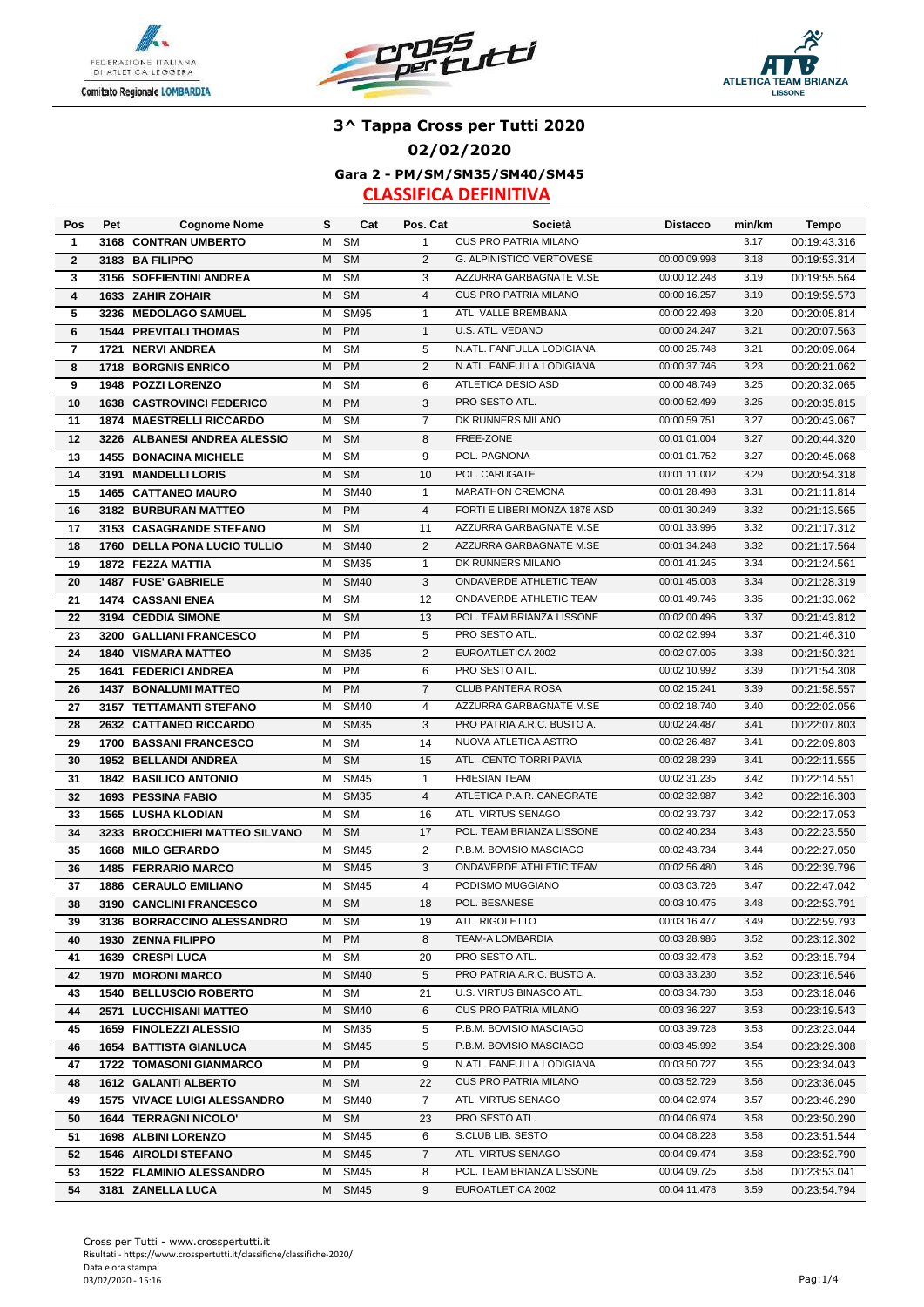





#### **02/02/2020**

**Gara 2 - PM/SM/SM35/SM40/SM45**

| 55  | <b>1469 BALZAROTTI MANUEL</b>  |   | M SM        | 24             | ONDAVERDE ATHLETIC TEAM        | 00:04:18.473 | 4.00 | 00:24:01.789 |
|-----|--------------------------------|---|-------------|----------------|--------------------------------|--------------|------|--------------|
| 56  | 1481 DARGENIO PAOLO            | м | <b>SM35</b> | 6              | ONDAVERDE ATHLETIC TEAM        | 00:04:19.225 | 4.00 | 00:24:02.541 |
| 57  | <b>1494 MILANESI ROBERTO</b>   | м | <b>SM40</b> | 8              | <b>ONDAVERDE ATHLETIC TEAM</b> | 00:04:21.471 | 4.00 | 00:24:04.787 |
| 58  | 3203 GEREMIA PAOLO             | М | <b>SM</b>   | 25             | RASCHIANI TRIATHLON PAVESE     | 00:04:36.470 | 4.03 | 00:24:19.786 |
| 59  | <b>1533 PISCIONE MATTEO</b>    | м | <b>SM35</b> | $\overline{7}$ | POL. TEAM BRIANZA LISSONE      | 00:04:40.470 | 4.03 | 00:24:23.786 |
| 60  | 3144 ACETI ALEXANDER           | м | <b>SM</b>   | 26             | ATL. VIS NOVA GIUSSANO         | 00:04:40.974 | 4.04 | 00:24:24.290 |
| 61  | <b>1559 LA PORTA CRISTIAN</b>  | м | <b>SM35</b> | 8              | ATL. VIRTUS SENAGO             | 00:04:42.973 | 4.04 | 00:24:26.289 |
| 62  | 1806 GIACOBBE GIOVANNI         | M | <b>SM45</b> | 10             | EUROATLETICA 2002              | 00:04:43.974 | 4.04 | 00:24:27.290 |
| 63  | 2043 MERONI RICCARDO           | м | <b>SM45</b> | 11             | G.P. VILLASANTESE              | 00:04:46.223 | 4.04 | 00:24:29.539 |
| 64  | 2041 FERRAROTTO ROBERTO        | M | <b>SM45</b> | 12             | ATLETICRALS2-TEATRO ALLA SCALA | 00:04:46.723 | 4.05 | 00:24:30.039 |
| 65  | 2550 CIARFAGLIA DOMENICO       | м | <b>SM</b>   | 27             | ATL. VIRTUS SENAGO             | 00:04:48.720 | 4.05 | 00:24:32.036 |
| 66  | <b>1643 SQUINZI EUGENIO</b>    | M | <b>PM</b>   | 10             | PRO SESTO ATL.                 | 00:04:52.225 | 4.05 | 00:24:35.541 |
| 67  | <b>1942 BRUNATI MARIO</b>      | м | <b>SM45</b> | 13             | ATLETICA DESIO ASD             | 00:04:55.722 | 4.06 | 00:24:39.038 |
| 68  | 1776 TEODORO IVAN              | M | <b>SM40</b> | 9              | AZZURRA GARBAGNATE M.SE        | 00:04:57.972 | 4.06 | 00:24:41.288 |
| 69  | <b>1763 FORNONI ANDREA</b>     | M | <b>SM40</b> | 10             | AZZURRA GARBAGNATE M.SE        | 00:05:01.223 | 4.07 | 00:24:44.539 |
| 70  | 2647 SCAFUTI RENATO            | M | <b>SM45</b> | 14             | EUROATLETICA 2002              | 00:05:02.722 | 4.07 | 00:24:46.038 |
| 71  | 1515 AROSIO ANDREA             | м | <b>SM</b>   | 28             | POL. TEAM BRIANZA LISSONE      | 00:05:08.972 | 4.08 | 00:24:52.288 |
| 72  | 3186 ROMANO SALVATORE ANDREA   | М | <b>SM</b>   | 29             | MONZA MARATHON TEAM - A.S.D.   | 00:05:17.472 | 4.10 | 00:25:00.788 |
| 73  | 1758 CASTELLO CARLO            | м | <b>SM40</b> | 11             | AZZURRA GARBAGNATE M.SE        | 00:05:18.221 | 4.10 | 00:25:01.537 |
| 74  | <b>1596 ROSSINI UMBERTO</b>    | М | <b>SM</b>   | 30             | ATLETICA CINISELLO             | 00:05:21.220 | 4.10 | 00:25:04.536 |
| 75  | 1916 LIVORNO GABRIELE          | м | <b>PM</b>   | 11             | <b>TEAM-A LOMBARDIA</b>        | 00:05:21.722 | 4.10 | 00:25:05.038 |
| 76  | <b>1897 BALBO GIOVANNI</b>     | м | <b>SM35</b> | 9              | POL. CIRCOLO GIOVANILE BRESSO  | 00:05:27.968 | 4.11 | 00:25:11.284 |
| 77  | 3229 BANFI MICHELE             | м | <b>SM</b>   | 31             | FREE-ZONE                      | 00:05:28.468 | 4.11 | 00:25:11.784 |
| 78  | 3135 DI FEDERICO FILIPPO       | М | <b>SM</b>   | 32             | ATL. CAIRATESE                 | 00:05:29.218 | 4.12 | 00:25:12.534 |
| 79  | 3189 RENDINA ANTONIO           | м | <b>SM35</b> | 10             | P.B.M. BOVISIO MASCIAGO        | 00:05:30.473 | 4.12 | 00:25:13.789 |
| 80  | 3214 CASARINI MARCO            | M | <b>SM45</b> | 15             | ONDAVERDE ATHLETIC TEAM        | 00:05:30.967 | 4.12 | 00:25:14.283 |
| 81  | 3239 MELEGARI MASSIMILIANO     | м | <b>SM40</b> | 12             | AZZURRA GARBAGNATE M.SE        | 00:05:34.716 | 4.13 | 00:25:18.032 |
| 82  | 2580 D'ANDREA LORENZO          | M | <b>PM</b>   | 12             | SEZ. ATL. ORATORIO CORNAREDO   | 00:05:35.966 | 4.13 | 00:25:19.282 |
| 83  | 1495 MOTTI GUIDO               | м | <b>SM45</b> | 16             | ONDAVERDE ATHLETIC TEAM        | 00:05:36.721 | 4.13 | 00:25:20.037 |
| 84  | <b>1434 ZAPPELLA ROBERTO</b>   | м | <b>SM35</b> | 11             | ATL. VALLE BREMBANA            | 00:05:45.961 | 4.14 | 00:25:29.277 |
| 85  | <b>1888 D'ELIA PASQUALE</b>    | м | <b>SM45</b> | 17             | PODISMO MUGGIANO               | 00:05:56.463 | 4.16 | 00:25:39.779 |
| 86  | <b>1550 BASSANI PAOLO</b>      | M | <b>SM35</b> | 12             | ATL. VIRTUS SENAGO             | 00:05:59.959 | 4.17 | 00:25:43.275 |
| 87  | 1943 COLOMBO CLAUDIO           | м | <b>SM45</b> | 18             | ATLETICA DESIO ASD             | 00:06:05.959 | 4.18 | 00:25:49.275 |
| 88  | 1986 SARACINO ROBERTO VINCENZO | M | <b>SM40</b> | 13             | RUNNING SARONNO                | 00:06:08.960 | 4.18 | 00:25:52.276 |
| 89  | 3184 CILLA ROCCO               | м | <b>SM40</b> | 14             | G.P. GORGONZOLA '88            | 00:06:09.711 | 4.18 | 00:25:53.027 |
| 90  | 1795 CIMIERI MARIO             | М | <b>SM45</b> | 19             | EUROATLETICA 2002              | 00:06:15.463 | 4.19 | 00:25:58.779 |
| 91  | 1778 CAPITANI LORENZO          | м | <b>SM45</b> | 20             | ATL. MUGGIO'                   | 00:06:17.212 | 4.20 | 00:26:00.528 |
| 92  | 1680 CODECA' STEFANO           |   | M SM45      | 21             | ATLETICA P.A.R. CANEGRATE      | 00:06:19.963 | 4.20 | 00:26:03.279 |
| 93  | 1869 ALBERGONI ALESSANDRO      |   | M SM40      | 15             | DK RUNNERS MILANO              | 00:06:20.714 | 4.20 | 00:26:04.030 |
| 94  | 3163 OLIVA MASSIMO             |   | M SM45      | 22             | CANOTTIERI MILANO              | 00:06:23.218 | 4.21 | 00:26:06.534 |
| 95  | 3225 MANZELLA SEBASTIANO       | м | SM          | 33             | ASD ORTIGIA                    | 00:06:27.967 | 4.21 | 00:26:11.283 |
| 96  | <b>1574 VERSACE LUIGI</b>      | M | <b>SM35</b> | 13             | ATL. VIRTUS SENAGO             | 00:06:32.466 | 4.22 | 00:26:15.782 |
| 97  | 3155 ROVERATO SIMONE           | м | <b>SM40</b> | 16             | AZZURRA GARBAGNATE M.SE        | 00:06:40.215 | 4.23 | 00:26:23.531 |
| 98  | <b>1974 GRANDINI EROS</b>      | M | <b>SM45</b> | 23             | ATL. SAN MARCO U.S. ACLI       | 00:06:41.214 | 4.24 | 00:26:24.530 |
| 99  | 1467 AIRAGHI ANGELO            | M | <b>SM45</b> | 24             | ONDAVERDE ATHLETIC TEAM        | 00:06:42.214 | 4.24 | 00:26:25.530 |
| 100 | <b>1471 CANCELLI GIANLUCA</b>  | M | <b>SM45</b> | 25             | ONDAVERDE ATHLETIC TEAM        | 00:06:46.210 | 4.24 | 00:26:29.526 |
| 101 | <b>1532 PEDRATTI ROBERTO</b>   | M | <b>SM40</b> | 17             | POL. TEAM BRIANZA LISSONE      | 00:06:46.962 | 4.25 | 00:26:30.278 |
| 102 | 1800 DELMIGLIO IVAN            | M | <b>SM40</b> | 18             | EUROATLETICA 2002              | 00:06:51.709 | 4.25 | 00:26:35.025 |
| 103 | <b>1779 FILIPPINI NICOLA</b>   | M | SM45        | 26             | ATL. MUGGIO'                   | 00:06:53.711 | 4.26 | 00:26:37.027 |
| 104 | <b>1831 SORIANO CARMINE</b>    |   | M SM45      | 27             | EUROATLETICA 2002              | 00:06:59.208 | 4.27 | 00:26:42.524 |
| 105 | 1987 ROSSI KOSTIA              |   | M SM40      | 19             | CARDATLETICA                   | 00:07:05.458 | 4.28 | 00:26:48.774 |
|     | 1524 FORMILLO PAOLO            |   | M SM40      | 20             | POL. TEAM BRIANZA LISSONE      | 00:07:10.702 | 4.29 | 00:26:54.018 |
| 106 |                                |   | M SM45      | 28             | EUROATLETICA 2002              | 00:07:11.703 | 4.29 | 00:26:55.019 |
| 107 | <b>1836 TEORA DANIELE</b>      |   | M PM        | 13             | TEAM-A LOMBARDIA               | 00:07:13.451 | 4.29 |              |
| 108 | 2621 FARINA FRANCESCO          |   | <b>SM35</b> |                | CITTA' DI OPERA                | 00:07:14.702 | 4.29 | 00:26:56.767 |
| 109 | 3167 SARTORI PAOLO             | M |             | 14             |                                |              |      | 00:26:58.018 |
| 110 | 1983 GALLUS FABIO              | M | <b>SM45</b> | 29             | RUNNING SARONNO                | 00:07:15.962 | 4.29 | 00:26:59.278 |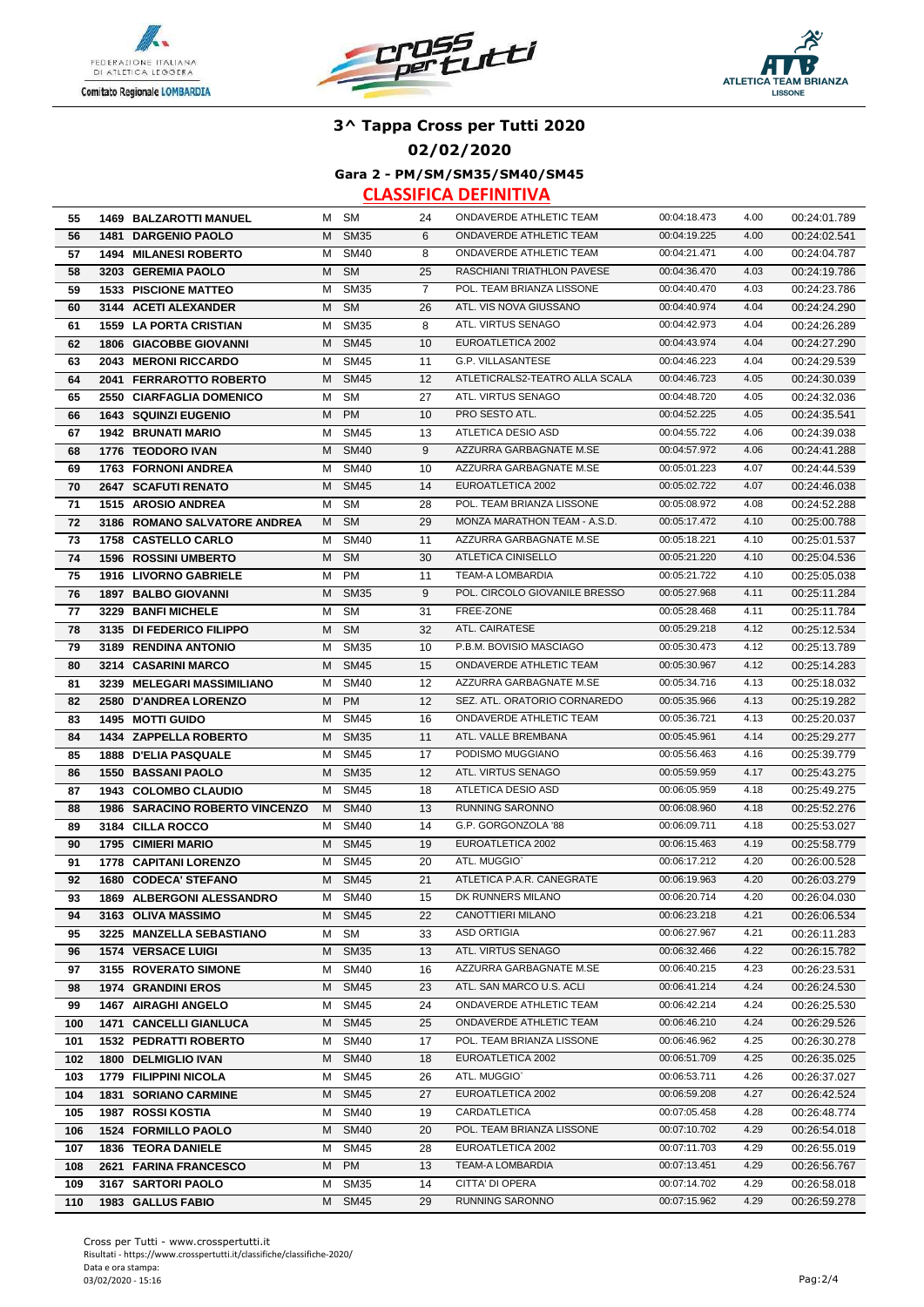





**02/02/2020**

**Gara 2 - PM/SM/SM35/SM40/SM45**

| 111 | 3215<br><b>ROVERA SIMONE</b>            | м | <b>SM</b>   | 34 | TEAM PASTURO ASD               | 00:07:17.456 | 4.30 | 00:27:00.772 |
|-----|-----------------------------------------|---|-------------|----|--------------------------------|--------------|------|--------------|
| 112 | <b>TERRANEO FABIO</b><br>1652           | м | <b>SM45</b> | 30 | SEZ. ATL. ORATORIO CORNAREDO   | 00:07:23.951 | 4.31 | 00:27:07.267 |
| 113 | <b>GORINI FABIO</b><br>1558             | м | <b>SM40</b> | 21 | ATL. VIRTUS SENAGO             | 00:07:28.449 | 4.31 | 00:27:11.765 |
| 114 | <b>SQUILLANTE EMILIANO</b><br>2028      | м | <b>SM35</b> | 15 | FREE-ZONE                      | 00:07:32.949 | 4.32 | 00:27:16.265 |
| 115 | <b>REANI GIANMARCO</b><br>1595          | м | <b>SM45</b> | 31 | ATLETICA CINISELLO             | 00:07:38.448 | 4.33 | 00:27:21.764 |
| 116 | <b>DOMENIGHINI MASSIMILIANO</b><br>3140 | м | <b>SM35</b> | 16 | ATL. VIRTUS SENAGO             | 00:07:44.201 | 4.34 | 00:27:27.517 |
| 117 | <b>LOCATELLI MARCO</b><br>1562          | м | <b>SM35</b> | 17 | ATL. VIRTUS SENAGO             | 00:07:45.949 | 4.34 | 00:27:29.265 |
| 118 | <b>LODI FRANCESCO</b><br>2661           | м | <b>SM40</b> | 22 | CITTA' DI OPERA                | 00:07:55.197 | 4.36 | 00:27:38.513 |
| 119 | <b>SPAZZADESCHI RICCARDO</b><br>1506    | м | <b>SM45</b> | 32 | <b>ONDAVERDE ATHLETIC TEAM</b> | 00:07:59.963 | 4.37 | 00:27:43.279 |
| 120 | <b>OLGIATI ALESSANDRO</b><br>1497       | м | <b>SM45</b> | 33 | ONDAVERDE ATHLETIC TEAM        | 00:08:31.198 | 4.42 | 00:28:14.514 |
| 121 | <b>LAVORGNA SEBASTIANO</b><br>2565      | м | <b>SM45</b> | 34 | ATLETICA CINISELLO             | 00:08:54.690 | 4.46 | 00:28:38.006 |
| 122 | <b>CATTANEO ROBERTO</b><br>2071         | м | <b>SM45</b> | 35 | POL. TEAM BRIANZA LISSONE      | 00:09:12.688 | 4.49 | 00:28:56.004 |
| 123 | <b>ABALSAMO ALESSIO</b><br>3237         | м | <b>SM</b>   | 35 | <b>RUNCARD</b>                 | 00:09:24.934 | 4.51 | 00:29:08.250 |
| 124 | 1752 AIELLO GIANLUCA                    | м | <b>SM45</b> | 36 | AZZURRA GARBAGNATE M.SE        | 00:10:02.676 | 4.57 | 00:29:45.992 |
| 125 | <b>SALVI ALESSANDRO</b><br>1536         | м | <b>SM40</b> | 23 | POL. TEAM BRIANZA LISSONE      | 00:11:08.918 | 5.08 | 00:30:52.234 |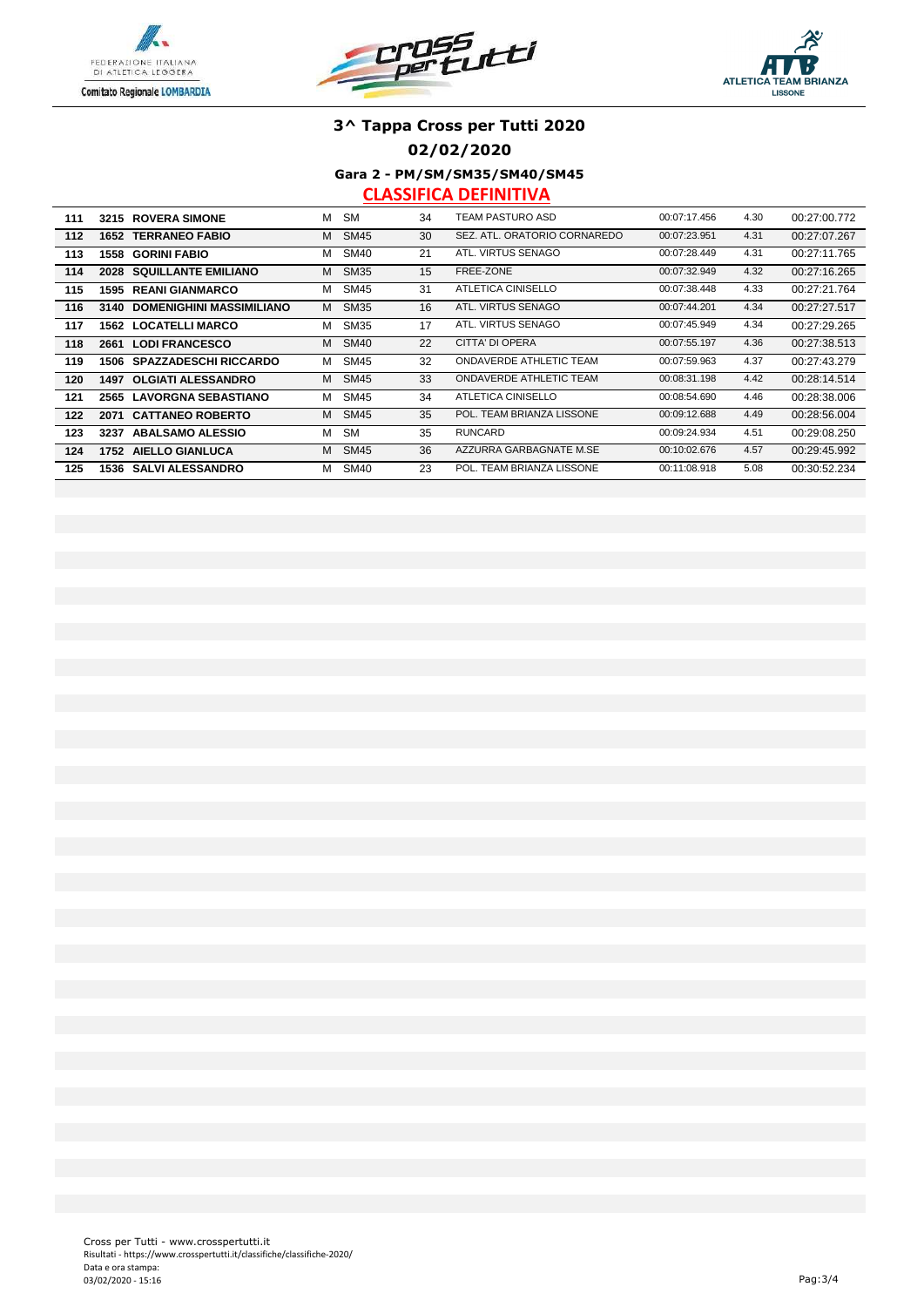





**3^ Tappa Cross per Tutti 2020 02/02/2020 Gara 2 - PM/SM/SM35/SM40/SM45 CLASSIFICA DEFINITIVA**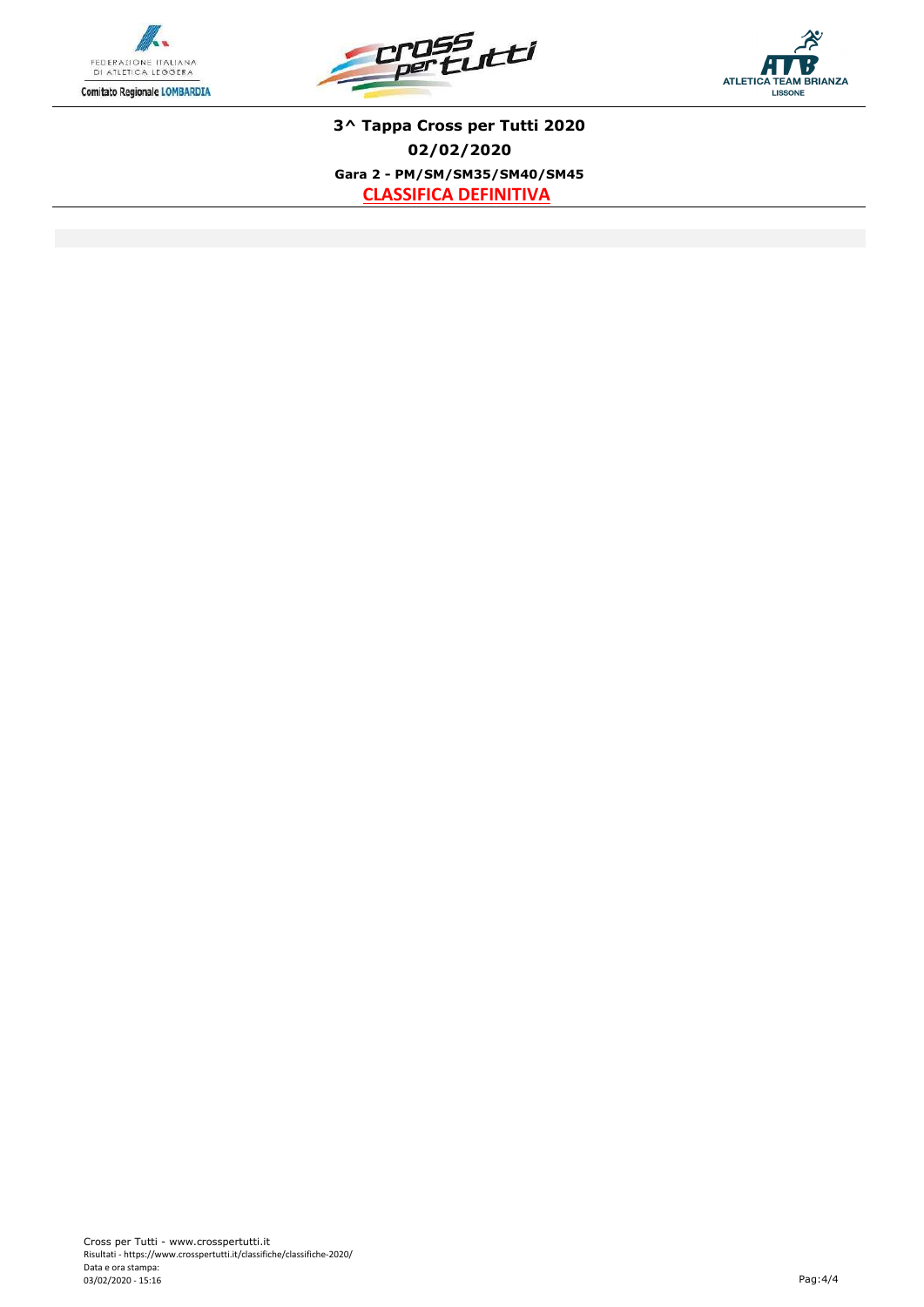





#### **02/02/2020**

#### **Gara 3 - AF/JF/PF/SF/SF35/SF40/SF45/SF50/SF55/SF60/SF65/SF70/SF75+**

| Pos            | Pet  | <b>Cognome Nome</b>              | s      | Cat         | Pos. Cat          | Società                                      | <b>Distacco</b> | min/km | Tempo        |
|----------------|------|----------------------------------|--------|-------------|-------------------|----------------------------------------------|-----------------|--------|--------------|
| $\mathbf 1$    |      | 1859 GANDOLFI SARA               | F.     | <b>JF</b>   | $\mathbf{1}$      | ATL. GISA                                    |                 | 3.49   | 00:15:16.551 |
| $\mathbf{2}$   |      | 2535 BONACINA CARLOTTA           | F      | PF          | $\mathbf{1}$      | POL. PAGNONA                                 | 00:00:07.748    | 3.51   | 00:15:24.299 |
| 3              |      | 3199 SCHIAVI ERICA               | F      | <b>SF</b>   | $\mathbf{1}$      | POOL SOC.ATL.ALTA VALSERIANA                 | 00:00:17.241    | 3.53   | 00:15:33.792 |
| 4              |      | 3197 FACCANONI IRENE             | F      | <b>SF</b>   | 2                 | POOL SOC.ATL.ALTA VALSERIANA                 | 00:00:21.499    | 3.54   | 00:15:38.050 |
| 5              |      | 1720 MARSIGLIANI SUSANNA         | F      | JF          | 2                 | N.ATL. FANFULLA LODIGIANA                    | 00:00:23.747    | 3.55   | 00:15:40.298 |
| 6              | 1517 | <b>BIANUCCI ALLEGRA</b>          | F      | <b>JF</b>   | 3                 | POL. TEAM BRIANZA LISSONE                    | 00:00:39.992    | 3.59   | 00:15:56.543 |
| $\overline{7}$ |      | <b>1450 FRIGERIO ANNA</b>        | F      | PF          | $\mathbf{2}$      | FREE-ZONE                                    | 00:00:55.231    | 4.02   | 00:16:11.782 |
| 8              |      | <b>1821 PELOSI VALENTINA</b>     | F      | <b>SF45</b> | $\mathbf{1}$      | EUROATLETICA 2002                            | 00:01:02.237    | 4.04   | 00:16:18.788 |
| 9              |      | <b>1663 GUFFANTI NADIA</b>       | F      | <b>SF50</b> | $\mathbf{1}$      | P.B.M. BOVISIO MASCIAGO                      | 00:01:03.999    | 4.05   | 00:16:20.550 |
| 10             | 3169 | <b>SPREAFICO SOFIA</b>           | F      | AF          | $\mathbf{1}$      | <b>CUS PRO PATRIA MILANO</b>                 | 00:01:11.239    | 4.06   | 00:16:27.790 |
| 11             | 1921 | <b>MONDONICO DANIELA</b>         | F      | PF          | 3                 | <b>TEAM-A LOMBARDIA</b>                      | 00:01:12.480    | 4.07   | 00:16:29.031 |
| 12             | 3158 | <b>POLLONI LUCREZIA ZELINDA</b>  | F.     | AF          | 2                 | <b>BRACCO ATLETICA</b>                       | 00:01:12.967    | 4.07   | 00:16:29.518 |
| 13             |      | 2569 CANTU' GIORGIA              | F      | PF          | $\overline{4}$    | <b>CUS PRO PATRIA MILANO</b>                 | 00:01:13.986    | 4.07   | 00:16:30.537 |
| 14             |      | <b>1610 DALLERA CATERINA</b>     | F      | JF          | $\overline{4}$    | <b>CUS PRO PATRIA MILANO</b>                 | 00:01:19.230    | 4.08   | 00:16:35.781 |
| 15             |      | 2584 TOPPI GIORGIA               | F      | JF          | 5                 | P.B.M. BOVISIO MASCIAGO                      | 00:01:22.984    | 4.09   | 00:16:39.535 |
| 16             |      | 2624 MARCHIANO' ELVIRA           | F      | <b>SF35</b> | $\mathbf{1}$      | <b>MILANO ATLETICA</b>                       | 00:01:26.990    | 4.10   | 00:16:43.541 |
| 17             |      | 2613 MAURI ELENA                 | F      | <b>SF45</b> | 2                 | RHO TRIATHLON CLUB                           | 00:01:28.746    | 4.11   | 00:16:45.297 |
| 18             | 3195 | <b>RIPAMONTI MARTINA</b>         | F      | <b>SF</b>   | 3                 | POL. TEAM BRIANZA LISSONE                    | 00:01:33.741    | 4.12   | 00:16:50.292 |
| 19             |      | 3240 GHEZZI ROBERTA              | F      | <b>SF55</b> | $\mathbf{1}$      | P.B.M. BOVISIO MASCIAGO                      | 00:01:42.739    | 4.14   | 00:16:59.290 |
| 20             |      | 3196 FACCANONI GIORGIA           | F      | JF          | 6                 | POOL SOC.ATL.ALTA VALSERIANA                 | 00:01:45.486    | 4.15   | 00:17:02.037 |
| 21             |      | <b>1928 TERRANI CECILIA</b>      | F      | AF          | 3                 | <b>TEAM-A LOMBARDIA</b>                      | 00:01:47.487    | 4.16   | 00:17:04.038 |
| 22             |      | 3201 SANTAGOSTINI BIETTI         | F      | AF          | $\overline{4}$    | PRO SESTO ATL.                               | 00:01:50.486    | 4.16   | 00:17:07.037 |
| 23             |      | 1960 BARBERINI VALENTINA         | F      | JF          | $\overline{7}$    | ATLETICA VIGEVANO                            | 00:01:51.482    | 4.17   | 00:17:08.033 |
| 24             | 1769 | <b>MORGILLO ELENA</b>            | F      | PF          | 5                 | AZZURRA GARBAGNATE M.SE                      | 00:01:57.480    | 4.18   |              |
|                |      |                                  | F      | <b>SF</b>   | 4                 | P.B.M. BOVISIO MASCIAGO                      | 00:01:58.984    | 4.18   | 00:17:14.031 |
| 25             |      | <b>1674 SOLIMAN MARTINA</b>      | F      |             |                   | POL. TEAM BRIANZA LISSONE                    | 00:02:12.228    | 4.22   | 00:17:15.535 |
| 26             |      | <b>1539 VERGANI CHIARA</b>       | F      | AF          | 5                 | POOL SOC.ATL.ALTA VALSERIANA                 | 00:02:13.979    | 4.22   | 00:17:28.779 |
| 27             |      | 3198 GOSIO SARA                  |        | <b>SF</b>   | 5                 | ATL. VIRTUS SENAGO                           |                 | 4.23   | 00:17:30.530 |
| 28             |      | <b>1552 COZZI STEFANIA</b>       | F<br>F | <b>SF40</b> | $\mathbf{1}$<br>8 | <b>CUS PRO PATRIA MILANO</b>                 | 00:02:16.974    | 4.23   | 00:17:33.525 |
| 29             |      | <b>1618 LARICCIA GIULIA</b>      |        | JF          |                   | <b>BRACCO ATLETICA</b>                       | 00:02:18.723    |        | 00:17:35.274 |
| 30             |      | 3159 ROTHENBERGER PETRA          | F      | AF          | 6                 |                                              | 00:02:23.222    | 4.24   | 00:17:39.773 |
| 31             | 1634 | <b>CARLINI ELISA</b>             | F      | JF          | 9                 | ATL. RICCARDI MILANO 1946                    | 00:02:25.967    | 4.25   | 00:17:42.518 |
| 32             |      | 1961 COSTA MADDALENA             | F      | AF          | $\overline{7}$    | ATLETICA VIGEVANO                            | 00:02:26.973    | 4.25   | 00:17:43.524 |
| 33             | 1571 | <b>SANDRI STEFANIA</b>           | F      | <b>SF40</b> | $\mathbf{2}$      | ATL. VIRTUS SENAGO<br><b>BRACCO ATLETICA</b> | 00:02:29.718    | 4.26   | 00:17:46.269 |
| 34             |      | 1723 BARBIERI ARIANNA            | F      | PF          | 6                 |                                              | 00:02:31.720    | 4.27   | 00:17:48.271 |
| 35             | 3247 | <b>GERMANI ELEONORA</b>          | F      | JF          | 10                | <b>CUS PRO PATRIA MILANO</b>                 | 00:02:37.216    | 4.28   | 00:17:53.767 |
| 36             |      | 3235 GALLI' CRISTINA             | F      | <b>SF50</b> | 2                 | ATLETICRALS2-TEATRO ALLA SCALA               | 00:02:39.216    | 4.28   | 00:17:55.767 |
| 37             |      | 2674 RUSSO DANIELA               | F      | <b>SF45</b> | 3                 | EUROATLETICA 2002<br>P.B.M. BOVISIO MASCIAGO | 00:02:40.966    | 4.29   | 00:17:57.517 |
| 38             |      | <b>1657 DI STEFANO VALENTINA</b> | F.     | <b>SF35</b> | 2                 |                                              | 00:02:43.715    | 4.30   | 00:18:00.266 |
| 39             |      | <b>1523 FORMENTI SILVIA</b>      |        | F SF        | 6                 | POL. TEAM BRIANZA LISSONE                    | 00:02:44.967    | 4.30   | 00:18:01.518 |
| 40             |      | 1463 RIBEIRO DE OLIVEIRA FABIOLA |        | F SF40      | 3                 | TEAM PASTURO ASD                             | 00:02:46.719    | 4.30   | 00:18:03.270 |
| 41             |      | <b>1537 TAGLIABUE MATILDE</b>    | F.     | AF          | 8                 | POL. TEAM BRIANZA LISSONE                    | 00:02:49.720    | 4.31   | 00:18:06.271 |
| 42             |      | <b>1992 NAGNI ROBERTA</b>        | F.     | <b>SF45</b> | 4                 | <b>RUNCARD</b>                               | 00:02:49.968    | 4.31   | 00:18:06.519 |
| 43             |      | <b>1823 PREATONI RAFFAELLA</b>   | F.     | <b>SF40</b> | 4                 | EUROATLETICA 2002                            | 00:02:56.466    | 4.33   | 00:18:13.017 |
| 44             |      | 1861 BOMBELLI LICIA              | F      | <b>SF</b>   | $\overline{7}$    | ATLETICRALS2-TEATRO ALLA SCALA               | 00:03:02.218    | 4.34   | 00:18:18.769 |
| 45             |      | 1713 RAVAGLIOLI GIULIA           | F.     | JF          | 11                | ATL. VIS NOVA GIUSSANO                       | 00:03:10.977    | 4.36   | 00:18:27.528 |
| 46             |      | 1706 CITTERIO CAROLINA           | F      | JF          | 12                | ATL. VIS NOVA GIUSSANO                       | 00:03:27.961    | 4.41   | 00:18:44.512 |
| 47             |      | 1762 FONTI JESSICA               | F      | SF          | 8                 | AZZURRA GARBAGNATE M.SE                      | 00:03:35.705    | 4.43   | 00:18:52.256 |
| 48             |      | 1838 VERGA GIUSEPPINA            | F.     | <b>SF55</b> | $\overline{2}$    | EUROATLETICA 2002                            | 00:03:41.960    | 4.44   | 00:18:58.511 |
| 49             |      | 1711 NESPOLI BARBARA             |        | F SF45      | 5                 | ATL. VIS NOVA GIUSSANO                       | 00:03:59.961    | 4.49   | 00:19:16.512 |
| 50             |      | 3150 SISTI MARIA MARGHERITA      |        | F AF        | 9                 | ATLETICA VIGEVANO                            | 00:04:03.459    | 4.50   | 00:19:20.010 |
| 51             |      | 1875 MALTAGLIATI LAURA           | F.     | SF35        | 3                 | DK RUNNERS MILANO                            | 00:04:04.960    | 4.50   | 00:19:21.511 |
| 52             |      | 1640 FALL KHADY                  |        | F AF        | 10                | PRO SESTO ATL.                               | 00:04:09.966    | 4.51   | 00:19:26.517 |
| 53             |      | <b>1642 MERONI TIZIANA</b>       | F.     | SF45        | 6                 | PRO SESTO ATL.                               | 00:04:11.211    | 4.51   | 00:19:27.762 |
| 54             |      | 2623 ROMEO ILARIA                |        | F AF        | 11                | TEAM-A LOMBARDIA                             | 00:04:23.956    | 4.55   | 00:19:40.507 |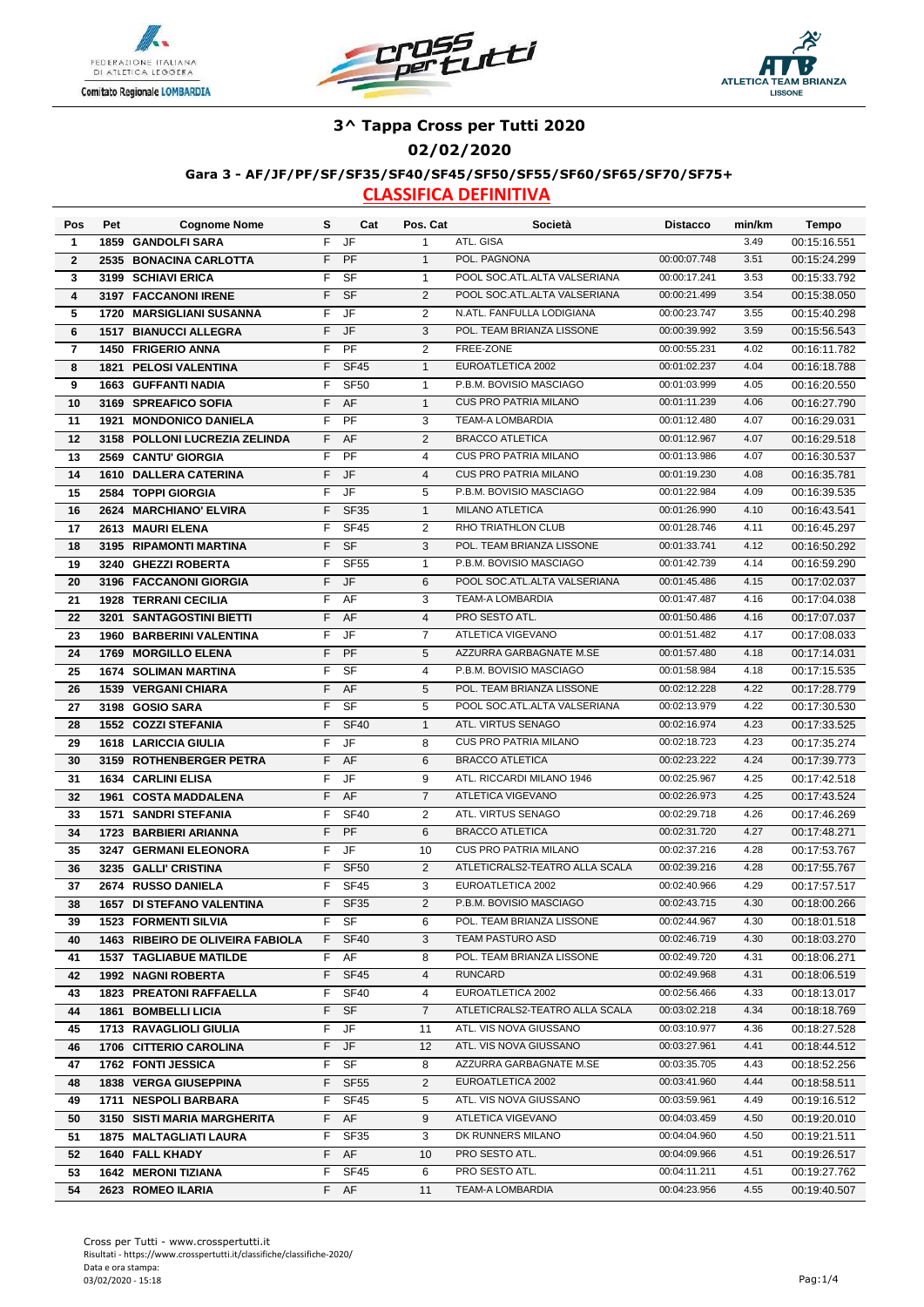





### **02/02/2020**

#### **Gara 3 - AF/JF/PF/SF/SF35/SF40/SF45/SF50/SF55/SF60/SF65/SF70/SF75+**

| 55 | <b>1967 DUCA FRANCESCA</b>        |    | F SF45      | 7              | G.P. TALAMONA                  | 00:04:25.705 | 4.55 | 00:19:42.256 |
|----|-----------------------------------|----|-------------|----------------|--------------------------------|--------------|------|--------------|
| 56 | <b>1754 BARBIERI LAURA</b>        | F. | <b>SF40</b> | 5              | AZZURRA GARBAGNATE M.SE        | 00:04:28.971 | 4.56 | 00:19:45.522 |
| 57 | 1851 DOWGIALLO MAGDALENA          | F. | <b>SF40</b> | 6              | <b>MARCIATORI DESIO</b>        | 00:04:38.977 | 4.58 | 00:19:55.528 |
| 58 | <b>1664 LEGNAZZI ANGELA MARIA</b> | F. | <b>SF50</b> | 3              | P.B.M. BOVISIO MASCIAGO        | 00:04:39.962 | 4.59 | 00:19:56.513 |
| 59 | <b>1530 MORELLI EMANUELA</b>      | F  | <b>SF35</b> | $\overline{4}$ | POL. TEAM BRIANZA LISSONE      | 00:04:41.462 | 4.59 | 00:19:58.013 |
| 60 | 2082 TIBERGHIEN ALEXIA            | F  | <b>SF40</b> | $\overline{7}$ | <b>G.S. MONTESTELLA</b>        | 00:04:46.222 | 5.00 | 00:20:02.773 |
| 61 | 3230 MYROLYUBOVA ANASTASIYA       | F. | <b>SF</b>   | 9              | ONDAVERDE ATHLETIC TEAM        | 00:04:51.963 | 5.02 | 00:20:08.514 |
| 62 | 1793 CESANA SARA                  | F. | <b>SF45</b> | 8              | EUROATLETICA 2002              | 00:04:59.463 | 5.04 | 00:20:16.014 |
| 63 | 1856 FRANCESCHETTI FEDERICA       | F. | <b>SF40</b> | 8              | <b>G.S. MONTESTELLA</b>        | 00:05:01.963 | 5.04 | 00:20:18.514 |
| 64 | 3176 FERRUCCI ROBERTA             | F. | <b>SF50</b> | $\overline{4}$ | EUROATLETICA 2002              | 00:05:04.459 | 5.05 | 00:20:21.010 |
| 65 | <b>1593 PAPALIA ANTONIA</b>       | F. | <b>SF50</b> | 5              | ATLETICA CINISELLO             | 00:05:09.457 | 5.06 | 00:20:26.008 |
| 66 | <b>1679 CARONNI DANNICA</b>       | F. | <b>SF40</b> | 9              | ATLETICA P.A.R. CANEGRATE      | 00:05:17.710 | 5.08 | 00:20:34.261 |
| 67 | 3227 BERETTA ALESSADRA            | F. | <b>SF50</b> | 6              | ATHLETIC TEAM                  | 00:05:20.965 | 5.09 | 00:20:37.516 |
| 68 | 1815 MAZZOLA SARA                 | F. | <b>SF</b>   | 10             | EUROATLETICA 2002              | 00:05:21.725 | 5.09 | 00:20:38.276 |
| 69 | <b>1572 TAGLI TIZIANA</b>         | F. | <b>SF40</b> | 10             | ATL. VIRTUS SENAGO             | 00:05:28.703 | 5.11 | 00:20:45.254 |
| 70 | 1924 ROSSI GIORGIA                | F. | AF          | 12             | <b>TEAM-A LOMBARDIA</b>        | 00:05:34.701 | 5.12 | 00:20:51.252 |
| 71 | 1811 LUISON ORNELLA               | F. | <b>SF60</b> | $\mathbf{1}$   | EUROATLETICA 2002              | 00:05:40.197 | 5.14 | 00:20:56.748 |
| 72 | 1998 TRICARICO SARA               | F. | <b>SF45</b> | 9              | ATLETICA CINISELLO             | 00:05:46.446 | 5.15 | 00:21:02.997 |
| 73 | <b>1913 FUSCALDI IRENE MARIA</b>  | F. | JF          | 13             | TEAM-A LOMBARDIA               | 00:05:52.193 | 5.17 | 00:21:08.744 |
| 74 | 1476 CIANI ANGELA RAFFAELLA       | F. | <b>SF45</b> | 10             | ONDAVERDE ATHLETIC TEAM        | 00:05:52.692 | 5.17 | 00:21:09.243 |
| 75 | 3238 PINI ELENA                   | F. | <b>SF55</b> | 3              | ONDAVERDE ATHLETIC TEAM        | 00:06:03.196 | 5.19 | 00:21:19.747 |
| 76 | <b>1867 SALA ANNA MARIA</b>       | F. | <b>SF65</b> | $\mathbf{1}$   | <b>MARATHON CLUB SEVESO</b>    | 00:06:19.701 | 5.24 | 00:21:36.252 |
| 77 | <b>1783 BARIANI SIBILLA</b>       | F. | <b>SF60</b> | 2              | EUROATLETICA 2002              | 00:06:26.937 | 5.25 | 00:21:43.488 |
| 78 | <b>1551 BONDANINI LUCIA</b>       | F. | <b>SF55</b> | $\overline{4}$ | ATL. VIRTUS SENAGO             | 00:06:37.440 | 5.28 | 00:21:53.991 |
| 79 | 2622 MARIANI SILVIA               | F. | <b>SF</b>   | 11             | TEAM-A LOMBARDIA               | 00:06:42.940 | 5.29 | 00:21:59.491 |
| 80 | 3205 BARTEZAGHI MATILDE           | F  | JF          | 14             | SEZ. ATL. ORATORIO CORNAREDO   | 00:06:50.194 | 5.31 | 00:22:06.745 |
| 81 | <b>2583 DIPOMPA GENET</b>         | F  | AF          | 13             | P.B.M. BOVISIO MASCIAGO        | 00:06:53.194 | 5.32 | 00:22:09.745 |
| 82 | <b>1490 GIGANTE GIOVANNA</b>      | F  | <b>SF40</b> | 11             | <b>ONDAVERDE ATHLETIC TEAM</b> | 00:06:57.696 | 5.33 | 00:22:14.247 |
| 83 | <b>1980 CERIANI MARINA</b>        | F. | <b>SF55</b> | 5              | <b>RUNNING SARONNO</b>         | 00:07:30.192 | 5.41 | 00:22:46.743 |
| 84 | 3160 CONTI MONICA                 | F. | <b>SF55</b> | 6              | CANOTTIERI MILANO              | 00:07:50.431 | 5.46 | 00:23:06.982 |
| 85 | <b>1564 LOCATI ANTONELLA</b>      | F  | <b>SF50</b> | $\overline{7}$ | ATL. VIRTUS SENAGO             | 00:08:01.933 | 5.49 | 00:23:18.484 |
| 86 | 3179 PRATESI CRISTINA             | F  | <b>SF35</b> | 5              | EUROATLETICA 2002              | 00:08:04.184 | 5.50 | 00:23:20.735 |
| 87 | 1892 DEDE' WILMA                  | F. | <b>SF65</b> | $\overline{2}$ | GRUPPO PODISTICO MELZO A.S.D.  | 00:08:35.933 | 5.58 | 00:23:52.484 |
| 88 | 3175 DI GENOVA NOEMI              |    | F AF        | 14             | DK RUNNERS MILANO              | 00:08:40.193 | 5.59 | 00:23:56.744 |
| 89 | <b>1591 GEROSA LIDIA</b>          | F. | <b>SF65</b> | 3              | ATLETICA CINISELLO             | 00:08:46.937 | 6.00 | 00:24:03.488 |
| 90 | <b>1553 D'ANTONA LETIZIA</b>      | F. | <b>SF45</b> | 11             | ATL. VIRTUS SENAGO             | 00:09:00.434 | 6.04 | 00:24:16.985 |
| 91 | <b>1555 FERRAIOLI FRANCESCA</b>   | F. | <b>SF</b>   | 12             | ATL. VIRTUS SENAGO             | 00:10:55.168 | 6.32 | 00:26:11.719 |
| 92 | 3177 MASCHERONI ELISA             | F. | <b>SF40</b> | 12             | EUROATLETICA 2002              | 00:10:57.173 | 6.33 | 00:26:13.724 |
| 93 | <b>1712 NESPOLI MARTA</b>         | F. | <b>SF40</b> | 13             | ATL. VIS NOVA GIUSSANO         | 00:11:51.648 | 6.47 | 00:27:08.199 |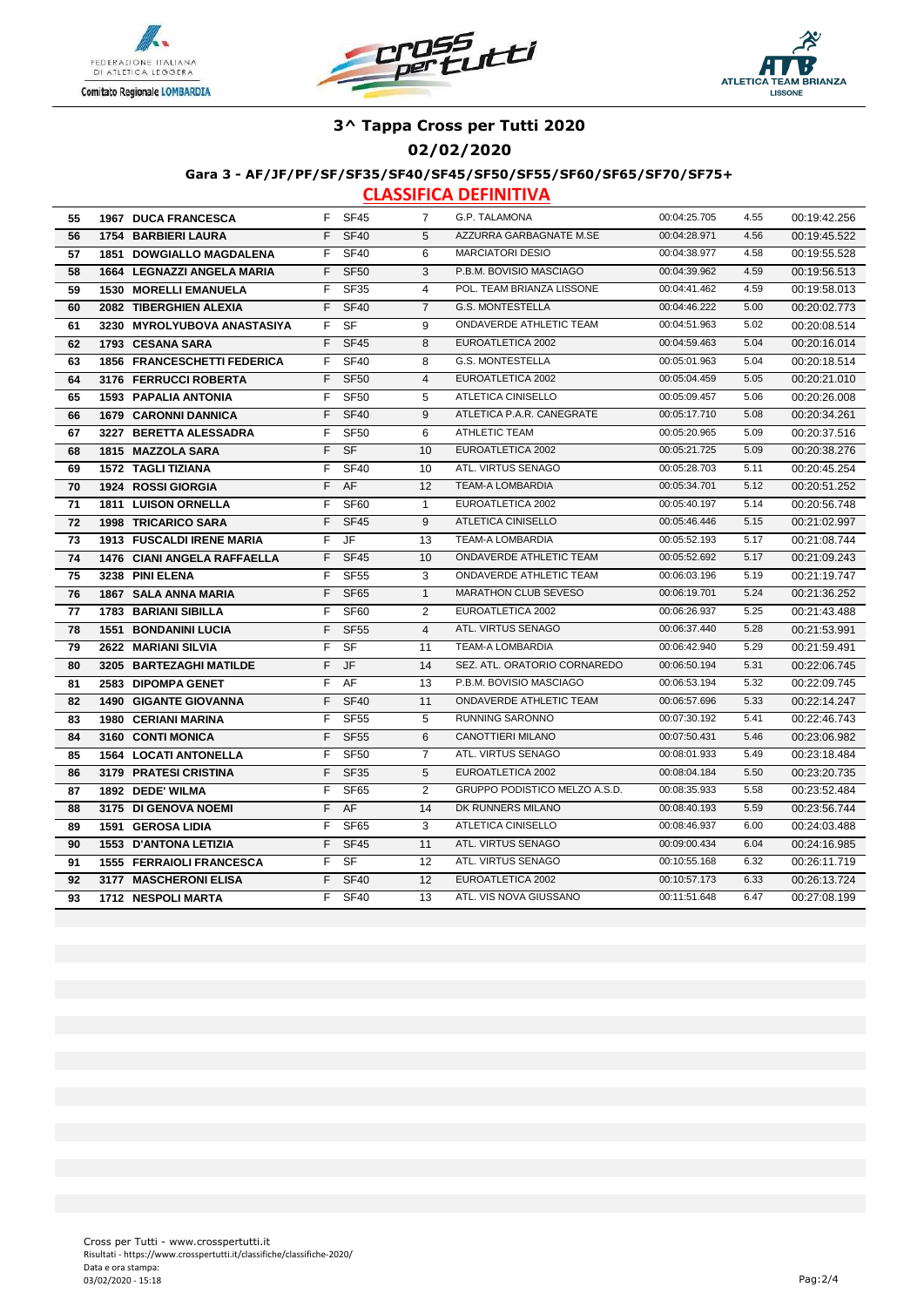





### **3^ Tappa Cross per Tutti 2020 02/02/2020 Gara 3 - AF/JF/PF/SF/SF35/SF40/SF45/SF50/SF55/SF60/SF65/SF70/SF75+ CLASSIFICA DEFINITIVA**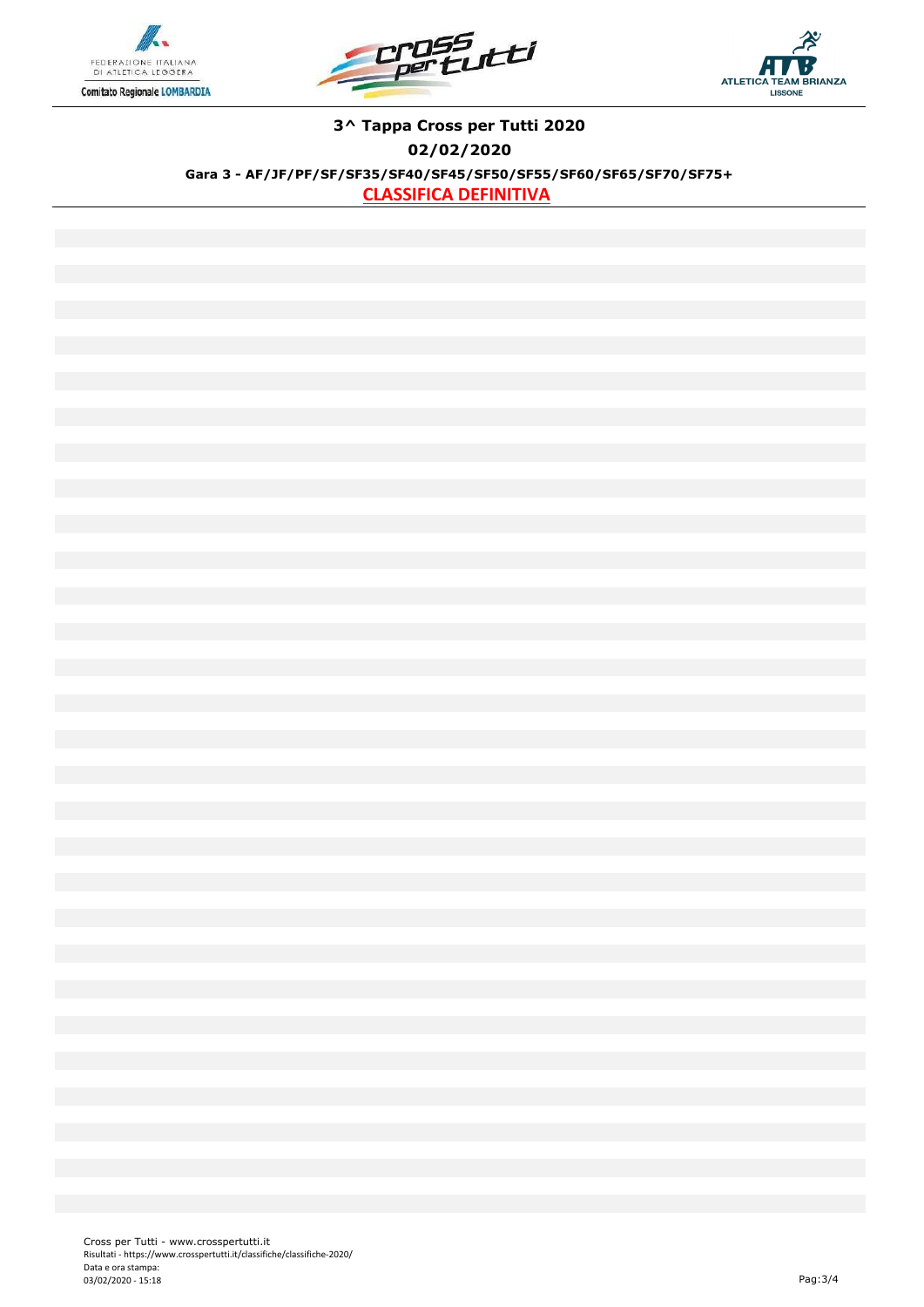





### **3^ Tappa Cross per Tutti 2020 02/02/2020 Gara 3 - AF/JF/PF/SF/SF35/SF40/SF45/SF50/SF55/SF60/SF65/SF70/SF75+ CLASSIFICA DEFINITIVA**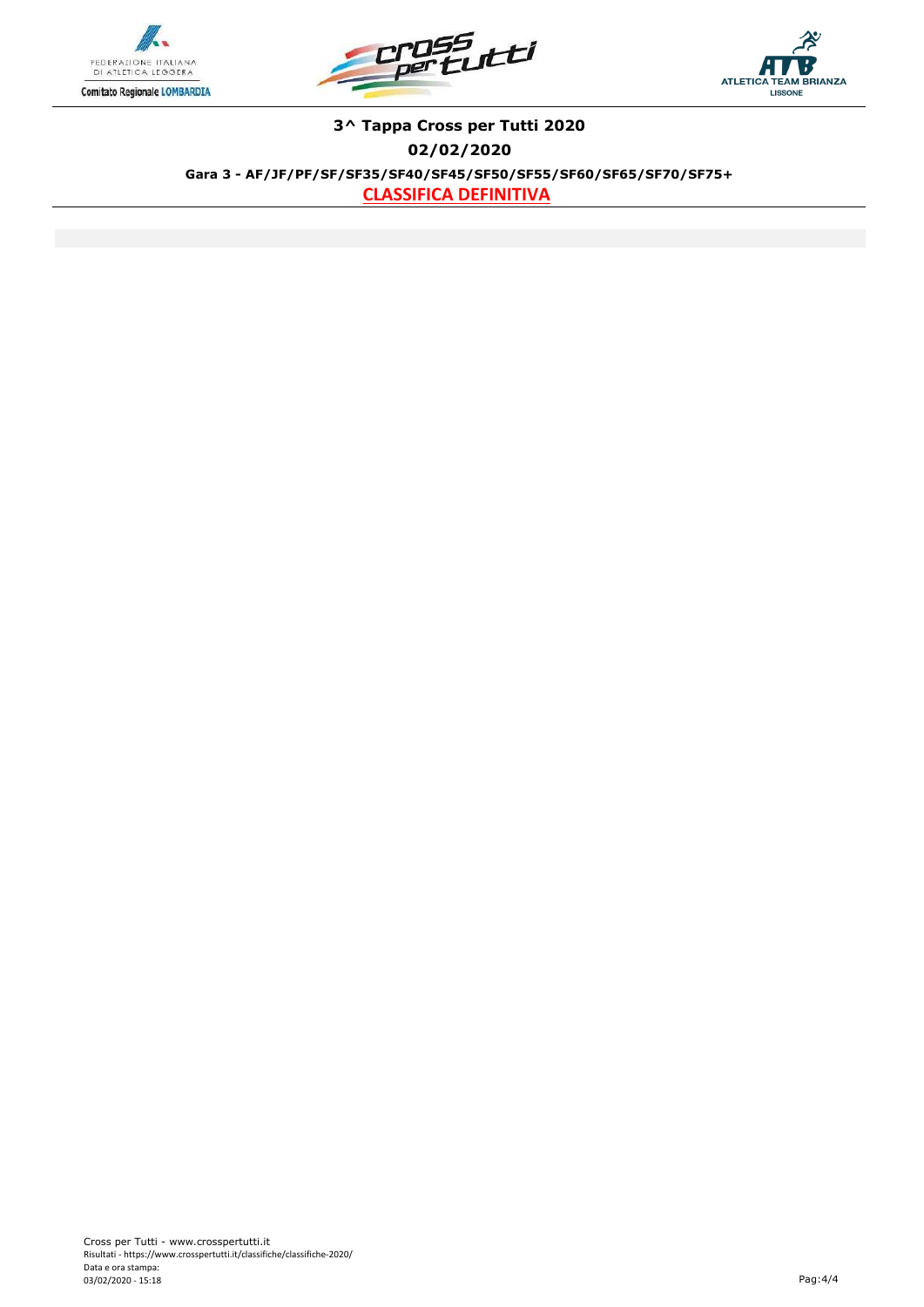





# **3^ Tappa Cross per Tutti 2020 02/02/2020 Gara 4 - AM/JM**

| Pos                     | Pet  | <b>Cognome Nome</b>                   | s | Cat       | Pos. Cat       | Società                       | <b>Distacco</b>              | min/km | Tempo        |
|-------------------------|------|---------------------------------------|---|-----------|----------------|-------------------------------|------------------------------|--------|--------------|
| 1                       | 1731 | <b>ZANZOTTERA MARCO</b>               | M | JM        | $\mathbf{1}$   | U.S. SANGIORGESE              |                              | 3.19   | 00:13:17.020 |
| $\mathbf{2}$            | 2586 | <b>CIPRIANI LORENZO</b>               | M | <b>JM</b> | 2              | NUOVA ATLETICA ASTRO          | 00:00:12.247                 | 3.22   | 00:13:29.267 |
| 3                       | 1703 | <b>PINTUS MATTEO</b>                  | M | <b>JM</b> | 3              | NUOVA ATLETICA ASTRO          | 00:00:20.504                 | 3.24   | 00:13:37.524 |
| $\overline{\mathbf{4}}$ | 1628 | <b>RUSSOM GHEBREGIORGHIS</b>          | M | <b>JM</b> | $\overline{4}$ | <b>CUS PRO PATRIA MILANO</b>  | 00:00:34.002                 | 3.27   | 00:13:51.022 |
| 5                       |      | 1964 GILARDI GUGLIELMO                | M | <b>JM</b> | 5              | RASCHIANI TRIATHLON PAVESE    | 00:00:40.503                 | 3.29   | 00:13:57.523 |
| 6                       |      | <b>1529 MOLGORA THOMAS</b>            | M | <b>JM</b> | 6              | POL. TEAM BRIANZA LISSONE     | 00:00:46.997                 | 3.31   | 00:14:04.017 |
| 7                       | 1926 | <b>SIRONI LUCA</b>                    | M | JM        | $\overline{7}$ | TEAM-A LOMBARDIA              | 00:00:50.495                 | 3.31   | 00:14:07.515 |
| 8                       | 2551 | <b>MONTU' ABEBE</b>                   | M | <b>JM</b> | 8              | ATL. VIRTUS SENAGO            | 00:00:52.994                 | 3.32   | 00:14:10.014 |
| 9                       |      | 3246 SAN PIETRO ALBERTO               | М | <b>JM</b> | 9              | <b>CUS PRO PATRIA MILANO</b>  | 00:00:54.747                 | 3.32   | 00:14:11.767 |
| 10                      |      | 3172 GALVANI MICHELE SIMONE M         | м | AM        | $\mathbf{1}$   | DAINI CARATE BRIANZA          | 00:00:55.747                 | 3.33   | 00:14:12.767 |
| 11                      |      | <b>1835 TALAMAZZINI GIACOMO</b>       | M | <b>JM</b> | 10             | EUROATLETICA 2002             | 00:00:57.997                 | 3.33   | 00:14:15.017 |
| 12                      |      | 1436 ALLIERI FEDERICO                 | M | AM        | $\overline{2}$ | <b>CLUB PANTERA ROSA</b>      | 00:00:59.992                 | 3.34   | 00:14:17.012 |
| 13                      |      | 1764 GRIFA MATTIA                     | M | JM        | 11             | AZZURRA GARBAGNATE M.SE       | 00:01:06.241                 | 3.35   | 00:14:23.261 |
| 14                      | 3173 | <b>GALVANI MARTINO</b>                | M | <b>JM</b> | 12             | DAINI CARATE BRIANZA          | 00:01:09.492                 | 3.36   | 00:14:26.512 |
| 15                      |      | <b>1442 ULIANO LORENZO</b>            | M | AM        | 3              | <b>CLUB PANTERA ROSA</b>      | 00:01:18.240                 | 3.38   | 00:14:35.260 |
| 16                      |      | 1963 CHIARELLI DANIELE                | M | <b>JM</b> | 13             | RASCHIANI TRIATHLON PAVESE    | 00:01:19.240                 | 3.39   | 00:14:36.260 |
| 17                      |      | 1635 MONACO' ALESSIO                  | M | <b>JM</b> | 14             | ATL. RICCARDI MILANO 1946     | 00:01:24.738                 | 3.40   | 00:14:41.758 |
| 18                      |      | 1923 PIGANZOLI PAOLO                  | M | <b>JM</b> | 15             | <b>TEAM-A LOMBARDIA</b>       | 00:01:25.989                 | 3.40   | 00:14:43.009 |
| 19                      |      | <b>1648 FERRARIO GABRIELE</b>         | M | <b>JM</b> | 16             | SEZ. ATL. ORATORIO CORNAREDO  | 00:01:28.237                 | 3.41   | 00:14:45.257 |
| 20                      |      | <b>1922 NDIAYE SALIOU</b>             | M | AM        | $\overline{4}$ | <b>TEAM-A LOMBARDIA</b>       | 00:01:28.488                 | 3.41   | 00:14:45.508 |
| 21                      |      | 1953 DELL'ERA LUCA                    | м | AM        | 5              | ATL. CENTO TORRI PAVIA        | 00:01:29.237                 | 3.41   | 00:14:46.257 |
| 22                      |      | 2014 BRIVIO ALEJANDRO ENRIQU          | M | <b>JM</b> | 17             | POL. TEAM BRIANZA LISSONE     | 00:01:29.487                 | 3.41   | 00:14:46.507 |
| 23                      |      | 1833 SURICO LORENZO                   | м | AM        | 6              | EUROATLETICA 2002             | 00:01:29.741                 | 3.41   | 00:14:46.761 |
| 24                      |      |                                       | M | AM        | $\overline{7}$ | <b>BRACCO ATLETICA</b>        | 00:01:30.488                 | 3.41   |              |
|                         |      | 1724 CANDIANI FRANCESCO               | M | <b>JM</b> | 18             | <b>TEAM-A LOMBARDIA</b>       |                              | 3.43   | 00:14:47.508 |
| 25                      |      | 1925 ROSSI PIETRO                     | M |           |                | <b>U.S. SANGIORGESE</b>       | 00:01:38.488<br>00:01:41.487 | 3.44   | 00:14:55.508 |
| 26                      |      | 1727 CACCIA NICOLO                    |   | <b>JM</b> | 19             | <b>TEAM-A LOMBARDIA</b>       | 00:01:49.234                 | 3.46   | 00:14:58.507 |
| 27                      |      | <b>1914 GALBIATI FRANCESCO</b>        | M | <b>JM</b> | 20             |                               |                              |        | 00:15:06.254 |
| 28                      | 1911 | <b>ERCOLIN LORENZO</b>                | M | AM        | 8              | <b>TEAM-A LOMBARDIA</b>       | 00:01:55.740                 | 3.48   | 00:15:12.760 |
| 29                      | 1531 | <b>MURERO FEDERICO</b>                | M | JM        | 21             | POL. TEAM BRIANZA LISSONE     | 00:01:57.482                 | 3.48   | 00:15:14.502 |
| 30                      |      | 1870 BALESTRERI ANDREA                | M | AM        | 9              | DK RUNNERS MILANO             | 00:01:58.733                 | 3.48   | 00:15:15.753 |
| 31                      |      | 2578 INCONTRI FEDERICO LUIGI          | м | AM        | 10             | PRO SESTO ATL.                | 00:02:06.981                 | 3.51   | 00:15:24.001 |
| 32                      | 1780 | <b>ANDREIS LUCA</b>                   | M | AM        | 11             | EUROATLETICA 2002             | 00:02:14.734                 | 3.52   | 00:15:31.754 |
| 33                      | 2070 | <b>SEDITA SIMONE</b>                  | M | <b>JM</b> | 22             | PRO SESTO ATL.                | 00:02:16.731                 | 3.53   | 00:15:33.751 |
| 34                      | 1636 | <b>BISCUOLA LUCA</b>                  | M | <b>JM</b> | 23             | PRO SESTO ATL.                | 00:02:17.481                 | 3.53   | 00:15:34.501 |
| 35                      |      | <b>1675 VISCONTI EDOARDO TARCISIO</b> | м | <b>JM</b> | 24             | P.B.M. BOVISIO MASCIAGO       | 00:02:19.480                 | 3.54   | 00:15:36.500 |
| 36                      |      | 1910 ERCOLIN JACOPO                   | м | AM        | 12             | TEAM-A LOMBARDIA              | 00:02:21.731                 | 3.54   | 00:15:38.751 |
| 37                      |      | 2577 GIUSTI CHANKIRI                  | M | AM        | 13             | PRO SESTO ATL.                | 00:02:23.231                 | 3.55   | 00:15:40.251 |
| 38                      |      | <b>1650 MONTANI STEFANO</b>           | M | <b>JM</b> | 25             | SEZ. ATL. ORATORIO CORNAREDO  | 00:02:24.230                 | 3.55   | 00:15:41.250 |
| 39                      |      | <b>1807 GIACOBBE DANIELE</b>          | м | AM        | 14             | EUROATLETICA 2002             | 00:02:26.980                 | 3.56   | 00:15:44.000 |
| 40                      |      | 1527 MAURI GABRIELE                   | м | AM        | 15             | POL. TEAM BRIANZA LISSONE     | 00:02:27.981                 | 3.56   | 00:15:45.001 |
| 41                      |      | <b>1585 CANCIANI DANIELE GUIDO</b>    | м | <b>JM</b> | 26             | ATL. U.S. NERVIANESE 1919     | 00:02:28.231                 | 3.56   | 00:15:45.251 |
| 42                      |      | 1729 LASCALA LUCA                     | М | <b>JM</b> | 27             | U.S. SANGIORGESE              | 00:02:31.485                 | 3.57   | 00:15:48.505 |
| 43                      |      | <b>1649 MARCHESI JACOPO</b>           | М | JM        | 28             | SEZ. ATL. ORATORIO CORNAREDO  | 00:02:47.499                 | 4.01   | 00:16:04.519 |
| 44                      |      | 3133 MAESTRI NICCOLO                  | м | AM        | 16             | ALMOSTHERE ASD                | 00:02:50.991                 | 4.02   | 00:16:08.011 |
| 45                      |      | <b>1528 MILIANTI GIACOMO</b>          | м | AM        | 17             | POL. TEAM BRIANZA LISSONE     | 00:02:51.491                 | 4.02   | 00:16:08.511 |
| 46                      |      | 1681 DALL'ANGELO ALESSANDRO           | М | <b>JM</b> | 29             | ATLETICA P.A.R. CANEGRATE     | 00:02:54.750                 | 4.02   | 00:16:11.770 |
| 47                      |      | <b>1584 BUSON LUCA</b>                | M | AM        | 18             | ATL. U.S. NERVIANESE 1919     | 00:03:00.493                 | 4.04   | 00:16:17.513 |
| 48                      |      | 1912 FEDELI GABRIELE                  |   | M AM      | 19             | <b>TEAM-A LOMBARDIA</b>       | 00:03:03.740                 | 4.05   | 00:16:20.760 |
| 49                      |      | 1939 VIGANO' LORENZO                  | м | JM        | 30             | FORTI E LIBERI MONZA 1878 ASD | 00:03:38.739                 | 4.13   | 00:16:55.759 |
| 50                      |      | 3149 DI SEYSSEL D'AIX UMBERTO         | M | AM        | 20             | ATLETICA MENEGHINA            | 00:03:54.734                 | 4.17   | 00:17:11.754 |
| 51                      |      | 1707 CITTERIO GIORGIO                 | м | AM        | 21             | ATL. VIS NOVA GIUSSANO        | 00:03:56.726                 | 4.18   | 00:17:13.746 |
| 52                      |      | 3171 FERRARIO GABRIELE                | M | AM        | 22             | DAINI CARATE BRIANZA          | 00:04:05.722                 | 4.20   | 00:17:22.742 |
| 53                      |      | 2605 PICHI DAVIDE                     | M | AM        | 23             | EUROATLETICA 2002             | 00:04:06.723                 | 4.20   | 00:17:23.743 |
| 54                      |      | 3277 OLIVERI MARCO                    |   | M AM      | 24             | ALA ATL. ABBIATEGRASSO        | 00:04:17.721                 | 4.23   | 00:17:34.741 |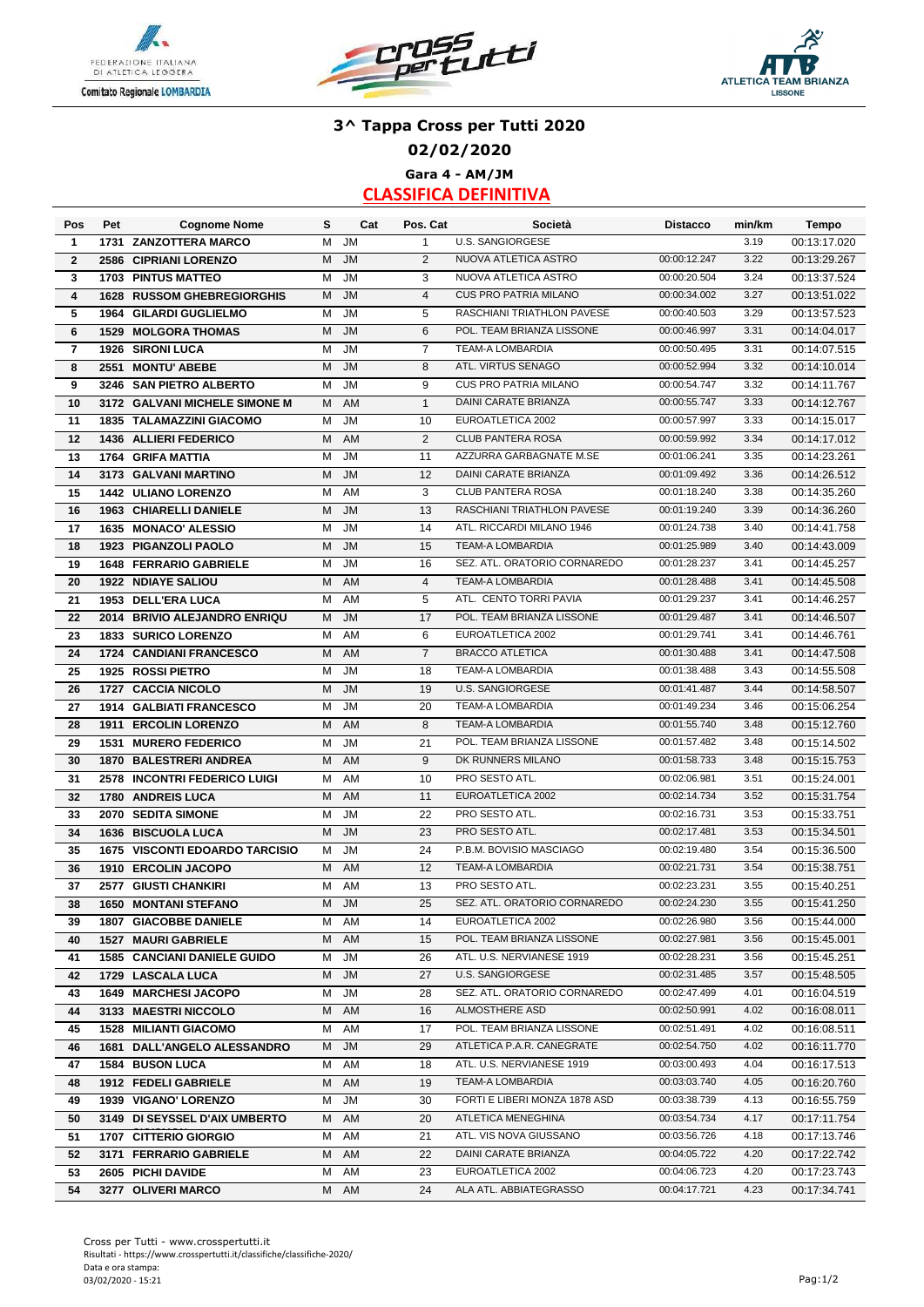





**02/02/2020**

**Gara 4 - AM/JM**

| 55 | 2666 | <b>GIUSSANI GIORGIO LEONARDO</b> | м | <b>JM</b> | 31 | POL. TEAM BRIANZA LISSONE | 00:04:31.470 | 4.27 | 00:17:48.490 |
|----|------|----------------------------------|---|-----------|----|---------------------------|--------------|------|--------------|
| 56 | 1708 | <b>CORRADO NICCOLO'</b>          | М | AM        | 25 | ATL. VIS NOVA GIUSSANO    | 00:04:41.468 | 4.29 | 00:17:58.488 |
| 57 | 3252 | <b>SOFIA MIRKO</b>               | М | AM        | 26 | <b>TEAM-A LOMBARDIA</b>   | 00:04:46.218 | 4.30 | 00:18:03.238 |
| 58 | 2060 | <b>BARRA GABRIELE</b>            | М | AM        | 27 | ATLETICA MENEGHINA        | 00:04:48.968 | 4.31 | 00:18:05.988 |
| 59 | 1535 | <b>SALA VALERIO</b>              | м | <b>JM</b> | 32 | POL. TEAM BRIANZA LISSONE | 00:05:08.213 | 4.36 | 00:18:25.233 |
| 60 | 1710 | <b>GRIMOLDI LUCA</b>             | М | <b>JM</b> | 33 | ATL, VIS NOVA GIUSSANO    | 00:05:12.224 | 4.37 | 00:18:29.244 |
| 61 | 1518 | <b>BRAMBILLA DARIO</b>           | м | <b>JM</b> | 34 | POL. TEAM BRIANZA LISSONE | 00:05:16.711 | 4.38 | 00:18:33.731 |
| 62 | 1902 | <b>RINALDI EMANUELE</b>          | м | AM        | 28 | ATLETICA MENEGHINA        | 00:05:29.705 | 4.41 | 00:18:46.725 |
| 63 | 1676 | <b>BONANOMI ALESSANDRO</b>       | м | AM        | 29 | AICS ATL. BIASSONO        | 00:05:54.198 | 4.47 | 00:19:11.218 |
| 64 | 1899 | <b>CARTERI GIORGIO</b>           | м | AM        | 30 | ATLETICA MENEGHINA        | 00:06:14.955 | 4.52 | 00:19:31.975 |
| 65 | 3138 | <b>BUITRAGO SANTIAGO</b>         | М | AM        | 31 | ATL. VIGNATE              | 00:06:16.710 | 4.53 | 00:19:33.730 |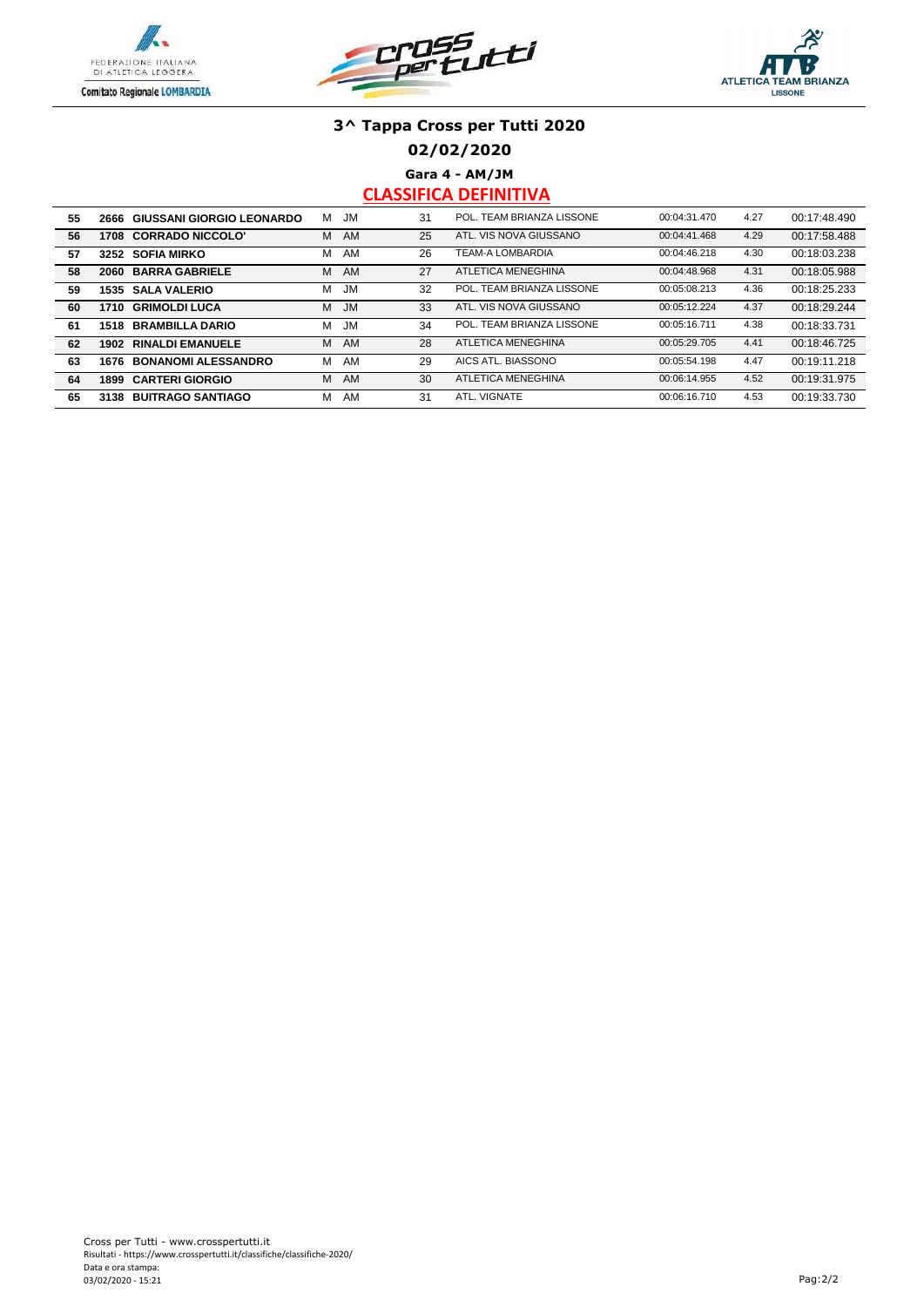





## **3^ Tappa Cross per Tutti 2020 02/02/2020**

**Gara 5 - EF5 (2014-2015) CLASSIFICA PROVVISORIA**

| Pos          | Pet  | <b>Cognome Nome</b>             | s | Cat             | Pos. Cat       | Società                       | <b>Distacco</b> | min/km | Tempo        |
|--------------|------|---------------------------------|---|-----------------|----------------|-------------------------------|-----------------|--------|--------------|
| 1            | 2368 | <b>DRAGONETTI EDI</b>           | F | EF <sub>5</sub> |                | EUROATLETICA 2002             |                 | 5.25   | 00:02:10.012 |
| $\mathbf{2}$ | 1260 | <b>VACCARO ARIANNA</b>          | F | EF <sub>5</sub> | $\overline{2}$ | <b>ATLETICA SEGRATE</b>       | 00:00:00.751    | 5.26   | 00:02:10.763 |
| 3            | 2389 | <b>SIGNORELLI LUCIA</b>         | F | EF <sub>5</sub> | 3              | POL. CIRCOLO GIOVANILE BRESSO | 00:00:10.248    | 5.50   | 00:02:20.260 |
| 4            | 306  | <b>RIVA GIORGIA</b>             | F | EF <sub>5</sub> | 4              | ATL. CONCOREZZO               | 00:00:12        | 5.55   | 00:02:22.012 |
| 5            | 2502 | <b>BONETTI REBECCA</b>          | F | EF <sub>5</sub> | 5              | <b>CUS INSUBRIA</b>           | 00:00:12.761    | 5.56   | 00:02:22.773 |
| 6            | 1311 | <b>BIFFI LINDA</b>              | F | EF <sub>5</sub> | 6              | ATLETICA DESIO ASD            | 00:00:16.250    | 6.05   | 00:02:26.262 |
| 7            | 652  | <b>SARACINO EMMA</b>            | F | EF <sub>5</sub> | 7              | P.B.M. BOVISIO MASCIAGO       | 00:00:19.999    | 6.15   | 00:02:30.011 |
| 8            | 3066 | <b>LEONARDI CAMILLA</b>         | F | EF <sub>5</sub> | 8              | POL. NOVATE                   | 00:00:26.998    | 6.32   | 00:02:37.010 |
| 9            | 3037 | <b>DE ANTONI SARA</b>           | F | EF <sub>5</sub> | 9              | <b>GEAS ATLETICA</b>          | 00:00:28.502    | 6.36   | 00:02:38.514 |
| 10           | 522  | <b>SOGLIANI CHLOE</b>           | F | EF <sub>5</sub> | 10             | ATL, RICCARDI MILANO 1946     | 00:00:30.257    | 6.40   | 00:02:40.269 |
| 11           | 264  | <b>BALLESTRACCI IRENE</b>       | F | EF <sub>5</sub> | 11             | ATL. CONCOREZZO               | 00:00:31.002    | 6.42   | 00:02:41.014 |
| 12           | 1430 | <b>SPANEVELLO VIOLA</b>         | F | EF <sub>5</sub> | 12             | AICS ATL. BIASSONO            | 00:00:33.254    | 6.48   | 00:02:43.266 |
| 13           | 3064 | <b>EUSEBIO GIORGIA</b>          | F | EF <sub>5</sub> | 13             | POL. NOVATE                   | 00:00:35.249    | 6.53   | 00:02:45.261 |
| 14           | 2871 | <b>COMOTTI VICTORIA VIRGINI</b> | F | EF <sub>5</sub> | 14             | ATL. GESSATE                  | 00:00:38.247    | 7.00   | 00:02:48.259 |
| 15           | 1262 | <b>ANGELO FRANCESCA GIOIA</b>   | F | EF <sub>5</sub> | 15             | FORTI E LIBERI MONZA 1878 ASD | 00:00:41.745    | 7.09   | 00:02:51.757 |
| 16           | 90   | <b>BATTISTINI MATILDE</b>       | F | EF <sub>5</sub> | 16             | ATL. COGLIATE                 | 00:00:42.495    | 7.11   | 00:02:52.507 |
| 17           | 57   | <b>LAURIA LUDOVICA</b>          | F | EF <sub>5</sub> | 17             | POL. TEAM BRIANZA LISSONE     | 00:00:45.751    | 7.19   | 00:02:55.763 |
| 18           | 3067 | <b>PROFETA ELISA</b>            | F | EF <sub>5</sub> | 18             | POL. NOVATE                   | 00:01:13.743    | 8.29   | 00:03:23.755 |
| 19           | 163  | <b>SCARFATI ALICE</b>           | F | EF <sub>5</sub> | 19             | ATL, VIRTUS SENAGO            | 00:01:17.745    | 8.39   | 00:03:27.757 |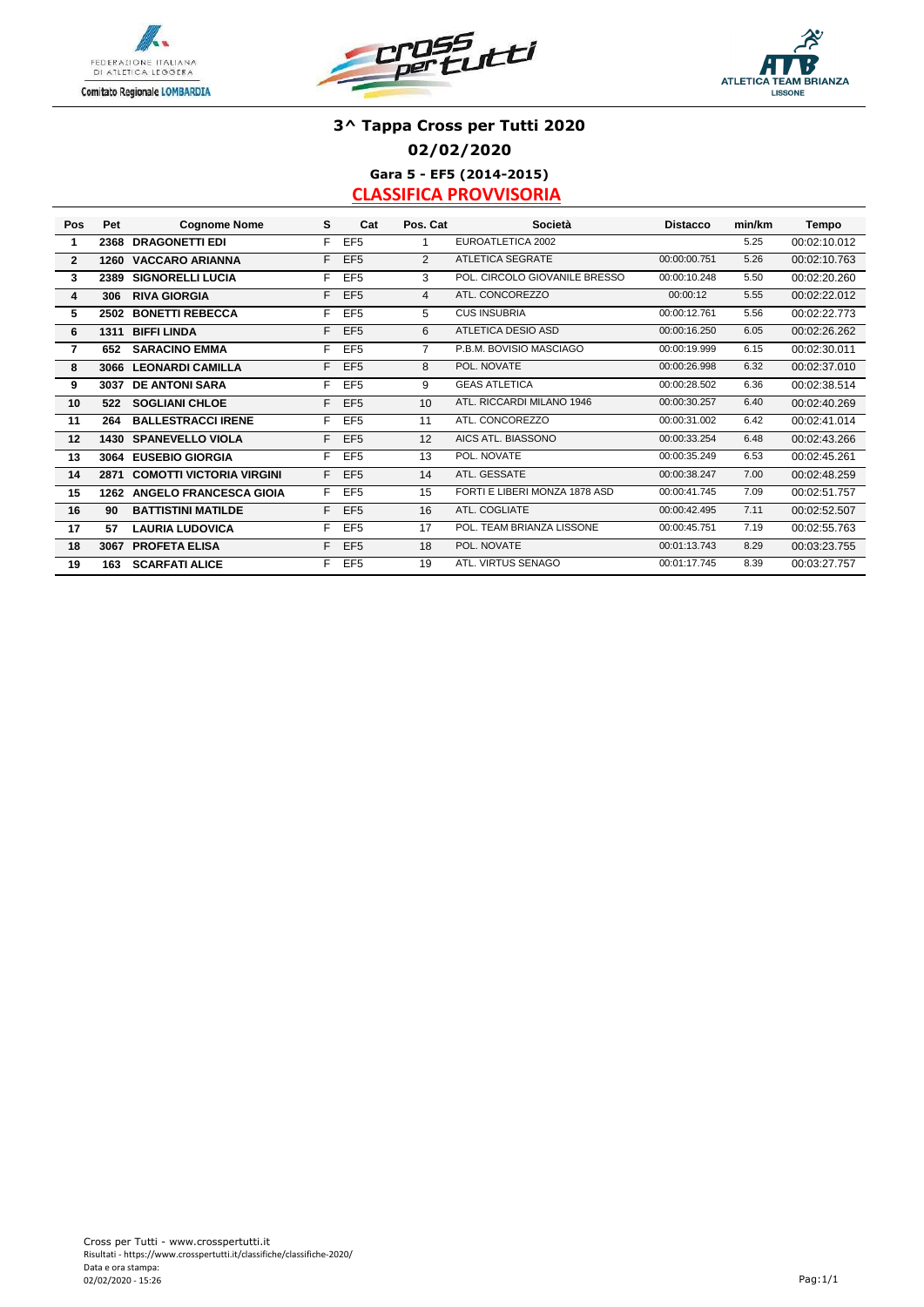





## **3^ Tappa Cross per Tutti 2020 02/02/2020**

**Gara 6 - EM5 (2014-2015) CLASSIFICA PROVVISORIA**

| Pos            | Pet  | <b>Cognome Nome</b>          | s | Cat             | Pos. Cat       | Società                       | <b>Distacco</b> | min/km | Tempo        |
|----------------|------|------------------------------|---|-----------------|----------------|-------------------------------|-----------------|--------|--------------|
| 1              |      | <b>1261 VACCARO DAVIDE</b>   | м | EM <sub>5</sub> | $\mathbf{1}$   | <b>ATLETICA SEGRATE</b>       |                 | 5.05   | 00:02:02.142 |
| $\mathbf{2}$   |      | 2072 BONVINO LEONARDO ENEA   | M | EM <sub>5</sub> | $\overline{2}$ | POL. NOVATE                   | 00:00:04.990    | 5.17   | 00:02:07.132 |
| 3              | 729  | <b>PESSINA GIOELE</b>        | М | EM <sub>5</sub> | 3              | ATLETICA P.A.R. CANEGRATE     | 00:00:05.487    | 5.19   | 00:02:07.629 |
| 4              | 977  | <b>OUALI MOHAMED</b>         | M | EM <sub>5</sub> | $\overline{4}$ | ATL. SOVICO                   | 00:00:07.489    | 5.24   | 00:02:09.631 |
| 5              | 996  | <b>LANZINI STEFANO</b>       | M | EM <sub>5</sub> | 5              | U.S. A.CASATI ATL.            | 00:00:08.736    | 5.27   | 00:02:10.878 |
| 6              |      | <b>1034 SCOTTI MATTIA</b>    | M | EM <sub>5</sub> | 6              | ATL. LIMBIATE                 | 00:00:08.989    | 5.27   | 00:02:11.131 |
| $\overline{7}$ | 266  | <b>BORACCHI SEBASTIANO</b>   | M | EM <sub>5</sub> | $\overline{7}$ | ATL. CONCOREZZO               | 00:00:09.739    | 5.29   | 00:02:11.881 |
| 8              | 1004 | <b>PASSONI GABRIELE</b>      | M | EM <sub>5</sub> | 8              | U.S. A.CASATI ATL.            | 00:00:11.237    | 5.33   | 00:02:13.379 |
| 9              | 91   | <b>BERTOLONE ANDREA</b>      | M | EM <sub>5</sub> | 9              | ATL. COGLIATE                 | 00:00:15.493    | 5.44   | 00:02:17.635 |
| 10             | 2346 | <b>PEDONE MARCO</b>          | M | EM <sub>5</sub> | 10             | AZZURRA GARBAGNATE M.SE       | 00:00:16.735    | 5.47   | 00:02:18.877 |
| 11             | 216  | <b>MANCO MATTEO</b>          | м | EM <sub>5</sub> | 11             | ATL. CESANO MADERNO           | 00:00:18.483    | 5.51   | 00:02:20.625 |
| 12             | 251  | <b>VAGHI MATTEO</b>          | M | EM <sub>5</sub> | 12             | ATL. CESANO MADERNO           | 00:00:19.985    | 5.55   | 00:02:22.127 |
| 13             |      | 2923 ROSSI BENEDETTO         | M | EM <sub>5</sub> | 13             | ATL. VIS NOVA GIUSSANO        | 00:00:21.236    | 5.58   | 00:02:23.378 |
| 14             |      | 2300 PATTANO TOMMASO         | M | EM <sub>5</sub> | 14             | ATLETICA P.A.R. CANEGRATE     | 00:00:22.730    | 6.02   | 00:02:24.872 |
| 15             |      | 2079 FALCHI MARCO            | м | EM <sub>5</sub> | 15             | ASPES SSD RL                  | 00:00:24.729    | 6.07   | 00:02:26.871 |
| 16             | 2827 | <b>MONTRONE LORENZO</b>      | M | EM <sub>5</sub> | 16             | ATL. CERNUSCO                 | 00:00:31.978    | 6.25   | 00:02:34.120 |
| 17             | 408  | <b>TAGLIABUE RICCARDO</b>    | M | EM <sub>5</sub> | 17             | ATHLETIC CLUB VILLASANTA      | 00:00:34.728    | 6.32   | 00:02:36.870 |
| 18             | 3023 | <b>BERTANELLI LEONARDO</b>   | M | EM <sub>5</sub> | 18             | FORTI E LIBERI MONZA 1878 ASD | 00:00:36.978    | 6.37   | 00:02:39.120 |
| 19             | 403  | <b>SAVO FRANCESCO</b>        | м | EM <sub>5</sub> | 19             | ATHLETIC CLUB VILLASANTA      | 00:00:37.726    | 6.39   | 00:02:39.868 |
| 20             |      | 3022 BERTANELLI NICOLO'      | M | EM <sub>5</sub> | 20             | FORTI E LIBERI MONZA 1878 ASD | 00:00:37.728    | 6.39   | 00:02:39.870 |
| 21             | 218  | <b>MARIANI PIETRO</b>        | м | EM <sub>5</sub> | 21             | ATL. CESANO MADERNO           | 00:00:38.233    | 6.40   | 00:02:40.375 |
| 22             | 2798 | <b>CRIPPA ALESSANDRO</b>     | M | EM <sub>5</sub> | 22             | ATL. CERNUSCO                 | 00:00:39.483    | 6.44   | 00:02:41.625 |
| 23             | 788  | <b>GATTI MATTEO</b>          | м | EM <sub>5</sub> | 23             | ATL. VIS NOVA GIUSSANO        | 00:00:40.241    | 6.45   | 00:02:42.383 |
| 24             |      | 2433 CAPELLETTI GABRIELE     | м | EM <sub>5</sub> | 24             | <b>ATLETICA MELZO</b>         | 00:00:41.238    | 6.48   | 00:02:43.380 |
| 25             |      | 1264 BALLERINI GIORGIO       | M | EM <sub>5</sub> | 25             | FORTI E LIBERI MONZA 1878 ASD | 00:00:41.734    | 6.49   | 00:02:43.876 |
| 26             | 259  | <b>ZUCCHINALI FRANCESCO</b>  | M | EM <sub>5</sub> | 26             | ATL. CESANO MADERNO           | 00:00:42.481    | 6.51   | 00:02:44.623 |
| 27             | 686  | <b>LETIZIA TOMMASO</b>       | M | EM <sub>5</sub> | 27             | G.S.A. BRUGHERIO              | 00:00:42.987    | 6.52   | 00:02:45.129 |
| 28             |      | 2347 PEDONE FRANCESCO        | M | EM <sub>5</sub> | 28             | AZZURRA GARBAGNATE M.SE       | 00:00:43.991    | 6.55   | 00:02:46.133 |
| 29             |      | 3026 DELBUE GIACOMO          | M | EM <sub>5</sub> | 29             | FORTI E LIBERI MONZA 1878 ASD | 00:00:45.471    | 6.59   | 00:02:47.613 |
| 30             |      | 3280 FRANJI JOSEPH           | M | EM <sub>5</sub> | 30             | POL. NOVATE                   | 00:00:45.983    | 7.00   | 00:02:48.125 |
| 31             |      | 2294 FAEDDA ALESSANDRO       | м | EM <sub>5</sub> | 31             | AICS ATL. BIASSONO            | 00:00:47.237    | 7.03   | 00:02:49.379 |
| 32             |      | 1009 SANGUEDOLCE DAVIDE      | M | EM <sub>5</sub> | 32             | U.S. A.CASATI ATL.            | 00:00:58.477    | 7.31   | 00:03:00.619 |
| 33             |      | <b>1394 SCURATI LEONARDO</b> | M | EM <sub>5</sub> | 33             | ATLETICA DESIO ASD            | 00:01:00.731    | 7.37   | 00:03:02.873 |
| 34             | 1007 | <b>RONCHI DAVIDE</b>         | M | EM <sub>5</sub> | 34             | U.S. A.CASATI ATL.            | 00:01:05.231    | 7.48   | 00:03:07.373 |
| 35             | 196  | <b>CERANTO FRANCESCO</b>     | M | EM <sub>5</sub> | 35             | ATL. CESANO MADERNO           | 00:01:16.229    | 8.15   | 00:03:18.371 |
| 36             |      | 3059 ANDOLFO SAMUELE         | M | EM <sub>5</sub> | 36             | POL. NOVATE                   | 00:01:19.229    | 8.23   | 00:03:21.371 |
| 37             | 615  | DI MATTIA LEONARDO           | M | EM <sub>5</sub> | 37             | P.B.M. BOVISIO MASCIAGO       | 00:01:35.474    | 9.04   | 00:03:37.616 |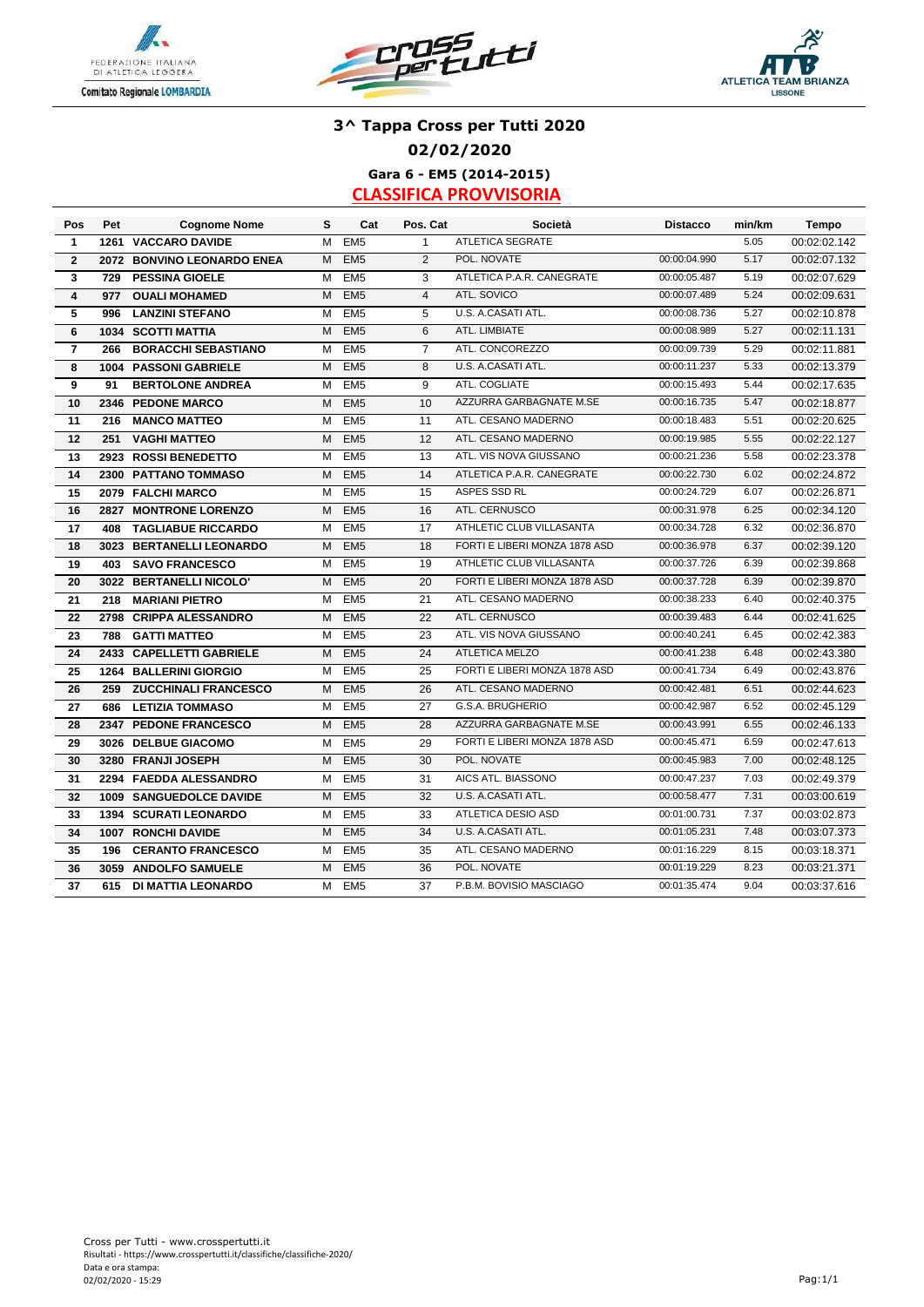





## **3^ Tappa Cross per Tutti 2020 02/02/2020 Gara 7 - EF5(2013)**

| Pos                     | Pet  | <b>Cognome Nome</b>            | s  | Cat             | Pos. Cat        | Società                      | <b>Distacco</b> | min/km | <b>Tempo</b> |
|-------------------------|------|--------------------------------|----|-----------------|-----------------|------------------------------|-----------------|--------|--------------|
| $\mathbf{1}$            |      | 2376 PIACENTINI CAROLINA       | F. | EF <sub>5</sub> | $\mathbf{1}$    | U.S. A.CASATI ATL.           |                 | 4.27   | 00:01:47.053 |
| $\overline{2}$          | 93   | <b>CATTANEO BEATRICE</b>       | F. | EF <sub>5</sub> | $\overline{2}$  | ATL. COGLIATE                | 00:00:02.749    | 4.34   | 00:01:49.802 |
| 3                       | 106  | <b>IORDA GIULIA</b>            | F. | EF <sub>5</sub> | 3               | ATL. COGLIATE                | 00:00:03.748    | 4.37   | 00:01:50.801 |
| $\overline{\mathbf{4}}$ | 570  | <b>VALERIANI NORA</b>          | F  | EF <sub>5</sub> | $\overline{4}$  | <b>5 CERCHI SEREGNO</b>      | 00:00:04.256    | 4.38   | 00:01:51.309 |
| 5                       |      | 2398 ANTONELLI LALINE          | F. | EF <sub>5</sub> | 5               | ATLETICA MENEGHINA           | 00:00:06.509    | 4.43   | 00:01:53.562 |
| 6                       | 227  | <b>MORNATA DENIA</b>           | F. | EF <sub>5</sub> | 6               | ATL. CESANO MADERNO          | 00:00:07.501    | 4.46   | 00:01:54.554 |
| $\overline{7}$          |      | 2909 APICELLA REBECCA          | F. | EF <sub>5</sub> | $\overline{7}$  | ATL. VIRTUS SENAGO           | 00:00:08.997    | 4.50   | 00:01:56.050 |
| 8                       |      | 2240 SOTGIU BIANCA             | F. | EF <sub>5</sub> | 8               | 5 CERCHI SEREGNO             | 00:00:10.498    | 4.53   | 00:01:57.551 |
| 9                       |      | 1244 CAMPI ESMERALDA           | F. | EF <sub>5</sub> | 9               | RICCARDI ACADEMY ASD         | 00:00:12.006    | 4.57   | 00:01:59.059 |
| 10                      | 359  | <b>FERRARO CATERINA</b>        | F. | EF <sub>5</sub> | 10              | ATHLETIC CLUB VILLASANTA     | 00:00:12.753    | 4.59   | 00:01:59.806 |
| 11                      | 21   | <b>AZZOLLINI CHIARA</b>        | F. | EF <sub>5</sub> | 11              | POL. TEAM BRIANZA LISSONE    | 00:00:14.247    | 5.03   | 00:02:01.300 |
| 12                      | 2806 | <b>FORLANI ADELE</b>           | F  | EF <sub>5</sub> | 12              | ATL. CERNUSCO                | 00:00:15        | 5.05   | 00:02:02.053 |
| 13                      | 28   | <b>BUSCAROLI LUNA</b>          | F. | EF <sub>5</sub> | 13              | POL. TEAM BRIANZA LISSONE    | 00:00:16.746    | 5.09   | 00:02:03.799 |
| 14                      | 560  | <b>ROBBA BEATRICE</b>          | F  | EF <sub>5</sub> | 14              | 5 CERCHI SEREGNO             | 00:00:17.498    | 5.11   | 00:02:04.551 |
| 15                      |      | 2512 VINCI ARIANNA             | F. | EF <sub>5</sub> | 15              | <b>CUS INSUBRIA</b>          | 00:00:18.998    | 5.15   | 00:02:06.051 |
| 16                      | 211  | <b>KIBASA ANGELINA</b>         | F. | EF <sub>5</sub> | 16              | ATL. CESANO MADERNO          | 00:00:19.746    | 5.16   | 00:02:06.799 |
| 17                      | 564  | <b>SMANIOTTO LETIZIA</b>       | F. | EF <sub>5</sub> | $\overline{17}$ | 5 CERCHI SEREGNO             | 00:00:21.996    | 5.22   | 00:02:09.049 |
| 18                      |      | 2843 RAGNO RITA                | F. | EF <sub>5</sub> | 18              | ATL. CERNUSCO                | 00:00:22.003    | 5.22   | 00:02:09.056 |
| 19                      | 22   | <b>BATALLAN BLANCA SOFIA</b>   | F. | EF <sub>5</sub> | 19              | POL. TEAM BRIANZA LISSONE    | 00:00:22.752    | 5.24   | 00:02:09.805 |
| 20                      |      | 2888 COLOMBO ANNA              | F. | EF <sub>5</sub> | 20              | ATL. MUGGIO'                 | 00:00:25.246    | 5.30   | 00:02:12.299 |
| 21                      |      | 2997 CAMPOREALE CHIARA         | F. | EF <sub>5</sub> | 21              | <b>CUS PRO PATRIA MILANO</b> | 00:00:25.508    | 5.31   | 00:02:12.561 |
| 22                      | 995  | <b>GIARDULLO LINA</b>          | F. | EF <sub>5</sub> | 22              | U.S. A.CASATI ATL.           | 00:00:26.507    | 5.33   | 00:02:13.560 |
| 23                      |      | 2779 AIELLO ANITA              | F. | EF <sub>5</sub> | 23              | ATL. CERNUSCO                | 00:00:28        | 5.37   | 00:02:15.053 |
| 24                      | 56   | <b>LA PORTA REBECCA</b>        | F. | EF <sub>5</sub> | 24              | POL. TEAM BRIANZA LISSONE    | 00:00:28.498    | 5.38   | 00:02:15.551 |
| 25                      |      | 1347 FISCO VERONICA            | F  | EF <sub>5</sub> | 25              | ATLETICA DESIO ASD           | 00:00:30.748    | 5.44   | 00:02:17.801 |
| 26                      |      | 3046 GALBIATI ALESSIA          | F  | EF <sub>5</sub> | 26              | P.B.M. BOVISIO MASCIAGO      | 00:00:31.500    | 5.46   | 00:02:18.553 |
| 27                      | 900  | <b>ARTASERSE MUSICCO ELISA</b> | F. | EF <sub>5</sub> | 27              | EUROATLETICA 2002            | 00:00:32.998    | 5.50   | 00:02:20.051 |
| 28                      | 948  | <b>ROSSI AURORA</b>            | F  | EF <sub>5</sub> | 28              | EUROATLETICA 2002            | 00:00:34.248    | 5.53   | 00:02:21.301 |
| 29                      |      | 2777 SOTTOCASA ANGELA          | F  | EF <sub>5</sub> | 29              | ATHLETIC CLUB VILLASANTA     | 00:00:35.746    | 5.56   | 00:02:22.799 |
| 30                      | 397  | <b>REBUSCHI REBECCA</b>        | F. | EF <sub>5</sub> | 30              | ATHLETIC CLUB VILLASANTA     | 00:00:36.007    | 5.57   | 00:02:23.060 |
| 31                      |      | 1349 FRIGO SOFIA               | F. | EF <sub>5</sub> | 31              | ATLETICA DESIO ASD           | 00:00:36.750    | 5.59   | 00:02:23.803 |
| 32                      | 561  | <b>SALA GIORGIA</b>            | F. | EF <sub>5</sub> | 32              | 5 CERCHI SEREGNO             | 00:00:52.994    | 6.40   | 00:02:40.047 |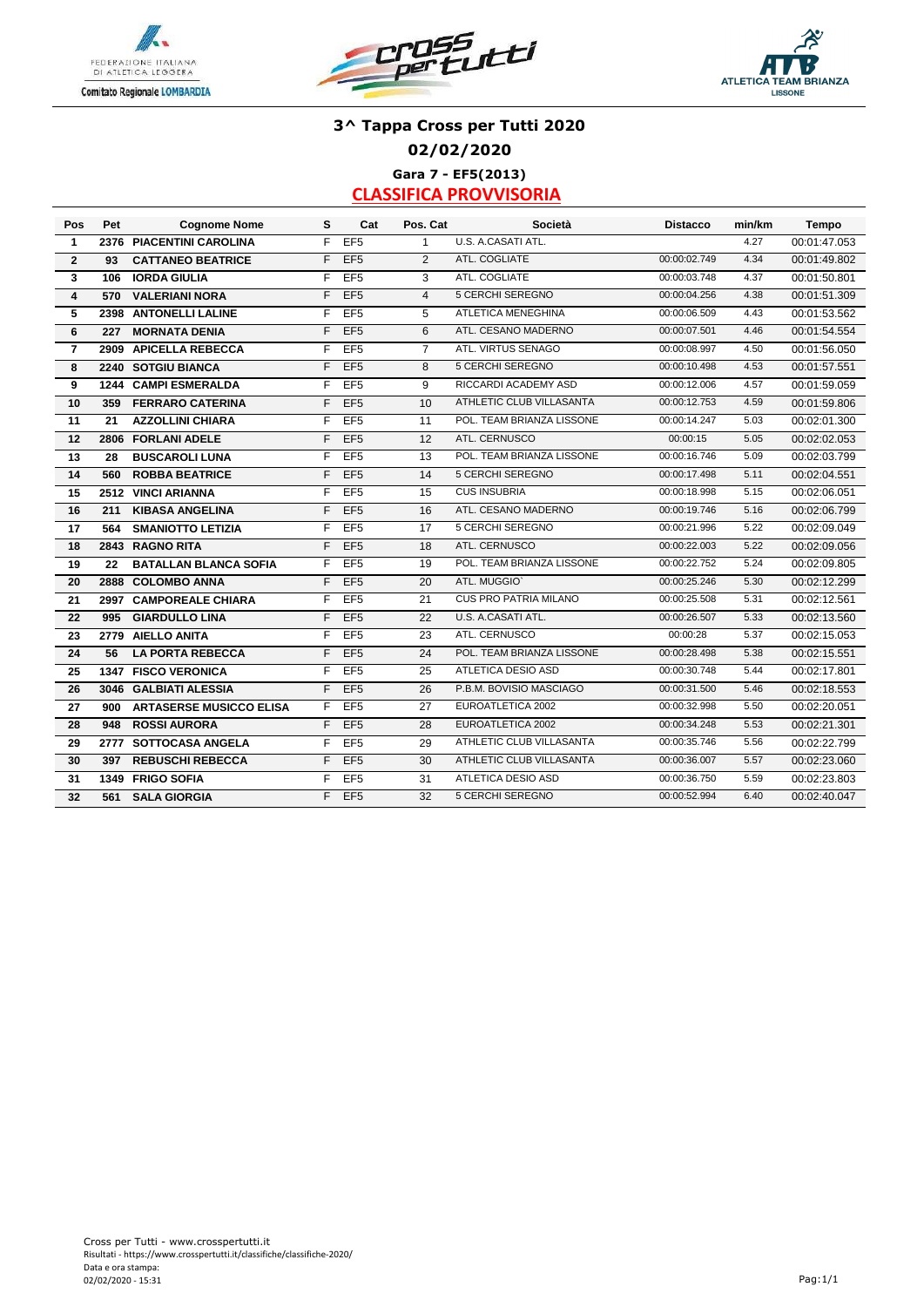





| Pos            | <b>Bib</b> | Name                              | S | Cat             | #Cat           | Team                            | Var          | <b>Speed</b> | Time         |
|----------------|------------|-----------------------------------|---|-----------------|----------------|---------------------------------|--------------|--------------|--------------|
| 1              | 838        | <b>STREPPONI MATTHIAS WILLIAM</b> | M | EM <sub>5</sub> | $\mathbf{1}$   | AZZURRA GARBAGNATE              |              | 4.34         | 00:01:49.998 |
| $\overline{2}$ | 2505       | <b>LA FRANCA LEONARDO</b>         | М | EM <sub>5</sub> | $\overline{2}$ | <b>CUS INSUBRIA</b>             | 00:00:01.001 | 4.37         | 00:01:50.999 |
| 3              | 663        | <b>ZACCHEO FABIO</b>              | M | EM <sub>5</sub> | 3              | P.B.M. BOVISIO                  | 00:00:03     | 4.42         | 00:01:52.998 |
| 4              | 245        | <b>SPANO' ALESSANDRO</b>          | М | EM <sub>5</sub> | $\overline{4}$ | ATL. CESANO MADERNO             | 00:00:03.512 | 4.43         | 00:01:53.510 |
| 5              | 3275       | <b>SCAMBIA ANTONIO</b>            | м | EM <sub>5</sub> | 5              | <b>CUS PRO PATRIA</b>           | 00:00:05.005 | 4.47         | 00:01:55.003 |
| 6              | 257        | <b>ZERBI LEONARDO</b>             | М | EM <sub>5</sub> | 6              | ATL. CESANO MADERNO             | 00:00:08.003 | 4.55         | 00:01:58.001 |
| $\overline{7}$ | 138        | <b>DE ANGELI GIOELE</b>           | M | EM <sub>5</sub> | $\overline{7}$ | ATL. VIRTUS SENAGO              | 00:00:11.252 | 5.03         | 00:02:01.250 |
| 8              | 1309       | <b>BIELLA ALESSANDRO</b>          | М | EM <sub>5</sub> | 8              | <b>ATLETICA DESIO ASD</b>       | 00:00:12.254 | 5.05         | 00:02:02.252 |
| 9              | 164        | <b>SCHIATTI CARLO MARIA</b>       | M | EM <sub>5</sub> | 9              | ATL, VIRTUS SENAGO              | 00:00:15.753 | 5.14         | 00:02:05.751 |
| 10             | 441        | <b>RIPAMONTI FRANCESCO</b>        | М | EM <sub>5</sub> | 10             | <b>ATLETICA CINISELLO</b>       | 00:00:16.502 | 5.16         | 00:02:06.500 |
| 11             | 437        | <b>LASAGNA LUCA</b>               | M | EM <sub>5</sub> | 11             | <b>ATLETICA CINISELLO</b>       | 00:00:16.753 | 5.16         | 00:02:06.751 |
| 12             | 2951       | <b>RAFFELE DIEGO ROMEO</b>        | М | EM <sub>5</sub> | 12             | <b>ATLETICA SEGRATE</b>         | 00:00:18.006 | 5.20         | 00:02:08.004 |
| 13             | 2763       | <b>BORGONOVO RICCARDO</b>         | м | EM <sub>5</sub> | 13             | <b>ATHLETIC CLUB</b>            | 00:00:19.002 | 5.22         | 00:02:09.000 |
| 14             | 413        | <b>VILLA LUCA ILDEFONSO</b>       | М | EM <sub>5</sub> | 14             | <b>ATHLETIC CLUB</b>            | 00:00:20.253 | 5.25         | 00:02:10.251 |
| 15             | 1002       | <b>MEANI FRANCESCO</b>            | м | EM <sub>5</sub> | 15             | U.S. A.CASATI ATL.              | 00:00:21.756 | 5.29         | 00:02:11.754 |
| 16             | 1001       | <b>MASIERO NICOLO'</b>            | М | EM <sub>5</sub> | 16             | U.S. A.CASATI ATL.              | 00:00:22.007 | 5.30         | 00:02:12.005 |
| 17             | 247        | <b>TERRANEO STEFANO</b>           | м | EM <sub>5</sub> | 17             | ATL. CESANO MADERNO             | 00:00:22.501 | 5.31         | 00:02:12.499 |
| 18             | 2988       | <b>LUCIBELLO MATEO</b>            | М | EM <sub>5</sub> | 18             | <b>CENTRO SCHUSTER</b>          | 00:00:22.765 | 5.31         | 00:02:12.763 |
| 19             | 2345       | <b>OLDANI ALESSANDRO</b>          | м | EM <sub>5</sub> | 19             | AZZURRA GARBAGNATE              | 00:00:23.252 | 5.33         | 00:02:13.250 |
| 20             | 758        | <b>MARCHISIO RICCARDO</b>         | М | EM <sub>5</sub> | 20             | NUOVA ATLETICA                  | 00:00:23.753 | 5.34         | 00:02:13.751 |
| 21             | 1132       | <b>COSTANTINO STEFANO</b>         | M | EM <sub>5</sub> | 21             | POL. CIRCOLO                    | 00:00:24.258 | 5.35         | 00:02:14.256 |
| 22             | 2073       | <b>RISI ALESSANDRO ANDREA</b>     | М | EM <sub>5</sub> | 22             | POL. NOVATE                     | 00:00:25.003 | 5.37         | 00:02:15.001 |
| 23             | 3002       | <b>LASERRA LUCA</b>               | M | EM <sub>5</sub> | 23             | <b>CUS PRO PATRIA</b>           | 00:00:25.760 | 5.39         | 00:02:15.758 |
| 24             | 19         | <b>AROSIO STEFANO</b>             | М | EM <sub>5</sub> | 24             | POL. TEAM BRIANZA               | 00:00:26.751 | 5.41         | 00:02:16.749 |
| 25             | 2791       | <b>CANTU' TOMMASO</b>             | м | EM <sub>5</sub> | 25             | ATL. CERNUSCO                   | 00:00:27.004 | 5.42         | 00:02:17.002 |
| 26             | 939        | <b>MARABRESE CRISTIAN</b>         | М | EM <sub>5</sub> | 26             | EUROATLETICA 2002               | 00:00:28.010 | 5.45         | 00:02:18.008 |
| 27             | 2507       | <b>MASETTA MILONE ANDREA</b>      | м | EM <sub>5</sub> | 27             | <b>CUS INSUBRIA</b>             | 00:00:28.511 | 5.46         | 00:02:18.509 |
| 28             | 2809       | <b>FORTI MICHELE</b>              | М | EM <sub>5</sub> | 28             | ATL. CERNUSCO                   | 00:00:28.751 | 5.46         | 00:02:18.749 |
| 29             | 2098       | <b>MUTTI ENRICO</b>               | м | EM <sub>5</sub> | 29             | <b>AZZURRA GARBAGNATE</b>       | 00:00:29.259 | 5.48         | 00:02:19.257 |
| 30             | 1352       | <b>GAROFANO GIOVANNI</b>          | M | EM <sub>5</sub> | 30             | ATLETICA DESIO ASD              | 00:00:30.515 | 5.51         | 00:02:20.513 |
| 31             |            | 2810 FORTI DAVIDE                 | M | EM <sub>5</sub> | 31             | ATL. CERNUSCO                   | 00:00:31.015 | 5.52         | 00:02:21.013 |
| 32             | 1331       | <b>D'AMATO LORENZO</b>            | М | EM <sub>5</sub> | 32             | ATLETICA DESIO ASD              | 00:00:31.257 | 5.53         | 00:02:21.255 |
| 33             | 713        | <b>AVANZO MATTIA</b>              | М | EM <sub>5</sub> | 33             | ATLETICA P.A.R.                 | 00:00:33.251 | 5.58         | 00:02:23.249 |
| 34             |            | <b>1353 GIANNOTTA GABRIELE</b>    | М | EM <sub>5</sub> | 34             | <b>ATLETICA DESIO ASD</b>       | 00:00:33.501 | 5.58         | 00:02:23.499 |
| 35             |            | <b>1397 SUMMER DAVIDE</b>         |   | M EM5           | 35             | ATLETICA DESIO ASD              | 00:00:34.504 | 6.01         | 00:02:24.502 |
| 36             |            | 2975 TOSCANO GABRIELE             | Μ | EM <sub>5</sub> | 36             | C.B.A. CINISELLO                | 00:00:34.752 | 6.01         | 00:02:24.750 |
| 37             |            | <b>1312 BIGNOTTI LORENZO</b>      | М | EM <sub>5</sub> | 37             | ATLETICA DESIO ASD              | 00:00:35.505 | 6.03         | 00:02:25.503 |
| 38             | 694        | <b>RIGAMONTI MATTEO</b>           | м | EM <sub>5</sub> | 38             | G.S.A. BRUGHERIO                | 00:00:35.759 | 6.04         | 00:02:25.757 |
| 39             | 435        | <b>ESPOSITO SAMUELE</b>           | м | EM <sub>5</sub> | 39             | ATLETICA CINISELLO              | 00:00:36.004 | 6.05         | 00:02:26.002 |
| 40             | 131        | <b>BRIOSCHI MATTEO</b>            | М | EM <sub>5</sub> | 40             | ATL. VIRTUS SENAGO              | 00:00:37.002 | 6.07         | 00:02:27.000 |
| 41             |            | 2122 CONFORTO TOMMASO             | Μ | EM <sub>5</sub> | 41             | ATL. VIRTUS SENAGO              | 00:00:37.253 | 6.08         | 00:02:27.251 |
| 42             |            | 2510 RUGGIERI GIUSEPPE            | м | EM <sub>5</sub> | 42             | <b>CUS INSUBRIA</b>             | 00:00:38.257 | 6.10         | 00:02:28.255 |
| 43             |            | 1224 CESANA NICOLO'               | м | EM <sub>5</sub> | 43             | @TLETICA MEDA 014               | 00:00:38.506 | 6.11         | 00:02:28.504 |
| 44             |            | <b>1329 CITTERIO TOMMASO</b>      | M | EM <sub>5</sub> | 44             | ATLETICA DESIO ASD              | 00:00:38.717 | 6.11         | 00:02:28.715 |
| 45             |            | 2804 FACCHINI DIEGO               |   | M EM5           | 45             | ATL. CERNUSCO                   | 00:00:39.508 | 6.13         | 00:02:29.506 |
| 46             |            | 2968 LOMBARDI GIACOMO             | Μ | EM <sub>5</sub> | 46             | C.B.A. CINISELLO                | 00:00:39.976 | 6.14         | 00:02:29.974 |
| 47             |            | <b>1429 SICURELLA GIOVANNI</b>    | M | EM <sub>5</sub> | 47             | AICS ATL. BIASSONO              | 00:00:40.509 | 6.16         | 00:02:30.507 |
| 48             | 420        | <b>ARCERITO DIEGO</b>             | м | EM <sub>5</sub> | 48             | ATLETICA CINISELLO              | 00:00:40.512 | 6.16         | 00:02:30.510 |
| 49             |            | 2950 LASARACINA ANDREA            | м | EM <sub>5</sub> | 49             | ATLETICA SEGRATE                | 00:00:40.752 | 6.16         | 00:02:30.750 |
| 50             | 425        | <b>CAPPARELLI LUCA</b>            | Μ | EM <sub>5</sub> | 50             | ATLETICA CINISELLO              | 00:00:41.756 | 6.19         | 00:02:31.754 |
| 51             |            | 3276 FARAGUNA COLIN               | м | EM5             | 51             | AZZURRA GARBAGNATE 00:00:42.505 |              | 6.21         | 00:02:32.503 |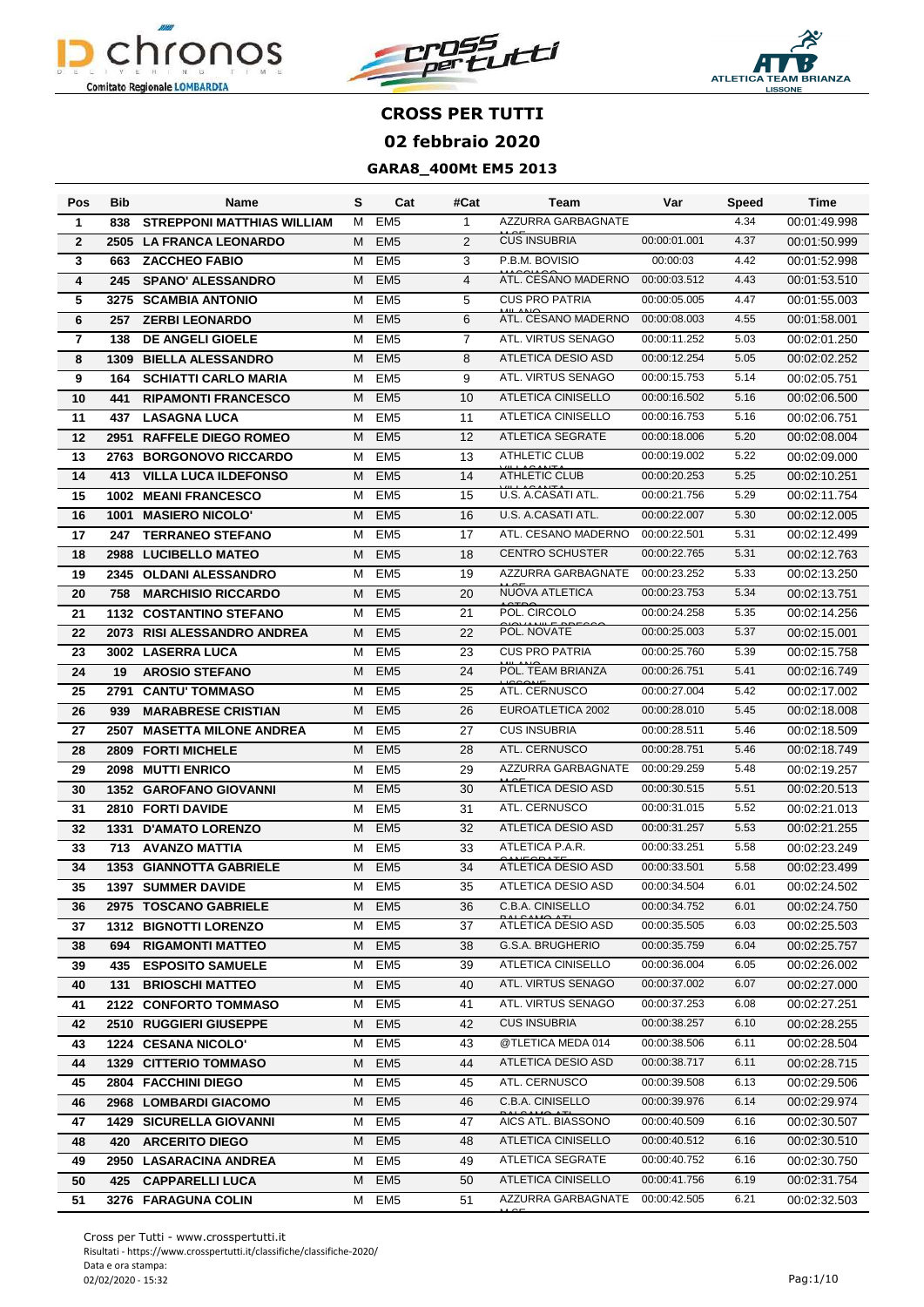





| 52 | 489  | <b>CATTOZZI TOMMASO</b>          | М | EM <sub>5</sub> | 52 | ATL. RICCARDI MILANO      | 00:00:43.007 | 6.22 | 00:02:33.005 |
|----|------|----------------------------------|---|-----------------|----|---------------------------|--------------|------|--------------|
| 53 | 274  | <b>COLOMBO LUDOVICO FRANCES</b>  | M | EM <sub>5</sub> | 53 | ATL. CONCOREZZO           | 00:00:43.500 | 6.23 | 00:02:33.498 |
| 54 | 3001 | <b>GALA SIMONE</b>               | M | EM <sub>5</sub> | 54 | <b>CUS PRO PATRIA</b>     | 00:00:44.006 | 6.25 | 00:02:34.004 |
| 55 |      | 3218 LIMONTA RICCARDO            | M | EM <sub>5</sub> | 55 | <b>ATHLETIC CLUB</b>      | 00:00:44.506 | 6.26 | 00:02:34.504 |
| 56 | 389  | <b>PIAZZA FRANCESCO</b>          | M | EM <sub>5</sub> | 56 | <b>ATHLETIC CLUB</b>      | 00:00:44.999 | 6.27 | 00:02:34.997 |
| 57 | 674  | <b>DI CORATO TOMMASO</b>         | M | EM <sub>5</sub> | 57 | G.S.A. BRUGHERIO          | 00:00:47.503 | 6.33 | 00:02:37.501 |
| 58 | 3033 | <b>MOTTA PAOLO</b>               | M | EM <sub>5</sub> | 58 | FORTI E LIBERI MONZA      | 00:00:48.252 | 6.35 | 00:02:38.250 |
| 59 |      | <b>1292 VLACHOS SAMUELE</b>      | M | EM <sub>5</sub> | 59 | FORTI E LIBERI MONZA      | 00:00:49.514 | 6.38 | 00:02:39.512 |
| 60 | 3086 | <b>RONCHI TOMMASO</b>            | M | EM <sub>5</sub> | 60 | POL. TEAM BRIANZA         | 00:00:49.515 | 6.38 | 00:02:39.513 |
| 61 | 2462 | <b>LAMANNA ALBERTINI LORENZO</b> | M | EM <sub>5</sub> | 61 | FORTI E LIBERI MONZA      | 00:00:50.254 | 6.40 | 00:02:40.252 |
| 62 | 1423 | <b>MAURI FRANCESCO</b>           | M | EM <sub>5</sub> | 62 | AICS ATL. BIASSONO        | 00:00:50.751 | 6.41 | 00:02:40.749 |
| 63 | 2766 | <b>DITRANI LUCA</b>              | м | EM <sub>5</sub> | 63 | <b>ATHLETIC CLUB</b>      | 00:00:50.998 | 6.42 | 00:02:40.996 |
| 64 | 855  | <b>FABINI GIACOMO</b>            | M | EM <sub>5</sub> | 64 | ASPES SSD RL              | 00:00:50.999 | 6.42 | 00:02:40.997 |
| 65 | 833  | <b>PARINI FEDERICO</b>           | м | EM <sub>5</sub> | 65 | AZZURRA GARBAGNATE        | 00:00:51.250 | 6.43 | 00:02:41.248 |
| 66 | 2190 | <b>GROPPO GIORGIO</b>            | M | EM <sub>5</sub> | 66 | <b>CUS PRO PATRIA</b>     | 00:00:51.761 | 6.44 | 00:02:41.759 |
| 67 | 2780 | <b>ATELLA GABRIELE</b>           | M | EM <sub>5</sub> | 67 | ATL. CERNUSCO             | 00:00:53     | 6.47 | 00:02:42.998 |
| 68 | 689  | <b>LONGONI NICCOLO'</b>          | M | EM <sub>5</sub> | 68 | G.S.A. BRUGHERIO          | 00:00:53.505 | 6.48 | 00:02:43.503 |
| 69 | 2778 | <b>VARISCO RICCARDO</b>          | м | EM <sub>5</sub> | 69 | <b>ATHLETIC CLUB</b>      | 00:00:53.774 | 6.49 | 00:02:43.772 |
| 70 | 1403 | <b>TOMELLO TOMMASO</b>           | M | EM <sub>5</sub> | 70 | <b>ATLETICA DESIO ASD</b> | 00:00:55.001 | 6.52 | 00:02:44.999 |
| 71 | 3034 | <b>LAMANUZZI LORENZO</b>         | M | EM <sub>5</sub> | 71 | G.S.A. BRUGHERIO          | 00:00:56.250 | 6.55 | 00:02:46.248 |
| 72 | 2958 | <b>ABDOU STEFANO EID FAHI</b>    | M | EM <sub>5</sub> | 72 | C.B.A. CINISELLO          | 00:00:56.254 | 6.55 | 00:02:46.252 |
| 73 | 683  | <b>LAMPIS DANIELE</b>            | M | EM <sub>5</sub> | 73 | G.S.A. BRUGHERIO          | 00:00:56.716 | 6.56 | 00:02:46.714 |
| 74 | 3283 | <b>TROVATELLO JACOPO</b>         | M | EM <sub>5</sub> | 74 | EUROATLETICA 2002         | 00:00:58.010 | 7.00 | 00:02:48.008 |
| 75 | 682  | <b>IZZOLINO LUCA</b>             | M | EM <sub>5</sub> | 75 | G.S.A. BRUGHERIO          | 00:00:58.695 | 7.01 | 00:02:48.693 |
| 76 | 1351 | <b>FRIZZONI DAVIDE</b>           | M | EM <sub>5</sub> | 76 | <b>ATLETICA DESIO ASD</b> | 00:01:02.002 | 7.10 | 00:02:52.000 |
| 77 |      | <b>1112 BORDIN TOBIA</b>         | М | EM5             | 77 | <b>ATLETICA MONZA</b>     | 00:01:05.247 | 7.18 | 00:02:55.245 |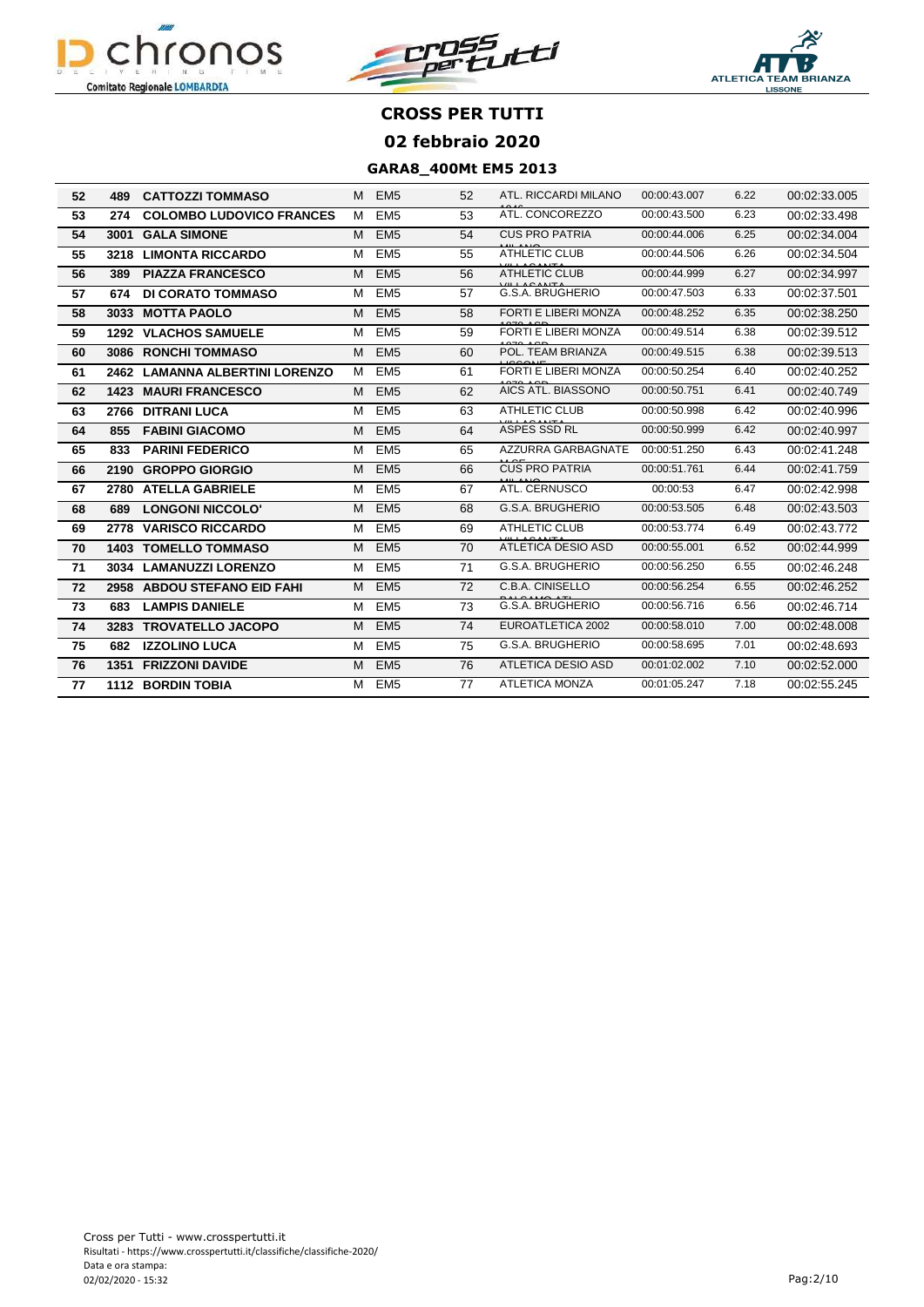



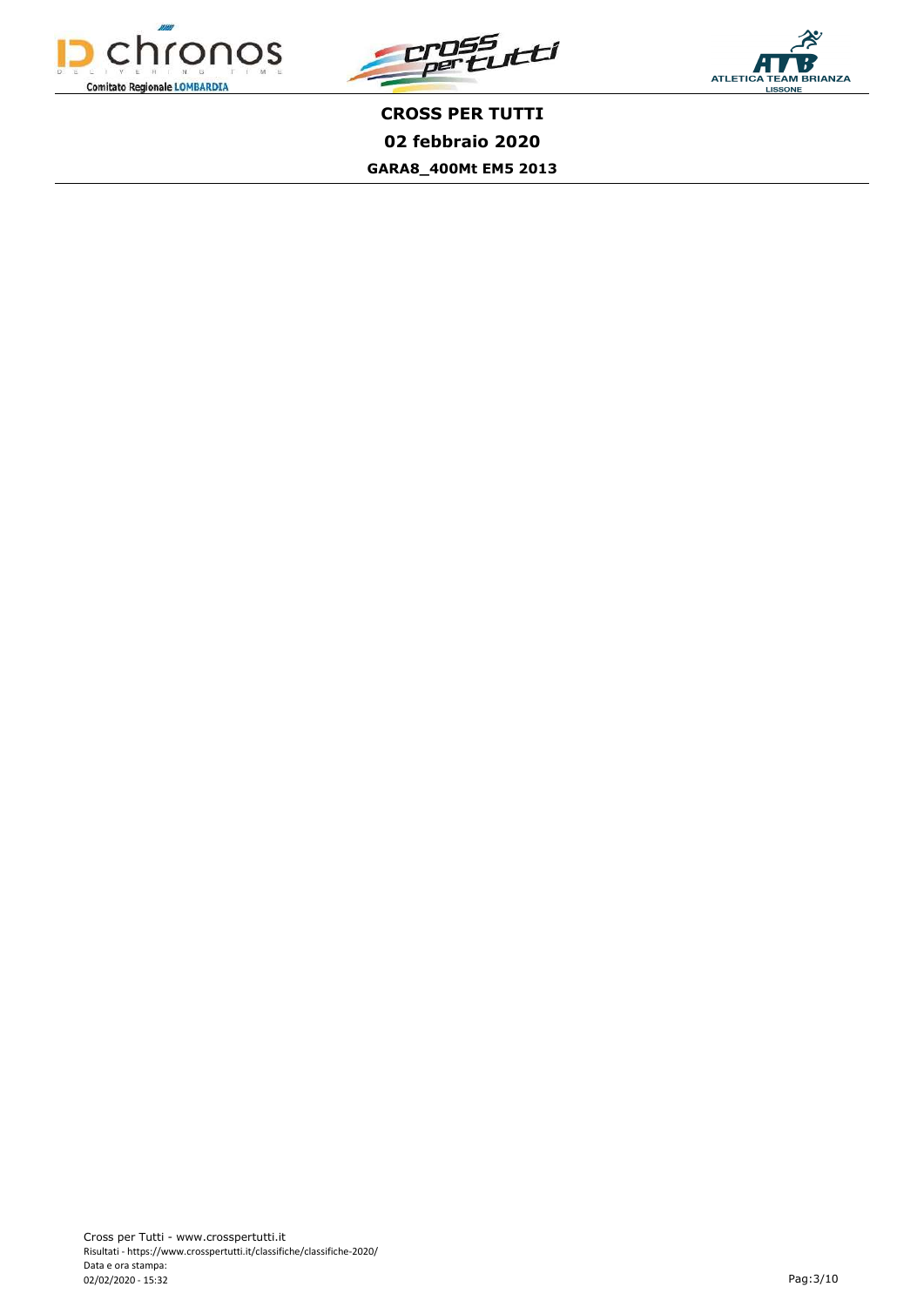



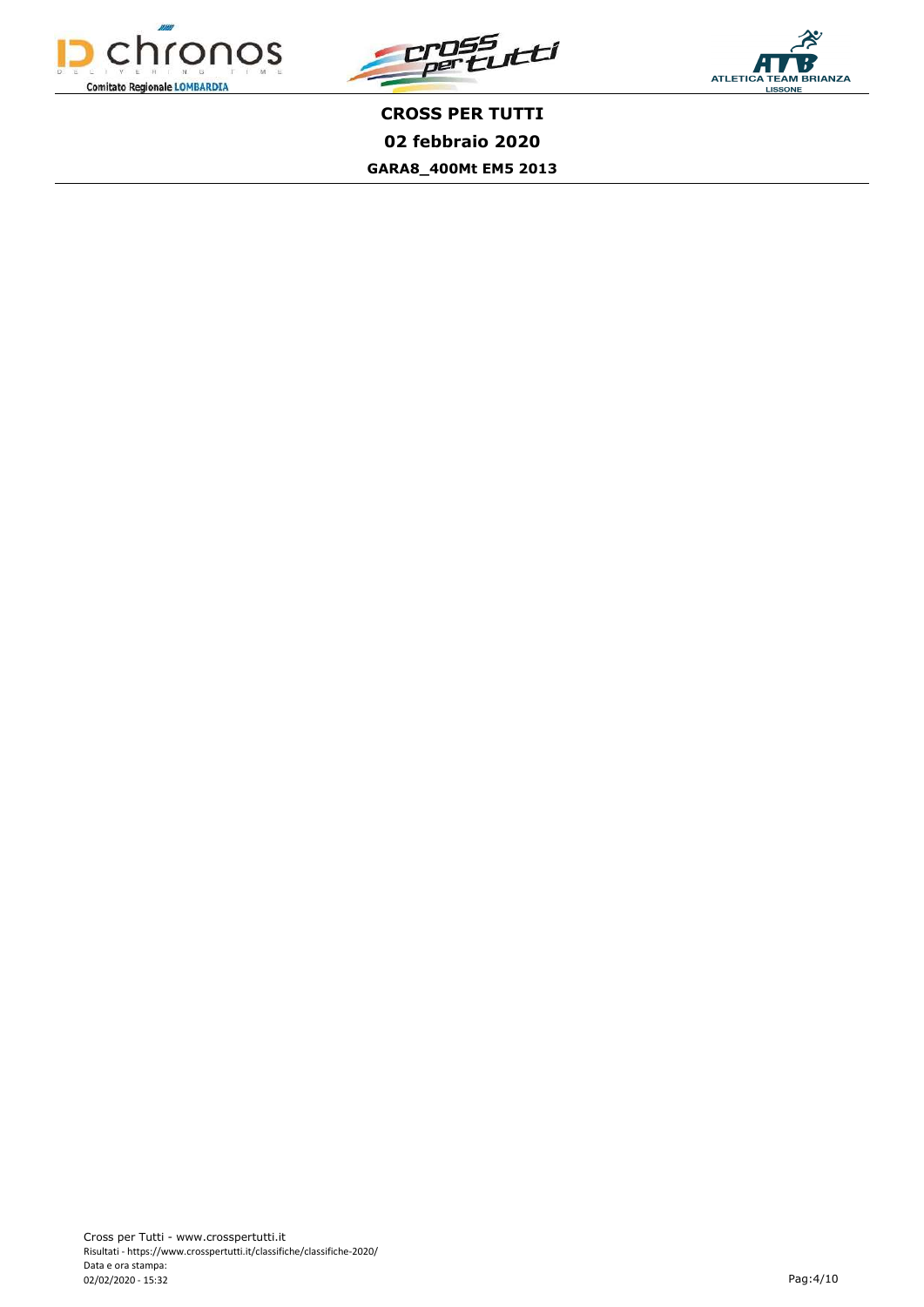



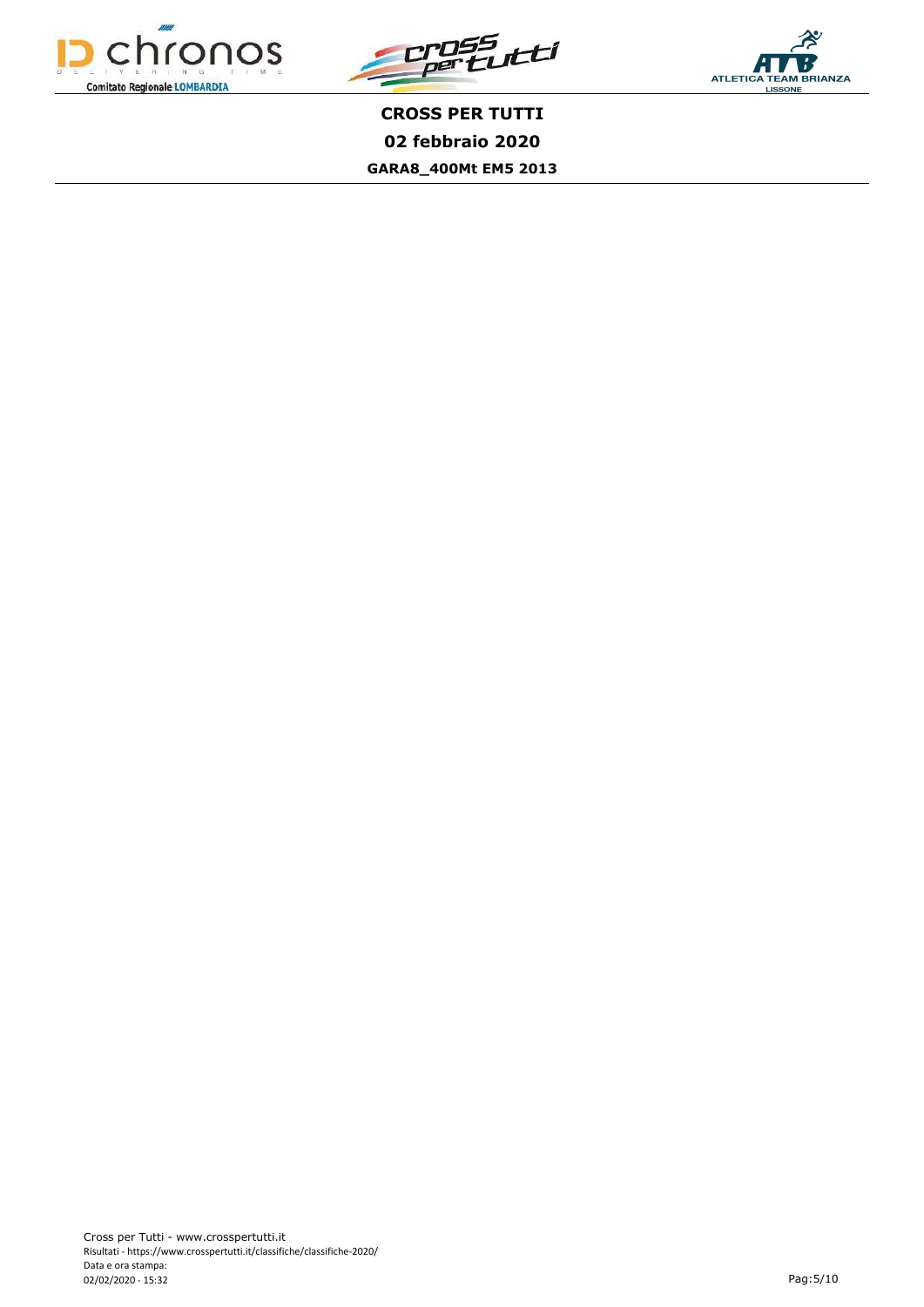



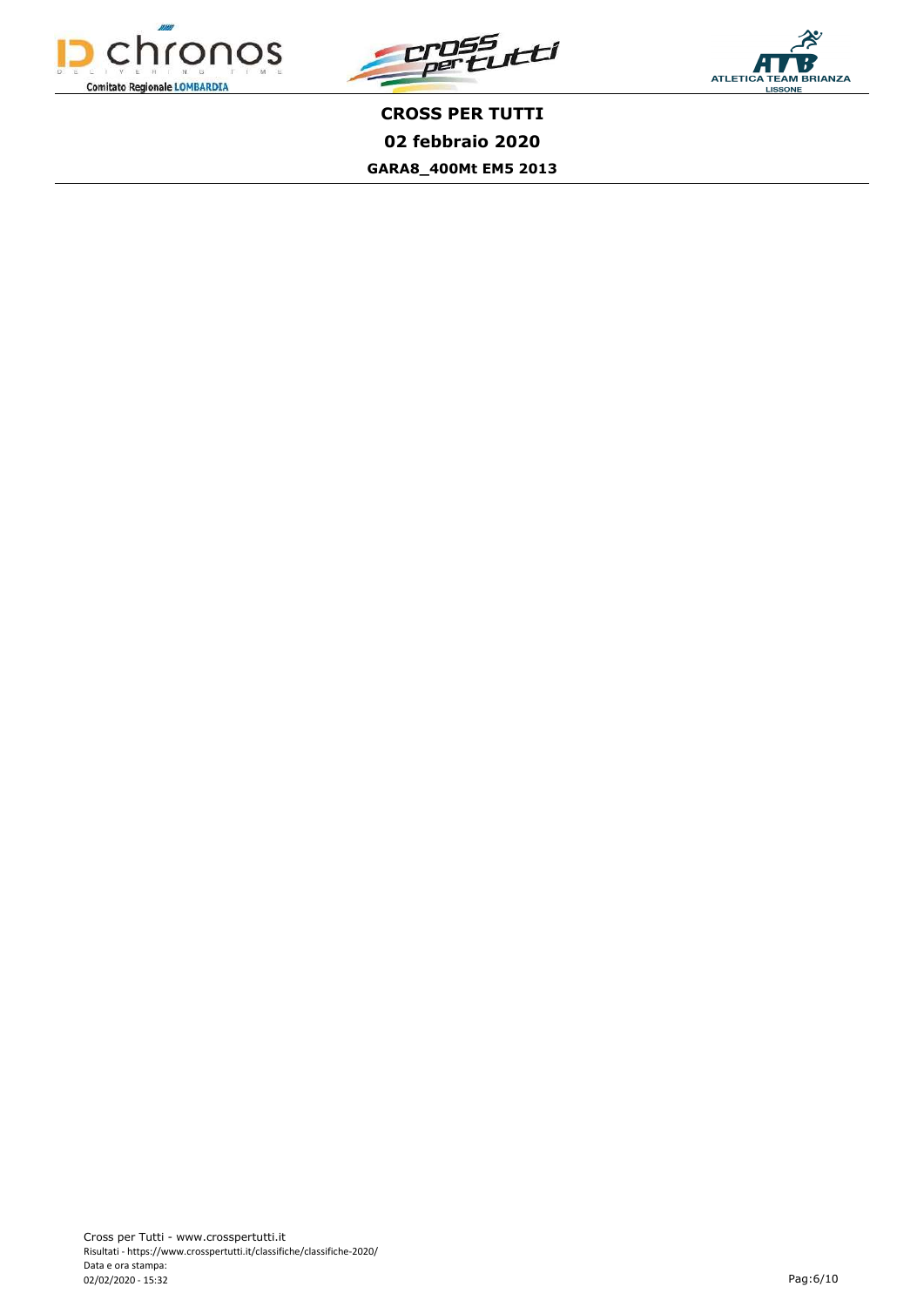



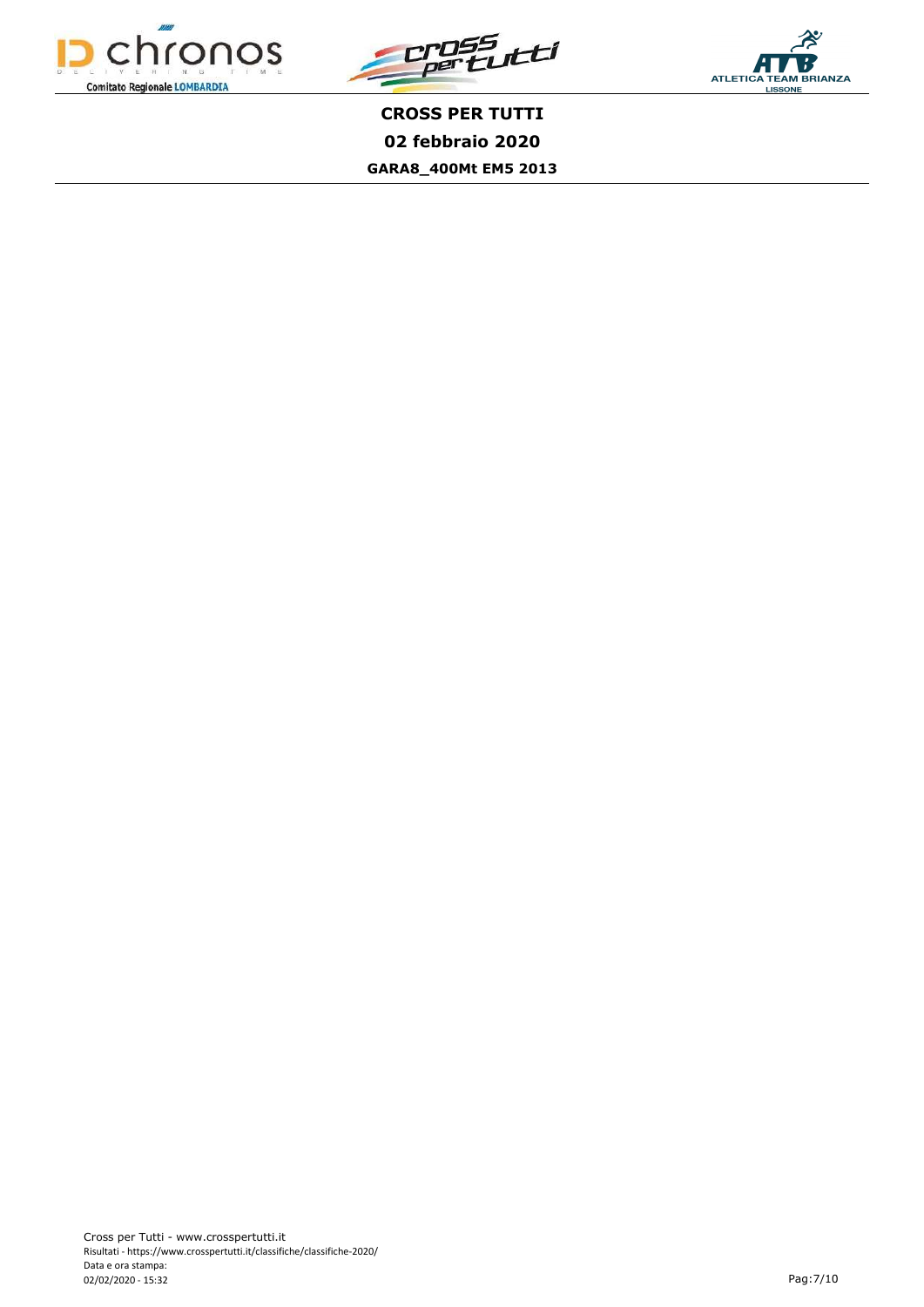



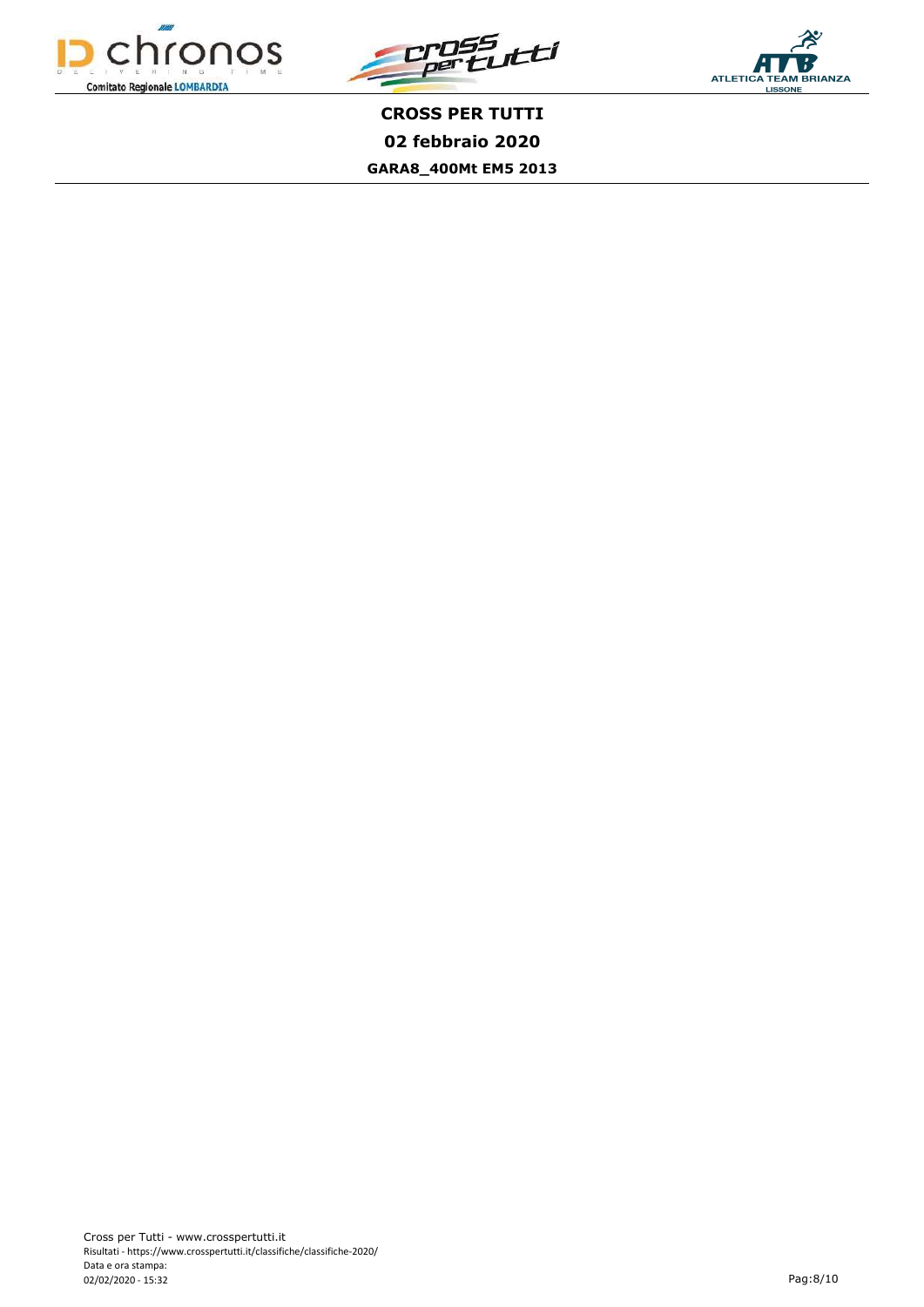



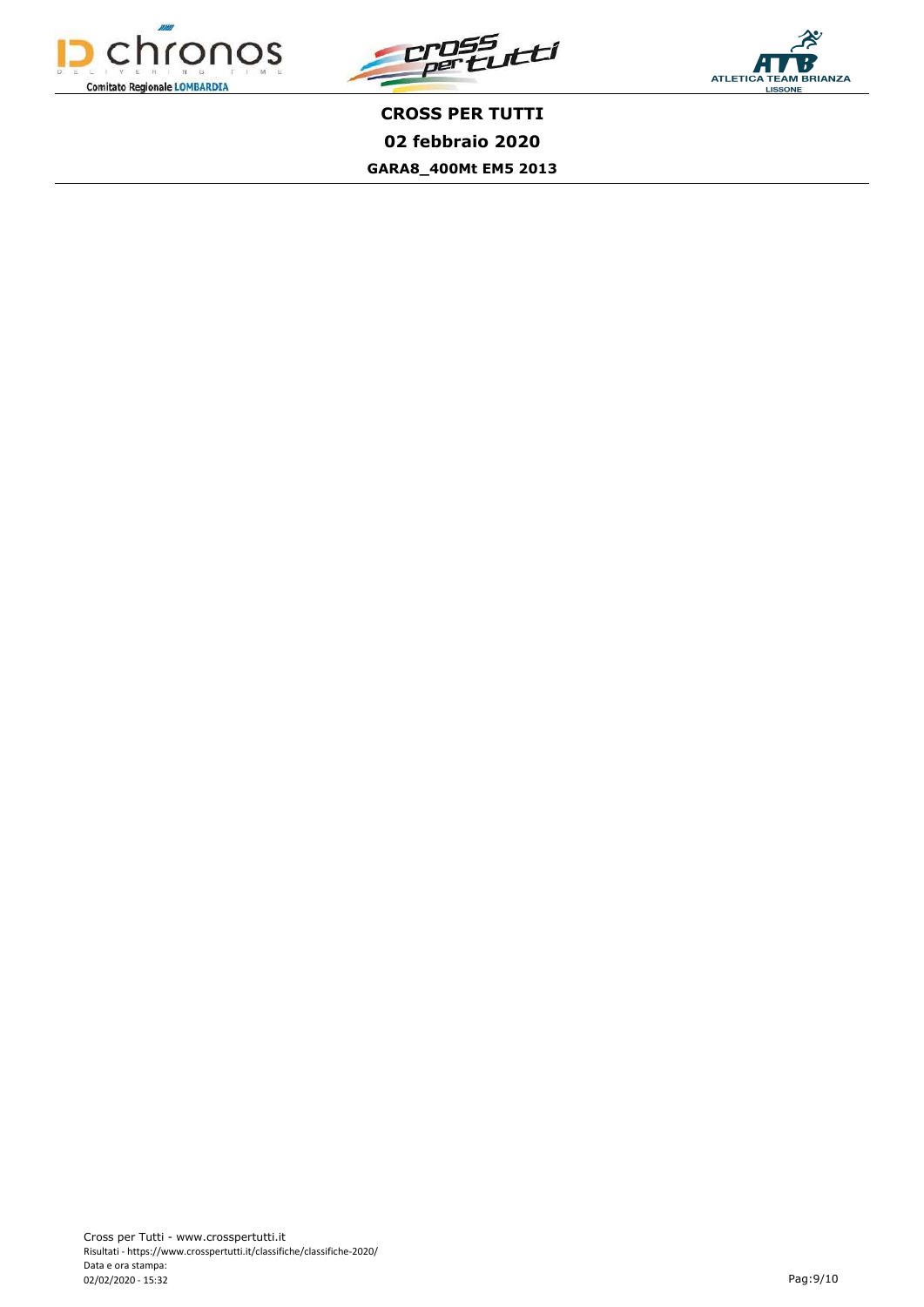



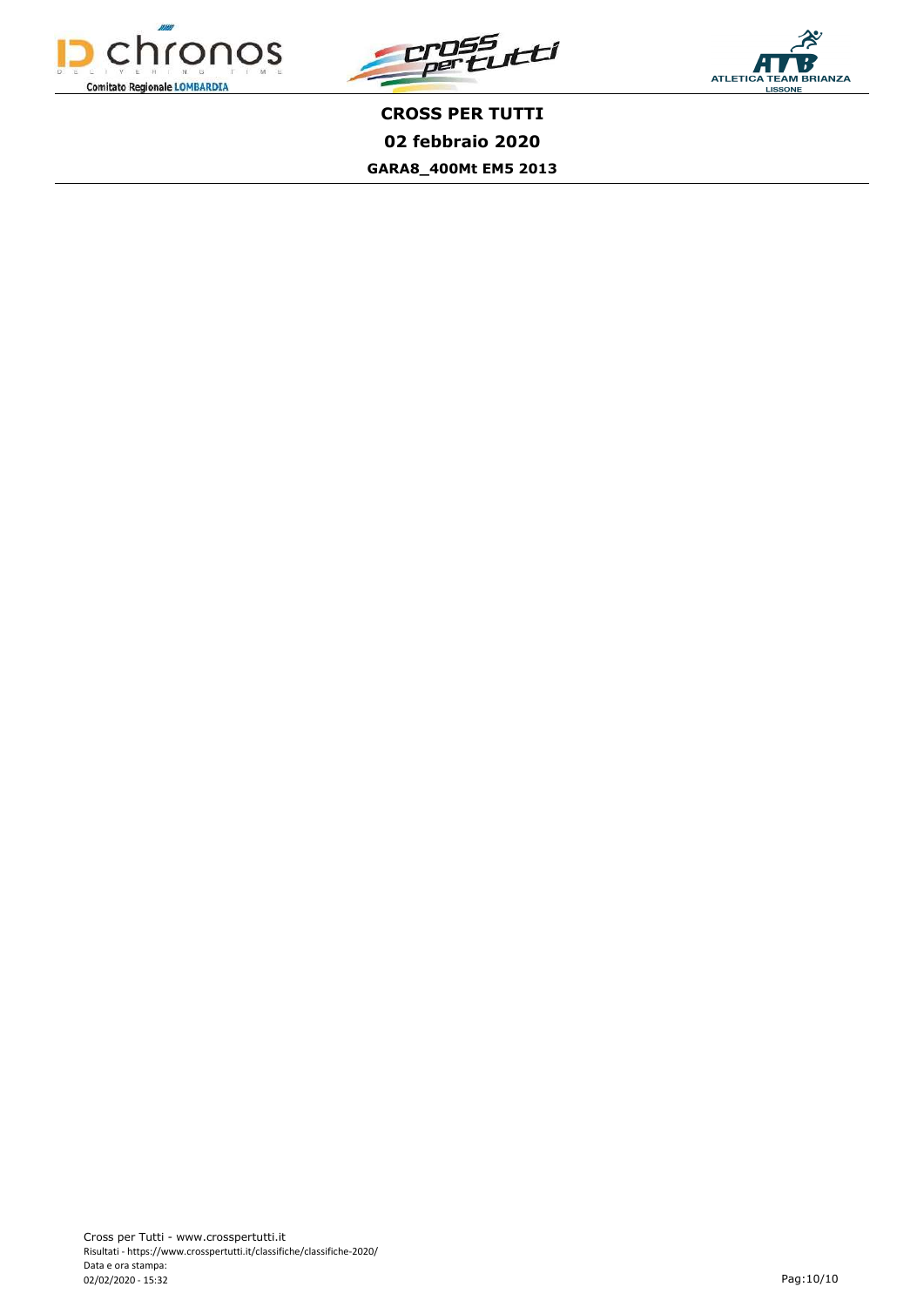





## **3^ Tappa Cross per Tutti 2020 02/02/2020 Gara 9 - EF8 (2012)**

| Pos             | Pet  | <b>Cognome Nome</b>          | s              | Cat             | Pos. Cat        | Società                       | <b>Distacco</b> | min/km | <b>Tempo</b> |
|-----------------|------|------------------------------|----------------|-----------------|-----------------|-------------------------------|-----------------|--------|--------------|
| $\mathbf{1}$    | 235  | <b>PINNA SUSANNA</b>         | F              | EF <sub>8</sub> | $\mathbf{1}$    | ATL. CESANO MADERNO           |                 | 4.28   | 00:01:47.416 |
| $\mathbf{2}$    | 506  | <b>MARZOLA SUSANNA</b>       | F              | EF <sub>8</sub> | 2               | ATL. RICCARDI MILANO 1946     | 00:00:03.251    | 4.36   | 00:01:50.667 |
| 3               | 461  | <b>COLLI ALICE</b>           | F              | EF <sub>8</sub> | 3               | <b>CUS PRO PATRIA MILANO</b>  | 00:00:04.501    | 4.39   | 00:01:51.917 |
| 4               | 972  | <b>CESANA DIANA</b>          | F              | EF <sub>8</sub> | $\overline{4}$  | ATL. SOVICO                   | 00:00:06        | 4.43   | 00:01:53.416 |
| 5               | 390  | <b>PICCOLO LUDOVICA</b>      | F              | EF <sub>8</sub> | 5               | ATHLETIC CLUB VILLASANTA      | 00:00:09.500    | 4.52   | 00:01:56.916 |
| $6\overline{6}$ | 269  | <b>BRUNI ILENIA</b>          | $\overline{F}$ | EF <sub>8</sub> | $6\overline{6}$ | ATL. CONCOREZZO               | 00:00:09.752    | 4.52   | 00:01:57.168 |
| $\overline{7}$  | 699  | <b>SCHIAVOLIN CAMILLA</b>    | F              | EF <sub>8</sub> | $\overline{7}$  | G.S.A. BRUGHERIO              | 00:00:10.759    | 4.55   | 00:01:58.175 |
| 8               |      | 2457 CAVALLO CAROLE          | F              | EF <sub>8</sub> | 8               | FORTI E LIBERI MONZA 1878 ASD | 00:00:11.751    | 4.57   | 00:01:59.167 |
| 9               |      | 1192 MARIANI ADA             | F              | EF8             | 9               | <b>ATLETICA MENEGHINA</b>     | 00:00:12.252    | 4.59   | 00:01:59.668 |
| 10              | 233  | PESTRICHELLA MIA LINA        | $\overline{F}$ | EF8             | 10              | ATL. CESANO MADERNO           | 00:00:12.504    | 4.59   | 00:01:59.920 |
| 11              |      | 2922 ROSSI CATERINA MARGHER  | F              | EF <sub>8</sub> | 11              | ATL. VIS NOVA GIUSSANO        | 00:00:13.008    | 5.01   | 00:02:00.424 |
| 12              | 281  | <b>FORLANELLI ALICE</b>      | F              | EF <sub>8</sub> | 12              | ATL. CONCOREZZO               | 00:00:13.749    | 5.02   | 00:02:01.165 |
| 13              | 203  | <b>DE BELLA ALICE</b>        | F              | EF8             | 13              | ATL. CESANO MADERNO           | 00:00:15.006    | 5.06   | 00:02:02.422 |
| 14              | 2942 | <b>VISANI SOFIA</b>          | F              | EF <sub>8</sub> | 14              | ATLETICA MENEGHINA            | 00:00:15.252    | 5.06   | 00:02:02.668 |
| 15              | 828  | <b>MANCUSO ALICE</b>         | F              | EF <sub>8</sub> | 15              | AZZURRA GARBAGNATE M.SE       | 00:00:15.253    | 5.06   | 00:02:02.669 |
| 16              | 103  | <b>HADDAOUI SOFIA</b>        | F              | EF <sub>8</sub> | 16              | ATL. COGLIATE                 | 00:00:18.250    | 5.14   | 00:02:05.666 |
| 17              | 992  | <b>DI GIORGIO BEATRICE</b>   | F              | EF8             | 17              | U.S. A.CASATI ATL.            | 00:00:19.252    | 5.16   | 00:02:06.668 |
| 18              |      | 2111 DAOLIO CHIARA           | F              | EF8             | 18              | POL. TEAM BRIANZA LISSONE     | 00:00:20.749    | 5.20   | 00:02:08.165 |
| 19              |      | 2962 CHIESA NOEMI            | F              | EF8             | 19              | C.B.A. CINISELLO BALSAMO ATL. | 00:00:21.253    | 5.21   | 00:02:08.669 |
| 20              | 538  | <b>CAMPOSEO ANGELICA</b>     | F              | EF <sub>8</sub> | 20              | <b>5 CERCHI SEREGNO</b>       | 00:00:23.252    | 5.26   | 00:02:10.668 |
| 21              |      | 2940 VALDINA MATILDE         | F              | EF <sub>8</sub> | 21              | <b>ATLETICA MENEGHINA</b>     | 00:00:23.500    | 5.27   | 00:02:10.916 |
| 22              | 393  | <b>PIVARO GIULIA</b>         | F              | EF <sub>8</sub> | 22              | ATHLETIC CLUB VILLASANTA      | 00:00:23.501    | 5.27   | 00:02:10.917 |
| 23              |      | 2842 RAGNO ANNA              | F              | EF <sub>8</sub> | 23              | ATL. CERNUSCO                 | 00:00:23.503    | 5.27   | 00:02:10.919 |
| 24              | 771  | <b>CEPPI MARGHERITA</b>      | F              | EF <sub>8</sub> | 24              | ATL. VIS NOVA GIUSSANO        | 00:00:24.011    | 5.28   | 00:02:11.427 |
| 25              | 2826 | <b>MILANI LUCIA</b>          | F              | EF8             | $\overline{25}$ | ATL. CERNUSCO                 | 00:00:24.502    | 5.29   | 00:02:11.918 |
| 26              |      | 2761 BARJIE ISABEL GIULIA MA | F              | EF <sub>8</sub> | 26              | ATHLETIC CLUB VILLASANTA      | 00:00:25.003    | 5.31   | 00:02:12.419 |
| 27              | 217  | <b>MARIANI ALICE</b>         | F              | EF <sub>8</sub> | 27              | ATL. CESANO MADERNO           | 00:00:25.009    | 5.31   | 00:02:12.425 |
| 28              |      | 3019 NIANG AMINA             | F              | EF <sub>8</sub> | 28              | EUROATLETICA 2002             | 00:00:25.252    | 5.31   | 00:02:12.668 |
| 29              | 931  | <b>GARIBOLDI MARTINA</b>     | F              | EF8             | 29              | EUROATLETICA 2002             | 00:00:25.749    | 5.32   | 00:02:13.165 |
| 30              |      | 2820 LAROSA ANGELICA         | F              | EF <sub>8</sub> | 30              | ATL. CERNUSCO                 | 00:00:26.001    | 5.33   | 00:02:13.417 |
| 31              | 230  | <b>NAVA VANESSA</b>          | F              | EF <sub>8</sub> | 31              | ATL. CESANO MADERNO           | 00:00:26.760    | 5.35   | 00:02:14.176 |
| 32              |      | 2224 DI FEBO EMMA            | F              | EF8             | 32              | ATL. RICCARDI MILANO 1946     | 00:00:28.755    | 5.40   | 00:02:16.171 |
| 33              |      | 1396 STRADA BEATRICE PILAR   | F              | EF8             | 33              | ATLETICA DESIO ASD            | 00:00:30.498    | 5.44   | 00:02:17.914 |
| 34              |      | 3282 TROVATELLO GIULIA       | F              | EF <sub>8</sub> | 34              | EUROATLETICA 2002             | 00:00:30.998    | 5.46   | 00:02:18.414 |
| 35              | 650  | <b>SALAMON ELEONORA</b>      | F              | EF <sub>8</sub> | 35              | P.B.M. BOVISIO MASCIAGO       | 00:00:32.747    | 5.50   | 00:02:20.163 |
| 36              |      | 2928 MAIOCCHI ERICA          | F              | EF <sub>8</sub> | 36              | ATLETICA MELZO                | 00:00:36.996    | 6.01   | 00:02:24.412 |
| 37              | 693  | <b>PULEJO GIORGIA</b>        | F              | EF8             | $\overline{37}$ | G.S.A. BRUGHERIO              | 00:00:37.247    | 6.01   | 00:02:24.663 |
| 38              | 730  | <b>PESSINA ELENA</b>         | F              | EF <sub>8</sub> | 38              | ATLETICA P.A.R. CANEGRATE     | 00:00:39.498    | 6.07   | 00:02:26.914 |
| 39              | 991  | <b>CORTI GINEVRA</b>         | F              | EF <sub>8</sub> | 39              | U.S. A.CASATI ATL.            | 00:00:39.997    | 6.08   | 00:02:27.413 |
| 40              |      | 3222 INERME CECILIA          | F              | EF <sub>8</sub> | 40              | AZZURRA GARBAGNATE M.SE       | 00:00:42.246    | 6.14   | 00:02:29.662 |
| 41              | 2933 | <b>GIORDANO ARIANNA</b>      | F              | EF <sub>8</sub> | 41              | ATLETICA MENEGHINA            | 00:00:42.499    | 6.14   | 00:02:29.915 |
| 42              | 369  | <b>LA CROCIERA GIORGIA</b>   | F              | EF <sub>8</sub> | 42              | ATHLETIC CLUB VILLASANTA      | 00:00:42.750    | 6.15   | 00:02:30.166 |
| 43              |      | 3041 BARTOLONE ELENA         | F              | EF <sub>8</sub> | 43              | NUOVA ATLETICA ASTRO          | 00:00:43.249    | 6.16   | 00:02:30.665 |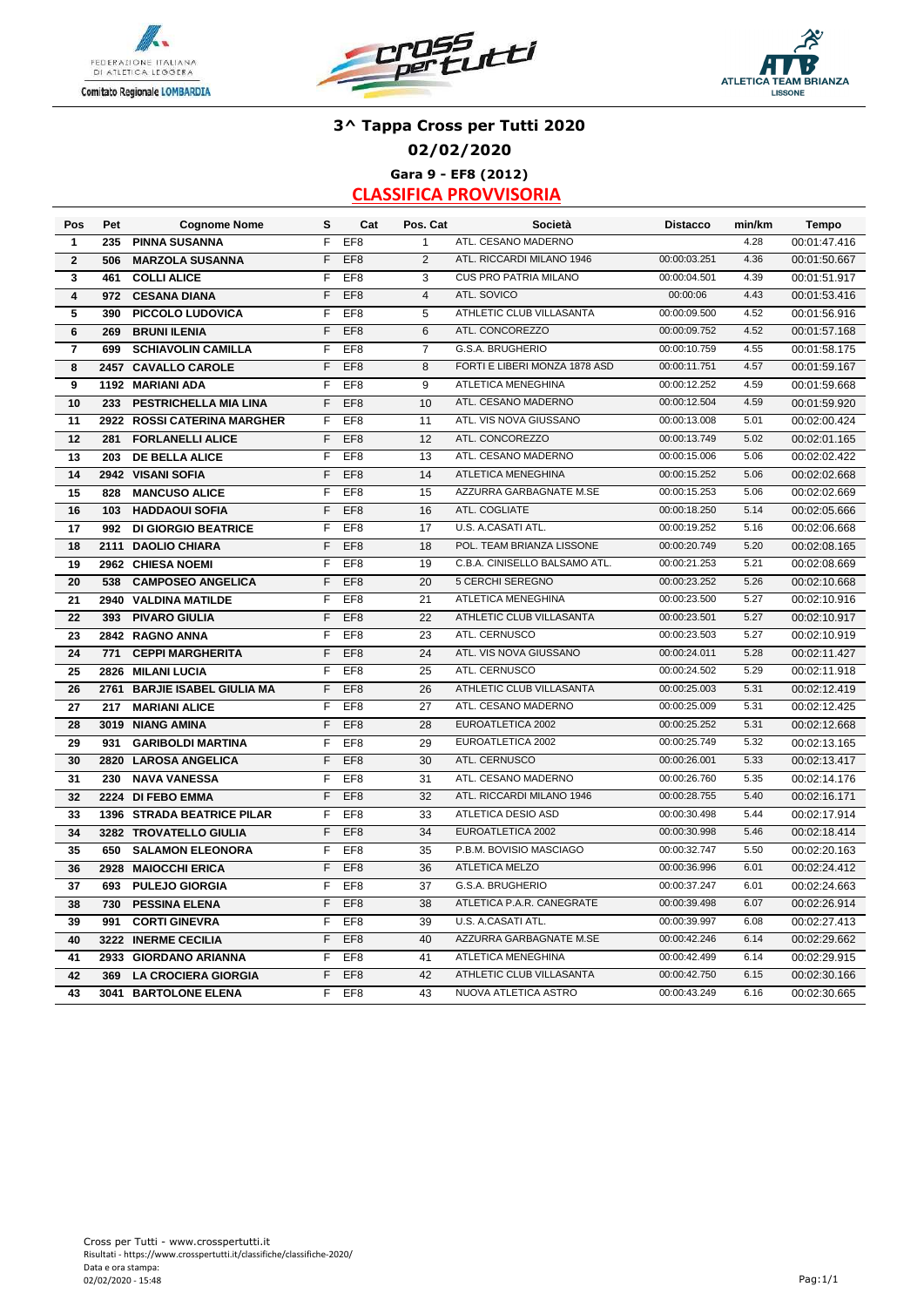





## **3^ Tappa Cross per Tutti 2020 02/02/2020 Gara 10 - EM8 (2012)**

| Pos          | Pet  | <b>Cognome Nome</b>             | s | Cat             | Pos. Cat       | Società                       | <b>Distacco</b> | min/km | <b>Tempo</b> |
|--------------|------|---------------------------------|---|-----------------|----------------|-------------------------------|-----------------|--------|--------------|
| 1            |      | 2193 KALBOUSSI YAKOUB           | м | EM <sub>8</sub> | $\mathbf{1}$   | CUS PRO PATRIA MILANO         |                 | 3.57   | 00:01:35.146 |
| $\mathbf{2}$ | 69   | <b>PEDRATTI PIETRO GIUSEPPE</b> | M | EM <sub>8</sub> | 2              | POL. TEAM BRIANZA LISSONE     | 00:00:00.252    | 3.58   | 00:01:35.398 |
| 3            | 2790 | <b>CANTU' LEONARDO</b>          | м | EM8             | 3              | ATL. CERNUSCO                 | 00:00:10.504    | 4.24   | 00:01:45.650 |
| 4            |      | 1139 PEDRETTI ANDREA            | м | EM <sub>8</sub> | $\overline{4}$ | POL. CIRCOLO GIOVANILE BRESSO | 00:00:14.257    | 4.33   | 00:01:49.403 |
| 5            | 1031 | <b>PELLEGRINO FABRIZIO</b>      | м | EM <sub>8</sub> | 5              | ATL. LIMBIATE                 | 00:00:16.260    | 4.38   | 00:01:51.406 |
| 6            | 43   | <b>DURANTINI RICCARDO</b>       | M | EM <sub>8</sub> | 6              | POL. TEAM BRIANZA LISSONE     | 00:00:18.006    | 4.42   | 00:01:53.152 |
| 7            |      | 2194 LACICERCHIA DAVIDE         | M | EM <sub>8</sub> | 7              | CUS PRO PATRIA MILANO         | 00:00:18.007    | 4.42   | 00:01:53.153 |
| 8            | 150  | <b>MARTELLOSIO LUCA</b>         | M | EM <sub>8</sub> | 8              | ATL. VIRTUS SENAGO            | 00:00:20.508    | 4.49   | 00:01:55.654 |
| 9            | 166  | <b>TRIMBOLI EDOARDO</b>         | м | EM <sub>8</sub> | 9              | ATL. VIRTUS SENAGO            | 00:00:20.510    | 4.49   | 00:01:55.656 |
| 10           | 271  | <b>BUDEL ANDREA</b>             | M | EM <sub>8</sub> | 10             | ATL. CONCOREZZO               | 00:00:21.762    | 4.52   | 00:01:56.908 |
| 11           |      | 1119 COSTA FRANCESCO            | м | EM <sub>8</sub> | 11             | <b>ATLETICA MONZA</b>         | 00:00:22.761    | 4.54   | 00:01:57.907 |
| 12           |      | 1137 LOZZA CHRISTIAN            | M | EM <sub>8</sub> | 12             | POL. CIRCOLO GIOVANILE BRESSO | 00:00:23.010    | 4.55   | 00:01:58.156 |
| 13           | 978  | <b>OUALI WALID</b>              | M | EM <sub>8</sub> | 13             | ATL. SOVICO                   | 00:00:24.270    | 4.58   | 00:01:59.416 |
| 14           | 1338 | <b>FAINI JACOPO</b>             | M | EM <sub>8</sub> | 14             | ATLETICA DESIO ASD            | 00:00:26.010    | 5.02   | 00:02:01.156 |
| 15           | 2198 | <b>MOTTARELLA GIACOMO</b>       | м | EM8             | 15             | <b>CUS PRO PATRIA MILANO</b>  | 00:00:28.261    | 5.08   | 00:02:03.407 |
| 16           | 2784 | <b>BORGATTI FEDERICO</b>        | M | EM <sub>8</sub> | 16             | ATL. CERNUSCO                 | 00:00:29.013    | 5.10   | 00:02:04.159 |
| 17           |      | 3074 DE PAOLI FEDERICO          | м | EM <sub>8</sub> | 17             | POL. TEAM BRIANZA LISSONE     | 00:00:29.520    | 5.11   | 00:02:04.666 |
| 18           | 523  | <b>SOTGIU MANUEL</b>            | М | EM <sub>8</sub> | 18             | ATL. RICCARDI MILANO 1946     | 00:00:29.523    | 5.11   | 00:02:04.669 |
| 19           |      | 3006 NERVEGNA MATTEO            | М | EM <sub>8</sub> | 19             | <b>CUS PRO PATRIA MILANO</b>  | 00:00:29.768    | 5.12   | 00:02:04.914 |
| 20           |      | 2680 D'ERCOLE GIULIO            | M | EM <sub>8</sub> | 20             | ATLETICA MENEGHINA            | 00:00:30.515    | 5.14   | 00:02:05.661 |
| 21           | 975  | <b>MARCARELLI ALESSIO</b>       | м | EM8             | 21             | ATL. SOVICO                   | 00:00:31.270    | 5.16   | 00:02:06.416 |
| 22           |      | 2998 CAMPOREALE IGNAZIO         | м | EM <sub>8</sub> | 22             | <b>CUS PRO PATRIA MILANO</b>  | 00:00:31.272    | 5.16   | 00:02:06.418 |
| 23           |      | 2792 CARAMELLINO LEONARDO       | м | EM <sub>8</sub> | 23             | ATL. CERNUSCO                 | 00:00:31.768    | 5.17   | 00:02:06.914 |
| 24           |      | <b>1284 PIOLTELLI MARCO</b>     | M | EM <sub>8</sub> | 24             | FORTI E LIBERI MONZA 1878 ASD | 00:00:32.012    | 5.17   | 00:02:07.158 |
| 25           |      | <b>1173 BUTTARO LUIGI</b>       | M | EM8             | 25             | ATLETICA MENEGHINA            | 00:00:32.264    | 5.18   | 00:02:07.410 |
| 26           | 763  | <b>BONAVENTURA CRISTIAN</b>     | м | EM <sub>8</sub> | 26             | ATL. VIS NOVA GIUSSANO        | 00:00:32.276    | 5.18   | 00:02:07.422 |
| 27           | 2348 | <b>RUSSO CARLOALBERTO</b>       | м | EM <sub>8</sub> | 27             | AZZURRA GARBAGNATE M.SE       | 00:00:32.518    | 5.19   | 00:02:07.664 |
| 28           | 285  | <b>GALUZZI ANDREA</b>           | M | EM <sub>8</sub> | 28             | ATL. CONCOREZZO               | 00:00:32.766    | 5.19   | 00:02:07.912 |
| 29           | 2161 | <b>ANDREOLI GIORGIO</b>         | М | EM <sub>8</sub> | 29             | ATLETICA CINISELLO            | 00:00:34.017    | 5.22   | 00:02:09.163 |
| 30           |      | 2814 GARAVELLO TOMMASO          | M | EM <sub>8</sub> | 30             | ATL. CERNUSCO                 | 00:00:34.022    | 5.22   | 00:02:09.168 |
| 31           | 512  | <b>PAOLI ELIA</b>               | M | EM <sub>8</sub> | 31             | ATL. RICCARDI MILANO 1946     | 00:00:34.515    | 5.24   | 00:02:09.661 |
| 32           |      | 2115 MANZI PIETRO               | M | EM <sub>8</sub> | 32             | POL. TEAM BRIANZA LISSONE     | 00:00:34.517    | 5.24   | 00:02:09.663 |
| 33           | 1217 | <b>ANDRETTO NICOLAS</b>         | м | EM <sub>8</sub> | 33             | @TLETICA MEDA 014             | 00:00:34.519    | 5.24   | 00:02:09.665 |
| 34           | 1005 | PIACENTINI NICOLO' ALVARO       | м | EM <sub>8</sub> | 34             | U.S. A.CASATI ATL.            | 00:00:36.510    | 5.29   | 00:02:11.656 |
| 35           | 918  | <b>CASAGRANDE GIORGIO</b>       | м | EM <sub>8</sub> | 35             | EUROATLETICA 2002             | 00:00:37.024    | 5.30   | 00:02:12.170 |
| 36           |      | 2774 MONTUORI PIETRO            | M | EM <sub>8</sub> | 36             | ATHLETIC CLUB VILLASANTA      | 00:00:38.030    | 5.32   | 00:02:13.176 |
| 37           |      | 2971 OBASOHAN JEREMIAH OSAMUDI  | M | EM <sub>8</sub> | 37             | C.B.A. CINISELLO BALSAMO ATL. | 00:00:38.264    | 5.33   | 00:02:13.410 |
| 38           | 346  | <b>CAUDO PAOLO</b>              | М | EM <sub>8</sub> | 38             | ATHLETIC CLUB VILLASANTA      | 00:00:39.012    | 5.35   | 00:02:14.158 |
| 39           |      | 1235 SEDINI MATTEO              |   | M EM8           | 39             | @TLETICA MEDA 014             | 00:00:39.517    | 5.36   | 00:02:14.663 |
| 40           |      | 418 ALESCI ANDREA               | М | EM <sub>8</sub> | 40             | ATLETICA CINISELLO            | 00:00:40.273    | 5.38   | 00:02:15.419 |
| 41           |      | 2108 CIVETTINI MARCO AURELIO    | м | EM8             | 41             | POL. TEAM BRIANZA LISSONE     | 00:00:41.262    | 5.41   | 00:02:16.408 |
| 42           |      | 272 CAPELLI IVAN                | м | EM <sub>8</sub> | 42             | ATL. CONCOREZZO               | 00:00:41.513    | 5.41   | 00:02:16.659 |
| 43           |      | 510 MOLINARI HAMZA              | М | EM8             | 43             | ATL. RICCARDI MILANO 1946     | 00:00:41.771    | 5.42   | 00:02:16.917 |
| 44           |      | 2466 VIENI LORENZO              | М | EM <sub>8</sub> | 44             | FORTI E LIBERI MONZA 1878 ASD | 00:00:43.017    | 5.45   | 00:02:18.163 |
| 45           |      | 2883 ROSSO THOMAS               | м | EM8             | 45             | ATL. GESSATE                  | 00:00:43.023    | 5.45   | 00:02:18.169 |
| 46           |      | 2465 NECCI THOMAS               | м | EM <sub>8</sub> | 46             | FORTI E LIBERI MONZA 1878 ASD | 00:00:43.272    | 5.46   | 00:02:18.418 |
| 47           |      | 206 FERRANTE DIEGO              | м | EM8             | 47             | ATL. CESANO MADERNO           | 00:00:43.512    | 5.46   | 00:02:18.658 |
| 48           |      | 2800 DRAGO EMANUELE             | М | EM <sub>8</sub> | 48             | ATL. CERNUSCO                 | 00:00:43.771    | 5.47   | 00:02:18.917 |
| 49           |      | 2706 TERUZZI ALBERTO            | м | EM8             | 49             | ATL. CESANO MADERNO           | 00:00:44.467    | 5.49   | 00:02:19.613 |
| 50           |      | 3091 BORRELLI ALESSANDRO        | M | EM <sub>8</sub> | 50             | RICCARDI ACADEMY ASD          | 00:00:44.469    | 5.49   | 00:02:19.615 |
| 51           |      | 100 FORMENTON ANDREA            | М | EM8             | 51             | ATL. COGLIATE                 | 00:00:44.769    | 5.49   | 00:02:19.915 |
| 52           | 23   | <b>BERDUCCI AGOSTINO</b>        | м | EM <sub>8</sub> | 52             | POL. TEAM BRIANZA LISSONE     | 00:00:45.461    | 5.51   | 00:02:20.607 |
| 53           |      | 2701 QUERCIA MATTIA             | м | EM8             | 53             | CUS PRO PATRIA MILANO         | 00:00:46.261    | 5.53   | 00:02:21.407 |
| 54           | 607  | <b>BONUOMO VICTOR</b>           | M | EM <sub>8</sub> | 54             | P.B.M. BOVISIO MASCIAGO       | 00:00:46.516    | 5.54   | 00:02:21.662 |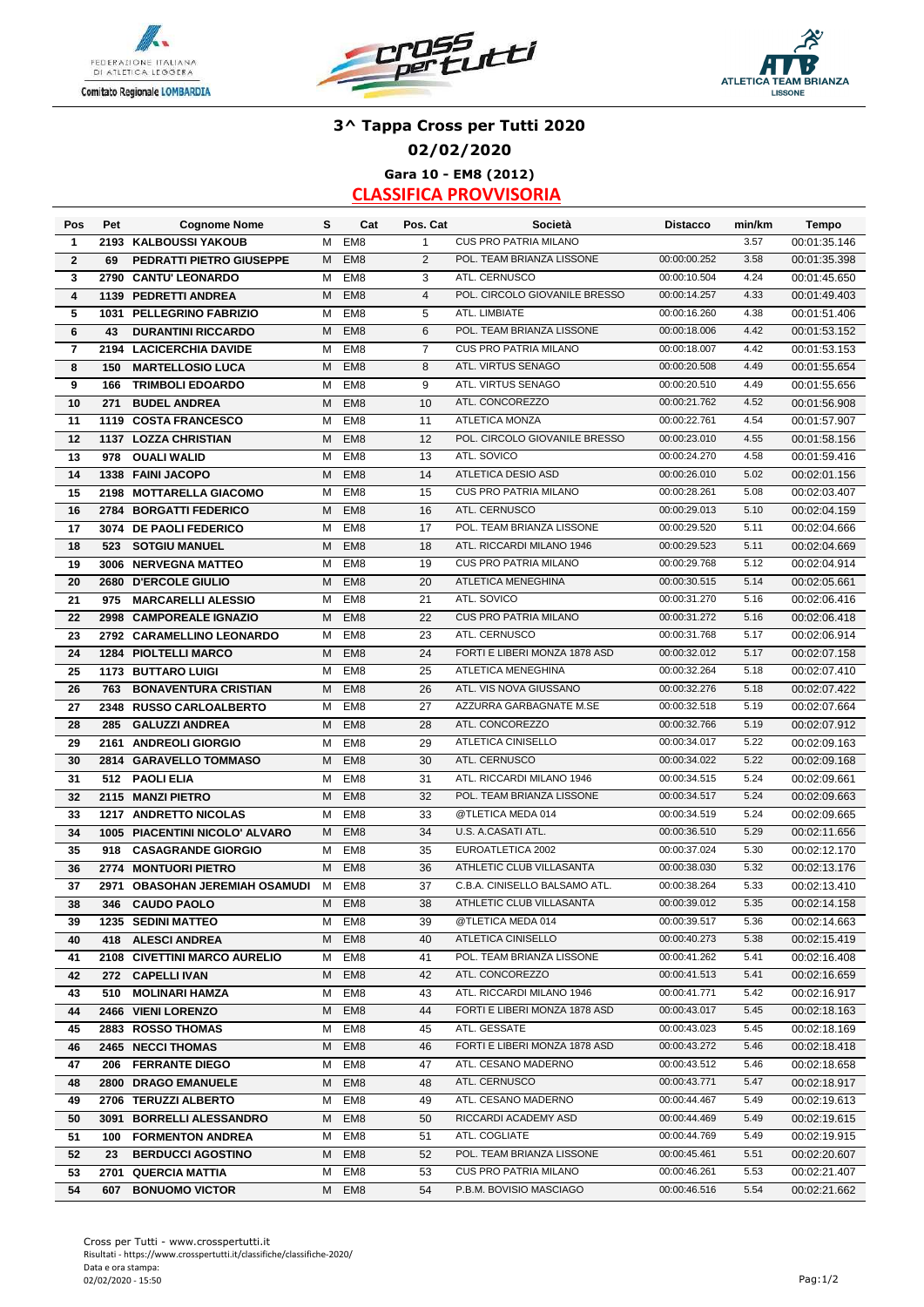





#### **02/02/2020**

**Gara 10 - EM8 (2012)**

| 55 |     | 624 LANZA FEDERICO              | м | EM <sub>8</sub> | 55 | P.B.M. BOVISIO MASCIAGO       | 00:00:46.769 | 5.54 | 00:02:21.915 |
|----|-----|---------------------------------|---|-----------------|----|-------------------------------|--------------|------|--------------|
| 56 | 571 | <b>VICARI FEDERICO</b>          | M | EM <sub>8</sub> | 56 | 5 CERCHI SEREGNO              | 00:00:47.263 | 5.56 | 00:02:22.409 |
| 57 |     | 2144 DI GIUSEPPE MATTEO         | M | EM <sub>8</sub> | 57 | ATHLETIC CLUB VILLASANTA      | 00:00:47.772 | 5.57 | 00:02:22.918 |
| 58 |     | 2738 FARAONE FEDERICO           | M | EM <sub>8</sub> | 58 | ALA ATL. ABBIATEGRASSO        | 00:00:48.270 | 5.58 | 00:02:23.416 |
| 59 |     | <b>1191 LUONI RICCARDO</b>      | M | EM <sub>8</sub> | 59 | <b>ATLETICA MENEGHINA</b>     | 00:00:49.010 | 6.00 | 00:02:24.156 |
| 60 |     | 2870 COLOMBO CHRISTIAN          | M | EM <sub>8</sub> | 60 | ATL. GESSATE                  | 00:00:49.262 | 6.01 | 00:02:24.408 |
| 61 |     | 2862 BRAMBILLA MORGAN           | м | EM <sub>8</sub> | 61 | ATL. GESSATE                  | 00:00:49.510 | 6.01 | 00:02:24.656 |
| 62 | 229 | <b>MORREALE ANDREA</b>          | M | EM <sub>8</sub> | 62 | ATL. CESANO MADERNO           | 00:00:49.513 | 6.01 | 00:02:24.659 |
| 63 |     | 2104 BASSI NICOLO'              | М | EM <sub>8</sub> | 63 | POL. TEAM BRIANZA LISSONE     | 00:00:50.513 | 6.04 | 00:02:25.659 |
| 64 |     | 2876 MAPELLI DIEGO              | M | EM <sub>8</sub> | 64 | ATL. GESSATE                  | 00:00:50.999 | 6.05 | 00:02:26.145 |
| 65 | 311 | <b>RULLO SIMONE</b>             | M | EM <sub>8</sub> | 65 | ATL. CONCOREZZO               | 00:00:51.266 | 6.06 | 00:02:26.412 |
| 66 | 419 | <b>ALFEO JOELE</b>              | M | EM <sub>8</sub> | 66 | <b>ATLETICA CINISELLO</b>     | 00:00:51.269 | 6.06 | 00:02:26.415 |
| 67 |     | 3255 BRUNO PIETRO               | м | EM <sub>8</sub> | 67 | 5 CERCHI SEREGNO              | 00:00:52.023 | 6.07 | 00:02:27.169 |
| 68 |     | 2818 GOZZINI SAMUEL             | M | EM <sub>8</sub> | 68 | ATL. CERNUSCO                 | 00:00:52.025 | 6.07 | 00:02:27.171 |
| 69 | 102 | <b>GUGLIUZZA ALESSIO</b>        | M | EM <sub>8</sub> | 69 | ATL. COGLIATE                 | 00:00:53.277 | 6.11 | 00:02:28.423 |
| 70 |     | 1188 IAZZETTI DANIEL            | M | EM <sub>8</sub> | 70 | ATLETICA MENEGHINA            | 00:00:53.521 | 6.11 | 00:02:28.667 |
| 71 |     | 2789 CANTARELLI FEDERICO        | M | EM <sub>8</sub> | 71 | ATL. CERNUSCO                 | 00:00:54.012 | 6.12 | 00:02:29.158 |
| 72 |     | 2977 ADAMO MATTIA               | M | EM <sub>8</sub> | 72 | <b>CENTRO SCHUSTER</b>        | 00:00:55.013 | 6.15 | 00:02:30.159 |
| 73 |     | 1368 MEDA FRANCESCO             | M | EM <sub>8</sub> | 73 | ATLETICA DESIO ASD            | 00:00:55.273 | 6.16 | 00:02:30.419 |
| 74 |     | <b>1220 BOTTOROSSA GIOVANNI</b> | M | EM <sub>8</sub> | 74 | @TLETICA MEDA 014             | 00:00:56.514 | 6.19 | 00:02:31.660 |
| 75 |     | 2024 LORINO RICCARDO            | M | EM <sub>8</sub> | 75 | ATL. VIRTUS SENAGO            | 00:00:56.515 | 6.19 | 00:02:31.661 |
| 76 |     | 1202 PICCO FEDERICO             | M | EM <sub>8</sub> | 76 | <b>ATLETICA MENEGHINA</b>     | 00:00:56.524 | 6.19 | 00:02:31.670 |
| 77 | 16  | <b>AGRESTI FRANCESCO LUIGI</b>  | м | EM8             | 77 | POL. TEAM BRIANZA LISSONE     | 00:00:56.759 | 6.19 | 00:02:31.905 |
| 78 | 621 | <b>GIULIATO CRISTIAN</b>        | M | EM <sub>8</sub> | 78 | P.B.M. BOVISIO MASCIAGO       | 00:00:57.768 | 6.22 | 00:02:32.914 |
| 79 | 71  | <b>RAFFAELI LORENZO</b>         | M | EM <sub>8</sub> | 79 | POL. TEAM BRIANZA LISSONE     | 00:00:58.014 | 6.22 | 00:02:33.160 |
| 80 |     | 2959 BIANCHI MARIO ENRICO       | M | EM <sub>8</sub> | 80 | C.B.A. CINISELLO BALSAMO ATL. | 00:00:58.259 | 6.23 | 00:02:33.405 |
| 81 |     | 2164 MEGNA DANIELE              | м | EM <sub>8</sub> | 81 | ATLETICA CINISELLO            | 00:00:58.265 | 6.23 | 00:02:33.411 |
| 82 |     | <b>1221 BRIOSCHI ANDREA</b>     | M | EM <sub>8</sub> | 82 | @TLETICA MEDA 014             | 00:00:58.497 | 6.24 | 00:02:33.643 |
| 83 |     | 2106 CAVALAGLIO ANDREA          | M | EM <sub>8</sub> | 83 | POL. TEAM BRIANZA LISSONE     | 00:00:59.262 | 6.26 | 00:02:34.408 |
| 84 | 678 | <b>FRIGERIO LORENZO</b>         | M | EM <sub>8</sub> | 84 | G.S.A. BRUGHERIO              | 00:01:00.009 | 6.27 | 00:02:35.155 |
| 85 | 741 | <b>GAETA MANUEL</b>             | м | EM <sub>8</sub> | 85 | POL. NOVATE                   | 00:01:00.266 | 6.28 | 00:02:35.412 |
| 86 |     | 2221 CACCIATORE DAVIDE          | M | EM <sub>8</sub> | 86 | ATL. RICCARDI MILANO 1946     | 00:01:00.514 | 6.29 | 00:02:35.660 |
| 87 |     | 2828 MURNIGOTTI DANIELE         | M | EM <sub>8</sub> | 87 | ATL. CERNUSCO                 | 00:01:01.008 | 6.30 | 00:02:36.154 |
| 88 |     | 2197 MERCANDALLI ALESSANDRO     | M | EM <sub>8</sub> | 88 | <b>CUS PRO PATRIA MILANO</b>  | 00:01:01.711 | 6.32 | 00:02:36.857 |
| 89 | 749 | <b>SEDITA EDOARDO</b>           | M | EM <sub>8</sub> | 89 | POL. NOVATE                   | 00:01:05.261 | 6.41 | 00:02:40.407 |
| 90 |     | 2850 SANTUCCI MICHELE           | м | EM <sub>8</sub> | 90 | ATL. CERNUSCO                 | 00:01:05.263 | 6.41 | 00:02:40.409 |
| 91 |     | 2290 OLLA RICCARDO              | M | EM <sub>8</sub> | 91 | P.B.M. BOVISIO MASCIAGO       | 00:01:06.016 | 6.42 | 00:02:41.162 |
| 92 |     | 2453 DI MAIO LEONARDO           | M | EM <sub>8</sub> | 92 | <b>ATLETICA SEGRATE</b>       | 00:01:08.760 | 6.49 | 00:02:43.906 |
| 93 |     | 2936 PETRANCA LEONARDO          | M | EM <sub>8</sub> | 93 | ATLETICA MENEGHINA            | 00:01:09.014 | 6.50 | 00:02:44.160 |
| 94 | 42  | <b>DI MURO LORIS</b>            | м | EM <sub>8</sub> | 94 | POL. TEAM BRIANZA LISSONE     | 00:01:16.761 | 7.09 | 00:02:51.907 |
| 95 |     | 3092 COLOMBO RICCARDO           | м | EM <sub>8</sub> | 95 | RICCARDI ACADEMY ASD          | 00:01:30.760 | 7.44 | 00:03:05.906 |
| 96 | 745 | <b>MONTI PIETRO</b>             | M | EM <sub>8</sub> | 96 | POL. NOVATE                   | 00:01:49.756 | 8.32 | 00:03:24.902 |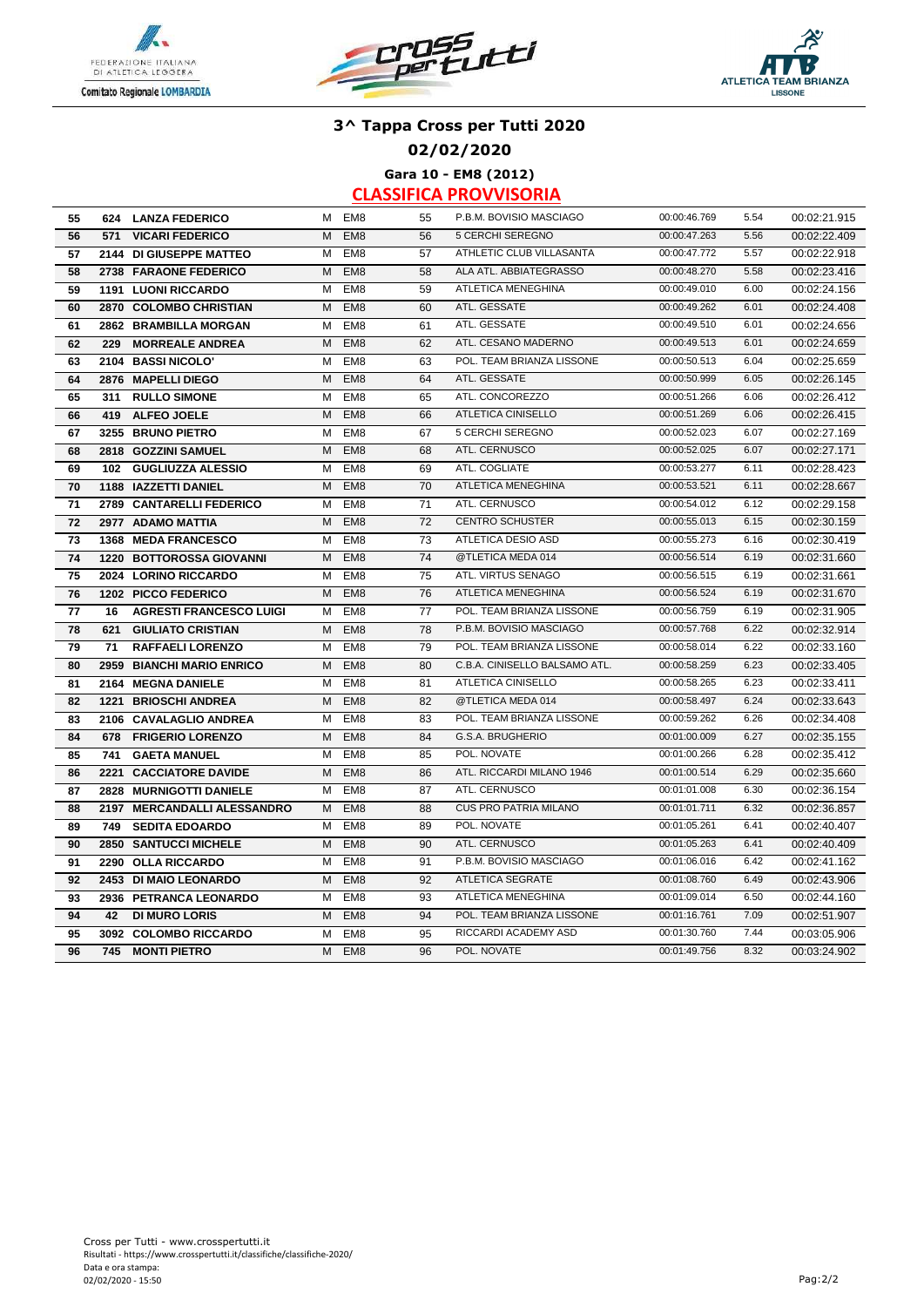





## **3^ Tappa Cross per Tutti 2020 02/02/2020 Gara 11 - EF8 (2011)**

| Pos                     | Pet  | <b>Cognome Nome</b>               | s  | Cat             | Pos. Cat       | Società                       | <b>Distacco</b> | min/km | <b>Tempo</b> |
|-------------------------|------|-----------------------------------|----|-----------------|----------------|-------------------------------|-----------------|--------|--------------|
| 1                       | 74   | <b>RONCHI CAMILLA</b>             | F  | EF <sub>8</sub> | $\mathbf{1}$   | POL. TEAM BRIANZA LISSONE     |                 | 4.10   | 00:01:40.224 |
| $\overline{2}$          | 1142 | <b>SIGNORELLI RITA</b>            | F  | EF <sub>8</sub> | 2              | POL. CIRCOLO GIOVANILE BRESSO | 00:00:05.246    | 4.23   | 00:01:45.470 |
| 3                       |      | 2944 ANNONI GAIA                  | F  | EF <sub>8</sub> | 3              | <b>ATLETICA MONZA</b>         | 00:00:05.248    | 4.23   | 00:01:45.472 |
| $\overline{\mathbf{4}}$ | 104  | <b>HAMZA NABILA</b>               | F  | EF <sub>8</sub> | $\overline{4}$ | ATL. COGLIATE                 | 00:00:07.246    | 4.28   | 00:01:47.470 |
| 5                       | 3057 | <b>MOTTADELLI SARA</b>            | F  | EF <sub>8</sub> | 5              | POL. BESANESE                 | 00:00:10.495    | 4.36   | 00:01:50.719 |
| 6                       |      | <b>1287 SALA CHIARA TEODOLIND</b> | F  | EF <sub>8</sub> | 6              | FORTI E LIBERI MONZA 1878 ASD | 00:00:11.995    | 4.40   | 00:01:52.219 |
| 7                       |      | 2246 GARAFFA MARTINA              | F  | EF <sub>8</sub> | 7              | <b>CENTRO SCHUSTER</b>        | 00:00:14.993    | 4.48   | 00:01:55.217 |
| 8                       | 676  | <b>FANZEL VIVIANA</b>             | F  | EF <sub>8</sub> | 8              | G.S.A. BRUGHERIO              | 00:00:15.747    | 4.49   | 00:01:55.971 |
| 9                       | 3004 | <b>MARCIANO' SOFIA</b>            | F  | EF <sub>8</sub> | 9              | <b>CUS PRO PATRIA MILANO</b>  | 00:00:15.997    | 4.50   | 00:01:56.221 |
| 10                      |      | 2845 REBAGLIO ELENA               | F  | EF <sub>8</sub> | 10             | ATL. CERNUSCO                 | 00:00:16.747    | 4.52   | 00:01:56.971 |
| 11                      | 107  | <b>IORDA SOFIA</b>                | F  | EF <sub>8</sub> | 11             | ATL. COGLIATE                 | 00:00:17.495    | 4.54   | 00:01:57.719 |
| 12                      | 47   | <b>FORMILLO CARLOTTA</b>          | F  | EF <sub>8</sub> | 12             | POL. TEAM BRIANZA LISSONE     | 00:00:18.243    | 4.56   | 00:01:58.467 |
| 13                      | 527  | <b>ZERBI BIANCA LAURA</b>         | F  | EF <sub>8</sub> | 13             | ATL. RICCARDI MILANO 1946     | 00:00:18.744    | 4.57   | 00:01:58.968 |
| 14                      | 149  | <b>MARCHESE GIORGIA</b>           | F  | EF <sub>8</sub> | 14             | ATL. VIRTUS SENAGO            | 00:00:19.005    | 4.58   | 00:01:59.229 |
| 15                      | 2825 | <b>MIGLIORE DIANA</b>             | F  | EF <sub>8</sub> | 15             | ATL. CERNUSCO                 | 00:00:19.998    | 5.00   | 00:02:00.222 |
| 16                      | 871  | <b>NASSIRI ANNA AGHDAS</b>        | F  | EF <sub>8</sub> | 16             | ASPES SSD RL                  | 00:00:20.251    | 5.01   | 00:02:00.475 |
| 17                      | 973  | <b>FUMAGALLI MAGDA</b>            | F  | EF <sub>8</sub> | 17             | ATL. SOVICO                   | 00:00:20.252    | 5.01   | 00:02:00.476 |
| 18                      | 2239 | <b>PAGLIUCA GIULIA</b>            | F  | EF <sub>8</sub> | 18             | 5 CERCHI SEREGNO              | 00:00:20.501    | 5.01   | 00:02:00.725 |
| 19                      | 537  | <b>BRASCA ALESSIA</b>             | F  | EF <sub>8</sub> | 19             | 5 CERCHI SEREGNO              | 00:00:21.007    | 5.03   | 00:02:01.231 |
| 20                      | 2748 | <b>MANELLI TERESA</b>             | F  | EF <sub>8</sub> | 20             | ALMOSTHERE ASD                | 00:00:21.992    | 5.05   | 00:02:02.216 |
| 21                      |      | 1993 SOLI GAIA                    | F  | EF <sub>8</sub> | 21             | P.B.M. BOVISIO MASCIAGO       | 00:00:22.248    | 5.06   | 00:02:02.472 |
| 22                      | 52   | <b>GRIGALIUNAITE ELENA</b>        | F  | EF <sub>8</sub> | 22             | POL. TEAM BRIANZA LISSONE     | 00:00:22.500    | 5.06   | 00:02:02.724 |
| 23                      | 825  | <b>GENIALE LARA</b>               | F  | EF8             | 23             | AZZURRA GARBAGNATE M.SE       | 00:00:22.732    | 5.07   | 00:02:02.956 |
| 24                      |      | 1310 BIFFI CAMILLA                | F  | EF <sub>8</sub> | 24             | ATLETICA DESIO ASD            | 00:00:22.735    | 5.07   | 00:02:02.959 |
| 25                      | 178  | <b>BECK ANNA</b>                  | F  | EF <sub>8</sub> | 25             | ATL. CESANO MADERNO           | 00:00:22.747    | 5.07   | 00:02:02.971 |
| 26                      | 89   | <b>BATTISTINI MARGHERITA</b>      | F  | EF <sub>8</sub> | 26             | ATL. COGLIATE                 | 00:00:22.995    | 5.08   | 00:02:03.219 |
| 27                      | 1278 | <b>MANES CLELIA</b>               | F  | EF <sub>8</sub> | 27             | FORTI E LIBERI MONZA 1878 ASD | 00:00:23.675    | 5.09   | 00:02:03.899 |
| 28                      | 316  | <b>STRUMI GRETA</b>               | F  | EF <sub>8</sub> | 28             | ATL. CONCOREZZO               | 00:00:23.997    | 5.10   | 00:02:04.221 |
| 29                      | 2803 | <b>ERBA BEATRICE</b>              | F  | EF <sub>8</sub> | 29             | ATL. CERNUSCO                 | 00:00:23.998    | 5.10   | 00:02:04.222 |
| 30                      | 267  | <b>BRAMBILLA BEATRICE</b>         | F  | EF <sub>8</sub> | 30             | ATL. CONCOREZZO               | 00:00:24.741    | 5.12   | 00:02:04.965 |
| 31                      | 152  | <b>MONTI ELINE</b>                | F  | EF <sub>8</sub> | 31             | ATL. VIRTUS SENAGO            | 00:00:25.011    | 5.13   | 00:02:05.235 |
| 32                      |      | 2863 CANTU IRENE                  | F  | EF <sub>8</sub> | 32             | ATL. GESSATE                  | 00:00:25.504    | 5.14   | 00:02:05.728 |
| 33                      | 1010 | <b>AVALLONE ALICE</b>             | F  | EF <sub>8</sub> | 33             | ATL. LIMBIATE                 | 00:00:26.222    | 5.16   | 00:02:06.446 |
| 34                      |      | 2243 BAVONI ARIANNA               | F  | EF <sub>8</sub> | 34             | <b>CENTRO SCHUSTER</b>        | 00:00:27        | 5.18   | 00:02:07.224 |
| 35                      |      | 3109 CIFALA' GIULIA               | F  | EF <sub>8</sub> | 35             | SCUOLA SPORTIVA ATL. PUNTO IT | 00:00:28.241    | 5.21   | 00:02:08.465 |
| 36                      | 646  | <b>RIPAMONTI ILARIA</b>           | F  | EF <sub>8</sub> | 36             | P.B.M. BOVISIO MASCIAGO       | 00:00:28.993    | 5.23   | 00:02:09.217 |
| 37                      | 209  | <b>FRATTINI CECILIA</b>           | F  | EF <sub>8</sub> | 37             | ATL. CESANO MADERNO           | 00:00:28.994    | 5.23   | 00:02:09.218 |
| 38                      |      | 2834 PASSONI SOFIA ELENA          | F  | EF <sub>8</sub> | 38             | ATL. CERNUSCO                 | 00:00:29.743    | 5.24   | 00:02:09.967 |
| 39                      |      | 1317 CANEVARI CHIARA              |    | F EF8           | 39             | ATLETICA DESIO ASD            | 00:00:29.998    | 5.25   | 00:02:10.222 |
| 40                      |      | 2245 GARAFFA SOFIA                | F. | EF8             | 40             | <b>CENTRO SCHUSTER</b>        | 00:00:30.741    | 5.27   | 00:02:10.965 |
| 41                      |      | 2651 ARGENTINO VIOLA              | F. | EF8             | 41             | ATHLETIC CLUB VILLASANTA      | 00:00:31.747    | 5.29   | 00:02:11.971 |
| 42                      |      | 2844 REBAGLIATI SILVIA            | F. | EF8             | 42             | ATL. CERNUSCO                 | 00:00:31.749    | 5.29   | 00:02:11.973 |
| 43                      |      | 2652 BERTOLINI CARLOTTA           | F. | EF8             | 43             | ATHLETIC CLUB VILLASANTA      | 00:00:32.507    | 5.31   | 00:02:12.731 |
| 44                      |      | 130 BRIOSCHI ERICA                | F. | EF8             | 44             | ATL. VIRTUS SENAGO            | 00:00:33.743    | 5.34   | 00:02:13.967 |
| 45                      |      | 375 MAGNI IRENE                   |    | F EF8           | 45             | ATHLETIC CLUB VILLASANTA      | 00:00:34.738    | 5.37   | 00:02:14.962 |
| 46                      | 151  | <b>MOLARO ARIANNA</b>             | F. | EF <sub>8</sub> | 46             | ATL. VIRTUS SENAGO            | 00:00:34.988    | 5.38   | 00:02:15.212 |
| 47                      |      | 2970 MARRA GIADA                  | F. | EF8             | 47             | C.B.A. CINISELLO BALSAMO ATL. | 00:00:34.991    | 5.38   | 00:02:15.215 |
| 48                      |      | <b>185 BOTTACIN ARIANNA</b>       | F. | EF8             | 48             | ATL. CESANO MADERNO           | 00:00:37.738    | 5.44   | 00:02:17.962 |
| 49                      |      | <b>1412 OPPICI FRANCESCA</b>      | F. | EF8             | 49             | ATLETICA BIENATE MAGNAGO 1980 | 00:00:38.492    | 5.46   | 00:02:18.716 |
| 50                      |      | 3072 CASINI GIORGIA               | F. | EF <sub>8</sub> | 50             | POL. TEAM BRIANZA LISSONE     | 00:00:39.495    | 5.49   | 00:02:19.719 |
| 51                      |      | 382 MOI SARA                      | F. | EF8             | 51             | ATHLETIC CLUB VILLASANTA      | 00:00:40.488    | 5.51   | 00:02:20.712 |
| 52                      |      | <b>1357 IMBRICI LUDOVICA</b>      | F. | EF8             | 52             | ATLETICA DESIO ASD            | 00:00:40.988    | 5.53   | 00:02:21.212 |
| 53                      |      | 3054 COGLIATI NICOLE              | F. | EF8             | 53             | POL. BESANESE                 | 00:00:41.505    | 5.54   | 00:02:21.729 |
| 54                      |      | 3274 SCAMBIA GABRIELLA            | F. | EF8             | 54             | CUS PRO PATRIA MILANO         | 00:00:43.239    | 5.58   | 00:02:23.463 |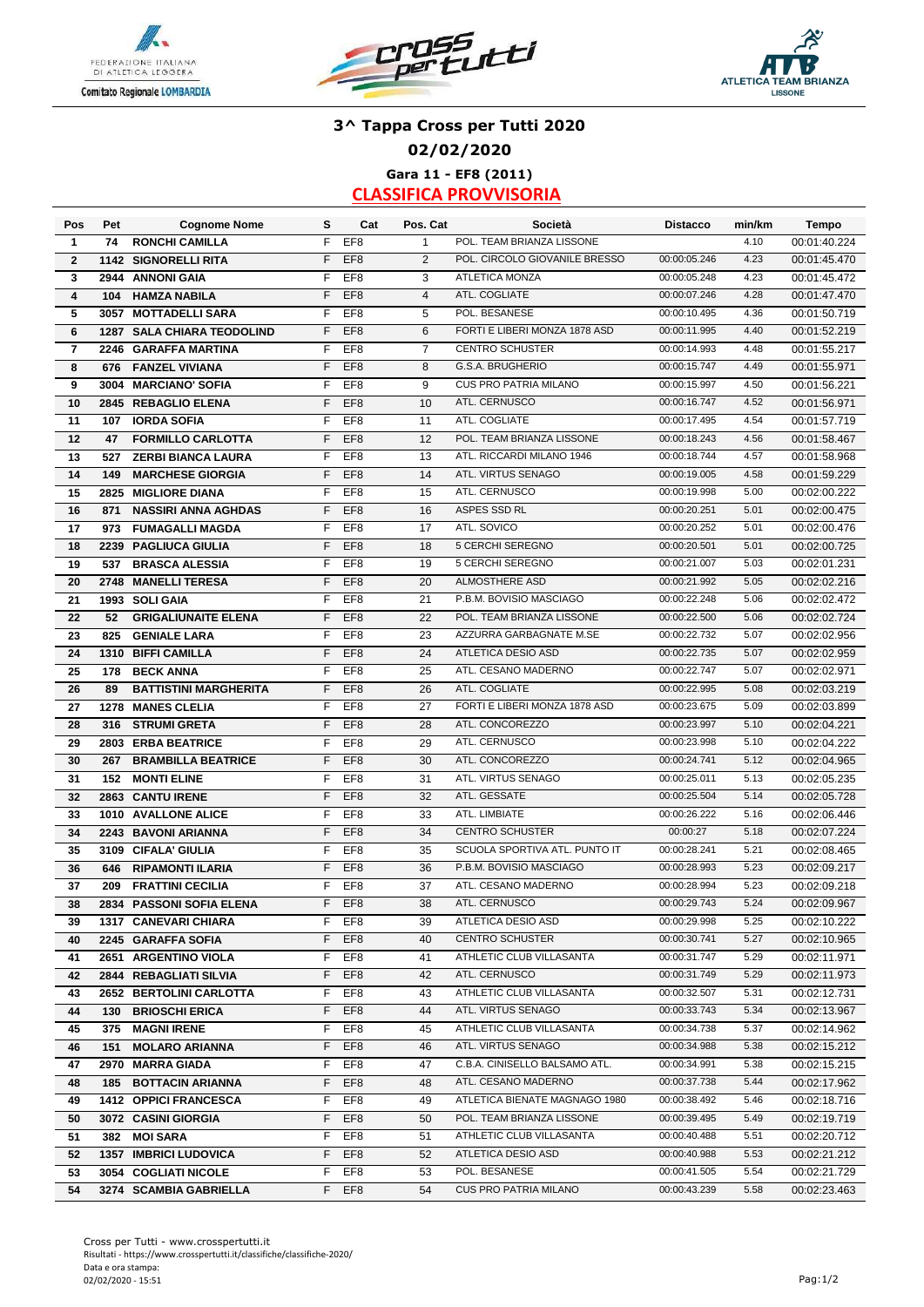





**02/02/2020**

**Gara 11 - EF8 (2011)**

| 55 | 1037 | <b>SIRACUSA SOFIA</b>        | F. | EF <sub>8</sub> | 55 | ATL. LIMBIATE                 | 00:00:43.490 | 5.59 | 00:02:23.714 |
|----|------|------------------------------|----|-----------------|----|-------------------------------|--------------|------|--------------|
| 56 | 2088 | <b>BACCIOCCHI CAMILLA</b>    | F. | EF <sub>8</sub> | 56 | ATLETICA MENEGHINA            | 00:00:44.489 | 6.01 | 00:02:24.713 |
| 57 | 804  | <b>ZAPPA ELISA</b>           | F  | EF <sub>8</sub> | 57 | ATL. VIS NOVA GIUSSANO        | 00:00:44.496 | 6.01 | 00:02:24.720 |
| 58 | 144  | <b>GIANOTTI LIVIA STELLA</b> | F  | EF <sub>8</sub> | 58 | ATL, VIRTUS SENAGO            | 00:00:44.746 | 6.02 | 00:02:24.970 |
| 59 |      | 2105 CAROLA ELISA            | F  | EF8             | 59 | POL. TEAM BRIANZA LISSONE     | 00:00:45.740 | 6.04 | 00:02:25.964 |
| 60 | 2855 | <b>BORGONOVO MIRIAM</b>      | F. | EF8             | 60 | ATL. CONCOREZZO               | 00:00:46.495 | 6.06 | 00:02:26.719 |
| 61 | 1323 | <b>CASAGRANDE LOINDA</b>     | F. | EF8             | 61 | ATLETICA DESIO ASD            | 00:00:49.490 | 6.14 | 00:02:29.714 |
| 62 | 1129 | <b>BIFFI VALENTINA</b>       | F. | EF8             | 62 | POL. CIRCOLO GIOVANILE BRESSO | 00:01:01.746 | 6.44 | 00:02:41.970 |
| 63 | 2837 | <b>PERREGRINI GIORGIA</b>    | F  | EF8             | 63 | ATL. CERNUSCO                 | 00:01:05.761 | 6.54 | 00:02:45.985 |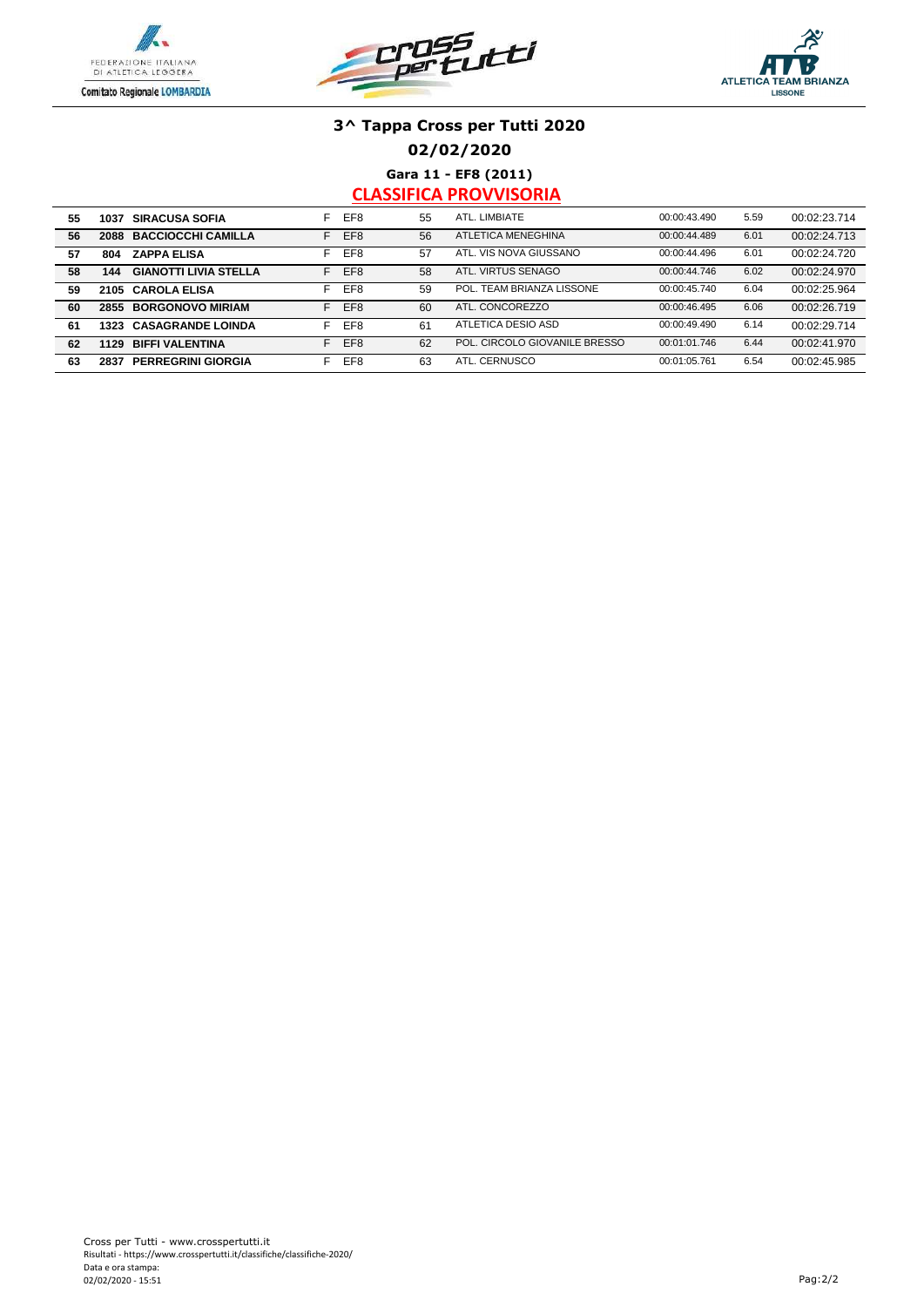





| Pos            | <b>Bib</b> | Name                             | s | Cat             | #Cat            | Team                            | Var          | Speed | Time         |
|----------------|------------|----------------------------------|---|-----------------|-----------------|---------------------------------|--------------|-------|--------------|
| 1              | 146        | <b>IACOBONI FEDERICO</b>         | м | EM <sub>8</sub> | 1               | ATL. VIRTUS SENAGO              |              | 3.58  | 00:01:35.525 |
| $\overline{2}$ | 891        | <b>MANGONE FILIPPO</b>           | M | EM <sub>8</sub> | $\overline{2}$  | ATL. MUGGIO'                    | 00:00:01.496 | 4.02  | 00:01:37.021 |
| 3              | 64         | <b>MUTTI EDOARDO</b>             | М | EM <sub>8</sub> | 3               | POL. TEAM BRIANZA               | 00:00:02.249 | 4.04  | 00:01:37.774 |
| 4              | 2399       | <b>ANTONELLI MARTYN</b>          | M | EM <sub>8</sub> | $\overline{4}$  | ATLETICA MENEGHINA              | 00:00:03.745 | 4.08  | 00:01:39.270 |
| 5              | 711        | <b>VERGANI ALESSANDRO</b>        | M | EM <sub>8</sub> | 5               | ATL. GESSATE                    | 00:00:09.496 | 4.22  | 00:01:45.021 |
| 6              | 1019       | <b>FRANZETTI PIETRO</b>          | м | EM <sub>8</sub> | 6               | ATL. LIMBIATE                   | 00:00:11.252 | 4.26  | 00:01:46.777 |
| 7              | 785        | <b>FORCOLIN FRANCESCO</b>        | M | EM <sub>8</sub> | $\overline{7}$  | ATL. VIS NOVA                   | 00:00:12.499 | 4.30  | 00:01:48.024 |
| 8              | 79         | <b>SANVITO FILIPPO</b>           | M | EM <sub>8</sub> | 8               | POL. TEAM BRIANZA               | 00:00:13.749 | 4.33  | 00:01:49.274 |
| 9              | 94         | <b>CATTANEO RICCARDO</b>         | M | EM <sub>8</sub> | 9               | ATL. COGLIATE                   | 00:00:14.249 | 4.34  | 00:01:49.774 |
| 10             | 3268       | <b>MISEROCCHI OLIVER</b>         | M | EM <sub>8</sub> | 10              | ATL. RICCARDI MILANO            | 00:00:14.999 | 4.36  | 00:01:50.524 |
| 11             | 1269       | <b>CASTALDO NICHOLAS</b>         | М | EM <sub>8</sub> | 11              | <b>FORTI E LIBERI MONZA</b>     | 00:00:15.748 | 4.38  | 00:01:51.273 |
| 12             | 3036       | <b>DE ANTONI LUCA</b>            | M | EM <sub>8</sub> | 12              | <b>GEAS ATLETICA</b>            | 00:00:16.002 | 4.38  | 00:01:51.527 |
| 13             | 81         | <b>STEMMA CHRISTIAN</b>          | М | EM <sub>8</sub> | 13              | POL. TEAM BRIANZA               | 00:00:16.506 | 4.40  | 00:01:52.031 |
| 14             | 338        | <b>BOSATELLI EMANUELE</b>        | M | EM <sub>8</sub> | 14              | <b>ATHLETIC CLUB</b>            | 00:00:17.018 | 4.41  | 00:01:52.543 |
| 15             |            | 3284 BOETER MAXIMILIAN           | М | EM <sub>8</sub> | 15              | ATL. RICCARDI MILANO            | 00:00:17.256 | 4.41  | 00:01:52.781 |
| 16             | 2708       | <b>BRAIDA RICCARDO NICOLO'</b>   | м | EM <sub>8</sub> | 16              | <b>CENTRO SCHUSTER</b>          | 00:00:17.513 | 4.42  | 00:01:53.038 |
| 17             | 2925       | <b>PIROVANO ALESSANDRO</b>       | м | EM <sub>8</sub> | 17              | <b>ATLETICA CINISELLO</b>       | 00:00:18.254 | 4.44  | 00:01:53.779 |
| 18             | 289        | <b>LEONI MARCO</b>               | м | EM <sub>8</sub> | 18              | ATL. CONCOREZZO                 | 00:00:18.760 | 4.45  | 00:01:54.285 |
| 19             | 2908       | <b>ALIBERTI ANTONIO</b>          | м | EM <sub>8</sub> | 19              | ATL. VIRTUS SENAGO              | 00:00:20.255 | 4.49  | 00:01:55.780 |
| 20             | 879        | <b>TAHAN LEONARDO</b>            | M | EM <sub>8</sub> | 20              | ASPES SSD RL                    | 00:00:21.005 | 4.51  | 00:01:56.530 |
| 21             | 657        | <b>STEFAN LUCA</b>               | М | EM <sub>8</sub> | 21              | P.B.M. BOVISIO                  | 00:00:21.502 | 4.52  | 00:01:57.027 |
| 22             | 626        | <b>LIOTTA NATHAN</b>             | м | EM <sub>8</sub> | 22              | P.B.M. BOVISIO                  | 00:00:21.503 | 4.52  | 00:01:57.028 |
| 23             | 829        | <b>MORONI WILLIAM DANIELE</b>    | м | EM <sub>8</sub> | 23              | AZZURRA GARBAGNATE              | 00:00:22.503 | 4.55  | 00:01:58.028 |
| 24             | 319        | <b>TRICARICO MATTEO</b>          | M | EM <sub>8</sub> | 24              | ATL. CONCOREZZO                 | 00:00:22.752 | 4.55  | 00:01:58.277 |
| 25             | 1356       | <b>HARRAK YAHYA ROBERTO</b>      | м | EM <sub>8</sub> | 25              | ATLETICA DESIO ASD              | 00:00:23.002 | 4.56  | 00:01:58.527 |
| 26             | 1232       | <b>MILIA MATTIA</b>              | M | EM <sub>8</sub> | 26              | @TLETICA MEDA 014               | 00:00:23.766 | 4.58  | 00:01:59.291 |
| 27             | 2805       | <b>FORESTI LEONARDO</b>          | M | EM <sub>8</sub> | 27              | ATL. CERNUSCO                   | 00:00:24.011 | 4.58  | 00:01:59.536 |
| 28             | 636        | <b>ORIZIO GIACOMO</b>            | M | EM <sub>8</sub> | 28              | P.B.M. BOVISIO                  | 00:00:24.013 | 4.58  | 00:01:59.538 |
| 29             | 1300       | <b>AMEHOU TIMOTHY</b>            | м | EM <sub>8</sub> | 29              | <b>ATLETICA DESIO ASD</b>       | 00:00:25.002 | 5.01  | 00:02:00.527 |
| 30             | 331        | <b>AMATO EVAN</b>                | M | EM <sub>8</sub> | 30              | <b>ATHLETIC CLUB</b>            | 00:00:25.005 | 5.01  | 00:02:00.530 |
| 31             | 2872       | <b>DI GERONIMO MANUEL</b>        | м | EM <sub>8</sub> | 31              | ATL. GESSATE                    | 00:00:25.252 | 5.01  | 00:02:00.777 |
| 32             | 204        | <b>FARINA MATTIA</b>             | M | EM <sub>8</sub> | 32              | ATL. CESANO MADERNO             | 00:00:25.774 | 5.03  | 00:02:01.299 |
| 33             | 116        | <b>VERALDI RICCARDO</b>          | м | EM <sub>8</sub> | $\overline{33}$ | ATL. COGLIATE                   | 00:00:26.752 | 5.05  | 00:02:02.277 |
| 34             |            | 2864 CARCANO LUCA                | M | EM <sub>8</sub> | 34              | ATL. GESSATE                    | 00:00:27.259 | 5.06  | 00:02:02.784 |
| 35             |            | 2252 SEREMES DARIO               | м | EM8             | 35              | <b>CENTRO SCHUSTER</b>          | 00:00:27.520 | 5.07  | 00:02:03.045 |
| 36             |            | <b>1363 MARIANI ACHILLE</b>      | М | EM <sub>8</sub> | 36              | ATLETICA DESIO ASD              | 00:00:28.264 | 5.09  | 00:02:03.789 |
| 37             |            | <b>1246 CROCIONI LEONARDO</b>    | м | EM8             | 37              | RICCARDI ACADEMY                | 00:00:28.265 | 5.09  | 00:02:03.790 |
| 38             |            | 1131 COSTANTINO ANDREA           | M | EM <sub>8</sub> | 38              | POL. CIRCOLO                    | 00:00:28.509 | 5.10  | 00:02:04.034 |
| 39             |            | 1135 ERRIQUEZ FEDERICO LEO       | М | EM <sub>8</sub> | 39              | POL. CIRCOLO                    | 00:00:29.505 | 5.12  | 00:02:05.030 |
| 40             | 1421       | <b>CURIONI NICOLO' ANDREA</b>    | М | EM <sub>8</sub> | 40              | AICS ATL. BIASSONO              | 00:00:29.507 | 5.12  | 00:02:05.032 |
| 41             |            | 1116 CASADIO MATTEO              | М | EM <sub>8</sub> | 41              | ATLETICA MONZA                  | 00:00:29.703 | 5.13  | 00:02:05.228 |
| 42             | 113        | <b>RESNATI NICOLO</b>            | м | EM <sub>8</sub> | 42              | ATL. COGLIATE                   | 00:00:30.007 | 5.13  | 00:02:05.532 |
| 43             | 826        | <b>INERME MATTEO</b>             | м | EM8             | 43              | AZZURRA GARBAGNATE 00:00:30.506 |              | 5.15  | 00:02:06.031 |
| 44             | 49         | <b>GASPARINI GIORGIO</b>         | м | EM <sub>8</sub> | 44              | POL. TEAM BRIANZA               | 00:00:30.507 | 5.15  | 00:02:06.032 |
| 45             | 18         | <b>AROSIO MATTEO</b>             | м | EM8             | 45              | POL. TEAM BRIANZA               | 00:00:31.755 | 5.18  | 00:02:07.280 |
| 46             | 55         | <b>JARA LEIVA REI</b>            | м | EM <sub>8</sub> | 46              | POL. TEAM BRIANZA               | 00:00:32.007 | 5.18  | 00:02:07.532 |
| 47             |            | <b>1315 BROGGI ANDREA SIMONE</b> |   | M EM8           | 47              | ATLETICA DESIO ASD              | 00:00:32.009 | 5.18  | 00:02:07.534 |
| 48             |            | 2874 GIORGIANNI DAVIDE           | M | EM <sub>8</sub> | 48              | ATL. GESSATE                    | 00:00:33.269 | 5.21  | 00:02:08.794 |
| 49             | 3285       | <b>GIUSSANI SIMONE</b>           | м | EM <sub>8</sub> | 49              | RICCARDI ACADEMY                | 00:00:33.271 | 5.21  | 00:02:08.796 |
| 50             | 493        | <b>DITRANI JACOPO</b>            | М | EM <sub>8</sub> | 50              | ATL. RICCARDI MILANO            | 00:00:33.497 | 5.22  | 00:02:09.022 |
| 51             | 781        | <b>CORTI SIMONE</b>              | М | EM8             | 51              | ATL. VIS NOVA                   | 00:00:33.499 | 5.22  | 00:02:09.024 |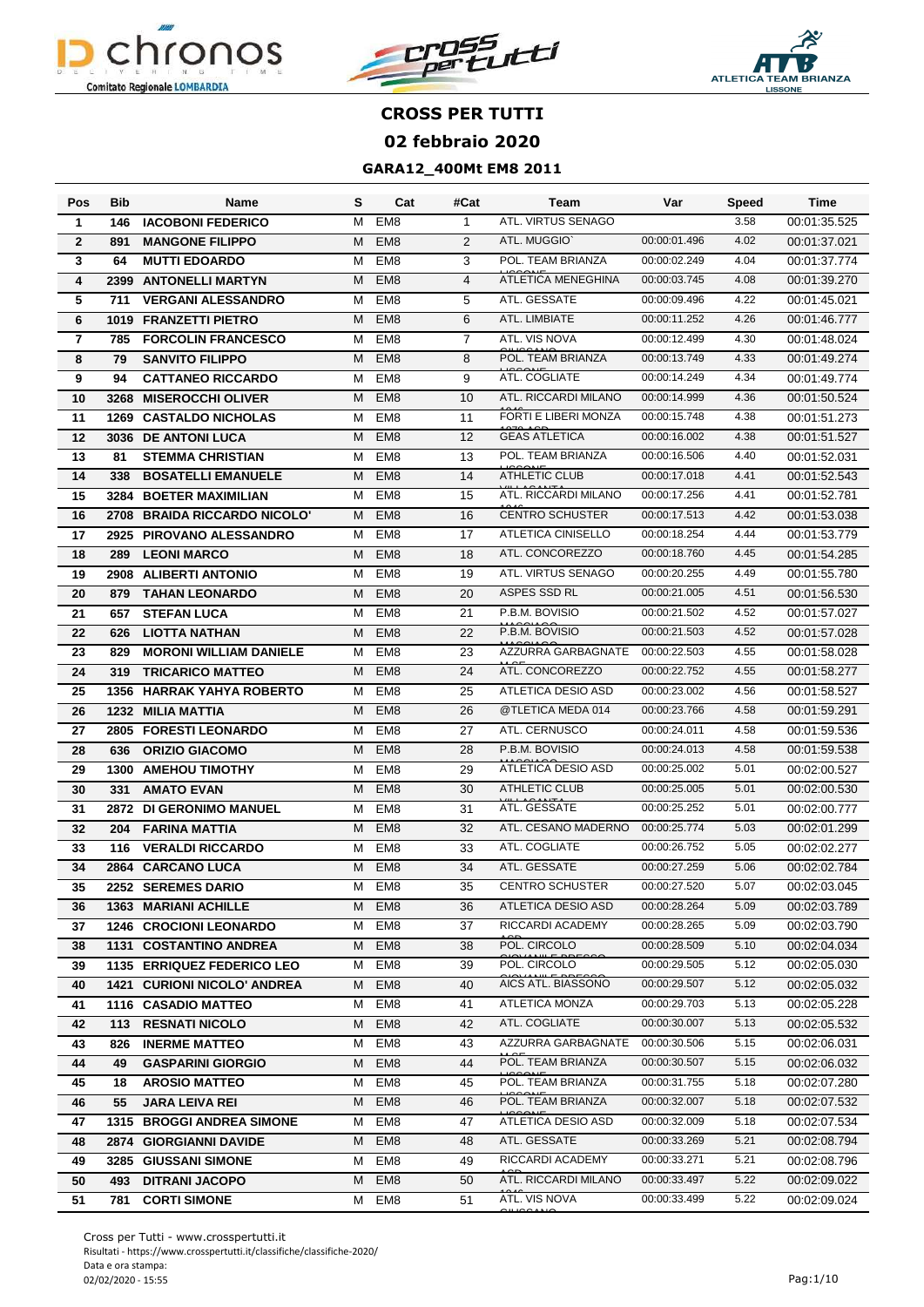





| 52  |      | 776 COLOMBO MICHELE               |   | M EM8           | 52  | ATL. VIS NOVA             | 00:00:34.425 | 5.24 | 00:02:09.950 |
|-----|------|-----------------------------------|---|-----------------|-----|---------------------------|--------------|------|--------------|
| 53  | 782  | <b>D'ANGELO ALESSANDRO</b>        | м | EM <sub>8</sub> | 53  | ATL. VIS NOVA             | 00:00:34.759 | 5.25 | 00:02:10.284 |
| 54  |      | <b>1109 BERETTI MARTINO</b>       | м | EM <sub>8</sub> | 54  | <b>ATLETICA MONZA</b>     | 00:00:34.769 | 5.25 | 00:02:10.294 |
| 55  |      | 3262 TANZI LEON                   | м | EM <sub>8</sub> | 55  | ATLETICA DESIO ASD        | 00:00:35.253 | 5.26 | 00:02:10.778 |
| 56  |      | 1124 MAIOCCHI ALESSANDRO          | M | EM <sub>8</sub> | 56  | ATLETICA MONZA            | 00:00:35.517 | 5.27 | 00:02:11.042 |
| 57  | 604  | <b>ANTINORI LORENZO</b>           | м | EM <sub>8</sub> | 57  | P.B.M. BOVISIO            | 00:00:35.525 | 5.27 | 00:02:11.050 |
| 58  |      | 2954 LINO NICOLO'                 | м | EM <sub>8</sub> | 58  | AZZURRA GARBAGNATE        | 00:00:35.526 | 5.27 | 00:02:11.051 |
| 59  |      | 2146 PROCOPIO ANDREA GIUSEPPE     | м | EM <sub>8</sub> | 59  | <b>ATHLETIC CLUB</b>      | 00:00:35.916 | 5.28 | 00:02:11.441 |
| 60  |      | 2913 SUDATI ALESSANDRO            | м | EM <sub>8</sub> | 60  | ATL. VIRTUS SENAGO        | 00:00:35.918 | 5.28 | 00:02:11.443 |
| 61  | 85   | <b>VEZZINI MANUEL</b>             | м | EM <sub>8</sub> | 61  | POL. TEAM BRIANZA         | 00:00:36.509 | 5.30 | 00:02:12.034 |
| 62  |      | <b>1407 ZACCARIA SAMUELE</b>      | м | EM <sub>8</sub> | 62  | ATLETICA DESIO ASD        | 00:00:36.974 | 5.31 | 00:02:12.499 |
| 63  |      | 1017 FERLI MATTIA                 | м | EM <sub>8</sub> | 63  | ATL. LIMBIATE             | 00:00:37.258 | 5.31 | 00:02:12.783 |
| 64  | 286  | <b>GAVIRAGHI MICHELE</b>          | м | EM <sub>8</sub> | 64  | ATL. CONCOREZZO           | 00:00:37.261 | 5.31 | 00:02:12.786 |
| 65  |      | <b>1346 FISCO FEDERICO</b>        | м | EM8             | 65  | ATLETICA DESIO ASD        | 00:00:37.495 | 5.32 | 00:02:13.020 |
| 66  |      | <b>2813 GANGI ANDREA GIUSEPPE</b> | м | EM <sub>8</sub> | 66  | ATL. CERNUSCO             | 00:00:37.762 | 5.33 | 00:02:13.287 |
| 67  | 110  | <b>MARCHIORI GIOVANNI</b>         | M | EM <sub>8</sub> | 67  | ATL. COGLIATE             | 00:00:38.242 | 5.34 | 00:02:13.767 |
| 68  |      | <b>3042 CASSANI RICCARDO</b>      | м | EM <sub>8</sub> | 68  | NUOVA ATLETICA            | 00:00:38.243 | 5.34 | 00:02:13.768 |
| 69  | 80   | <b>SCAFFIDI MATHIAS</b>           | м | EM <sub>8</sub> | 69  | POL. TEAM BRIANZA         | 00:00:38.510 | 5.35 | 00:02:14.035 |
| 70  | 36   | <b>CITTERIO LORENZO</b>           | м | EM <sub>8</sub> | 70  | POL. TEAM BRIANZA         | 00:00:39.256 | 5.36 | 00:02:14.781 |
| 71  | 2892 | <b>BUONPANE PAOLO</b>             | м | EM <sub>8</sub> | 71  | ATL. RICCARDI MILANO      | 00:00:39.695 | 5.38 | 00:02:15.220 |
| 72  | 957  | <b>TIANO TOMMASO</b>              | м | EM <sub>8</sub> | 72  | EUROATLETICA 2002         | 00:00:39.697 | 5.38 | 00:02:15.222 |
| 73  |      | 3128 SALA ALBERTO                 | М | EM <sub>8</sub> | 73  | U.S. A.CASATI ATL.        | 00:00:39.699 | 5.38 | 00:02:15.224 |
| 74  |      | 3060 BADI LUCA                    | M | EM <sub>8</sub> | 74  | POL. NOVATE               | 00:00:40.005 | 5.38 | 00:02:15.530 |
| 75  |      | <b>1209 SORANO ANDREA</b>         | м | EM <sub>8</sub> | 75  | ATLETICA MENEGHINA        | 00:00:40.234 | 5.39 | 00:02:15.759 |
| 76  |      | 2709 SANTORELLI NICOLO'           | м | EM <sub>8</sub> | 76  | U.S. A.CASATI ATL.        | 00:00:40.235 | 5.39 | 00:02:15.760 |
| 77  | 789  | <b>GATTI PIETRO</b>               | м | EM <sub>8</sub> | 77  | ATL. VIS NOVA             | 00:00:40.693 | 5.40 | 00:02:16.218 |
| 78  |      | 2247 MACCARINI MATTEO             | м | EM <sub>8</sub> | 78  | <b>CENTRO SCHUSTER</b>    | 00:00:40.997 | 5.41 | 00:02:16.522 |
| 79  |      | 2847 ROSSI RICCARDO               | м | EM <sub>8</sub> | 79  | ATL. CERNUSCO             | 00:00:41.700 | 5.43 | 00:02:17.225 |
| 80  | 533  | <b>BISON FRANCESCO</b>            | м | EM <sub>8</sub> | 80  | 5 CERCHI SEREGNO          | 00:00:42.508 | 5.45 | 00:02:18.033 |
| 81  | 366  | <b>GIORGI GIULIO</b>              | м | EM <sub>8</sub> | 81  | <b>ATHLETIC CLUB</b>      | 00:00:42.511 | 5.45 | 00:02:18.036 |
| 82  | 2675 | <b>CELANO DANIEL</b>              | М | EM <sub>8</sub> | 82  | AICS ATL. BIASSONO        | 00:00:42.513 | 5.45 | 00:02:18.038 |
| 83  |      | 2973 PERDUNO CARLO                | м | EM8             | 83  | C.B.A. CINISELLO          | 00:00:43.004 | 5.46 | 00:02:18.529 |
| 84  |      | 2238 LANGELLA FILIPPO             | м | EM <sub>8</sub> | 84  | 5 CERCHI SEREGNO          | 00:00:43.255 | 5.46 | 00:02:18.780 |
| 85  | 39   | <b>CRIPPA ANDREA</b>              | м | EM <sub>8</sub> | 85  | POL. TEAM BRIANZA         | 00:00:43.762 | 5.48 | 00:02:19.287 |
| 86  |      | 2873 GARGIULO RICCARDO            | M | EM <sub>8</sub> | 86  | ATL. GESSATE              | 00:00:44.473 | 5.49 | 00:02:19.998 |
| 87  |      | 2887   VERRI ALESSANDRO           | M | EM8             | 87  | ATL. GESSATE              | 00:00:44.476 | 5.50 | 00:02:20.001 |
| 88  |      | 2838 PERRIA CARLO                 | М | EM <sub>8</sub> | 88  | ATL. CERNUSCO             | 00:00:45.008 | 5.51 | 00:02:20.533 |
| 89  |      | 1082 PAPPANO CHRISTIAN            | M | EM <sub>8</sub> | 89  | ATLETICRALS2-TEATRO       | 00:00:45.010 | 5.51 | 00:02:20.535 |
| 90  |      | 3244 FUGINI LORENZO               | м | EM <sub>8</sub> | 90  | <b>ATLETICA MENEGHINA</b> | 00:00:45.017 | 5.51 | 00:02:20.542 |
| 91  |      | 2731 ARMIRAGLIO ANDREA            | м | EM <sub>8</sub> | 91  | ALA ATL.                  | 00:00:45.488 | 5.52 | 00:02:21.013 |
| 92  |      | 1035 SELMI FABIO                  | M | EM <sub>8</sub> | 92  | ATL. LIMBIATE             | 00:00:46.985 | 5.56 | 00:02:22.510 |
| 93  | 292  | <b>MAGNI LEONARDO</b>             | M | EM <sub>8</sub> | 93  | ATL. CONCOREZZO           | 00:00:47.747 | 5.58 | 00:02:23.272 |
| 94  |      | 2852 TOMASSO FEDERICO             | м | EM <sub>8</sub> | 94  | ATL. CERNUSCO             | 00:00:48.252 | 5.59 | 00:02:23.777 |
| 95  |      | 1427 RENZI GABRIELE               | м | EM <sub>8</sub> | 95  | AICS ATL. BIASSONO        | 00:00:48.509 | 6.00 | 00:02:24.034 |
| 96  | 75   | <b>ROSSELLO ANDREA</b>            | м | EM <sub>8</sub> | 96  | POL. TEAM BRIANZA         | 00:00:49.004 | 6.01 | 00:02:24.529 |
| 97  |      | 2404 BORIN GIORGIO                | м | EM8             | 97  | <b>ATLETICA MENEGHINA</b> | 00:00:49.008 | 6.01 | 00:02:24.533 |
| 98  |      | 2875 LOPEZ SCIARRA LUCAS MANUEL   | M | EM <sub>8</sub> | 98  | ATL. GESSATE              | 00:00:49.471 | 6.02 | 00:02:24.996 |
| 99  |      | 3261 ALDIRI NICCOLO'              | м | EM8             | 99  | ATHLETIC CLUB             | 00:00:50.740 | 6.05 | 00:02:26.265 |
| 100 | 2824 | <b>MAZZOLA EDOARDO</b>            | м | EM <sub>8</sub> | 100 | ATL. CERNUSCO             | 00:00:51.167 | 6.06 | 00:02:26.692 |
| 101 |      | <b>3049 SEREGNI EDOARDO</b>       | м | EM8             | 101 | P.B.M. BOVISIO            | 00:00:53.003 | 6.11 | 00:02:28.528 |
| 102 |      | 2489 RIMOLDI ANDREA               | М | EM <sub>8</sub> | 102 | <b>ATLETICA BIENATE</b>   | 00:00:55.997 | 6.18 | 00:02:31.522 |
| 103 |      | <b>1405 VISCARDI FRANCESCO</b>    | м | EM8             | 103 | <b>ATLETICA DESIO ASD</b> | 00:01:03.742 | 6.38 | 00:02:39.267 |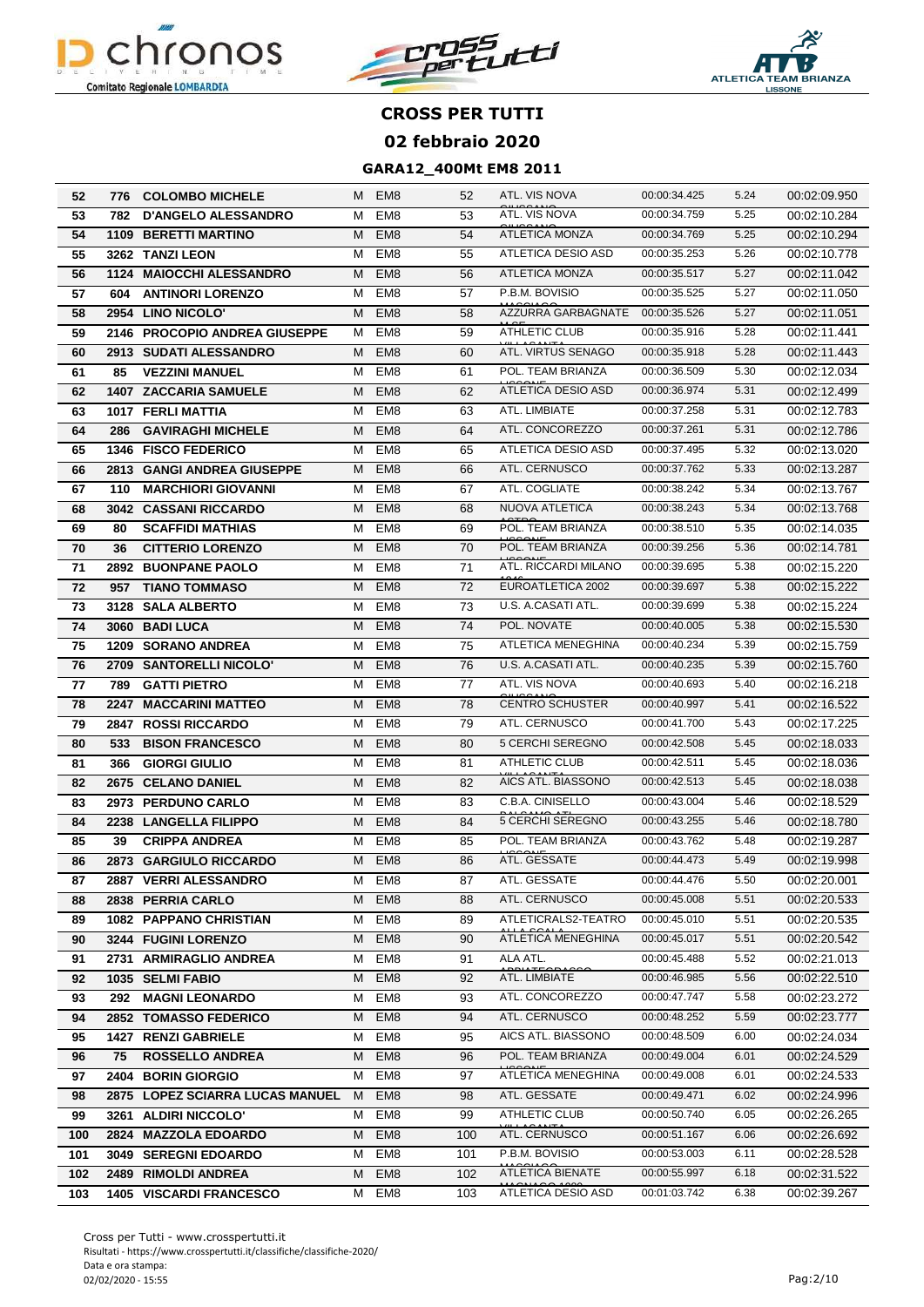





| 104 | 3263<br><b>BILOGRAVIC ANDREA</b> | EM8 | 104 | POL. CIRCOLO<br>Q(0)                                                                   | 00:01:05.740 | 6.43 | 00:02:41.265 |
|-----|----------------------------------|-----|-----|----------------------------------------------------------------------------------------|--------------|------|--------------|
| 105 | 2960<br><b>BIOLCATI DANIELE</b>  | EM8 | 105 | C.B.A. CINISELLO<br>$P$ <sub>A</sub> $P$ <sup><math>A</math></sup> $R$ $P$ $R$ $R$ $R$ | 00:01:08.994 | 6.51 | 00:02:44.519 |
| 106 | 1388<br><b>ROSSI ANGELO</b>      | EM8 | 106 | ATLETICA DESIO ASD                                                                     | 00:01:15.987 | 7.08 | 00:02:51.512 |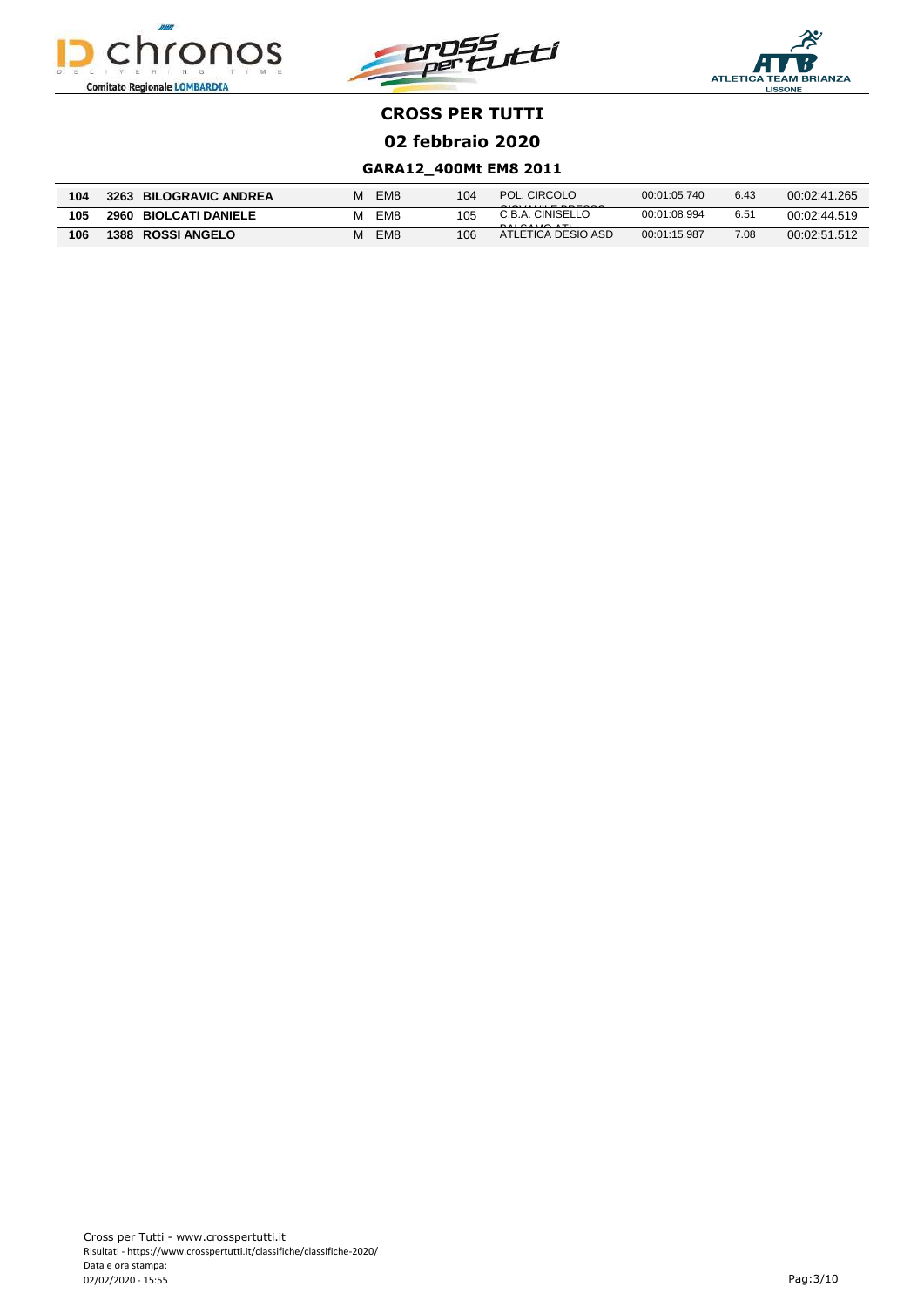



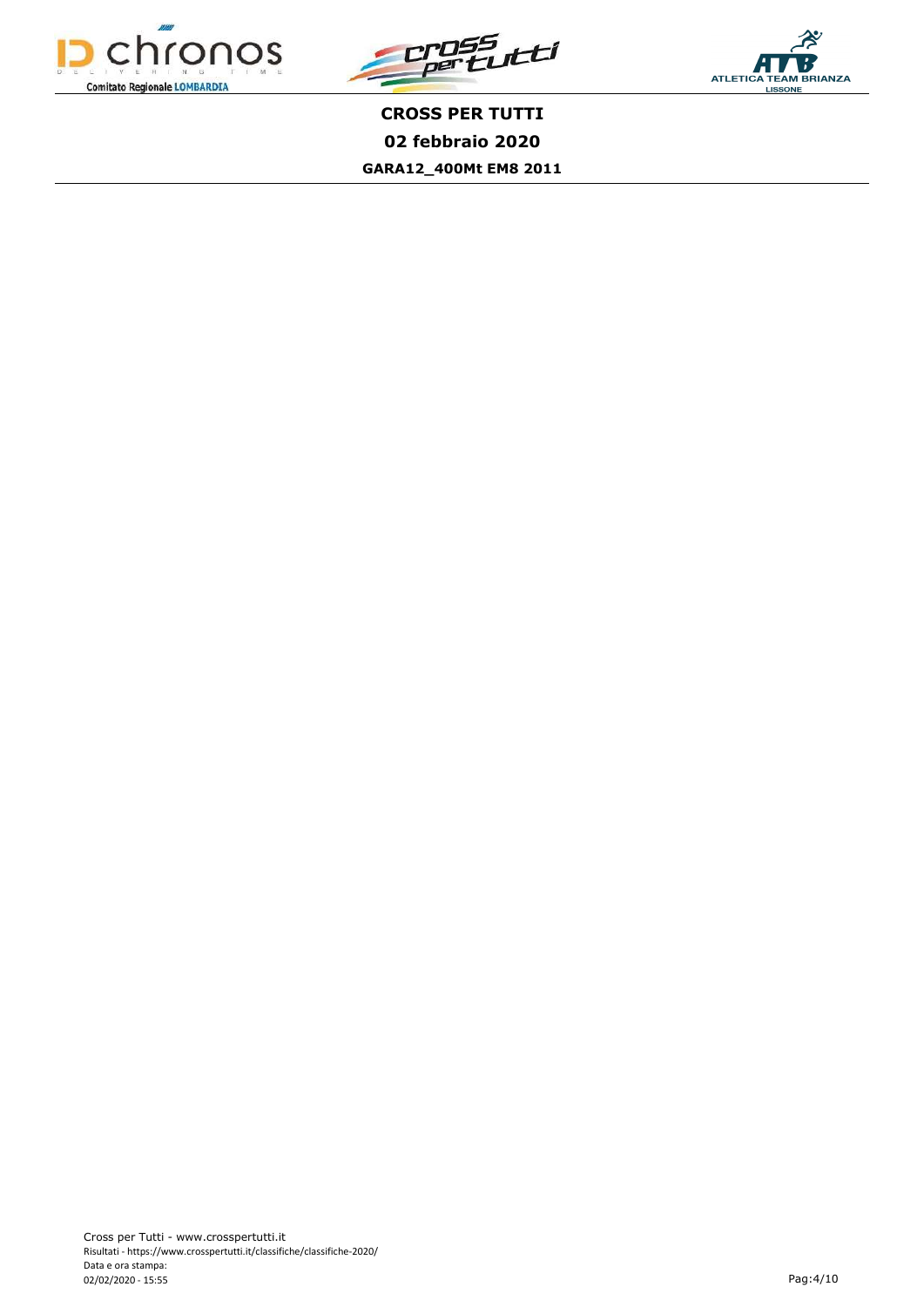



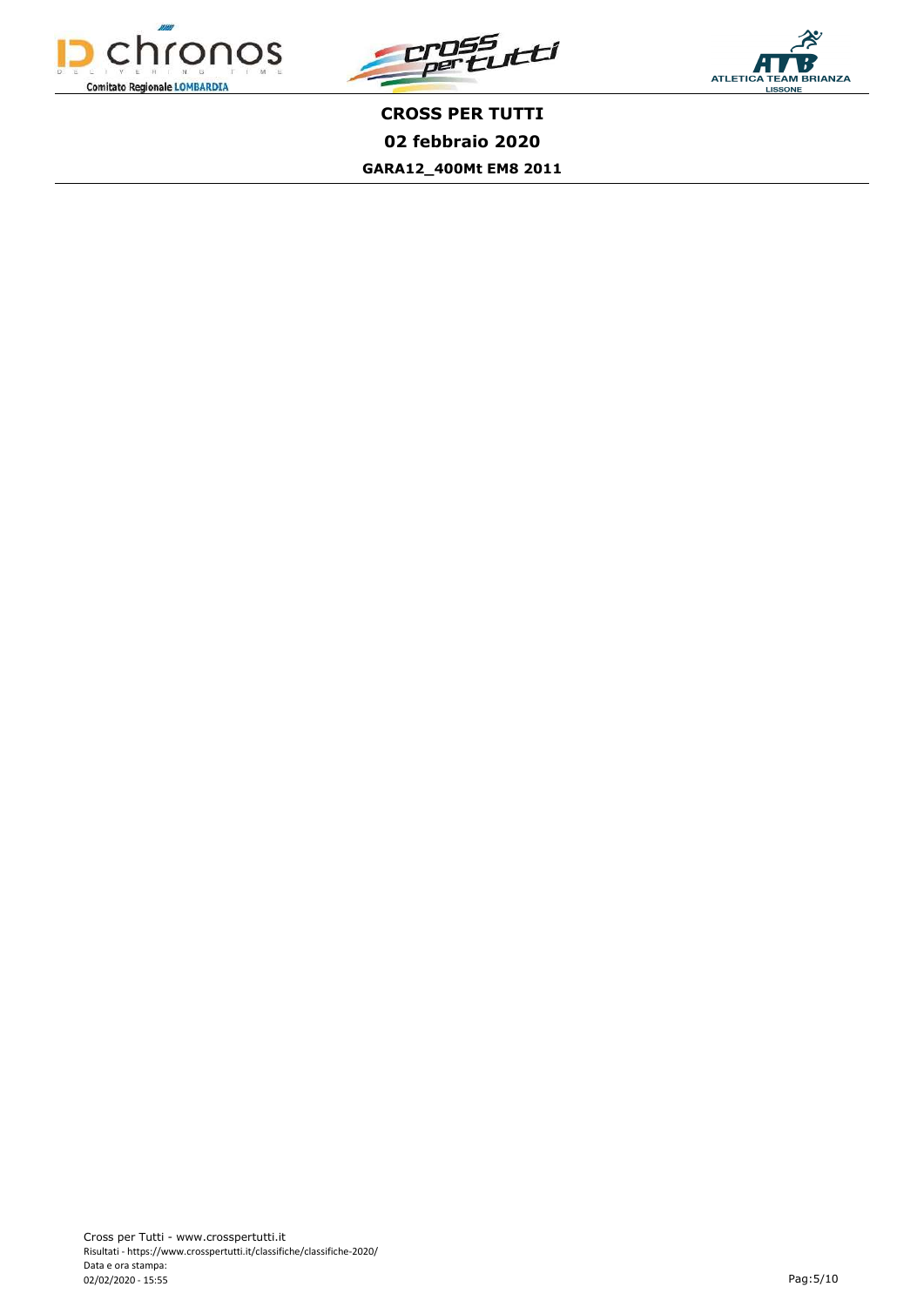



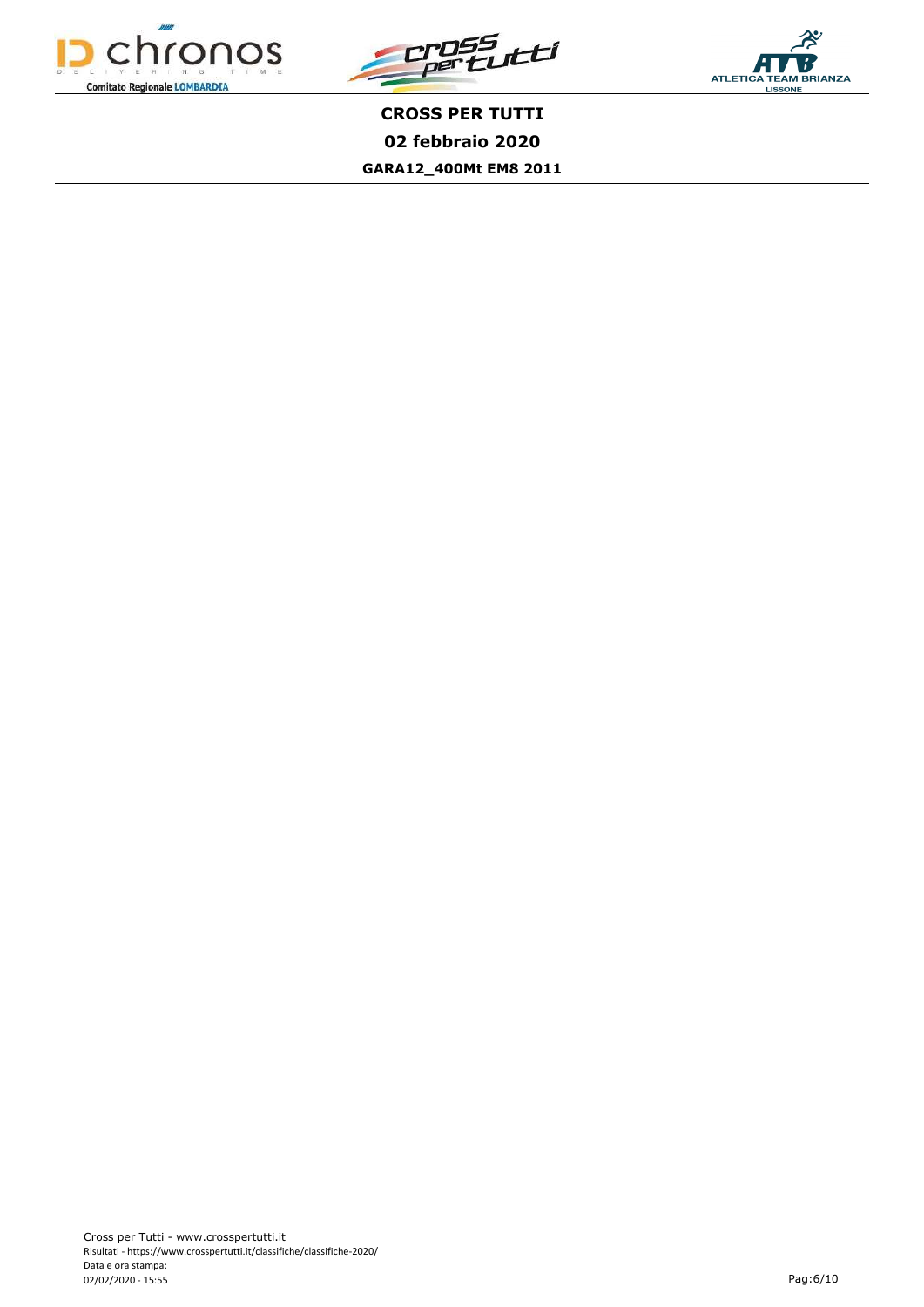



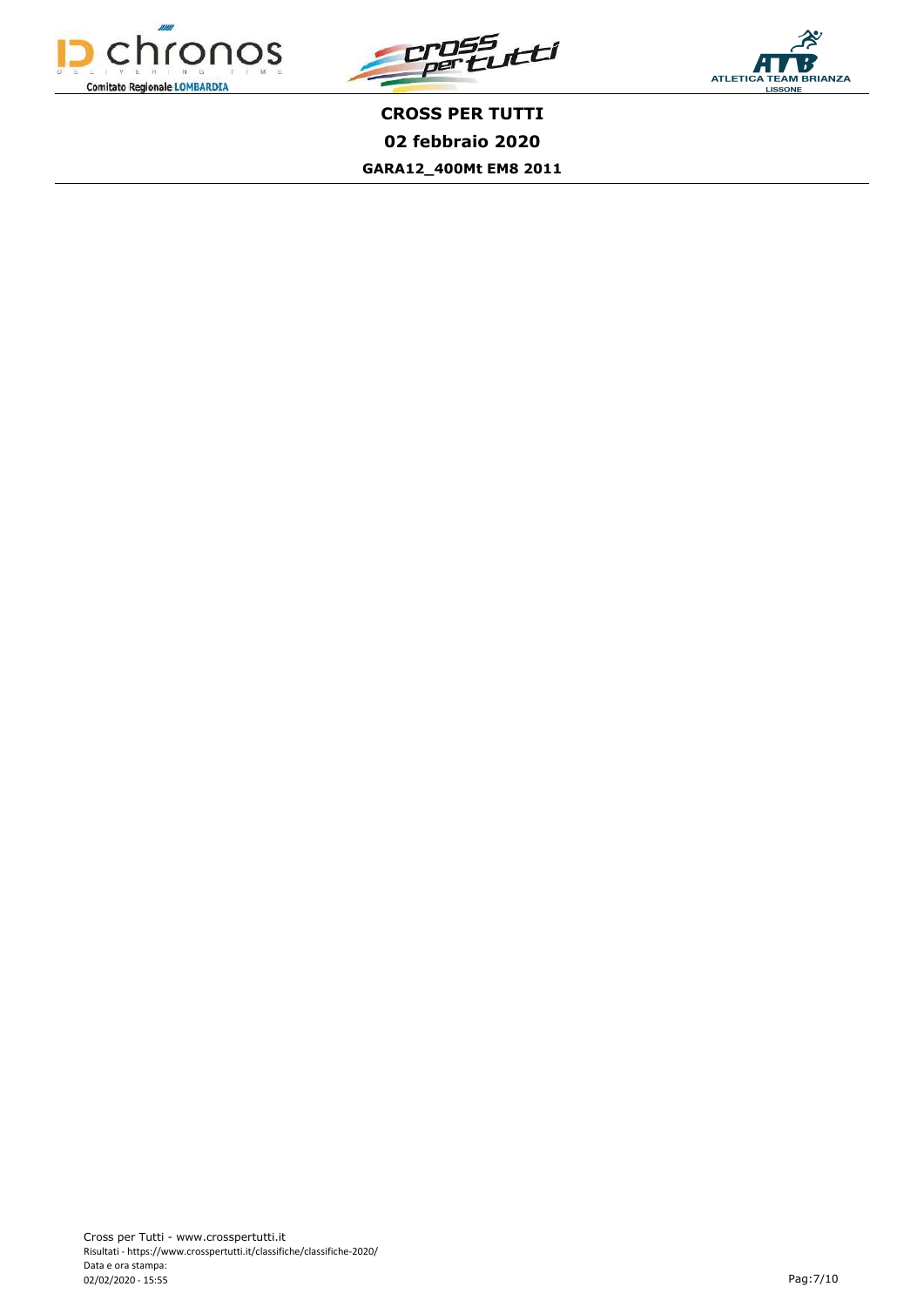



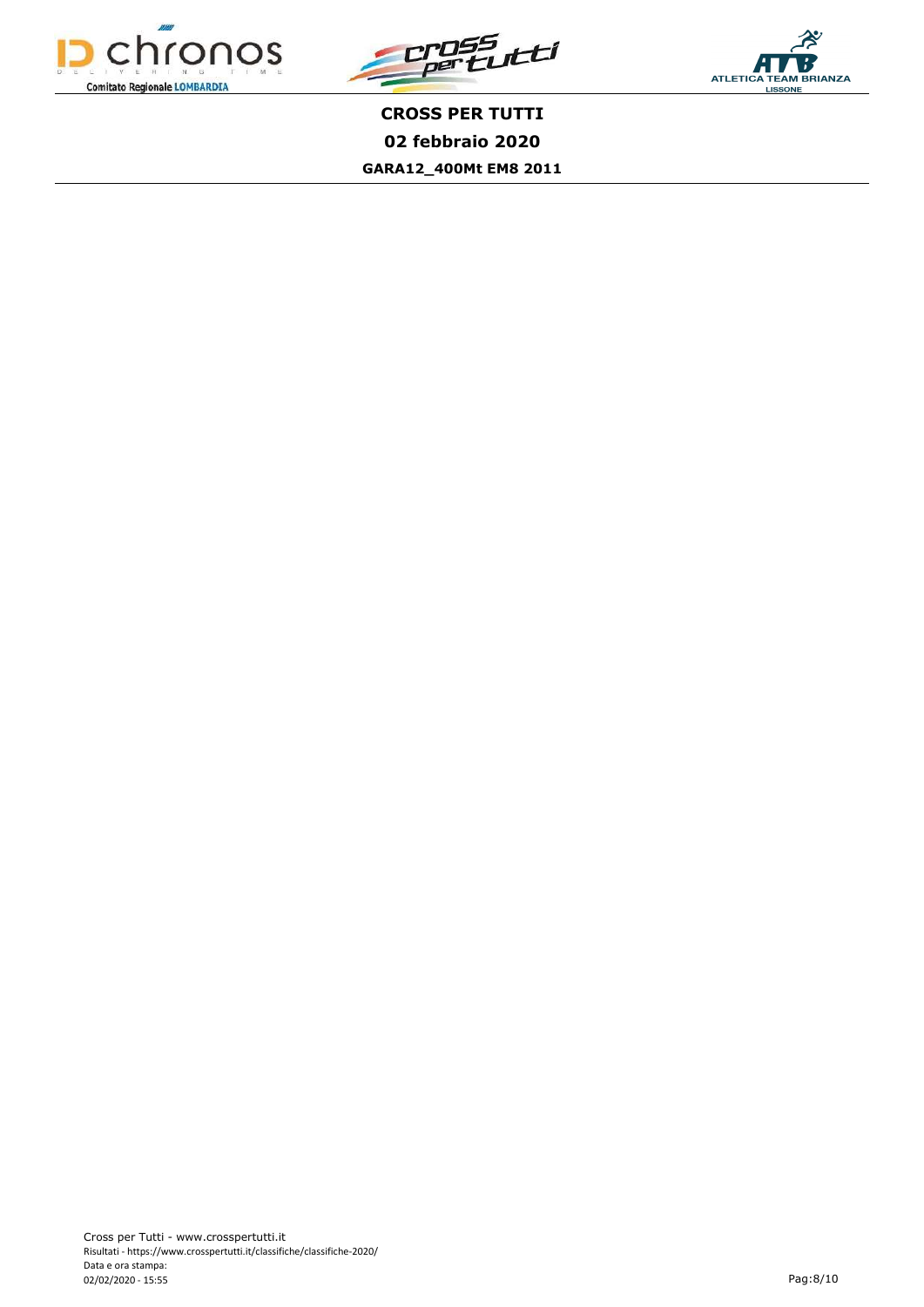



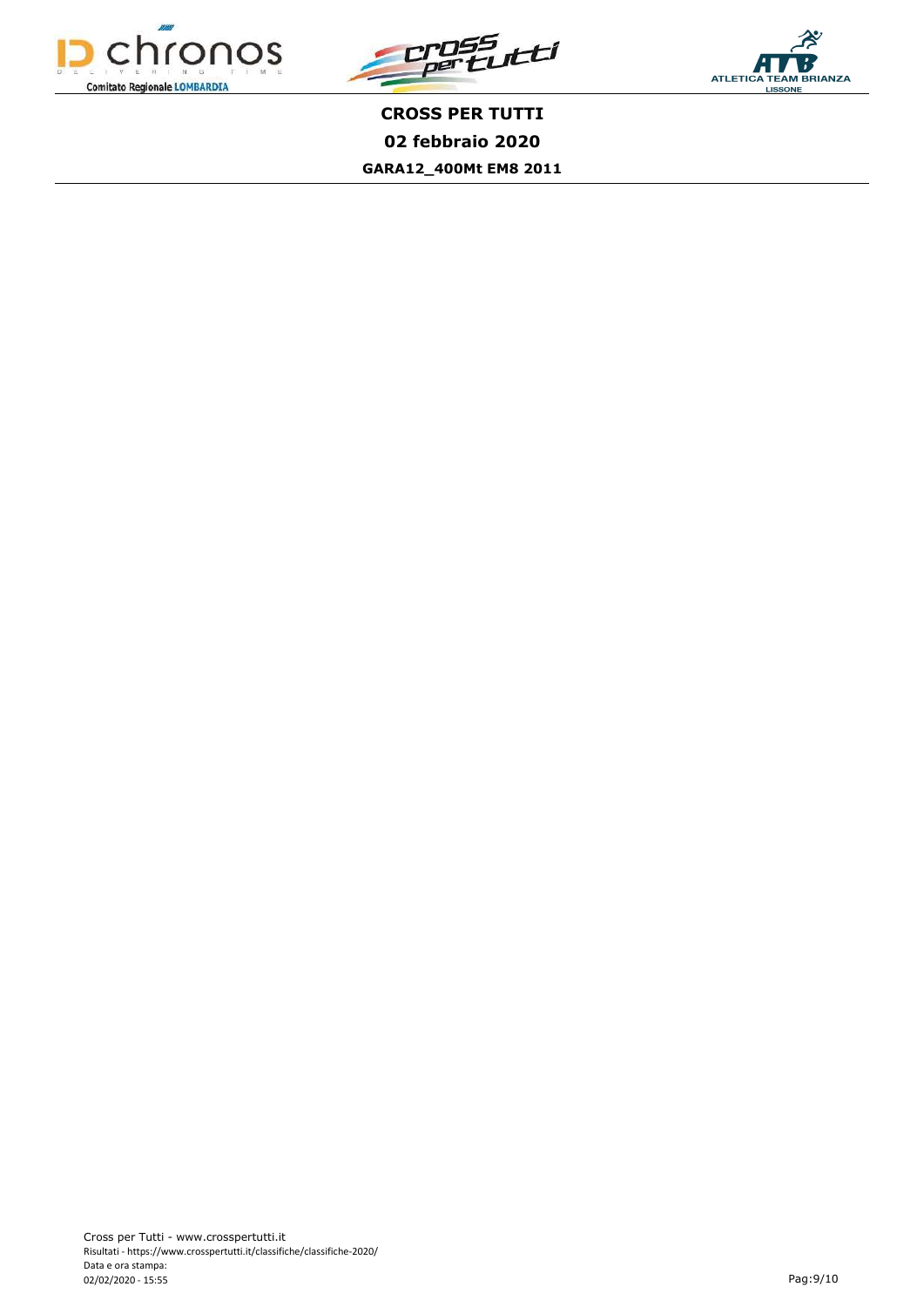



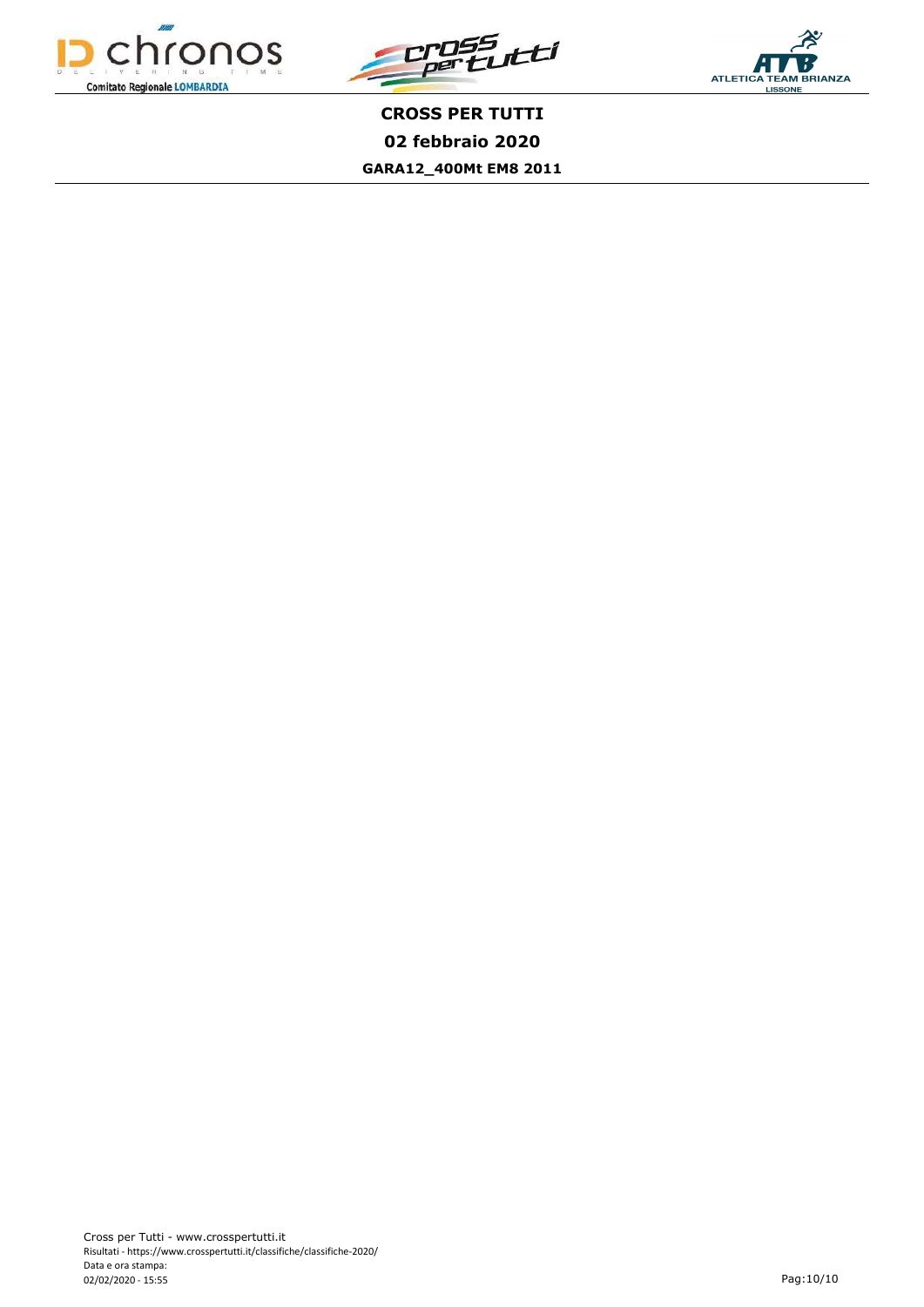





| Pos                     | <b>Bib</b> | Name                            | s  | Cat              | #Cat           | Team                       | Var          | Speed | Time         |
|-------------------------|------------|---------------------------------|----|------------------|----------------|----------------------------|--------------|-------|--------------|
| $\mathbf 1$             | 2207       | RAVA' MADDALENA                 | F  | EF10             | $\mathbf{1}$   | <b>CUS PRO PATRIA</b>      |              | 3.48  | 00:03:03.112 |
| $\overline{2}$          | 140        | <b>FERRARI ELEONORA</b>         | F  | <b>EF10</b>      | 2              | ATL. VIRTUS SENAGO         | 00:00:01.500 | 3.50  | 00:03:04.612 |
| 3                       |            | 2192 KALBOUSSI FATIMA           | F  | EF10             | 3              | <b>CUS PRO PATRIA</b>      | 00:00:10.995 | 4.02  | 00:03:14.107 |
| 4                       | 773        | <b>CHIODA VIOLA</b>             | F  | <b>EF10</b>      | $\overline{4}$ | ATL. VIS NOVA              | 00:00:13.241 | 4.05  | 00:03:16.353 |
| 5                       | 528        | <b>ALBERTI LINDA</b>            | F  | <b>EF10</b>      | 5              | <b>5 CERCHI SEREGNO</b>    | 00:00:15.490 | 4.08  | 00:03:18.602 |
| 6                       | 11         | <b>FUMAGALLI ELISA</b>          | F  | <b>EF10</b>      | 6              | <b>U.S. OLTRONESE</b>      | 00:00:17.239 | 4.10  | 00:03:20.351 |
| $\overline{\mathbf{r}}$ | 182        | <b>BOGA SILVIA</b>              | F  | EF10             | $\overline{7}$ | ATL. CESANO MADERNO        | 00:00:17.242 | 4.10  | 00:03:20.354 |
| 8                       | 820        | <b>CONTI ASIA</b>               | F  | <b>EF10</b>      | 8              | AZZURRA GARBAGNATE         | 00:00:18.990 | 4.12  | 00:03:22.102 |
| 9                       | 2963       | <b>CHIESA ELEONORA</b>          | F  | EF10             | 9              | C.B.A. CINISELLO           | 00:00:19.739 | 4.13  | 00:03:22.851 |
| 10                      |            | <b>1402 TERRANI CHIARA</b>      | F  | EF10             | 10             | ATLETICA DESIO ASD         | 00:00:20.488 | 4.14  | 00:03:23.600 |
| 11                      | 1087       | <b>DELL'AGNOLA ARIANNA</b>      | F  | EF10             | 11             | ABC PROGETTO               | 00:00:21.240 | 4.15  | 00:03:24.352 |
| 12                      | 2994       | <b>VINCI AURORA</b>             | F  | <b>EF10</b>      | 12             | <b>CUS INSUBRIA VARESE</b> | 00:00:23.738 | 4.18  | 00:03:26.850 |
| 13                      | 1006       | <b>PIACENTINI VIOLA</b>         | F  | EF10             | 13             | U.S. A.CASATI ATL.         | 00:00:25.734 | 4.21  | 00:03:28.846 |
| 14                      | 581        | <b>PASSARO ARIANNA</b>          | F  | <b>EF10</b>      | 14             | SEZ. ATL. ORATORIO         | 00:00:26.734 | 4.22  | 00:03:29.846 |
| 15                      |            | 2202 PANZERA EVA                | F  | EF10             | 15             | <b>CUS PRO PATRIA</b>      | 00:00:26.736 | 4.22  | 00:03:29.848 |
| 16                      | 943        | <b>MORNATI LAURA</b>            | F  | <b>EF10</b>      | 16             | EUROATLETICA 2002          | 00:00:29.484 | 4.25  | 00:03:32.596 |
| 17                      | 672        | <b>DELL'ORTO MATILDE</b>        | F  | EF10             | 17             | G.S.A. BRUGHERIO           | 00:00:30.489 | 4.27  | 00:03:33.601 |
| 18                      | 412        | <b>TRANCIUC EULALIA ALESSIA</b> | F  | EF10             | 18             | <b>ATHLETIC CLUB</b>       | 00:00:30.735 | 4.27  | 00:03:33.847 |
| 19                      | 666        | <b>BUTTIGNOL REBECCA</b>        | F  | <b>EF10</b>      | 19             | G.S.A. BRUGHERIO           | 00:00:31.486 | 4.28  | 00:03:34.598 |
| 20                      | 246        | <b>SPANO' SOFIA</b>             | F  | EF10             | 20             | ATL. CESANO MADERNO        | 00:00:34.235 | 4.31  | 00:03:37.347 |
| 21                      | 2990       | <b>PATRUNO VIOLA</b>            | F  | EF10             | 21             | <b>CENTRO SCHUSTER</b>     | 00:00:35.236 | 4.32  | 00:03:38.348 |
| 22                      | 2893       | <b>CASTORO ISABELLA</b>         | F  | <b>EF10</b>      | 22             | ATL. RICCARDI MILANO       | 00:00:38.984 | 4.37  | 00:03:42.096 |
| 23                      | 53         | <b>GRIGALIUNAITE META</b>       | F  | EF10             | 23             | POL. TEAM BRIANZA          | 00:00:39.235 | 4.37  | 00:03:42.347 |
| 24                      | 2504       | <b>DI CEGLIE MATILDE</b>        | F  | <b>EF10</b>      | 24             | <b>CUS INSUBRIA</b>        | 00:00:40.734 | 4.39  | 00:03:43.846 |
| 25                      | 139        | <b>DI LERNIA NORA</b>           | F  | EF10             | 25             | ATL. VIRTUS SENAGO         | 00:00:44.238 | 4.44  | 00:03:47.350 |
| 26                      | 2729       | <b>AFFATICATI ALICE</b>         | F  | <b>EF10</b>      | 26             | ALA ATL.                   | 00:00:45.485 | 4.45  | 00:03:48.597 |
| 27                      | 3260       | <b>MORVILLO CAMILLA</b>         | F  | EF10             | 27             | FORTI E LIBERI MONZA       | 00:00:45.487 | 4.45  | 00:03:48.599 |
| 28                      | 816        | <b>CASIRANI FRANCESCA</b>       | F  | EF10             | 28             | AZZURRA GARBAGNATE         | 00:00:46.742 | 4.47  | 00:03:49.854 |
| 29                      | 2086       | <b>BACCIOCCHI GIULIA</b>        | F  | EF10             | 29             | ATLETICA MENEGHINA         | 00:00:46.988 | 4.47  | 00:03:50.100 |
| 30                      | 2812       | <b>GALIMBERTI ESTER</b>         | F  | EF10             | 30             | ATL. CERNUSCO              | 00:00:47.988 | 4.48  | 00:03:51.100 |
| 31                      | 294        | <b>MARABESE GIULIA</b>          | F  | EF10             | 31             | ATL. CONCOREZZO            | 00:00:49.486 | 4.50  | 00:03:52.598 |
| 32                      | 2762       | <b>BORGONOVO SOFIA</b>          | F  | <b>EF10</b>      | 32             | <b>ATHLETIC CLUB</b>       | 00:00:49.492 | 4.50  | 00:03:52.604 |
| 33                      | 2882       | <b>ROSSO IRENE</b>              | F  | EF10             | 33             | ATL. GESSATE               | 00:00:49.738 | 4.51  | 00:03:52.850 |
| 34                      |            | 2982 CATRI AURORA               | F  | EF10             | 34             | <b>CENTRO SCHUSTER</b>     | 00:00:51.233 | 4.52  | 00:03:54.345 |
| 35                      | 701        | <b>SEGHEZZI ELENA</b>           | F. | EF10             | 35             | G.S.A. BRUGHERIO           | 00:00:51.486 | 4.53  | 00:03:54.598 |
| 36                      |            | 1013 CREPALDI FABIOLA           | F. | EF <sub>10</sub> | 36             | ATL. LIMBIATE              | 00:00:53.485 | 4.55  | 00:03:56.597 |
| 37                      | 486        | <b>BORELLA CHIARA</b>           | F  | <b>EF10</b>      | 37             | ATL. RICCARDI MILANO       | 00:00:53.998 | 4.56  | 00:03:57.110 |
| 38                      | 134        | <b>CAMIOLI SERENA</b>           | F  | <b>EF10</b>      | 38             | ATL. VIRTUS SENAGO         | 00:00:54.488 | 4.57  | 00:03:57.600 |
| 39                      | 488        | <b>CATALETA BIANCA</b>          | F  | EF10             | 39             | ATL. RICCARDI MILANO       | 00:00:55.237 | 4.57  | 00:03:58.349 |
| 40                      | 2996       | <b>BONALUME FRANCESCA</b>       | F. | <b>EF10</b>      | 40             | <b>CUS PRO PATRIA</b>      | 00:00:55.743 | 4.58  | 00:03:58.855 |
| 41                      |            | 1113 BORDIN MARTA               | F  | EF10             | 41             | ATLETICA MONZA             | 00:00:56.492 | 4.59  | 00:03:59.604 |
| 42                      | 2370       | <b>PANCOTTI AURORA</b>          | F. | EF10             | 42             | EUROATLETICA 2002          | 00:00:57.176 | 5.00  | 00:04:00.288 |
| 43                      | 2840       | <b>POSTACCHINI LUDOVICA</b>     | F  | <b>EF10</b>      | 43             | ATL. CERNUSCO              | 00:00:57.973 | 5.01  | 00:04:01.085 |
| 44                      | 252        | <b>VAGHI SARA</b>               | F. | <b>EF10</b>      | 44             | ATL. CESANO MADERNO        | 00:00:58.731 | 5.02  | 00:04:01.843 |
| 45                      | 985        | <b>SALDARINI ALICE</b>          | F. | <b>EF10</b>      | 45             | ATL. SOVICO                | 00:00:59.490 | 5.03  | 00:04:02.602 |
| 46                      | 480        | <b>AMBROSETTI CECILIA</b>       | F. | <b>EF10</b>      | 46             | ATL. RICCARDI MILANO       | 00:01:01.732 | 5.06  | 00:04:04.844 |
| 47                      | 68         | <b>PAPALEO GIULIA</b>           | F  | <b>EF10</b>      | 47             | POL. TEAM BRIANZA          | 00:01:01.739 | 5.06  | 00:04:04.851 |
| 48                      | 73         | <b>ROBAZZA SARA GIULIA</b>      | F. | <b>EF10</b>      | 48             | POL. TEAM BRIANZA          | 00:01:01.982 | 5.06  | 00:04:05.094 |
| 49                      | 265        | <b>BALLESTRACCI MATILDE</b>     | F. | EF10             | 49             | ATL. CONCOREZZO            | 00:01:02.999 | 5.07  | 00:04:06.111 |
| 50                      | 238        | <b>PUGLIESE GIORGIA</b>         |    | F EF10           | 50             | ATL. CESANO MADERNO        | 00:01:04.484 | 5.09  | 00:04:07.596 |
| 51                      |            | <b>1355 GIUSSANI GIULIA</b>     |    | F EF10           | 51             | ATLETICA DESIO ASD         | 00:01:05.479 | 5.10  | 00:04:08.591 |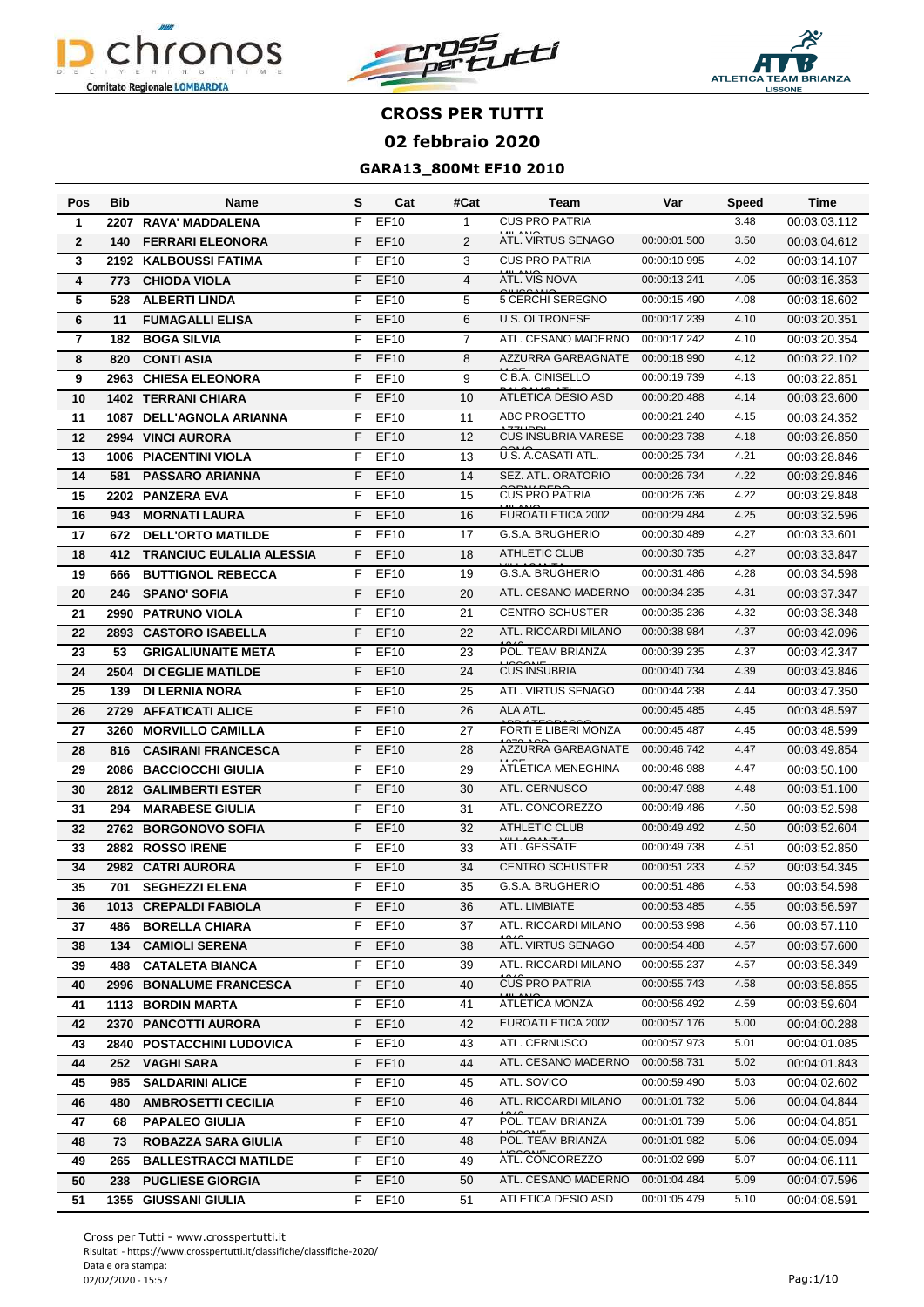





| 52 | 1398 | <b>SUMMER VIOLA</b>           | F  | EF10        | 52 | ATLETICA DESIO ASD          | 00:01:05.732 | 5.11 | 00:04:08.844 |
|----|------|-------------------------------|----|-------------|----|-----------------------------|--------------|------|--------------|
| 53 | 2673 | <b>SCIOCCATI GRETA</b>        | F  | EF10        | 53 | EUROATLETICA 2002           | 00:01:06.727 | 5.12 | 00:04:09.839 |
| 54 | 2831 | <b>OTTOLINA NOEMI</b>         | F. | <b>EF10</b> | 54 | ATL. CERNUSCO               | 00:01:07.482 | 5.13 | 00:04:10.594 |
| 55 | 2985 | <b>D'AMBROSIO SARA</b>        | F  | EF10        | 55 | <b>CENTRO SCHUSTER</b>      | 00:01:08.487 | 5.14 | 00:04:11.599 |
| 56 | 2793 | <b>CARAMELLINO LUNA</b>       | F. | <b>EF10</b> | 56 | ATL. CERNUSCO               | 00:01:08.981 | 5.15 | 00:04:12.093 |
| 57 | 3079 | <b>MUNTEANU SARA</b>          | F  | <b>EF10</b> | 57 | POL. TEAM BRIANZA           | 00:01:10.728 | 5.17 | 00:04:13.840 |
| 58 | 2983 | <b>CATRI GUIA</b>             | F. | <b>EF10</b> | 58 | <b>CENTRO SCHUSTER</b>      | 00:01:10.983 | 5.17 | 00:04:14.095 |
| 59 | 2830 | <b>ORTOLANI AMANDA</b>        | F  | EF10        | 59 | ATL. CERNUSCO               | 00:01:11.478 | 5.18 | 00:04:14.590 |
| 60 | 3027 | <b>FARINA CLARA SOFIA</b>     | F  | <b>EF10</b> | 60 | <b>FORTI E LIBERI MONZA</b> | 00:01:11.991 | 5.18 | 00:04:15.103 |
| 61 | 429  | <b>CURCIO EMMA</b>            | F  | EF10        | 61 | <b>ATLETICA CINISELLO</b>   | 00:01:13.229 | 5.20 | 00:04:16.341 |
| 62 | 935  | <b>GORLA CAMILLA</b>          | F. | <b>EF10</b> | 62 | <b>EUROATLETICA 2002</b>    | 00:01:13.487 | 5.20 | 00:04:16.599 |
| 63 | 1169 | <b>BORIN SILVIA</b>           | F  | EF10        | 63 | <b>ATLETICA MENEGHINA</b>   | 00:01:13.933 | 5.21 | 00:04:17.045 |
| 64 | 2890 | <b>BOLONDI ISABEL CARIDAD</b> | F. | <b>EF10</b> | 64 | ATL. RICCARDI MILANO        | 00:01:15.232 | 5.22 | 00:04:18.344 |
| 65 | 2885 | <b>SANTONASTASIO ANGELICA</b> | F. | EF10        | 65 | ATL. GESSATE                | 00:01:16.981 | 5.25 | 00:04:20.093 |
| 66 | 2829 | <b>NAPOLI EMMA</b>            | F  | <b>EF10</b> | 66 | <b>ATL. CERNUSCO</b>        | 00:01:16.983 | 5.25 | 00:04:20.095 |
| 67 | 2916 | <b>CARRARO SOFIA</b>          | F  | EF10        | 67 | ATL. VIS NOVA               | 00:01:18     | 5.26 | 00:04:21.112 |
| 68 | 2867 | <b>CENTEMERO VITTORIA</b>     | F  | <b>EF10</b> | 68 | ATL. GESSATE                | 00:01:19.240 | 5.27 | 00:04:22.352 |
| 69 | 953  | <b>SCOLARO SOFIA</b>          | F. | EF10        | 69 | EUROATLETICA 2002           | 00:01:20.728 | 5.29 | 00:04:23.840 |
| 70 | 417  | <b>AFFATATO SOFIA</b>         | F  | <b>EF10</b> | 70 | <b>ATLETICA CINISELLO</b>   | 00:01:22.476 | 5.31 | 00:04:25.588 |
| 71 | 120  | <b>RANZINI ELISA</b>          | F  | EF10        | 71 | <b>U.S. VIRTUS BINASCO</b>  | 00:01:22.727 | 5.32 | 00:04:25.839 |
| 72 |      | 2412 VARISCO VIOLA            | F  | EF10        | 72 | <b>ATLETICA MENEGHINA</b>   | 00:01:22.732 | 5.32 | 00:04:25.844 |
| 73 | 2941 | <b>VERGANI ILARIA</b>         | F  | EF10        | 73 | <b>ATLETICA MENEGHINA</b>   | 00:01:23.729 | 5.33 | 00:04:26.841 |
| 74 | 1360 | <b>MAGNANO ELEONORA</b>       |    | F EF10      | 74 | <b>ATLETICA DESIO ASD</b>   | 00:01:43.220 | 5.57 | 00:04:46.332 |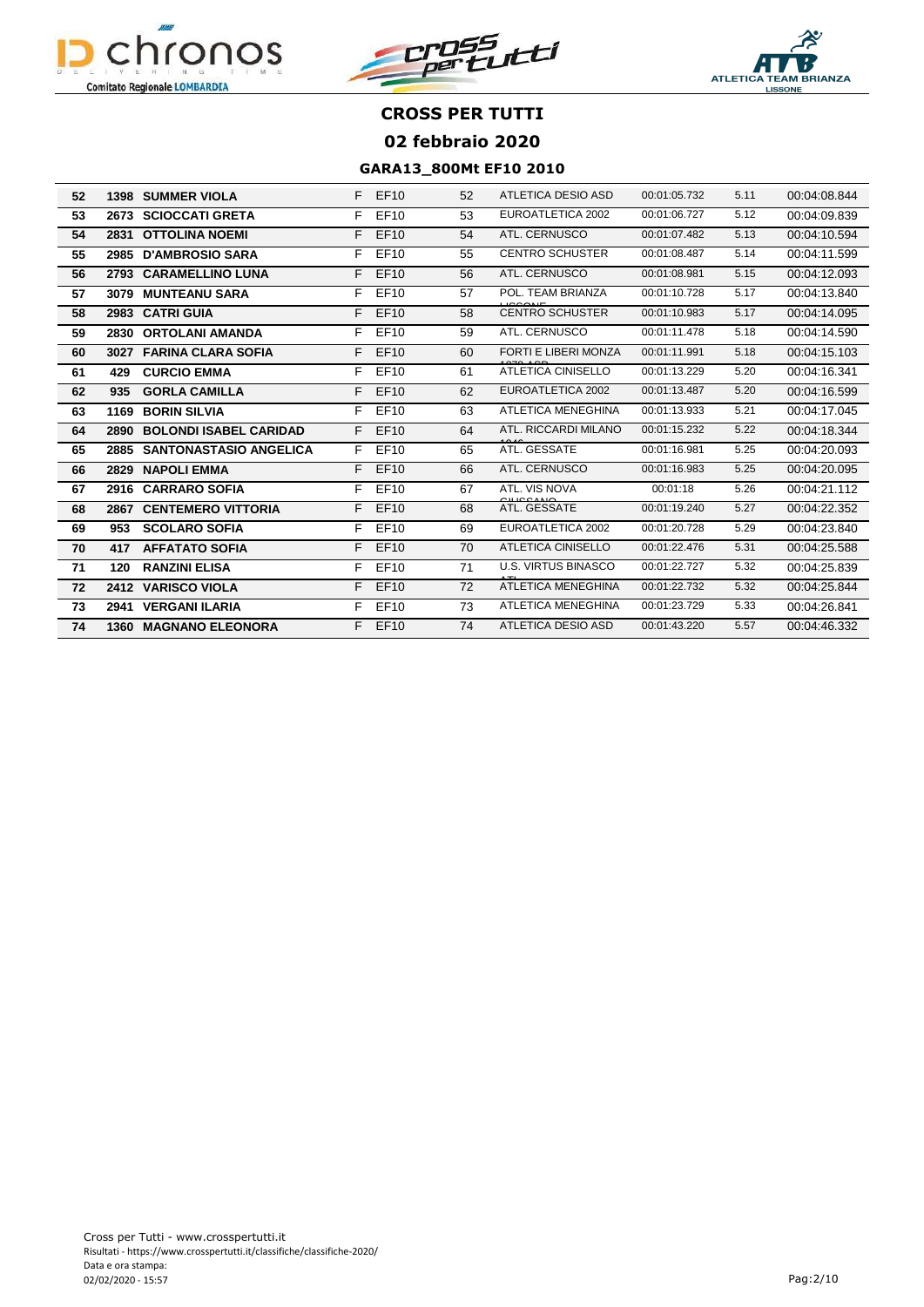



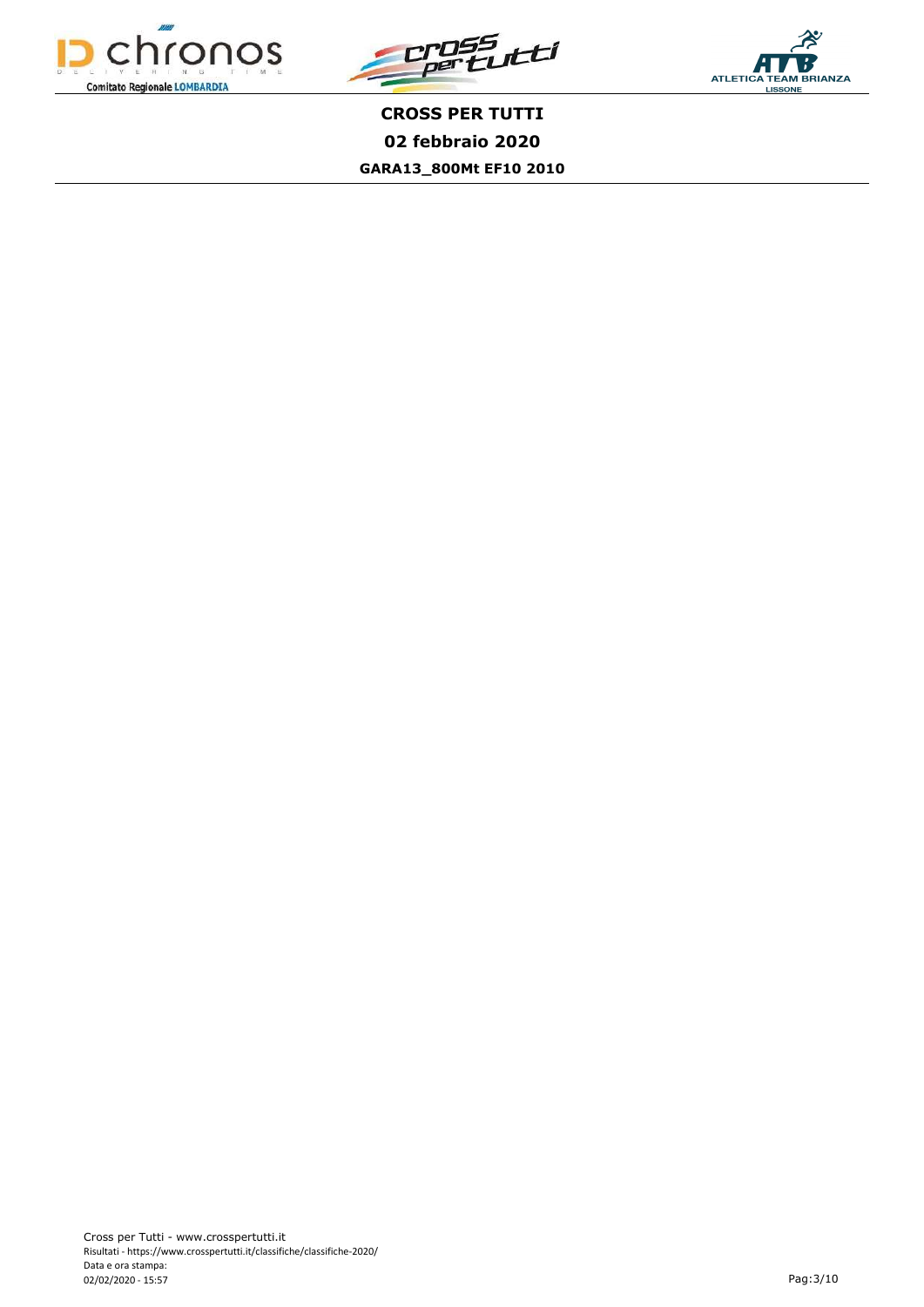



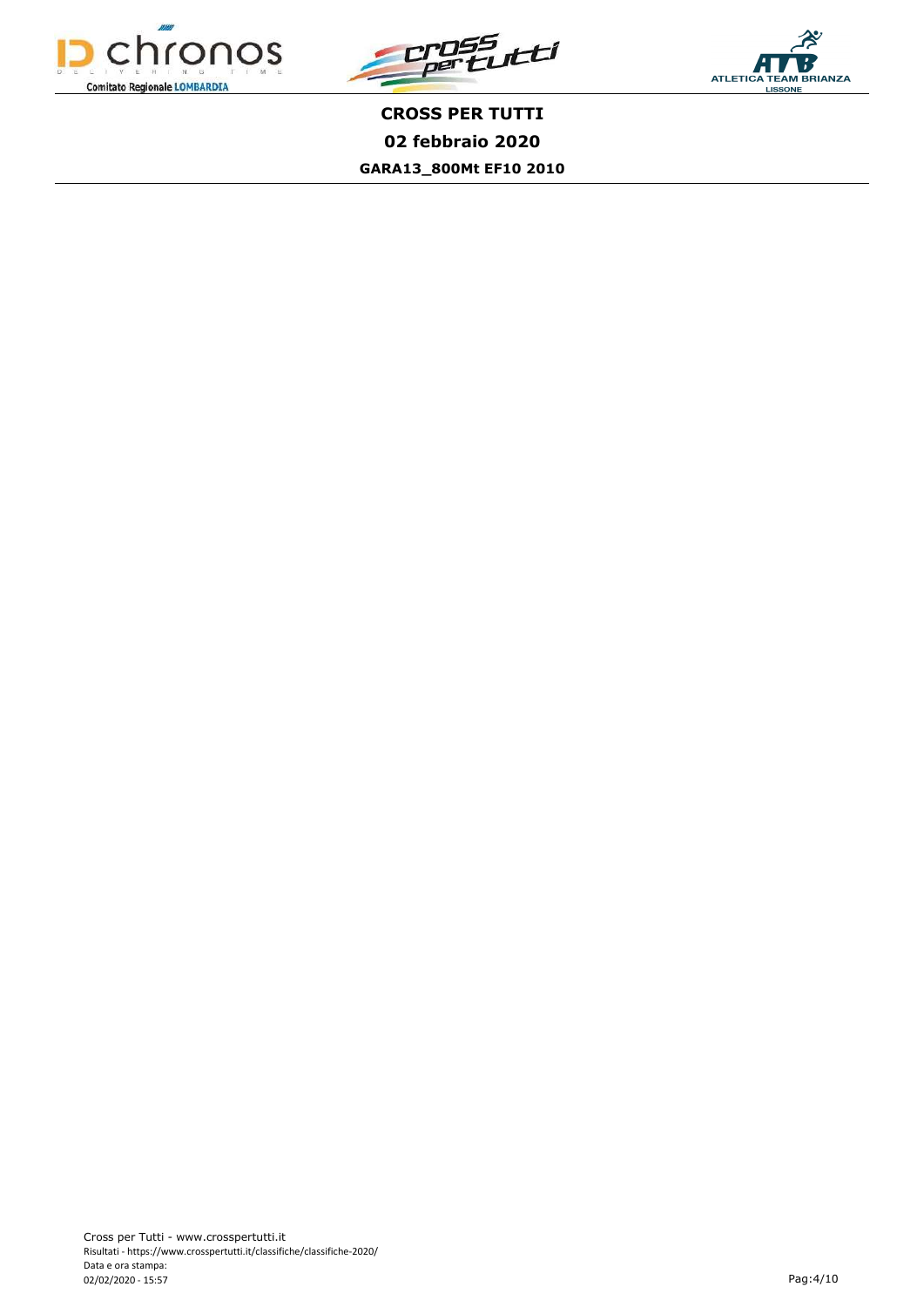



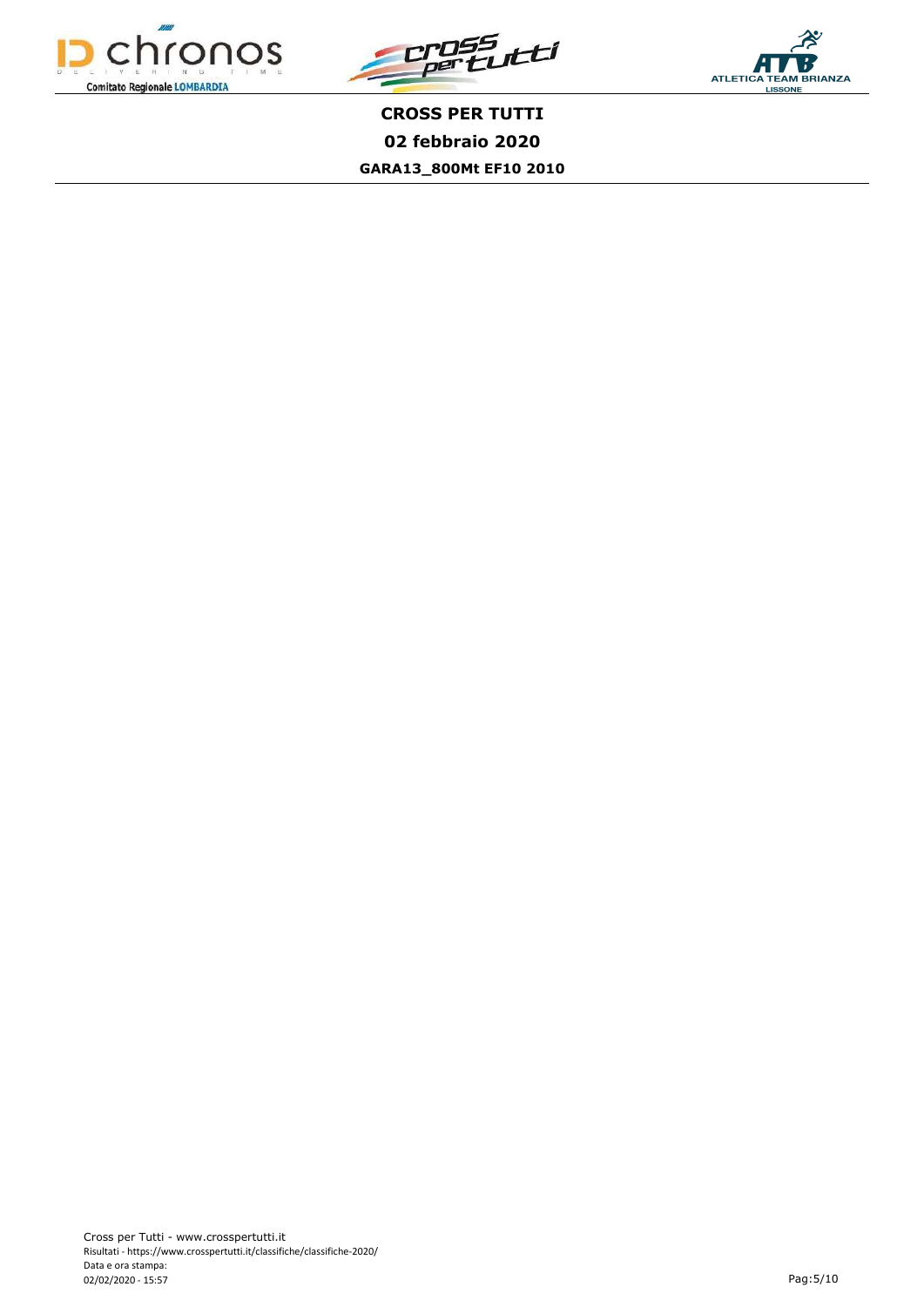



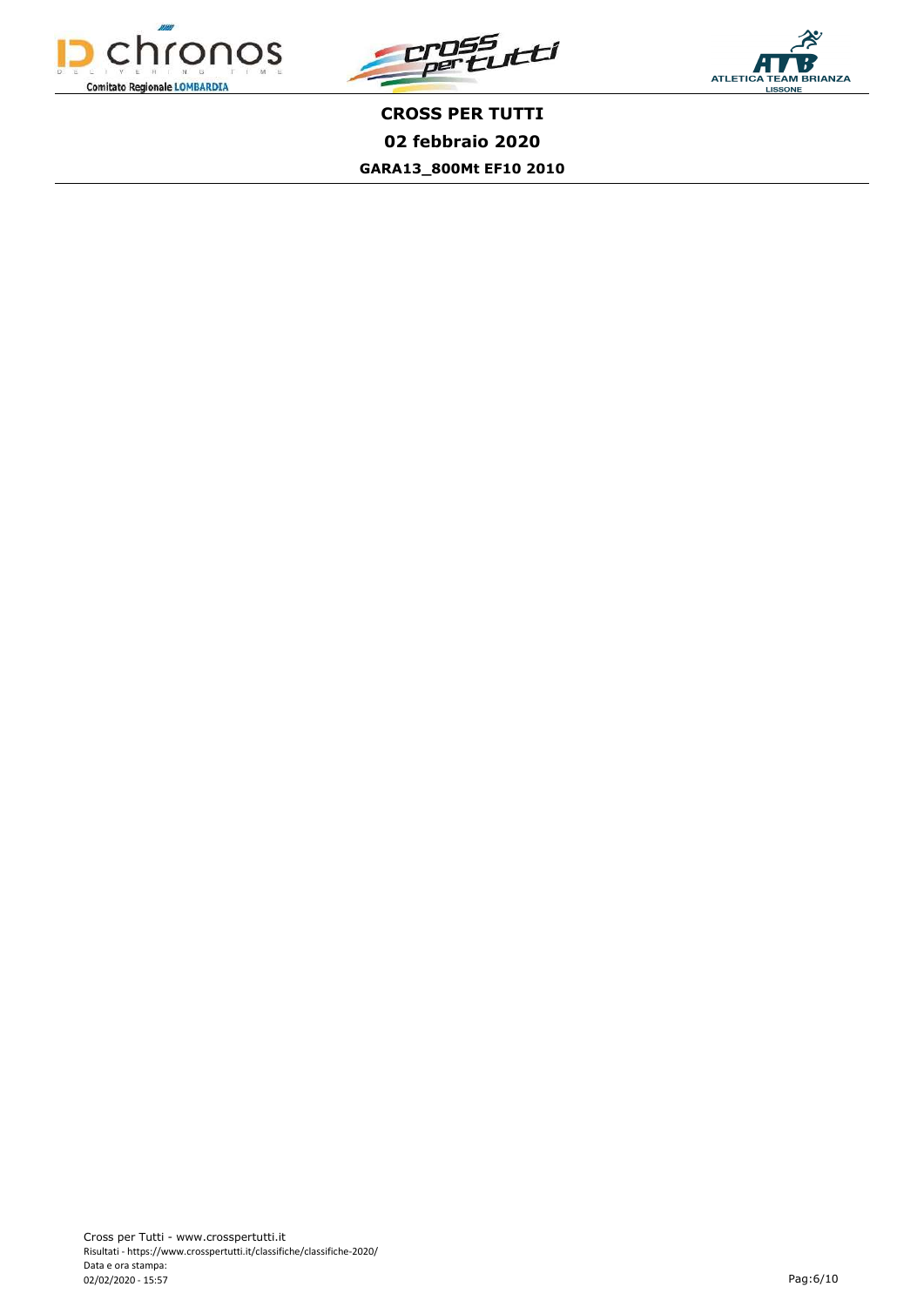



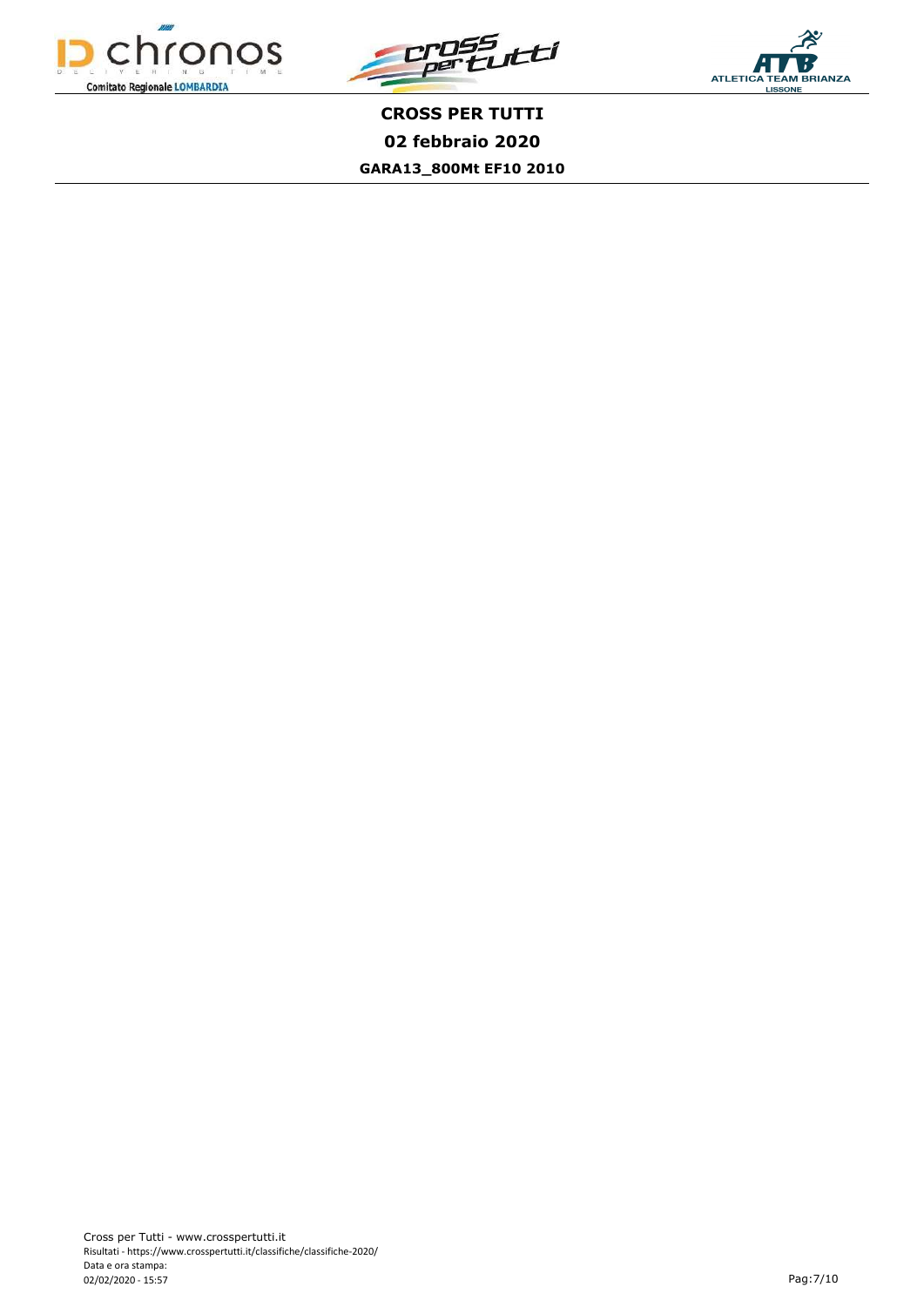



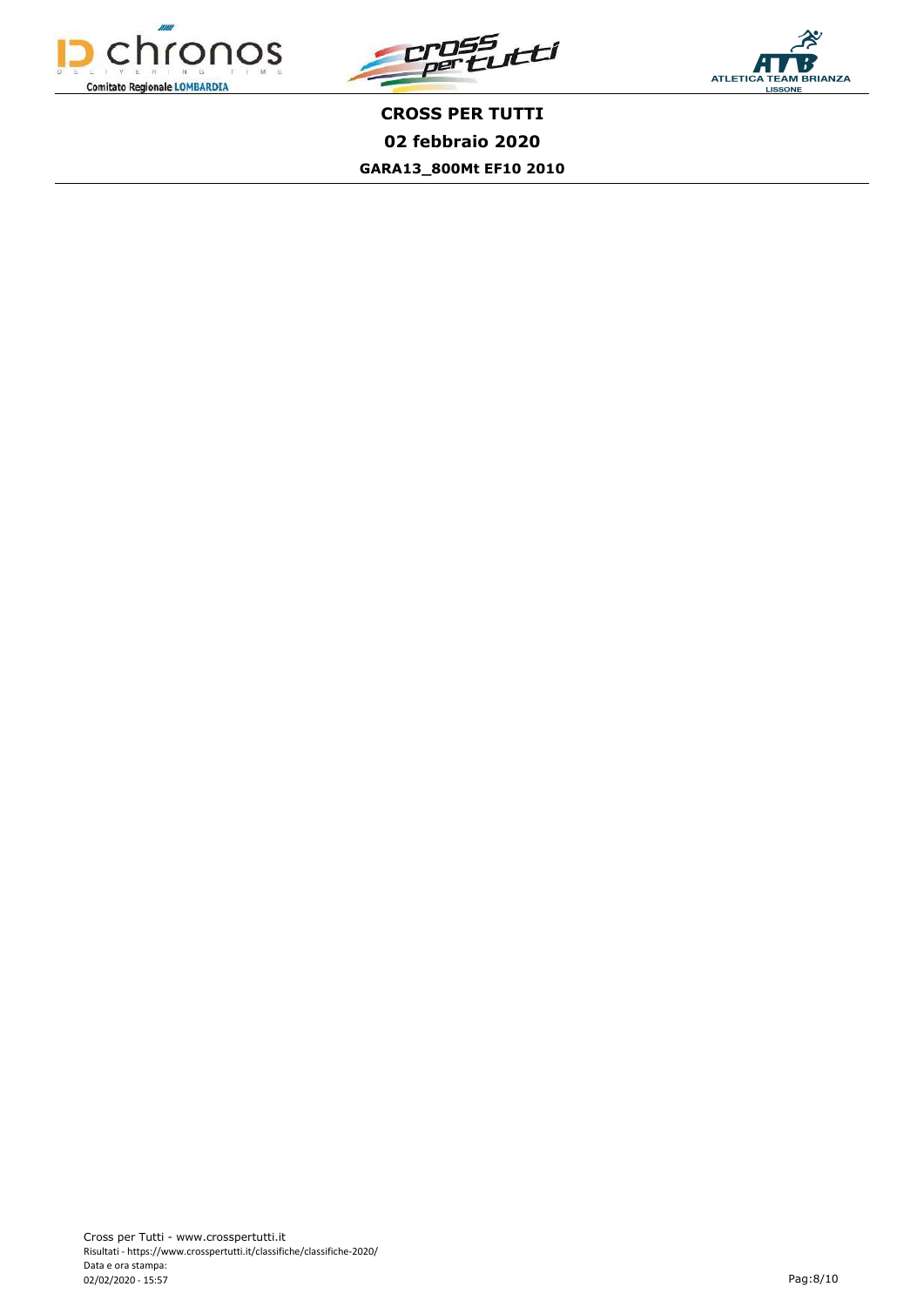



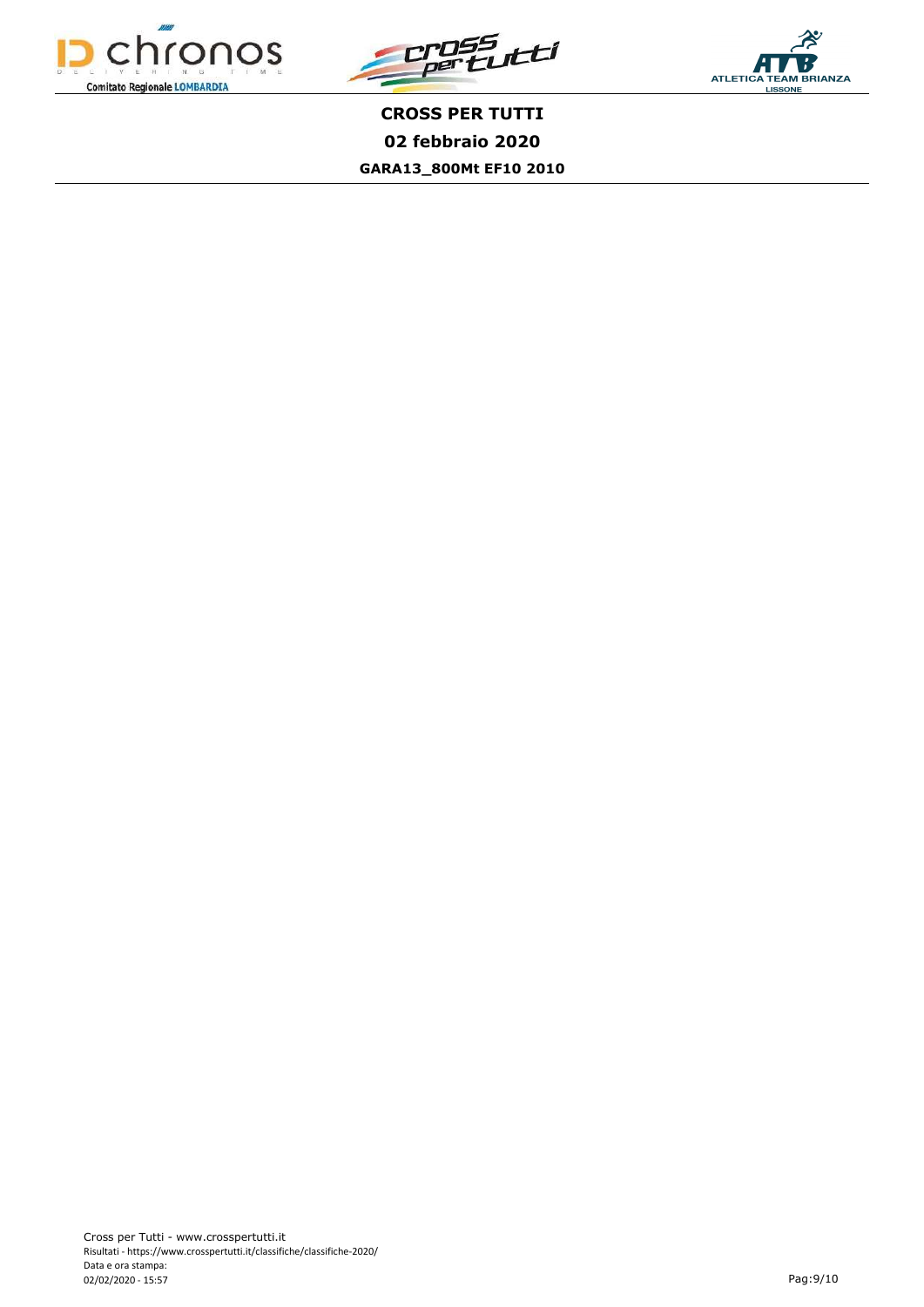



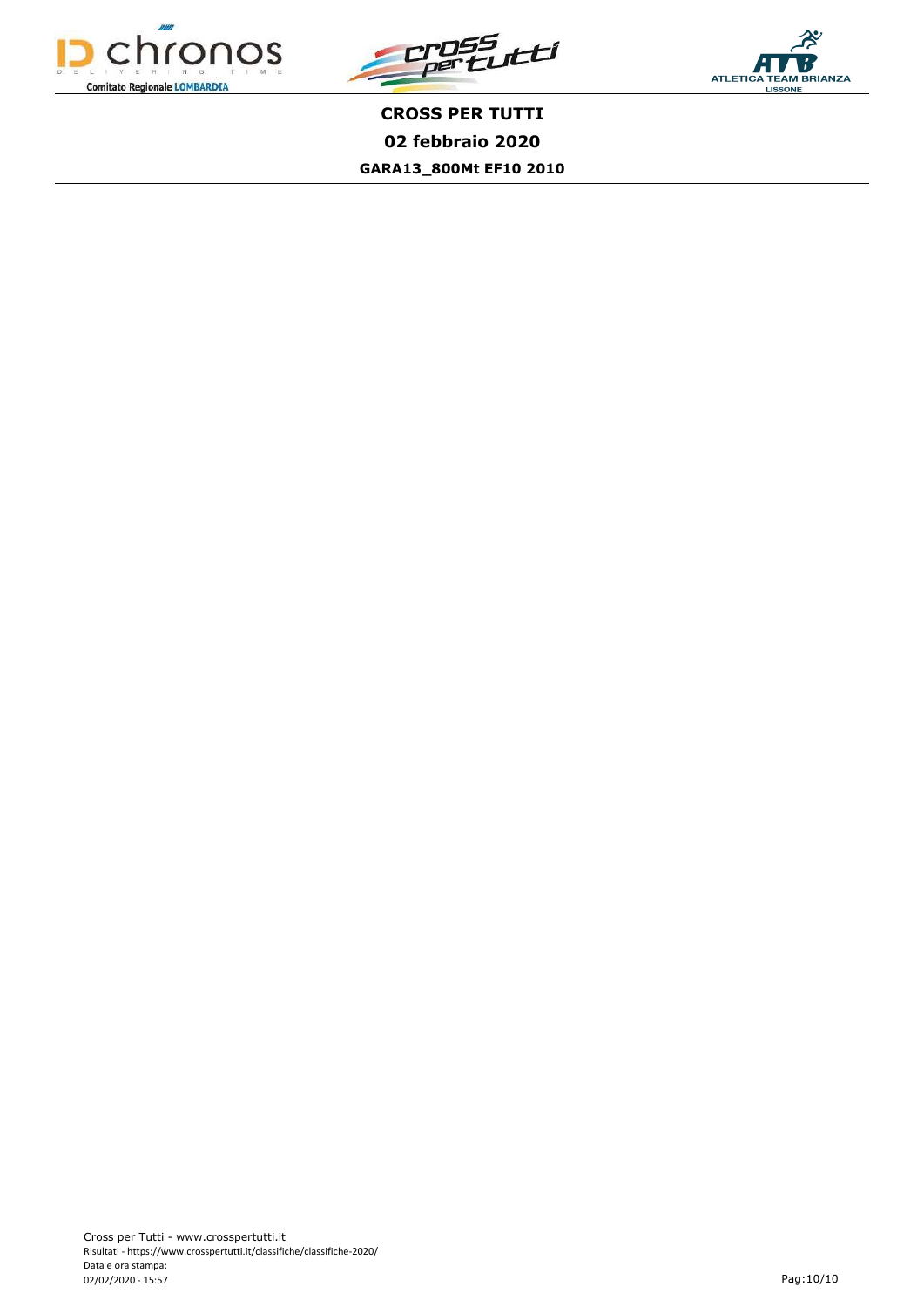





# **3^ Tappa Cross per Tutti 2020 02/02/2020 Gara 14 - EM10(2010)**

| Pos                     | Pet  | <b>Cognome Nome</b>            | s | Cat              | Pos. Cat       | Società                       | <b>Distacco</b>              | min/km | <b>Tempo</b> |
|-------------------------|------|--------------------------------|---|------------------|----------------|-------------------------------|------------------------------|--------|--------------|
| 1                       | 215  | <b>LOLLO FRANCESCO</b>         | м | <b>EM10</b>      | $\mathbf{1}$   | ATL. CESANO MADERNO           | 00:01:24.231                 | 3.26   | 00:02:45.143 |
| $\mathbf{2}$            | 282  | <b>FORLANELLI SIMONE</b>       | M | <b>EM10</b>      | $\overline{2}$ | ATL. CONCOREZZO               | 00:01:40.217                 | 3.46   | 00:03:01.129 |
| 3                       | 997  | <b>LANZINI FABRIZIO</b>        | м | <b>EM10</b>      | 3              | U.S. A.CASATI ATL.            | 00:01:40.219                 | 3.46   | 00:03:01.131 |
| $\overline{\mathbf{4}}$ | 325  | <b>ZANI RICCARDO</b>           | M | <b>EM10</b>      | $\overline{4}$ | ATL. CONCOREZZO               | 00:01:40.976                 | 3.47   | 00:03:01.888 |
| 5                       |      | 3257 FRANZOLIN LUCA            | м | <b>EM10</b>      | 5              | EUROATLETICA 2002             | 00:01:42.965                 | 3.49   | 00:03:03.877 |
| 6                       |      | 1187 GRECO MARCELLO            | М | <b>EM10</b>      | 6              | ATLETICA MENEGHINA            | 00:01:44.715                 | 3.52   | 00:03:05.627 |
| 7                       | 249  | <b>TERRANEO CARLO</b>          | м | <b>EM10</b>      | $\overline{7}$ | ATL. CESANO MADERNO           | 00:01:44.721                 | 3.52   | 00:03:05.633 |
| 8                       | 12   | <b>ZAJC OSCAR</b>              | М | <b>EM10</b>      | 8              | <b>U.S. OLTRONESE</b>         | 00:01:49.964                 | 3.58   | 00:03:10.876 |
| 9                       |      | 3009 PILUSO EDOARDO MARIO      | м | <b>EM10</b>      | 9              | CUS PRO PATRIA MILANO         | 00:01:50.461                 | 3.59   | 00:03:11.373 |
| 10                      | 290  | <b>LIMONTA DAVIDE</b>          | M | <b>EM10</b>      | 10             | ATL. CONCOREZZO               | 00:01:50.975                 | 3.59   | 00:03:11.887 |
| 11                      | 584  | <b>GEROSA LUIGI</b>            | м | <b>EM10</b>      | 11             | DAINI CARATE BRIANZA          | 00:01:51.722                 | 4.00   | 00:03:12.634 |
| 12                      |      | 3012 BELGERI GABRIELE          | M | <b>EM10</b>      | 12             | DAINI CARATE BRIANZA          | 00:01:51.727                 | 4.00   | 00:03:12.639 |
| 13                      | 2187 | <b>DIDONI LORENZO</b>          | м | <b>EM10</b>      | 13             | <b>CUS PRO PATRIA MILANO</b>  | 00:01:53.214                 | 4.02   | 00:03:14.126 |
| 14                      |      | 1127 RUSCONI GIANNETTI EDO     | M | <b>EM10</b>      | 14             | ATLETICA MONZA                | 00:01:54.710                 | 4.04   | 00:03:15.622 |
| 15                      | 856  | <b>FABINI FEDERICO</b>         | м | <b>EM10</b>      | 15             | ASPES SSD RL                  | 00:01:54.960                 | 4.04   | 00:03:15.872 |
| 16                      | 477  | <b>VALGATTARRI PAOLO</b>       | M | <b>EM10</b>      | 16             | <b>CUS PRO PATRIA MILANO</b>  | 00:01:55.710                 | 4.05   | 00:03:16.622 |
| 17                      |      | 2179 CAPPI MATTEO              | м | <b>EM10</b>      | 17             | <b>CUS PRO PATRIA MILANO</b>  | 00:01:56.958                 | 4.07   | 00:03:17.870 |
| 18                      | 917  | <b>CANTORO JACOPO</b>          | M | <b>EM10</b>      | 18             | EUROATLETICA 2002             | 00:01:56.960                 | 4.07   | 00:03:17.872 |
| 19                      | 981  | <b>OUALI MOHAMED AZIZ</b>      | м | <b>EM10</b>      | 19             | ATL. SOVICO                   | 00:01:56.961                 | 4.07   | 00:03:17.873 |
| 20                      | 869  | <b>MATTIA RICCARDO</b>         | M | <b>EM10</b>      | 20             | ASPES SSD RL                  | 00:01:58.711                 | 4.09   | 00:03:19.623 |
| 21                      |      | 1198 MIRANDA ALDO              | м | <b>EM10</b>      | 21             | <b>ATLETICA MENEGHINA</b>     | 00:02:01.205                 | 4.12   | 00:03:22.117 |
| 22                      |      | 2316 PORTA ANDREA              | M | <b>EM10</b>      | 22             | ATL. VIS NOVA GIUSSANO        | 00:02:01.958                 | 4.13   | 00:03:22.870 |
| 23                      | 195  | <b>CATTANEO SAMUELE</b>        | м | <b>EM10</b>      | 23             | ATL. CESANO MADERNO           | 00:02:02.207                 | 4.13   | 00:03:23.119 |
| 24                      | 2896 | <b>MINNONE LUIGI</b>           | M | <b>EM10</b>      | 24             | ATL. RICCARDI MILANO 1946     | 00:02:02.956                 | 4.14   | 00:03:23.868 |
| 25                      | 894  | <b>RINALDI DAVIDE</b>          | м | <b>EM10</b>      | 25             | ATL. MUGGIO'                  | 00:02:03.718                 | 4.15   | 00:03:24.630 |
| 26                      | 920  | <b>CAZZANIGA LORENZO</b>       | м | <b>EM10</b>      | 26             | EUROATLETICA 2002             | 00:02:04.205                 | 4.16   | 00:03:25.117 |
| 27                      | 2734 | <b>BRILLA ANTONIO GABRIELE</b> | м | <b>EM10</b>      | 27             | ALA ATL. ABBIATEGRASSO        | 00:02:04.705                 | 4.17   | 00:03:25.617 |
| 28                      | 2989 | <b>PAGNONI STEFANO</b>         | M | <b>EM10</b>      | 28             | <b>CENTRO SCHUSTER</b>        | 00:02:05.952                 | 4.18   | 00:03:26.864 |
| 29                      |      | 2884 SAISANAS PAVOLOS FILIPPOS | м | <b>EM10</b>      | 29             | ATL. GESSATE                  | 00:02:06.454                 | 4.19   | 00:03:27.366 |
| 30                      | 497  | <b>GIUDICE FABIO</b>           | M | <b>EM10</b>      | 30             | ATL. RICCARDI MILANO 1946     | 00:02:07.956                 | 4.21   | 00:03:28.868 |
| 31                      |      | 3273 BRUGNETTI ENEA            | м | <b>EM10</b>      | 31             | <b>CUS PRO PATRIA MILANO</b>  | 00:02:07.958                 | 4.21   | 00:03:28.870 |
| 32                      | 633  | <b>OCCHIALI LEONARDO</b>       | M | <b>EM10</b>      | 32             | P.B.M. BOVISIO MASCIAGO       | 00:02:08.705                 | 4.22   | 00:03:29.617 |
| 33                      |      | 2227 MAURO MATTEO              | м | <b>EM10</b>      | 33             | ATL. RICCARDI MILANO 1946     | 00:02:08.953                 | 4.22   | 00:03:29.865 |
| 34                      |      | 1032 PIAZZI FRANCESCO          | M | <b>EM10</b>      | 34             | ATL. LIMBIATE                 | 00:02:09.206                 | 4.22   | 00:03:30.118 |
| 35                      |      | 2948 GEREMIA PIETRO            | м | <b>EM10</b>      | 35             | <b>ATLETICA MONZA</b>         | 00:02:09.462                 | 4.22   | 00:03:30.374 |
| 36                      | 845  | <b>BERTINO CHRISTIAN</b>       | M | <b>EM10</b>      | 36             | ASPES SSD RL                  | 00:02:09.962                 | 4.23   | 00:03:30.874 |
| 37                      | 307  | <b>RIVA PIETRO</b>             | м | <b>EM10</b>      | 37             | ATL. CONCOREZZO               | 00:02:10.705                 | 4.24   | 00:03:31.617 |
| 38                      | 377  | <b>MAGNI CLAUDIO</b>           | М | <b>EM10</b>      | 38             | ATHLETIC CLUB VILLASANTA      | 00:02:10.952                 | 4.24   | 00:03:31.864 |
| 39                      |      | 966 VIRLAN MATTEO              |   | M EM10           | 39             | EUROATLETICA 2002             | 00:02:11.702                 | 4.25   | 00:03:32.614 |
| 40                      |      | 2342 FARAGUNA CHRISTIAN        |   | M EM10           | 40             | AZZURRA GARBAGNATE M.SE       | 00:02:12.207                 | 4.26   | 00:03:33.119 |
| 41                      |      | 2110 DAOLIO GIUSEPPE           | м | EM <sub>10</sub> | 41             | POL. TEAM BRIANZA LISSONE     | 00:02:13.210                 | 4.27   | 00:03:34.122 |
| 42                      |      | 2808 FORTI LUCA                |   | M EM10           | 42             | ATL. CERNUSCO                 | 00:02:13.214                 | 4.27   | 00:03:34.126 |
|                         |      | 2112 DI GREGORIO GIORGIO       | М | <b>EM10</b>      | 43             | POL. TEAM BRIANZA LISSONE     | 00:02:13.702                 | 4.28   | 00:03:34.614 |
| 43                      |      |                                |   | <b>EM10</b>      |                | ATL. COGLIATE                 | 00:02:13.704                 | 4.28   |              |
| 44                      |      | 2119 PRESTA ROCCO              | M |                  | 44             | ATLETICA BIENATE MAGNAGO 1980 | 00:02:14.214                 | 4.28   | 00:03:34.616 |
| 45                      |      | 2484 MARRA MATTIA              |   | M EM10           | 45             |                               |                              |        | 00:03:35.126 |
| 46                      |      | 2438 ROVATI SIMONE             |   | M EM10           | 46             | ATLETICA MELZO                | 00:02:14.955<br>00:02:15.702 | 4.29   | 00:03:35.867 |
| 47                      |      | 976 MAURI MATTEO               |   | M EM10           | 47             | ATL. SOVICO                   |                              | 4.30   | 00:03:36.614 |
| 48                      | 993  | <b>DI GIORGIO SALVATORE</b>    | M | <b>EM10</b>      | 48             | U.S. A.CASATI ATL.            | 00:02:16.203                 | 4.31   | 00:03:37.115 |
| 49                      | 340  | <b>BOTTONI LUCA</b>            | M | EM10             | 49             | ATHLETIC CLUB VILLASANTA      | 00:02:16.206                 | 4.31   | 00:03:37.118 |
| 50                      |      | 1390 SAIA GABRIELE             | M | EM <sub>10</sub> | 50             | ATLETICA DESIO ASD            | 00:02:17.451                 | 4.32   | 00:03:38.363 |
| 51                      |      | 240 RAMPIN LORIS               | м | <b>EM10</b>      | 51             | ATL. CESANO MADERNO           | 00:02:18.705                 | 4.34   | 00:03:39.617 |
| 52                      |      | 147 LECCE PIETRO               | M | <b>EM10</b>      | 52             | ATL. VIRTUS SENAGO            | 00:02:19.202                 | 4.35   | 00:03:40.114 |
| 53                      |      | 582 PASTO' MATTIA              |   | M EM10           | 53             | SEZ. ATL. ORATORIO CORNAREDO  | 00:02:19.702                 | 4.35   | 00:03:40.614 |
| 54                      |      | 2732 BETASSA LUCA              |   | M EM10           | 54             | ALA ATL. ABBIATEGRASSO        | 00:02:20.451                 | 4.36   | 00:03:41.363 |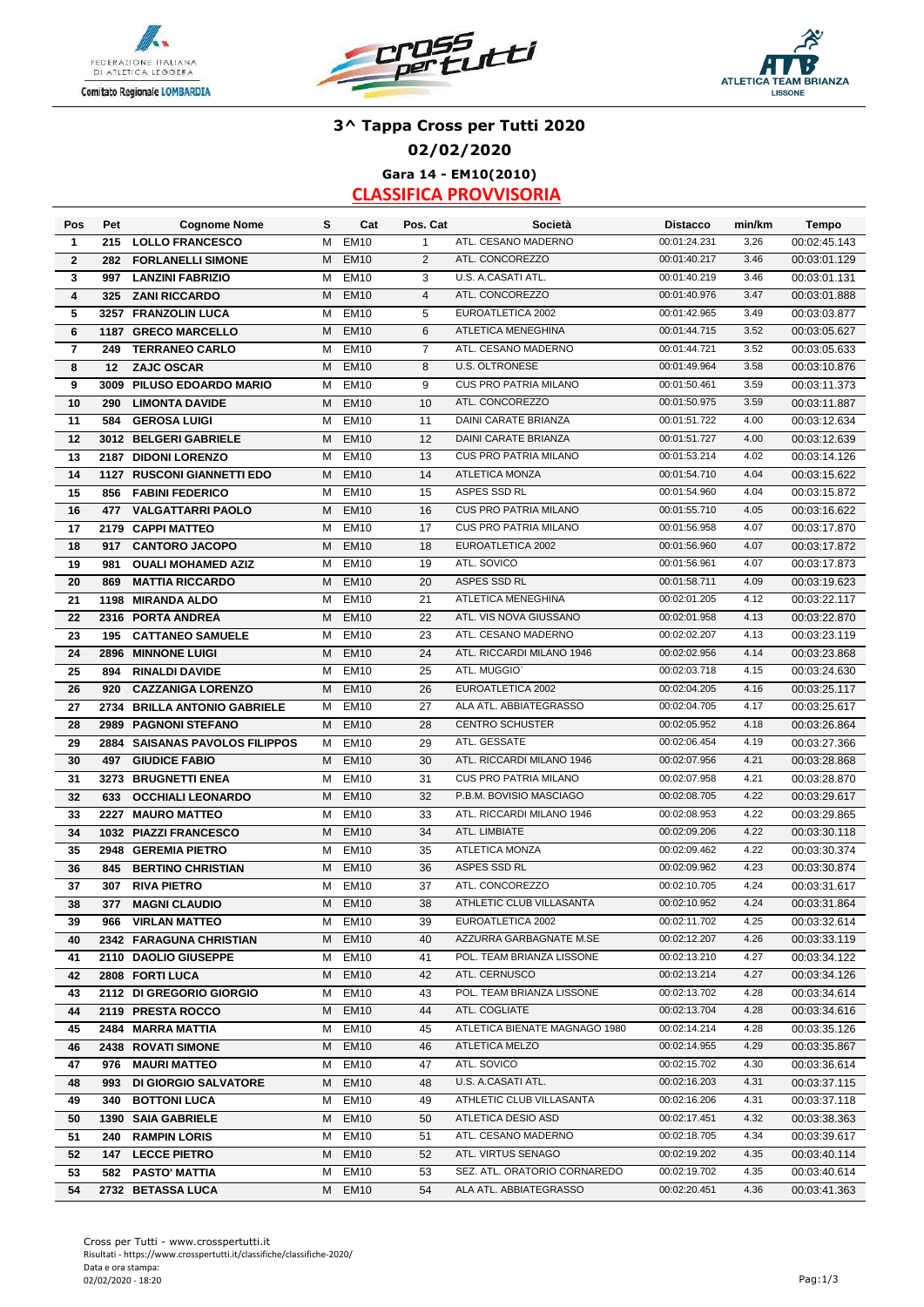





**02/02/2020**

**Gara 14 - EM10(2010)**

| 55  | 2495 AINA RICCARDO              |   | M EM10           | 55  | ATLETICA GALLIATE              | 00:02:21.212 | 4.37         | 00:03:42.124                 |
|-----|---------------------------------|---|------------------|-----|--------------------------------|--------------|--------------|------------------------------|
| 56  | 2886 TORRICELLI GABRIELE        | M | <b>EM10</b>      | 56  | ATL. GESSATE                   | 00:02:21.216 | 4.37         | 00:03:42.128                 |
| 57  | 2868 CHINAGLIA MTTIA            |   | M EM10           | 57  | ATL. GESSATE                   | 00:02:21.459 | 4.37         | 00:03:42.371                 |
| 58  | 2228 MORIELLO DAVIDE GIUSEPPE   | M | <b>EM10</b>      | 58  | ATL. RICCARDI MILANO 1946      | 00:02:22.706 | 4.39         | 00:03:43.618                 |
| 59  | 1123 LISSONI GABRIELE           | м | <b>EM10</b>      | 59  | <b>ATLETICA MONZA</b>          | 00:02:22.713 | 4.39         | 00:03:43.625                 |
| 60  | <b>129 BRAMBILLA ENRICO</b>     | м | <b>EM10</b>      | 60  | ATL. VIRTUS SENAGO             | 00:02:22.964 | 4.39         | 00:03:43.876                 |
| 61  | 791<br><b>LONGONI JURI</b>      | м | <b>EM10</b>      | 61  | ATL. VIS NOVA GIUSSANO         | 00:02:22.965 | 4.39         | 00:03:43.877                 |
| 62  | 2178 CAPPI DAVIDE               | м | <b>EM10</b>      | 62  | <b>CUS PRO PATRIA MILANO</b>   | 00:02:23.206 | 4.40         | 00:03:44.118                 |
| 63  | 1140 PEDRETTI CARLO             | м | <b>EM10</b>      | 63  | POL. CIRCOLO GIOVANILE BRESSO  | 00:02:24.210 | 4.41         | 00:03:45.122                 |
| 64  | 2213 VALGATTARRI GIORGIO        | м | <b>EM10</b>      | 64  | <b>CUS PRO PATRIA MILANO</b>   | 00:02:24.472 | 4.41         | 00:03:45.384                 |
| 65  | <b>VIVACE SIMONE</b><br>169     | М | <b>EM10</b>      | 65  | ATL. VIRTUS SENAGO             | 00:02:24.481 | 4.41         | 00:03:45.393                 |
| 66  | 365<br><b>GIARDINO MATTIA</b>   | м | <b>EM10</b>      | 66  | ATHLETIC CLUB VILLASANTA       | 00:02:25.458 | 4.42         | 00:03:46.370                 |
| 67  | 798 RESNATI ALESSANDRO          | м | EM <sub>10</sub> | 67  | ATL. VIS NOVA GIUSSANO         | 00:02:26.203 | 4.43         | 00:03:47.115                 |
| 68  | <b>MACCHI LEONARDO</b><br>591   | М | <b>EM10</b>      | 68  | POL. BESANESE                  | 00:02:26.723 | 4.44         | 00:03:47.635                 |
| 69  | <b>FERRARI ALBERTO</b><br>46    | M | <b>EM10</b>      | 69  | POL. TEAM BRIANZA LISSONE      | 00:02:26.725 | 4.44         | 00:03:47.637                 |
| 70  | 2999 DACCO' DAVIDE              | M | <b>EM10</b>      | 70  | <b>CUS PRO PATRIA MILANO</b>   | 00:02:26.968 | 4.44         | 00:03:47.880                 |
| 71  | 1036 SERRAO RICCARDO            | м | <b>EM10</b>      | 71  | ATL. LIMBIATE                  | 00:02:27.714 | 4.45         | 00:03:48.626                 |
| 72  | 762<br><b>BIZZOZERO MICHELE</b> | м | <b>EM10</b>      | 72  | ATL. VIS NOVA GIUSSANO         | 00:02:27.720 | 4.45         | 00:03:48.632                 |
| 73  | 2429 BATTISTA DIEGO             | м | <b>EM10</b>      | 73  | <b>ATLETICA MELZO</b>          | 00:02:27.966 | 4.46         | 00:03:48.878                 |
| 74  | 3044 BOLOCAN GABRIELE           | м | <b>EM10</b>      | 74  | P.B.M. BOVISIO MASCIAGO        | 00:02:28.205 | 4.46         | 00:03:49.117                 |
| 75  | 1014 DE NUCCI TOMMASO           | м | <b>EM10</b>      | 75  | ATL. LIMBIATE                  | 00:02:28.459 | 4.46         | 00:03:49.371                 |
| 76  | 2802 EMILIANI SALVAGNO YURI     | M | <b>EM10</b>      | 76  | ATL. CERNUSCO                  | 00:02:28.466 | 4.46         | 00:03:49.378                 |
| 77  | 2659 CERIALI DANIELE            | м | <b>EM10</b>      | 77  | A.S.D. ATLETICA AZZURRA        | 00:02:29.217 | 4.47         | 00:03:50.129                 |
| 78  | 332 BASSANI LEONARDO            | м | <b>EM10</b>      | 78  | ATHLETIC CLUB VILLASANTA       | 00:02:29.449 | 4.47         | 00:03:50.361                 |
| 79  | <b>1021 GIUNTA RICCARDO</b>     | м | <b>EM10</b>      | 79  | ATL. LIMBIATE                  | 00:02:29.451 | 4.47         | 00:03:50.363                 |
| 80  | 2292 TERRANA FILIPPO            | M | <b>EM10</b>      | 80  | P.B.M. BOVISIO MASCIAGO        | 00:02:29.702 | 4.48         | 00:03:50.614                 |
| 81  | 1371 MINUZZO ALESSANDRO         | м | EM10             | 81  | ATLETICA DESIO ASD             | 00:02:29.704 | 4.48         | 00:03:50.616                 |
| 82  | 1081 MINELLI SIMONE             | M | <b>EM10</b>      | 82  | ATLETICRALS2-TEATRO ALLA SCALA | 00:02:30.207 | 4.48         | 00:03:51.119                 |
| 83  | <b>1395 SILVESTRI MARCO</b>     | м | <b>EM10</b>      | 83  | ATLETICA DESIO ASD             | 00:02:30.442 | 4.49         | 00:03:51.354                 |
| 84  | 237<br><b>POZZA EDOARDO</b>     | м | <b>EM10</b>      | 84  | ATL. CESANO MADERNO            | 00:02:30.955 | 4.49         | 00:03:51.867                 |
| 85  | 893<br><b>PERUGI ALESSANDRO</b> | М | <b>EM10</b>      | 85  | ATL. MUGGIO'                   | 00:02:31.954 | 4.51         | 00:03:52.866                 |
| 86  | <b>MARONE FILIPPO</b><br>220    | M | <b>EM10</b>      | 86  | ATL. CESANO MADERNO            | 00:02:32.219 | 4.51         | 00:03:53.131                 |
| 87  | 2742 ROTA FABIO                 | м | <b>EM10</b>      | 87  | ALA ATL. ABBIATEGRASSO         | 00:02:32.708 | 4.52         | 00:03:53.620                 |
| 88  | 3256 MURAGLIA JACOPO            | M | <b>EM10</b>      | 88  | ATL. CERNUSCO                  | 00:02:33.696 | 4.53         | 00:03:54.608                 |
| 89  | 839<br><b>TEODORO MASSIMO</b>   | м | <b>EM10</b>      | 89  | AZZURRA GARBAGNATE M.SE        | 00:02:33.699 | 4.53         | 00:03:54.611                 |
| 90  | <b>RODELLA MATTEO</b><br>597    | м | <b>EM10</b>      | 90  | POL. BESANESE                  | 00:02:34.697 | 4.54         | 00:03:55.609                 |
| 91  | <b>RUDELLO TOMMASO</b><br>949   | м | <b>EM10</b>      | 91  | EUROATLETICA 2002              | 00:02:34.699 | 4.54         | 00:03:55.611                 |
| 92  | 3055 COLOMBO ALESSANDRO         | м | <b>EM10</b>      | 92  | POL. BESANESE                  | 00:02:35.947 | 4.56         | 00:03:56.859                 |
| 93  | 2877 MORENI LORENZO             | м | <b>EM10</b>      | 93  | ATL. GESSATE                   | 00:02:36.951 | 4.57         | 00:03:57.863                 |
| 94  | 2949 TOSCHI RICCARDO            |   | M EM10           | 94  | ATLETICA MONZA                 | 00:02:38.197 | 4.58         | 00:03:59.109                 |
| 95  | 687 LIVIO SIMONE                |   | M EM10           | 95  | G.S.A. BRUGHERIO               | 00:02:38.450 | 4.59         | 00:03:59.362                 |
| 96  | 1201 PEDRAZZINI FILIPPO         |   | M EM10           | 96  | ATLETICA MENEGHINA             | 00:02:38.700 | 4.59         | 00:03:59.612                 |
| 97  | 2723 CESANA VITTORIO            | М | <b>EM10</b>      | 97  | AICS ATL. BIASSONO             | 00:02:39.694 | 5.00         | 00:04:00.606                 |
| 98  | 1203 PICCO LEONARDO             | M | <b>EM10</b>      | 98  | ATLETICA MENEGHINA             | 00:02:40.195 | 5.01         | 00:04:01.107                 |
| 99  | 2308 TILLI RICCARDO             | м | <b>EM10</b>      | 99  | POL. NOVATE                    | 00:02:40.197 | 5.01         | 00:04:01.109                 |
| 100 | 2727 SAINI MATTEO               | M | <b>EM10</b>      | 100 | AICS ATL. BIASSONO             | 00:02:40.198 | 5.01         | 00:04:01.110                 |
| 101 | 2451 DEHIA YASSIN               | М | <b>EM10</b>      | 101 | ALMOSTHERE ASD                 | 00:02:41.198 | 5.02         | 00:04:02.110                 |
|     |                                 | M | <b>EM10</b>      | 102 | ATLETICA GALLIATE              | 00:02:41.201 |              |                              |
| 102 | 2496 AIROLDI ALESSANDRO         |   | <b>EM10</b>      |     | ATL. VIRTUS SENAGO             | 00:02:41.202 | 5.02<br>5.02 | 00:04:02.113                 |
| 103 | <b>RECLI ANDREA</b><br>159      | м | <b>EM10</b>      | 103 | P.B.M. BOVISIO MASCIAGO        | 00:02:42.449 | 5.04         | 00:04:02.114<br>00:04:03.361 |
| 104 | 635 OLLA FABRIZIO               | M | <b>EM10</b>      | 104 | G.S.A. BRUGHERIO               |              | 5.04         |                              |
| 105 | <b>GALBIATI IGOR</b><br>680     | М |                  | 105 | SEZ. ATL. ORATORIO CORNAREDO   | 00:02:42.700 |              | 00:04:03.612                 |
| 106 | 574 BIANCHI DIEGO               |   | M EM10           | 106 |                                | 00:02:43.946 | 5.06         | 00:04:04.858                 |
| 107 | 2987 FUMAGALLI ALESSANDRO       | M | <b>EM10</b>      | 107 | <b>CENTRO SCHUSTER</b>         | 00:02:43.947 | 5.06         | 00:04:04.859                 |
| 108 | 3081 ORRU' MATTEO               |   | M EM10           | 108 | POL. TEAM BRIANZA LISSONE      | 00:02:45.197 | 5.07         | 00:04:06.109                 |
| 109 | 702 SESSA SAMUELE               | М | EM <sub>10</sub> | 109 | G.S.A. BRUGHERIO               | 00:02:46.195 | 5.08         | 00:04:07.107                 |
| 110 | 2929 PARISI CRISTIAN NICOLA     |   | M EM10           | 110 | ATLETICA MELZO                 | 00:02:46.947 | 5.09         | 00:04:07.859                 |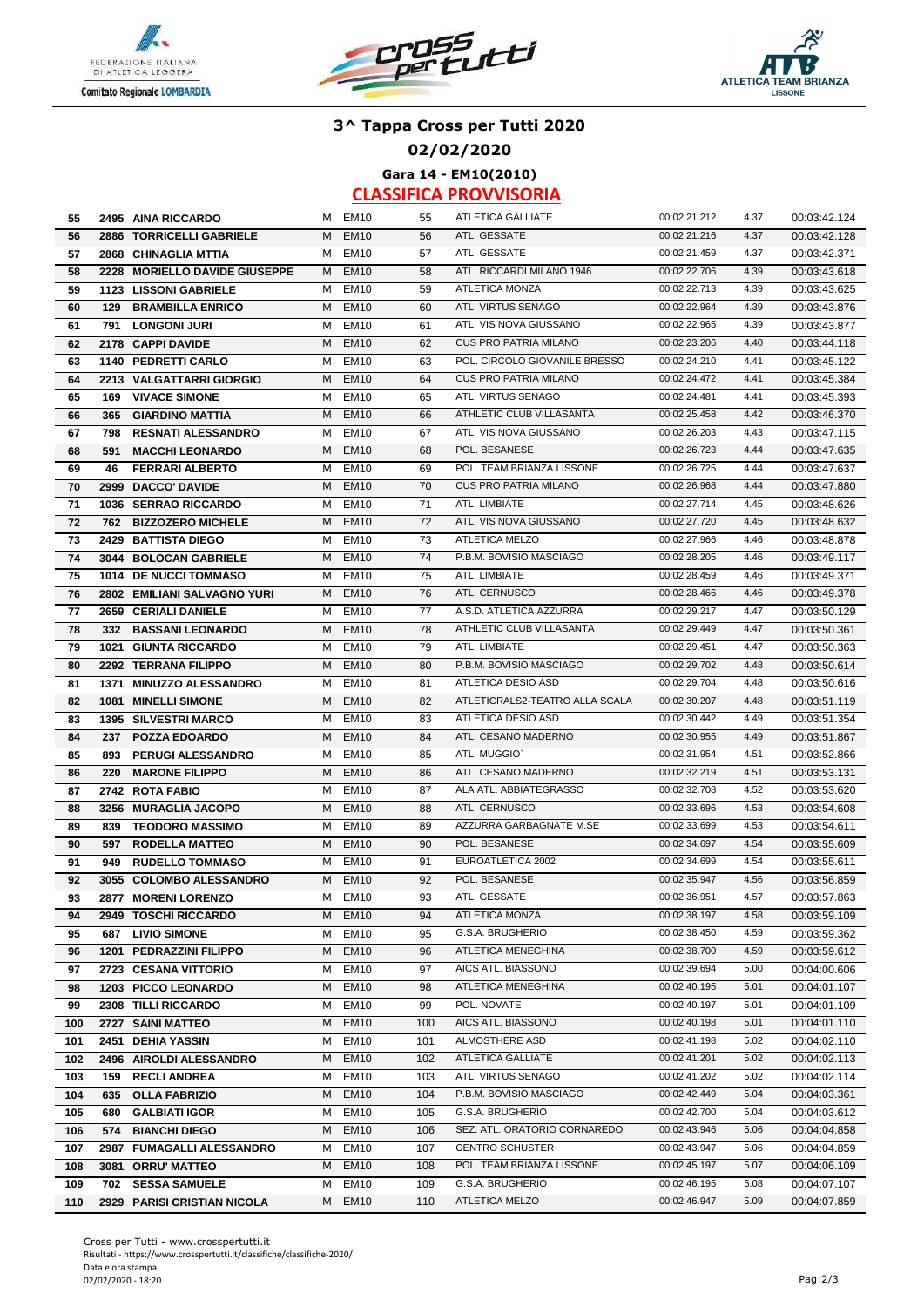





**02/02/2020**

**Gara 14 - EM10(2010)**

| 111 | 2306 | <b>LUSARDI PAOLO</b>        | м | EM <sub>10</sub> | 111 | POL. NOVATE                   | 00:02:47.943 | 5.11 | 00:04:08.855 |
|-----|------|-----------------------------|---|------------------|-----|-------------------------------|--------------|------|--------------|
| 112 | 3111 | <b>CRISTA MANUEL</b>        | м | <b>EM10</b>      | 112 | SCUOLA SPORTIVA ATL. PUNTO IT | 00:02:49.191 | 5.12 | 00:04:10.103 |
| 113 | 2903 | <b>COLCIAGO MATTEO</b>      | м | <b>EM10</b>      | 113 | ATL. SOVICO                   | 00:02:49.940 | 5.13 | 00:04:10.852 |
| 114 | 951  | <b>SACCHINI DAVIDE</b>      | м | <b>EM10</b>      | 114 | EUROATLETICA 2002             | 00:02:49.944 | 5.13 | 00:04:10.856 |
| 115 | 585  | <b>BARBALACE LORIS</b>      | м | <b>EM10</b>      | 115 | POL. BESANESE                 | 00:02:50.694 | 5.14 | 00:04:11.606 |
| 116 | 58   | <b>LAURIA RICCARDO</b>      | м | <b>EM10</b>      | 116 | POL. TEAM BRIANZA LISSONE     | 00:02:53.689 | 5.18 | 00:04:14.601 |
| 117 | 295  | <b>MARIANI RICCARDO</b>     | м | <b>EM10</b>      | 117 | ATL. CONCOREZZO               | 00:02:58.688 | 5.24 | 00:04:19.600 |
| 118 | 2725 | DI BACCO ALESSANDRO         | м | <b>EM10</b>      | 118 | AICS ATL. BIASSONO            | 00:03:01.187 | 5.27 | 00:04:22.099 |
| 119 | 974  | <b>LOCORO TOMMASO</b>       | М | <b>EM10</b>      | 119 | ATL. SOVICO                   | 00:03:02.937 | 5.29 | 00:04:23.849 |
| 120 | 34   | <b>CATARINELLA GIACOMO</b>  | м | <b>EM10</b>      | 120 | POL. TEAM BRIANZA LISSONE     | 00:03:04.692 | 5.32 | 00:04:25.604 |
| 121 | 2681 | <b>STELLA MATTEO NICOLA</b> | м | <b>EM10</b>      | 121 | ATLETICA MENEGHINA            | 00:03:07.432 | 5.35 | 00:04:28.344 |
| 122 | 665  | <b>BISSOLI LORENZO</b>      | м | <b>EM10</b>      | 122 | G.S.A. BRUGHERIO              | 00:03:10.185 | 5.38 | 00:04:31.097 |
| 123 | 2744 | <b>VERONESE FILIPPO</b>     | м | <b>EM10</b>      | 123 | ALA ATL. ABBIATEGRASSO        | 00:03:10.682 | 5.39 | 00:04:31.594 |
| 124 | 2015 | <b>OPREA CRISTIAN PETRE</b> | м | <b>EM10</b>      | 124 | POL. TEAM BRIANZA LISSONE     | 00:03:14.439 | 5.44 | 00:04:35.351 |
| 125 | 889  | <b>FARDELLO GIUSEPPE</b>    | м | <b>EM10</b>      | 125 | ATL. MUGGIO'                  | 00:03:14.935 | 5.44 | 00:04:35.847 |
| 126 | 1233 | <b>RIGAMONTI ALESSANDRO</b> | м | <b>EM10</b>      | 126 | @TLETICA MEDA 014             | 00:03:19.433 | 5.50 | 00:04:40.345 |
| 127 | 1298 | <b>ALGERINO LORENZO</b>     | м | <b>EM10</b>      | 127 | ATLETICA DESIO ASD            | 00:03:22.433 | 5.54 | 00:04:43.345 |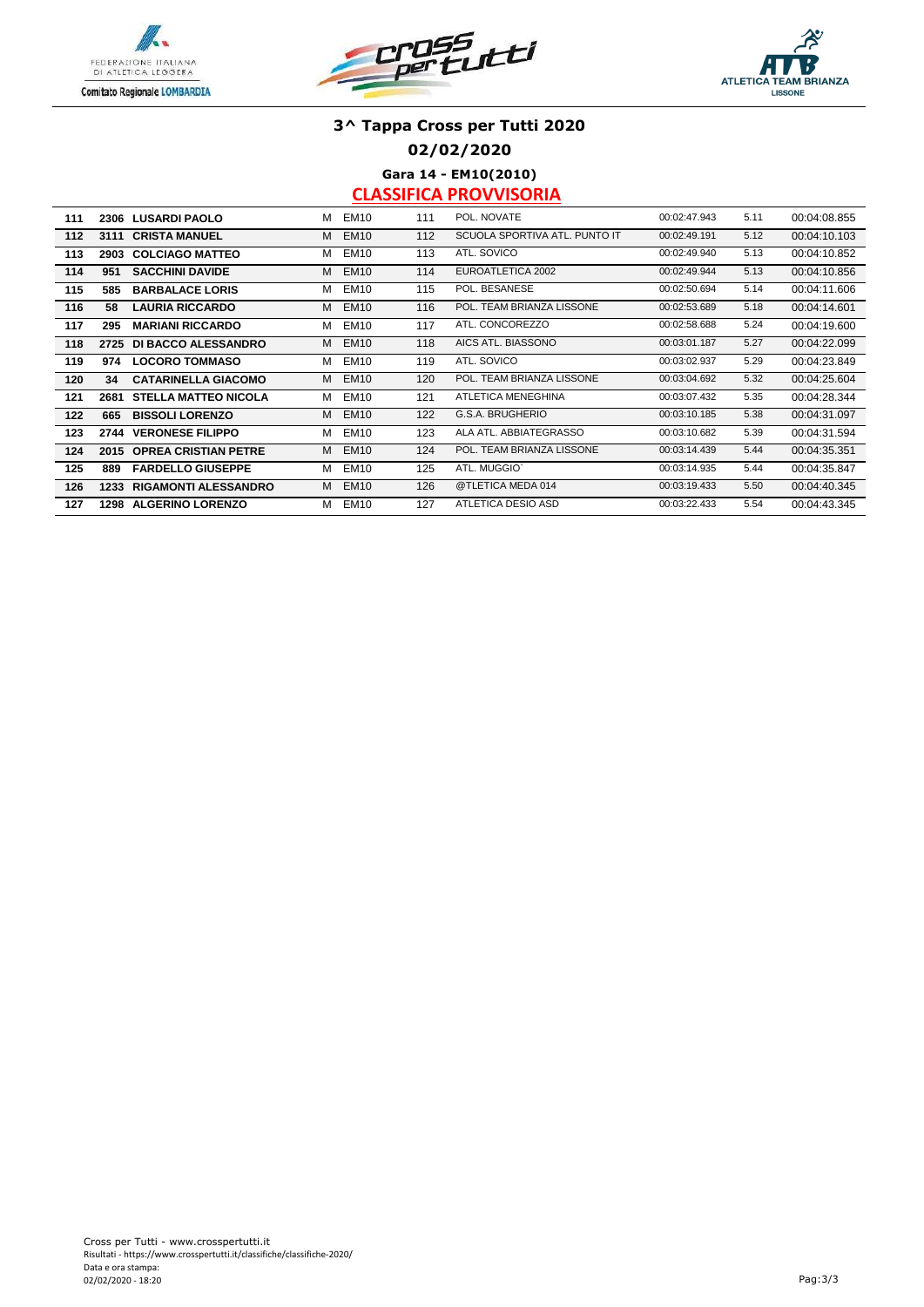





### **3^ Tappa Cross per Tutti 2020 02/02/2020 GARA15\_800Mt EF10 2009**

| Pos          | Pet  | <b>Cognome Nome</b>                | s  | Cat         | Pos. Cat       | Società                       | <b>Distacco</b> | min/km | Tempo        |
|--------------|------|------------------------------------|----|-------------|----------------|-------------------------------|-----------------|--------|--------------|
| 1            |      | 1003 MEANI CATERINA                | F  | <b>EF10</b> | $\mathbf{1}$   | U.S. A.CASATI ATL.            |                 | 3.39   | 00:02:55.589 |
| $\mathbf{2}$ | 936  | <b>LA TORRE NOEMI</b>              | F  | <b>EF10</b> | 2              | EUROATLETICA 2002             | 00:00:00.253    | 3.39   | 00:02:55.842 |
| 3            |      | 2449 ACRI IRIS                     | F  | EF10        | 3              | ALMOSTHERE ASD                | 00:00:01.003    | 3.40   | 00:02:56.592 |
| 4            | 608  | <b>CASADEI TURRONI MONTI ANITA</b> | F  | EF10        | $\overline{4}$ | P.B.M. BOVISIO MASCIAGO       | 00:00:02.499    | 3.42   | 00:02:58.088 |
| 5            | 619  | <b>FAPPANNI LUCIA</b>              | F  | EF10        | 5              | P.B.M. BOVISIO MASCIAGO       | 00:00:10.998    | 3.53   | 00:03:06.587 |
| 6            | 1195 | <b>MAZZUZI CHIARA DEIMANTE</b>     | F  | <b>EF10</b> | 6              | ATLETICA MENEGHINA            | 00:00:13.748    | 3.56   | 00:03:09.337 |
| 7            |      | 1275 GIGLIO EMMA                   | F  | EF10        | $\overline{7}$ | FORTI E LIBERI MONZA 1878 ASD | 00:00:14.999    | 3.58   | 00:03:10.588 |
| 8            | 336  | <b>BIGNOTTI CHIARA</b>             | F  | <b>EF10</b> | 8              | ATHLETIC CLUB VILLASANTA      | 00:00:15.501    | 3.58   | 00:03:11.090 |
| 9            | 1240 | <b>BANDINI GIULIA</b>              | F  | EF10        | 9              | RICCARDI ACADEMY ASD          | 00:00:15.748    | 3.59   | 00:03:11.337 |
| 10           |      | <b>1257 TSURKAN NICOLE</b>         | F  | <b>EF10</b> | 10             | RICCARDI ACADEMY ASD          | 00:00:18.495    | 4.02   | 00:03:14.084 |
| 11           |      | 1039 TIDILI BASMA                  | F. | EF10        | 11             | ATL. LIMBIATE                 | 00:00:20.248    | 4.04   | 00:03:15.837 |
| 12           |      | 1093 ALBERGONI LUCREZIA            | F  | <b>EF10</b> | 12             | DK RUNNERS MILANO             | 00:00:20.496    | 4.05   | 00:03:16.085 |
| 13           |      | 1288 SAPIENZA SOFIA                | F  | <b>EF10</b> | 13             | FORTI E LIBERI MONZA 1878 ASD | 00:00:20.748    | 4.05   | 00:03:16.337 |
| 14           | 386  | <b>NEGRINI GRETA</b>               | F  | <b>EF10</b> | 14             | ATHLETIC CLUB VILLASANTA      | 00:00:21.747    | 4.06   | 00:03:17.336 |
| 15           | 596  | <b>RIVA LUCIA</b>                  | F  | <b>EF10</b> | 15             | POL. BESANESE                 | 00:00:21.996    | 4.06   | 00:03:17.585 |
| 16           | 162  | <b>ROSSETTI GIULIA</b>             | F  | EF10        | 16             | ATL. VIRTUS SENAGO            | 00:00:23.744    | 4.09   | 00:03:19.333 |
| 17           | 401  | <b>ROSSI ELEONORA</b>              | F  | <b>EF10</b> | 17             | ATHLETIC CLUB VILLASANTA      | 00:00:23.747    | 4.09   | 00:03:19.336 |
| 18           | 1100 | <b>FABI MATILDE</b>                | F  | EF10        | 18             | DK RUNNERS MILANO             | 00:00:24.499    | 4.10   | 00:03:20.088 |
| 19           | 558  | <b>POZZOLI LAVINIA</b>             | F  | EF10        | 19             | 5 CERCHI SEREGNO              | 00:00:25.248    | 4.11   | 00:03:20.837 |
| 20           | 757  | <b>DE FILIPPO VIRGINIA CORA</b>    | F  | <b>EF10</b> | 20             | NUOVA ATLETICA ASTRO          | 00:00:25.747    | 4.11   | 00:03:21.336 |
| 21           | 630  | <b>MANCO ANNA</b>                  | F  | EF10        | 21             | P.B.M. BOVISIO MASCIAGO       | 00:00:26.247    | 4.12   | 00:03:21.836 |
| 22           | 2199 | <b>NICASTRO GUIDICCIONI</b>        | F. | EF10        | 22             | <b>CUS PRO PATRIA MILANO</b>  | 00:00:27.247    | 4.13   | 00:03:22.836 |
| 23           | 504  | <b>INNOCENTI GRANACCI SIBILLA</b>  | F. | EF10        | 23             | ATL. RICCARDI MILANO 1946     | 00:00:28.494    | 4.15   | 00:03:24.083 |
| 24           |      | 2964 CIRISANO VIOLA                | F  | <b>EF10</b> | 24             | C.B.A. CINISELLO BALSAMO ATL. | 00:00:29.744    | 4.16   | 00:03:25.333 |
| 25           |      | 2491 ROSSI GIULIA                  | F  | EF10        | 25             | ATLETICA BIENATE MAGNAGO 1980 | 00:00:31.244    | 4.18   | 00:03:26.833 |
| 26           |      | 3097 TONIN SABRINA                 | F  | <b>EF10</b> | 26             | RICCARDI ACADEMY ASD          | 00:00:31.495    | 4.18   | 00:03:27.084 |
| 27           |      | 2786 BOSSI VALERIA                 | F  | <b>EF10</b> | 27             | ATL. CERNUSCO                 | 00:00:32.243    | 4.19   | 00:03:27.832 |
| 28           | 99   | <b>FIORI ELEONORA</b>              | F  | <b>EF10</b> | 28             | ATL. COGLIATE                 | 00:00:32.994    | 4.20   | 00:03:28.583 |
| 29           | 490  | <b>CATTOZZI CAMILLA</b>            | F  | EF10        | 29             | ATL. RICCARDI MILANO 1946     | 00:00:34.493    | 4.22   | 00:03:30.082 |
| 30           | 410  | <b>TESSARIOL ANITA</b>             | F  | EF10        | 30             | ATHLETIC CLUB VILLASANTA      | 00:00:35.993    | 4.24   | 00:03:31.582 |
| 31           | 3258 | <b>CORBETTA SOFIA</b>              | F  | EF10        | 31             | DK RUNNERS MILANO             | 00:00:36.240    | 4.24   | 00:03:31.829 |
| 32           |      | 2124 FILISETTI GAIA                | F  | <b>EF10</b> | 32             | ATL. VIRTUS SENAGO            | 00:00:37.012    | 4.25   | 00:03:32.601 |
| 33           |      | 2730 ALLEGRI SILVIA                | F  | <b>EF10</b> | 33             | ALA ATL. ABBIATEGRASSO        | 00:00:37.244    | 4.26   | 00:03:32.833 |
| 34           | 550  | <b>GIORDANELLI MARIANNA</b>        | F  | EF10        | 34             | 5 CERCHI SEREGNO              | 00:00:37.248    | 4.26   | 00:03:32.837 |
| 35           |      | 2443 FUSE' ANITA                   | F  | EF10        | 35             | RICCARDI ACADEMY ASD          | 00:00:38.241    | 4.27   | 00:03:33.830 |
| 36           |      | 3242 NENCIONI SOFIA                | F  | <b>EF10</b> | 36             | <b>ATLETICA MENEGHINA</b>     | 00:00:38.243    | 4.27   | 00:03:33.832 |
| 37           |      | 3090 BANDINI ELISA                 | F  | EF10        | 37             | RICCARDI ACADEMY ASD          | 00:00:39.243    | 4.28   | 00:03:34.832 |
| 38           |      | <b>1280 NAHMIAS SOFIA</b>          | F. | <b>EF10</b> | 38             | FORTI E LIBERI MONZA 1878 ASD | 00:00:40.243    | 4.29   | 00:03:35.832 |
| 39           |      | 719 CISLAGHI DIANA                 |    | F EF10      | 39             | ATLETICA P.A.R. CANEGRATE     | 00:00:40.745    | 4.30   | 00:03:36.334 |
| 40           |      | <b>167 VACCARI GIULIA</b>          | F. | <b>EF10</b> | 40             | ATL. VIRTUS SENAGO            | 00:00:42.492    | 4.32   | 00:03:38.081 |
|              |      | 2781 AVITABILE BIANCA              | F. | EF10        | 41             | ATL. CERNUSCO                 | 00:00:42.996    | 4.33   | 00:03:38.585 |
| 41<br>42     |      | 1420 CRIMALDI ELISA                | F. | EF10        | 42             | AICS ATL. BIASSONO            | 00:00:43.743    | 4.34   | 00:03:39.332 |
| 43           |      | 742 IUORIO FRANCESCA               | F  | EF10        | 43             | POL. NOVATE                   | 00:00:44.496    | 4.35   | 00:03:40.085 |
| 44           | 400  | <b>RODA' SVEVA MICOL</b>           | F. | <b>EF10</b> | 44             | ATHLETIC CLUB VILLASANTA      | 00:00:44.744    | 4.35   | 00:03:40.333 |
| 45           |      | 2459 DE CLORENZO CHIARA            | F  | EF10        | 45             | FORTI E LIBERI MONZA 1878 ASD | 00:00:47.248    | 4.38   | 00:03:42.837 |
| 46           |      | 308 RONCO LISA                     | F. | EF10        | 46             | ATL. CONCOREZZO               | 00:00:47.992    | 4.39   | 00:03:43.581 |
|              |      | 2444 GRIMALDI ALESSIA              |    |             |                | RICCARDI ACADEMY ASD          | 00:00:49.494    | 4.41   |              |
| 47           |      |                                    | F. | EF10        | 47             | ALA ATL. ABBIATEGRASSO        |                 |        | 00:03:45.083 |
| 48           |      | 2743 TIRABOSCHI CECILIA MARIA      | F. | <b>EF10</b> | 48             |                               | 00:00:49.748    | 4.41   | 00:03:45.337 |
| 49           |      | <b>127 BORGHI ANITA</b>            |    | F EF10      | 49             | ATL. VIRTUS SENAGO            | 00:00:49.995    | 4.41   | 00:03:45.584 |
| 50           |      | 2972 PALMERINI MATILDE GIOVANNA    | F. | EF10        | 50             | C.B.A. CINISELLO BALSAMO ATL. | 00:00:50.494    | 4.42   | 00:03:46.083 |
| 51           |      | 2927 MAGRI ANNA                    | F. | EF10        | 51             | ATLETICA MELZO                | 00:00:50.721    | 4.42   | 00:03:46.310 |
| 52           |      | <b>153 MONTI EMMA</b>              | F  | <b>EF10</b> | 52             | ATL. VIRTUS SENAGO            | 00:00:50.932    | 4.43   | 00:03:46.521 |
| 53           |      | 3015 GHIANI CAMILLA                | F. | <b>EF10</b> | 53             | DK RUNNERS MILANO             | 00:00:50.934    | 4.43   | 00:03:46.523 |
| 54           |      | 2966 EISSA MARIAM                  | F. | <b>EF10</b> | 54             | C.B.A. CINISELLO BALSAMO ATL. | 00:00:51.252    | 4.43   | 00:03:46.841 |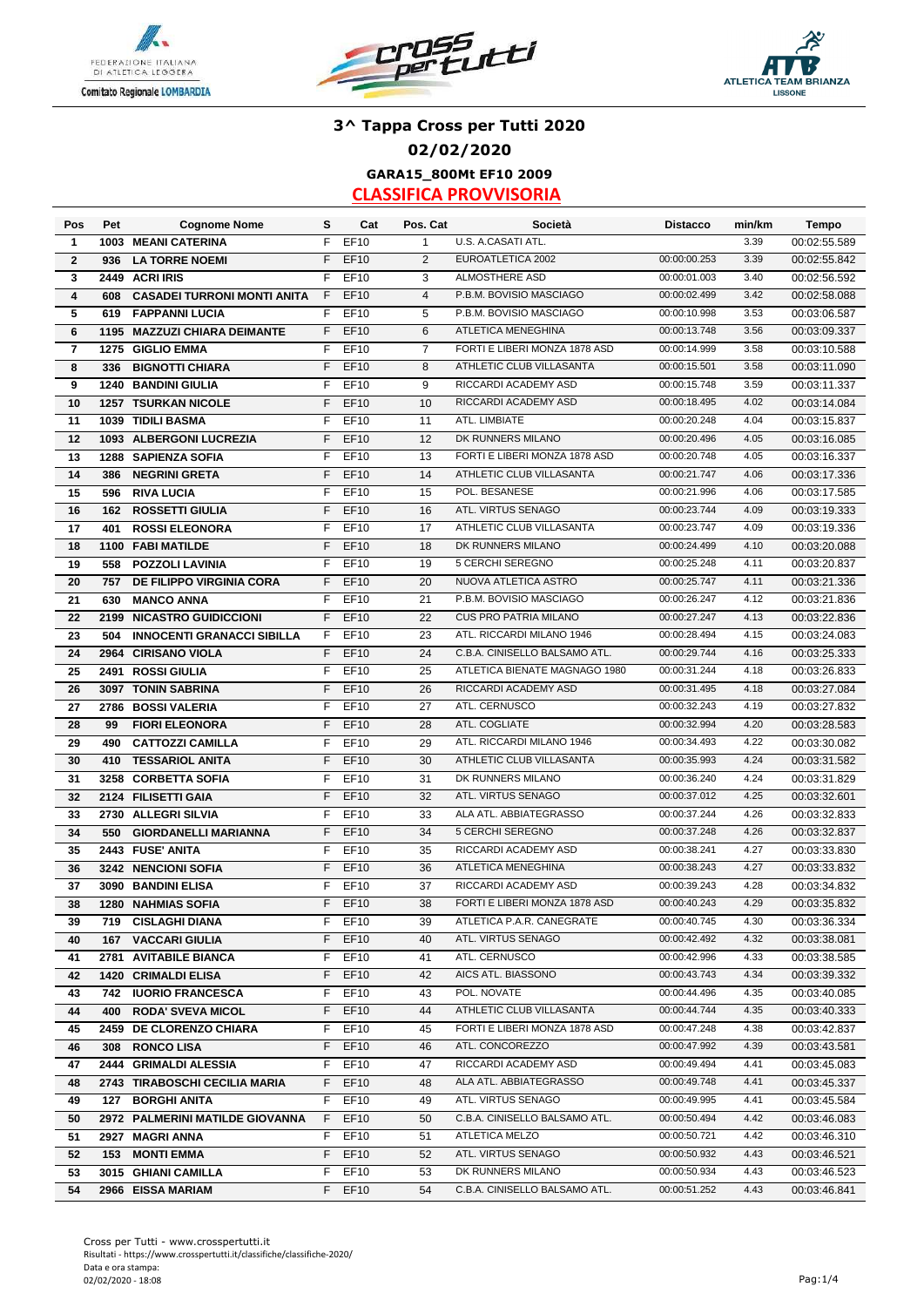





**02/02/2020**

**GARA15\_800Mt EF10 2009**

| 55 |     | 500 GOLA CAMILLA MARIA            |    | F EF10   | 55 | ATL. RICCARDI MILANO 1946     | 00:00:52.004 | 4.44 | 00:03:47.593 |
|----|-----|-----------------------------------|----|----------|----|-------------------------------|--------------|------|--------------|
| 56 |     | 3112 DE VAL LARA                  |    | F EF10   | 56 | SCUOLA SPORTIVA ATL. PUNTO IT | 00:00:52.260 | 4.44 | 00:03:47.849 |
| 57 |     | <b>422 CANTONE VALENTINA</b>      | F. | EF10     | 57 | ATLETICA CINISELLO            | 00:00:55.243 | 4.48 | 00:03:50.832 |
| 58 | 363 | <b>GIACOMELLO AURORA</b>          | F. | EF10     | 58 | ATHLETIC CLUB VILLASANTA      | 00:00:55.994 | 4.49 | 00:03:51.583 |
| 59 |     | <b>1189 LOCATELLI MARIA</b>       |    | F EF10   | 59 | ATLETICA MENEGHINA            | 00:00:55.995 | 4.49 | 00:03:51.584 |
| 60 |     | 2939 SVARA GIULIA                 |    | F EF10   | 60 | ATLETICA MENEGHINA            | 00:00:56.498 | 4.50 | 00:03:52.087 |
| 61 | 800 | <b>STEFANETTO GIULIA EMANUELA</b> | F  | EF10     | 61 | ATL. VIS NOVA GIUSSANO        | 00:00:57.499 | 4.51 | 00:03:53.088 |
| 62 |     | 2776 SCHWETZ SARA                 |    | F EF10   | 62 | ATHLETIC CLUB VILLASANTA      | 00:00:58.995 | 4.53 | 00:03:54.584 |
| 63 |     | 535 BOANO GRETA                   | F. | EF10     | 63 | 5 CERCHI SEREGNO              | 00:00:59.504 | 4.53 | 00:03:55.093 |
| 64 |     | 3031 LUGLI LUCIA                  |    | $F$ EF10 | 64 | FORTI E LIBERI MONZA 1878 ASD | 00:01:00.255 | 4.54 | 00:03:55.844 |
| 65 |     | 342 CAPOGRECO CAROLA              |    | F EF10   | 65 | ATHLETIC CLUB VILLASANTA      | 00:01:01.503 | 4.56 | 00:03:57.092 |
| 66 |     | 312 RULLO SOFIA                   |    | F EF10   | 66 | ATL. CONCOREZZO               | 00:01:02.247 | 4.57 | 00:03:57.836 |
| 67 |     | <b>1105 STEFANONI CHIARA</b>      |    | F EF10   | 67 | DK RUNNERS MILANO             | 00:01:02.747 | 4.57 | 00:03:58.336 |
| 68 |     | <b>1200 MORESCHINI GRETA</b>      |    | F EF10   | 68 | ATLETICA MENEGHINA            | 00:01:02.998 | 4.58 | 00:03:58.587 |
| 69 |     | 3251 MELITA SIRIA                 | F. | EF10     | 69 | C.B.A. CINISELLO BALSAMO ATL. | 00:01:04.504 | 5.00 | 00:04:00.093 |
| 70 |     | 3232 ACERBIS MARY FRANCISCA       |    | F EF10   | 70 | EUROATLETICA 2002             | 00:01:06.250 | 5.02 | 00:04:01.839 |
| 71 |     | 1024 LISANTI GAIA                 | F. | EF10     | 71 | ATL. LIMBIATE                 | 00:01:07.248 | 5.03 | 00:04:02.837 |
| 72 | 380 | <b>MEZZADRI ALICE</b>             | F. | EF10     | 72 | ATHLETIC CLUB VILLASANTA      | 00:01:07.250 | 5.03 | 00:04:02.839 |
| 73 |     | 2912 LOVATO MATILDE               | F. | EF10     | 73 | ATL. VIRTUS SENAGO            | 00:01:10.501 | 5.07 | 00:04:06.090 |
| 74 |     | 2833 PAGANI GAIA                  |    | F EF10   | 74 | ATL. CERNUSCO                 | 00:01:11.749 | 5.09 | 00:04:07.338 |
| 75 |     | 372 LORUSSO LAURA                 | F. | EF10     | 75 | ATHLETIC CLUB VILLASANTA      | 00:01:13.012 | 5.10 | 00:04:08.601 |
| 76 | 355 | <b>DI VITO NATALIA</b>            |    | $F$ EF10 | 76 | ATHLETIC CLUB VILLASANTA      | 00:01:16.251 | 5.14 | 00:04:11.840 |
| 77 | 253 | <b>VAGHI IRENE GIULIANA</b>       |    | F EF10   | 77 | ATL. CESANO MADERNO           | 00:01:21.005 | 5.20 | 00:04:16.594 |
| 78 | 86  | <b>VIOLA NOEMI</b>                | F. | EF10     | 78 | POL. TEAM BRIANZA LISSONE     | 00:01:22.756 | 5.22 | 00:04:18.345 |
| 79 | 989 | <b>VILLA ALESSIA</b>              | F. | EF10     | 79 | ATL. SOVICO                   | 00:01:24.507 | 5.25 | 00:04:20.096 |
| 80 | 539 | <b>CAMPOSEO GIULIA MARIA</b>      |    | F EF10   | 80 | 5 CERCHI SEREGNO              | 00:01:25.504 | 5.26 | 00:04:21.093 |
| 81 |     | <b>157 PASETTO MARTINA</b>        | F. | EF10     | 81 | ATL. VIRTUS SENAGO            | 00:01:42.255 | 5.47 | 00:04:37.844 |
| 82 | 531 | <b>BELLOTTI CLAUDIA</b>           |    | $F$ EF10 | 82 | 5 CERCHI SEREGNO              | 00:02:02.998 | 6.13 | 00:04:58.587 |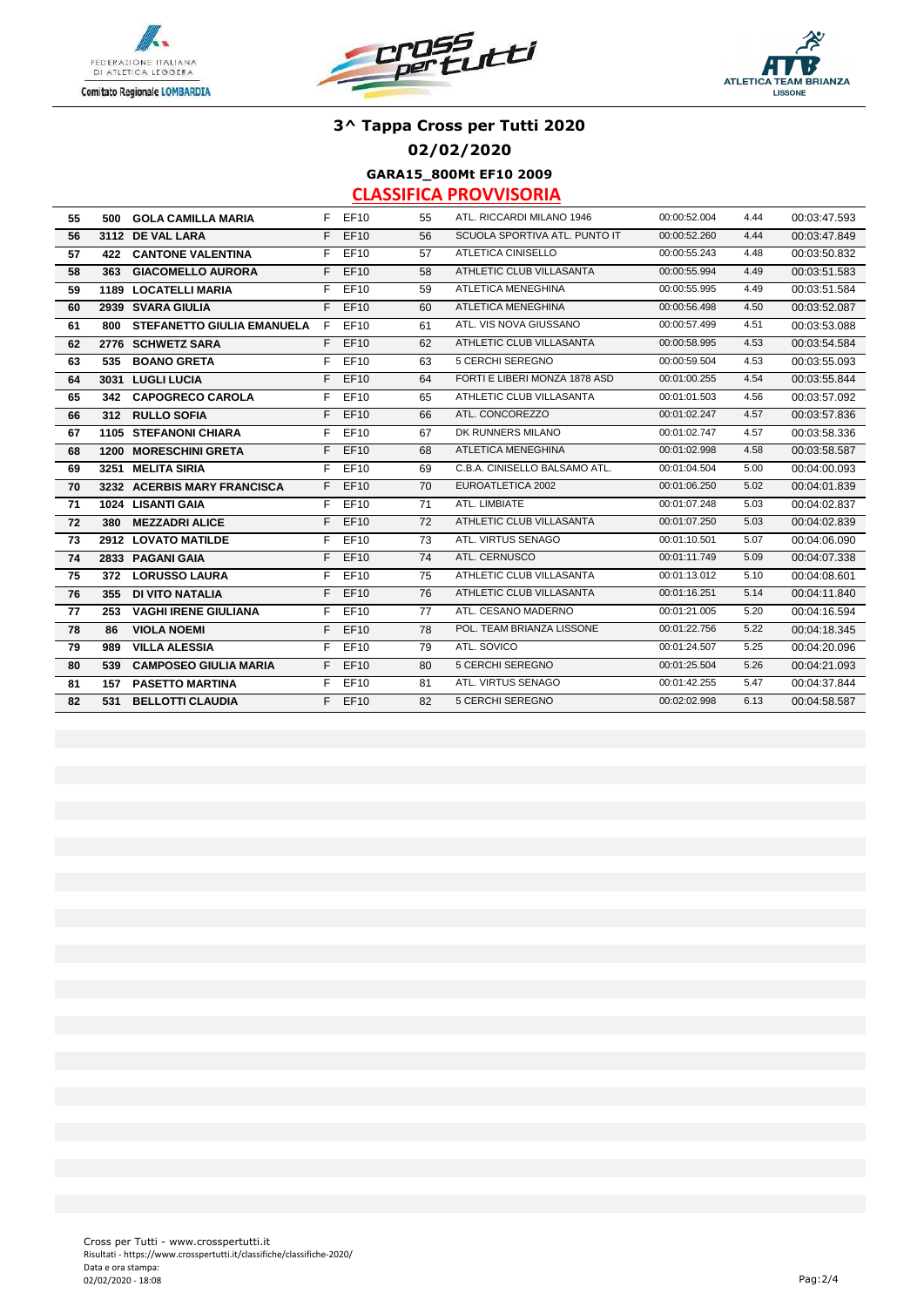





**3^ Tappa Cross per Tutti 2020 02/02/2020 GARA15\_800Mt EF10 2009 CLASSIFICA PROVVISORIA**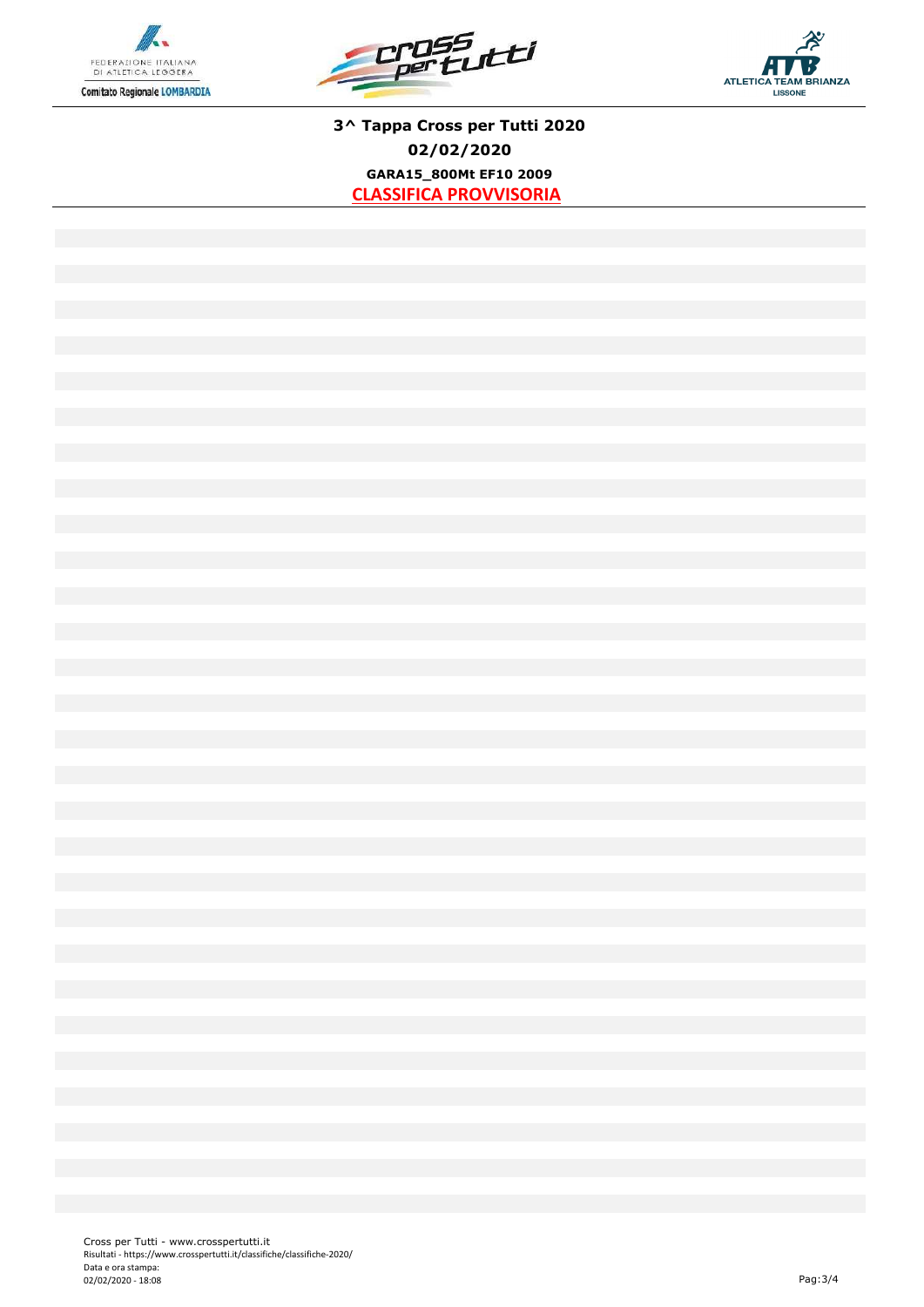





**3^ Tappa Cross per Tutti 2020 02/02/2020 GARA15\_800Mt EF10 2009 CLASSIFICA PROVVISORIA**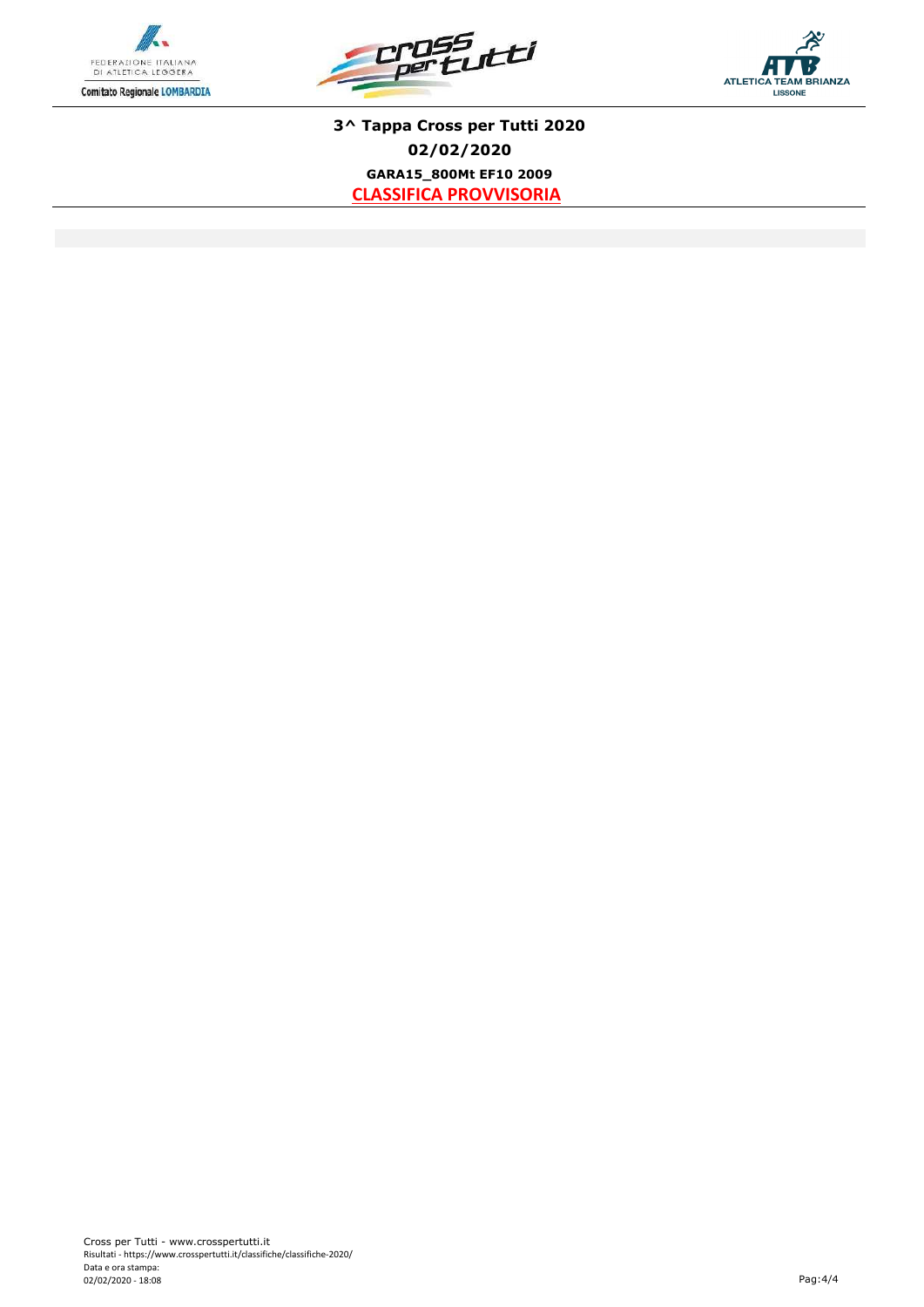





### **3^ Tappa Cross per Tutti 2020 02/02/2020 Gara 16 - EM10 (2009)**

| Pos          | Pet  | <b>Cognome Nome</b>                           | s | Cat         | Pos. Cat       | Società                         | <b>Distacco</b> | min/km | Tempo        |
|--------------|------|-----------------------------------------------|---|-------------|----------------|---------------------------------|-----------------|--------|--------------|
| 1            | 965  | <b>VILLA RICCARDO RENATO</b>                  | M | <b>EM10</b> | $\mathbf{1}$   | EUROATLETICA 2002               |                 | 3.31   | 00:02:49.102 |
| $\mathbf{2}$ | 2718 | <b>CHIUCHIU' SIMONE</b>                       | M | <b>EM10</b> | 2              | 5 CERCHI SEREGNO                | 00:00:03.493    | 3.35   | 00:02:52.595 |
| 3            | 543  | <b>COLISTRA VITTORIO</b>                      | M | <b>EM10</b> | 3              | 5 CERCHI SEREGNO                | 00:00:03.992    | 3.36   | 00:02:53.094 |
| 4            | 1290 | <b>TROCINO ANDREA</b>                         | M | <b>EM10</b> | $\overline{4}$ | FORTI E LIBERI MONZA 1878 ASD   | 00:00:09.990    | 3.43   | 00:02:59.092 |
| 5            | 708  | <b>FERRARI ALESSIO</b>                        | M | <b>EM10</b> | 5              | ATL. GESSATE                    | 00:00:10.490    | 3.44   | 00:02:59.592 |
| 6            | 2993 | <b>NEGRATO GABRIELE</b>                       | M | <b>EM10</b> | 6              | <b>CUS INSUBRIA VARESE COMO</b> | 00:00:14.248    | 3.49   | 00:03:03.350 |
| 7            | 1103 | <b>MAPELLI JACOPO</b>                         | M | <b>EM10</b> | $\overline{7}$ | DK RUNNERS MILANO               | 00:00:14.994    | 3.50   | 00:03:04.096 |
| 8            | 598  | <b>ROMEI FRANCESCO</b>                        | м | <b>EM10</b> | 8              | POL. BESANESE                   | 00:00:16.739    | 3.52   | 00:03:05.841 |
| 9            | 1268 | <b>BORGONOVO ALEX</b>                         | м | <b>EM10</b> | 9              | FORTI E LIBERI MONZA 1878 ASD   | 00:00:17.246    | 3.52   | 00:03:06.348 |
| 10           |      | 1110 BERETTI ANDREA EMANUELE                  | м | <b>EM10</b> | 10             | <b>ATLETICA MONZA</b>           | 00:00:17.999    | 3.53   | 00:03:07.101 |
| 11           | 59   | <b>MACONI NICOLO'</b>                         | м | <b>EM10</b> | 11             | POL. TEAM BRIANZA LISSONE       | 00:00:19.240    | 3.55   | 00:03:08.342 |
| 12           |      | 1263 APPUWA HANDI YASIN AMODYA                | M | <b>EM10</b> | 12             | FORTI E LIBERI MONZA 1878 ASD   | 00:00:19.491    | 3.55   | 00:03:08.593 |
| 13           | 455  | <b>ZACCHETTI TOMMASO</b>                      | м | <b>EM10</b> | 13             | <b>GEAS ATLETICA</b>            | 00:00:19.742    | 3.56   | 00:03:08.844 |
| 14           | 811  | PIETROSEMOLI ACHILLE                          | M | <b>EM10</b> | 14             | <b>U.S. SANGIORGESE</b>         | 00:00:20.240    | 3.56   | 00:03:09.342 |
| 15           |      | 1115 CARAMELLO ANDREA                         | м | <b>EM10</b> | 15             | <b>ATLETICA MONZA</b>           | 00:00:21.737    | 3.58   | 00:03:10.839 |
| 16           | 660  | <b>VAZQUEZ MATTIA</b>                         | M | <b>EM10</b> | 16             | P.B.M. BOVISIO MASCIAGO         | 00:00:21.738    | 3.58   | 00:03:10.840 |
| 17           | 451  | <b>TREZZI VALERIO</b>                         | M | <b>EM10</b> | 17             | <b>GEAS ATLETICA</b>            | 00:00:21.739    | 3.58   | 00:03:10.841 |
| 18           | 734  | <b>BARRA FRANCESCO</b>                        | M | <b>EM10</b> | 18             | POL. NOVATE                     | 00:00:21.998    | 3.58   | 00:03:11.100 |
| 19           |      | 2377 VISCARDI FILIPPO                         | M | <b>EM10</b> | 19             | U.S. A.CASATI ATL.              | 00:00:22.486    | 3.59   | 00:03:11.588 |
| 20           | 473  | <b>SAPIENZA ENRICO</b>                        | M | <b>EM10</b> | 20             | <b>CUS PRO PATRIA MILANO</b>    | 00:00:24.251    | 4.01   | 00:03:13.353 |
| 21           | 955  | <b>SIOLI DAVIDE</b>                           | м | <b>EM10</b> | 21             | EUROATLETICA 2002               | 00:00:25.237    | 4.02   | 00:03:14.339 |
| 22           | 616  | <b>DUSHKU DANIEL</b>                          | M | <b>EM10</b> | 22             | P.B.M. BOVISIO MASCIAGO         | 00:00:25.492    | 4.03   | 00:03:14.594 |
| 23           | 3266 | <b>VILLA ALESSANDRO</b>                       | М | <b>EM10</b> | 23             | DK RUNNERS MILANO               | 00:00:27.238    | 4.05   | 00:03:16.340 |
| 24           |      | <b>143 GENESI TOMMASO</b>                     | M | <b>EM10</b> | 24             | ATL. VIRTUS SENAGO              | 00:00:27.984    | 4.06   | 00:03:17.086 |
| 25           |      | 2865 CARCANO MATTEO                           | M | <b>EM10</b> | 25             | ATL. GESSATE                    | 00:00:29.237    | 4.07   | 00:03:18.339 |
| 26           | 424  | <b>CAPORALE JAGO</b>                          | M | <b>EM10</b> | 26             | ATLETICA CINISELLO              | 00:00:30.989    | 4.10   | 00:03:20.091 |
| 27           | 427  | <b>CATTANEO CHRISTIAN</b>                     | M | <b>EM10</b> | 27             | ATLETICA CINISELLO              | 00:00:31.236    | 4.10   | 00:03:20.338 |
| 28           | 1415 | <b>AROSIO FELIPE</b>                          | M | <b>EM10</b> | 28             | AICS ATL. BIASSONO              | 00:00:32.486    | 4.11   | 00:03:21.588 |
| 29           | 2967 | <b>GUZZO RICCARDO</b>                         | М | <b>EM10</b> | 29             | C.B.A. CINISELLO BALSAMO ATL.   | 00:00:33.238    | 4.12   | 00:03:22.340 |
| 30           | 95   | <b>CATTANEO MATTEO</b>                        | M | <b>EM10</b> | 30             | ATL. COGLIATE                   | 00:00:33.240    | 4.12   | 00:03:22.342 |
| 31           |      | 2755 DE FELICE RICCARDO                       | М | <b>EM10</b> | 31             | ASPES SSD RL                    | 00:00:34.736    | 4.14   | 00:03:23.838 |
| 32           | 589  | <b>DESSI' ANDREA</b>                          | M | <b>EM10</b> | 32             | POL. BESANESE                   | 00:00:35.235    | 4.15   | 00:03:24.337 |
| 33           | 2768 | <b>FALCINELLI CARLO</b>                       | м | <b>EM10</b> | 33             | ATHLETIC CLUB VILLASANTA        | 00:00:35.484    | 4.15   | 00:03:24.586 |
| 34           |      | 2943 ANNONI MATTIA                            | M | <b>EM10</b> | 34             | <b>ATLETICA MONZA</b>           | 00:00:35.734    | 4.16   | 00:03:24.836 |
| 35           | 221  | <b>MASCIADRI DIEGO</b>                        | М | <b>EM10</b> | 35             | ATL. CESANO MADERNO             | 00:00:35.736    | 4.16   | 00:03:24.838 |
| 36           |      | <b>1095 CARMINATI PIETRO</b>                  | M | <b>EM10</b> | 36             | DK RUNNERS MILANO               | 00:00:37.239    | 4.17   | 00:03:26.341 |
| 37           |      | 1276 HEMA RUBEN                               | M | <b>EM10</b> | 37             | FORTI E LIBERI MONZA 1878 ASD   | 00:00:37.989    | 4.18   | 00:03:27.091 |
| 38           |      | 347 CICCONE MATTEO                            | M | <b>EM10</b> | 38             | ATHLETIC CLUB VILLASANTA        | 00:00:39.242    | 4.20   | 00:03:28.344 |
| 39           |      | 1321 CARRARA DANIELE                          |   | M EM10      | 39             | ATLETICA DESIO ASD              | 00:00:39.493    | 4.20   | 00:03:28.595 |
| 40           |      | 1340 FAINI FILIPPO                            | М | <b>EM10</b> | 40             | ATLETICA DESIO ASD              | 00:00:39.991    | 4.21   | 00:03:29.093 |
|              |      | 1277 LONGONI GIACOMO                          | м | <b>EM10</b> | 41             | FORTI E LIBERI MONZA 1878 ASD   | 00:00:40.741    | 4.22   | 00:03:29.843 |
| 41<br>42     |      | <b>404 SCRENCI GIUSEPPE</b>                   | М | <b>EM10</b> | 42             | ATHLETIC CLUB VILLASANTA        | 00:00:40.742    | 4.22   | 00:03:29.844 |
| 43           |      | 2721 TRABATTONI FRANCESCO                     | м | <b>EM10</b> | 43             | 5 CERCHI SEREGNO                | 00:00:41.485    | 4.23   | 00:03:30.587 |
| 44           |      | <b>647 RONCHI DAVIDE</b>                      | M | <b>EM10</b> | 44             | P.B.M. BOVISIO MASCIAGO         | 00:00:41.743    | 4.23   | 00:03:30.845 |
|              |      | 1250 GRAMEGNA MARCO                           | м | <b>EM10</b> | 45             | RICCARDI ACADEMY ASD            | 00:00:42.484    | 4.24   | 00:03:31.586 |
| 45           |      |                                               |   |             |                | <b>CUS PRO PATRIA MILANO</b>    | 00:00:42.740    | 4.24   |              |
| 46           |      | 2694 LOMBARDO VINCENZO<br>118 BOZZONI FILIPPO | M | <b>EM10</b> | 46             | U.S. VIRTUS BINASCO ATL.        | 00:00:43.484    | 4.25   | 00:03:31.842 |
| 47           |      |                                               | M | <b>EM10</b> | 47             | ATLETICA DESIO ASD              | 00:00:43.739    | 4.26   | 00:03:32.586 |
| 48           |      | 1322 CARRIERO FRANCESCO                       |   | M EM10      | 48             |                                 |                 |        | 00:03:32.841 |
| 49           |      | 3267 CASSANELLI ALBERTO                       | M | <b>EM10</b> | 49             | ATLETICA MENEGHINA              | 00:00:43.991    | 4.26   | 00:03:33.093 |
| 50           |      | 2741 PRIMAVESI GIACOMO                        | M | <b>EM10</b> | 50             | ALA ATL. ABBIATEGRASSO          | 00:00:44.232    | 4.26   | 00:03:33.334 |
| 51           |      | 1083 PRICCA ALBERTO ANGELO                    | м | <b>EM10</b> | 51             | ATLETICRALS2-TEATRO ALLA SCALA  | 00:00:44.743    | 4.27   | 00:03:33.845 |
| 52           |      | 2303 CASABONA IVAN ALDO                       | M | <b>EM10</b> | 52             | POL. NOVATE                     | 00:00:44.745    | 4.27   | 00:03:33.847 |
| 53           |      | 3231 BALDO FRANCESCO                          | м | <b>EM10</b> | 53             | EUROATLETICA 2002               | 00:00:45.225    | 4.27   | 00:03:34.327 |
| 54           |      | 1428 RIVA ALESSANDRO                          | M | <b>EM10</b> | 54             | AICS ATL. BIASSONO              | 00:00:45.995    | 4.28   | 00:03:35.097 |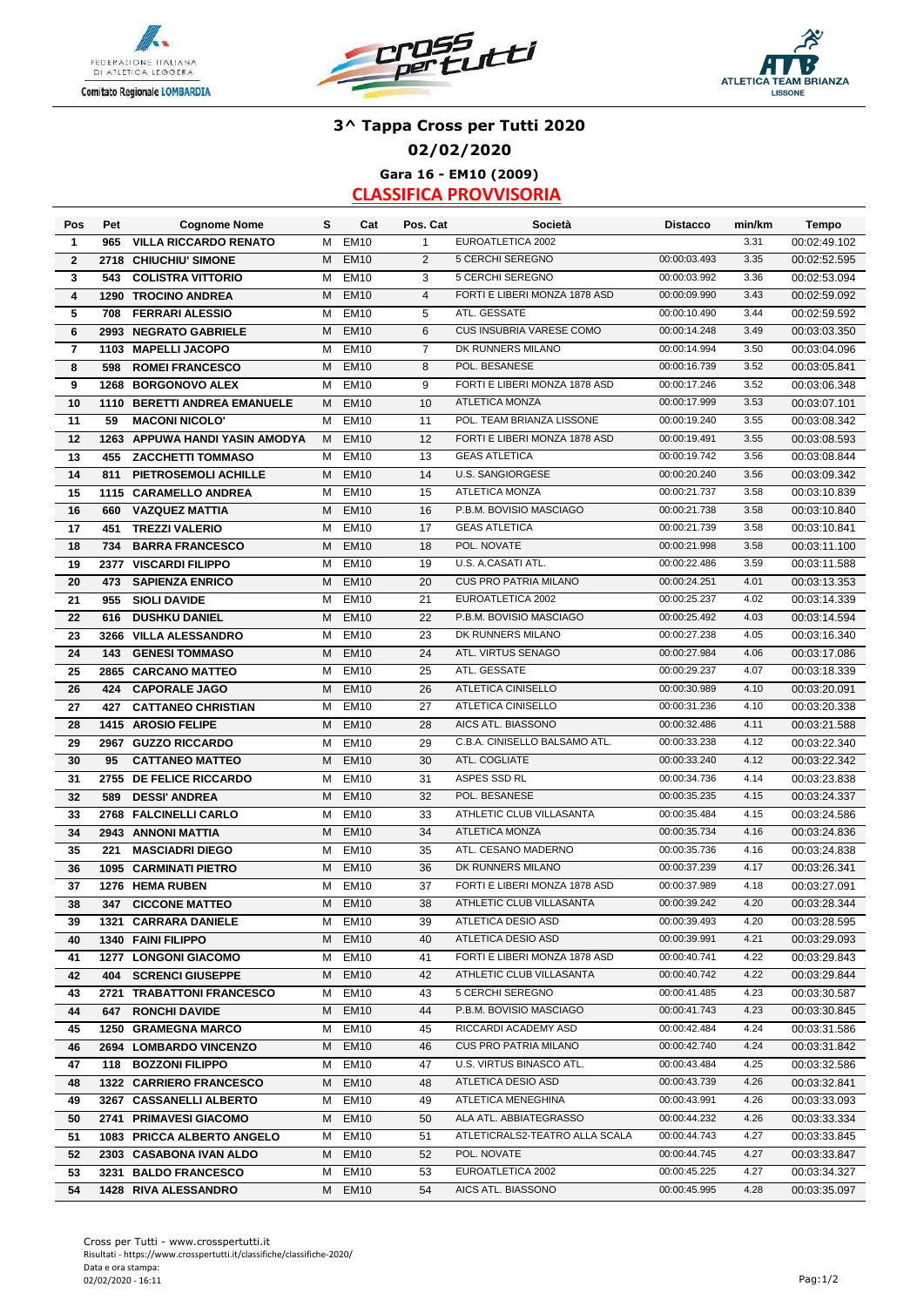





**02/02/2020**

**Gara 16 - EM10 (2009)**

| 55  |     | 595 PIROVANO GABRIELE           |   | M EM10           | 55  | POL. BESANESE                 | 00:00:46.240 | 4.29 | 00:03:35.342 |
|-----|-----|---------------------------------|---|------------------|-----|-------------------------------|--------------|------|--------------|
| 56  |     | 125 BINA RICCARDO               | M | <b>EM10</b>      | 56  | ATL. VIRTUS SENAGO            | 00:00:46.241 | 4.29 | 00:03:35.343 |
| 57  | 293 | <b>MANDELLI CRISTIANO</b>       | м | <b>EM10</b>      | 57  | ATL. CONCOREZZO               | 00:00:47.986 | 4.31 | 00:03:37.088 |
| 58  |     | 2237 ZONTINI LORENZO            | M | <b>EM10</b>      | 58  | ATL. RICCARDI MILANO 1946     | 00:00:48.229 | 4.31 | 00:03:37.331 |
| 59  | 614 | <b>CORSINI SIMONE</b>           | М | <b>EM10</b>      | 59  | P.B.M. BOVISIO MASCIAGO       | 00:00:48.231 | 4.31 | 00:03:37.333 |
| 60  |     | 2720 PELLEGATTA EDOARDO         | M | <b>EM10</b>      | 60  | 5 CERCHI SEREGNO              | 00:00:48.232 | 4.31 | 00:03:37.334 |
| 61  | 984 | <b>SALA GIOVANNI</b>            | м | <b>EM10</b>      | 61  | ATL. SOVICO                   | 00:00:48.485 | 4.31 | 00:03:37.587 |
| 62  | 25  | <b>BERDUCCI FILIPPO</b>         | M | <b>EM10</b>      | 62  | POL. TEAM BRIANZA LISSONE     | 00:00:49.238 | 4.32 | 00:03:38.340 |
| 63  | 969 | <b>AFFATATO VINCENZO MATTEO</b> | м | <b>EM10</b>      | 63  | ATL. SOVICO                   | 00:00:50.485 | 4.34 | 00:03:39.587 |
| 64  | 897 | <b>AMORUSO ENEA</b>             | M | <b>EM10</b>      | 64  | EUROATLETICA 2002             | 00:00:50.986 | 4.35 | 00:03:40.088 |
| 65  |     | 1400 TANZI PAVEL                | M | <b>EM10</b>      | 65  | ATLETICA DESIO ASD            | 00:00:51.738 | 4.36 | 00:03:40.840 |
| 66  |     | 617 EL OUARDIRHI DIEGO YOUNESS  | M | <b>EM10</b>      | 66  | P.B.M. BOVISIO MASCIAGO       | 00:00:52.233 | 4.36 | 00:03:41.335 |
| 67  |     | 1336 D'ORSO ALESSANDRO ENRIC    |   | M EM10           | 67  | ATLETICA DESIO ASD            | 00:00:52.235 | 4.36 | 00:03:41.337 |
| 68  |     | 2945 BERETTA PAOLO              | M | <b>EM10</b>      | 68  | <b>ATLETICA MONZA</b>         | 00:00:53.733 | 4.38 | 00:03:42.835 |
| 69  |     | 2257 RUZZON EDOARDO             | м | <b>EM10</b>      | 69  | SEZ. ATL. ORATORIO CORNAREDO  | 00:00:53.734 | 4.38 | 00:03:42.836 |
| 70  | 611 | <b>CIABATTINI LORENZO</b>       | M | <b>EM10</b>      | 70  | P.B.M. BOVISIO MASCIAGO       | 00:00:54.725 | 4.39 | 00:03:43.827 |
| 71  |     | 1332 D'ANGELO DAVIDE            | м | <b>EM10</b>      | 71  | ATLETICA DESIO ASD            | 00:00:55.214 | 4.40 | 00:03:44.316 |
| 72  |     | 1128 SORESINI DAVIDE ISMAEL     | M | <b>EM10</b>      | 72  | <b>ATLETICA MONZA</b>         | 00:00:56.477 | 4.41 | 00:03:45.579 |
| 73  | 304 | <b>PIROLA GIOELE</b>            | м | <b>EM10</b>      | 73  | ATL. CONCOREZZO               | 00:00:57.229 | 4.42 | 00:03:46.331 |
| 74  |     | 2980 CAFARO LEONARDO            | M | <b>EM10</b>      | 74  | <b>CENTRO SCHUSTER</b>        | 00:00:57.231 | 4.42 | 00:03:46.333 |
| 75  |     | 270 BRUNI NICHOLAS              | м | <b>EM10</b>      | 75  | ATL. CONCOREZZO               | 00:00:58.721 | 4.44 | 00:03:47.823 |
| 76  | 137 | <b>CERATI ENEA</b>              | M | <b>EM10</b>      | 76  | ATL. VIRTUS SENAGO            | 00:00:59.725 | 4.46 | 00:03:48.827 |
| 77  | 406 | <b>SIRONI ANDREA</b>            | м | <b>EM10</b>      | 77  | ATHLETIC CLUB VILLASANTA      | 00:00:59.971 | 4.46 | 00:03:49.073 |
| 78  |     | <b>1308 BIASSONI SIMONE</b>     | M | <b>EM10</b>      | 78  | ATLETICA DESIO ASD            | 00:01:00.225 | 4.46 | 00:03:49.327 |
| 79  | 77  | <b>RUGGIERO EDOARDO</b>         |   | M EM10           | 79  | POL. TEAM BRIANZA LISSONE     | 00:01:01.721 | 4.48 | 00:03:50.823 |
| 80  | 323 | <b>VILLA GABRIELE</b>           | M | EM <sub>10</sub> | 80  | ATL. CONCOREZZO               | 00:01:04.469 | 4.51 | 00:03:53.571 |
| 81  |     | 383 MONARI PIETRO               | м | <b>EM10</b>      | 81  | ATHLETIC CLUB VILLASANTA      | 00:01:05.217 | 4.52 | 00:03:54.319 |
| 82  | 145 | <b>GIANOTTI NICCOLO' LEONE</b>  | M | <b>EM10</b>      | 82  | ATL. VIRTUS SENAGO            | 00:01:05.471 | 4.53 | 00:03:54.573 |
| 83  | 212 | <b>KIBASA GIULIO PRAKSIDIS</b>  | м | <b>EM10</b>      | 83  | ATL. CESANO MADERNO           | 00:01:06.468 | 4.54 | 00:03:55.570 |
| 84  |     | 2819 KORMOS EMILIANO            | M | <b>EM10</b>      | 84  | ATL. CERNUSCO                 | 00:01:06.967 | 4.55 | 00:03:56.069 |
| 85  |     | 2148 ZANOTTO ANDREA             | м | <b>EM10</b>      | 85  | ATHLETIC CLUB VILLASANTA      | 00:01:07.221 | 4.55 | 00:03:56.323 |
| 86  |     | 2815 GARZONE BALBONI TOMMASO    | M | <b>EM10</b>      | 86  | ATL. CERNUSCO                 | 00:01:07.981 | 4.56 | 00:03:57.083 |
| 87  |     | 214 LA MENDOLA MICHELE          | м | <b>EM10</b>      | 87  | ATL. CESANO MADERNO           | 00:01:08.467 | 4.56 | 00:03:57.569 |
| 88  |     | 1223 CASTELLO LUCA              | M | <b>EM10</b>      | 88  | @TLETICA MEDA 014             | 00:01:08.974 | 4.57 | 00:03:58.076 |
| 89  | 605 | <b>BADROUSS SAMIR</b>           | м | <b>EM10</b>      | 89  | P.B.M. BOVISIO MASCIAGO       | 00:01:10.216 | 4.59 | 00:03:59.318 |
| 90  |     | 2919 PALERMO GIACOMO            | M | <b>EM10</b>      | 90  | ATL. VIS NOVA GIUSSANO        | 00:01:11.465 | 5.00 | 00:04:00.567 |
| 91  | 593 | <b>MAZZA RICCARDO</b>           | м | <b>EM10</b>      | 91  | POL. BESANESE                 | 00:01:11.475 | 5.00 | 00:04:00.577 |
| 92  |     | 3021 BERNA LORENZO              | м | <b>EM10</b>      | 92  | FORTI E LIBERI MONZA 1878 ASD | 00:01:12.216 | 5.01 | 00:04:01.318 |
| 93  |     | 3030 LUGLI VALTER               |   | M EM10           | 93  | FORTI E LIBERI MONZA 1878 ASD | 00:01:12.464 | 5.01 | 00:04:01.566 |
| 94  |     | 2947 CORONGIU RUBEN             |   | M EM10           | 94  | <b>ATLETICA MONZA</b>         | 00:01:13.477 | 5.03 | 00:04:02.579 |
| 95  |     | 3271 TRICARICO NICOLO'          | м | <b>EM10</b>      | 95  | ATL. CONCOREZZO               | 00:01:14.467 | 5.04 | 00:04:03.569 |
| 96  | 334 | <b>BELVEDERE FEDERICO</b>       | М | <b>EM10</b>      | 96  | ATHLETIC CLUB VILLASANTA      | 00:01:14.716 | 5.04 | 00:04:03.818 |
| 97  |     | 2446 PAGLIOTTO LUCA             | м | <b>EM10</b>      | 97  | RICCARDI ACADEMY ASD          | 00:01:16.216 | 5.06 | 00:04:05.318 |
| 98  |     | 667 CAICEDO TREJO NICK ESTIVEN  | M | <b>EM10</b>      | 98  | G.S.A. BRUGHERIO              | 00:01:16.717 | 5.07 | 00:04:05.819 |
| 99  |     | 1022 KANE PAPE ALASSANE         | м | <b>EM10</b>      | 99  | ATL. LIMBIATE                 | 00:01:20.212 | 5.11 | 00:04:09.314 |
| 100 | 41  | <b>D'AMBROSIO EDOARDO</b>       | M | <b>EM10</b>      | 100 | POL. TEAM BRIANZA LISSONE     | 00:01:21.457 | 5.13 | 00:04:10.559 |
| 101 | 324 | <b>VILLA LUCA</b>               | M | <b>EM10</b>      | 101 | ATL. CONCOREZZO               | 00:01:21.709 | 5.13 | 00:04:10.811 |
| 102 | 63  | <b>MUSIO KAI</b>                | M | <b>EM10</b>      | 102 | POL. TEAM BRIANZA LISSONE     | 00:01:21.711 | 5.13 | 00:04:10.813 |
| 103 | 670 | <b>COSTANTINO ANDREA</b>        | M | EM <sub>10</sub> | 103 | G.S.A. BRUGHERIO              | 00:01:25.956 | 5.18 | 00:04:15.058 |
| 104 |     | 1012 CIUBOTARU VITALIE          |   | M EM10           | 104 | ATL. LIMBIATE                 | 00:01:39.706 | 5.36 | 00:04:28.808 |
| 105 |     | 1358 LAPESA DIEGO               |   | M EM10           | 105 | ATLETICA DESIO ASD            | 00:01:45.458 | 5.43 | 00:04:34.560 |
| 106 |     | 2506 MANCONI CHRISTIAN          |   | M EM10           | 106 | <b>CUS INSUBRIA</b>           | 00:01:50.211 | 5.49 | 00:04:39.313 |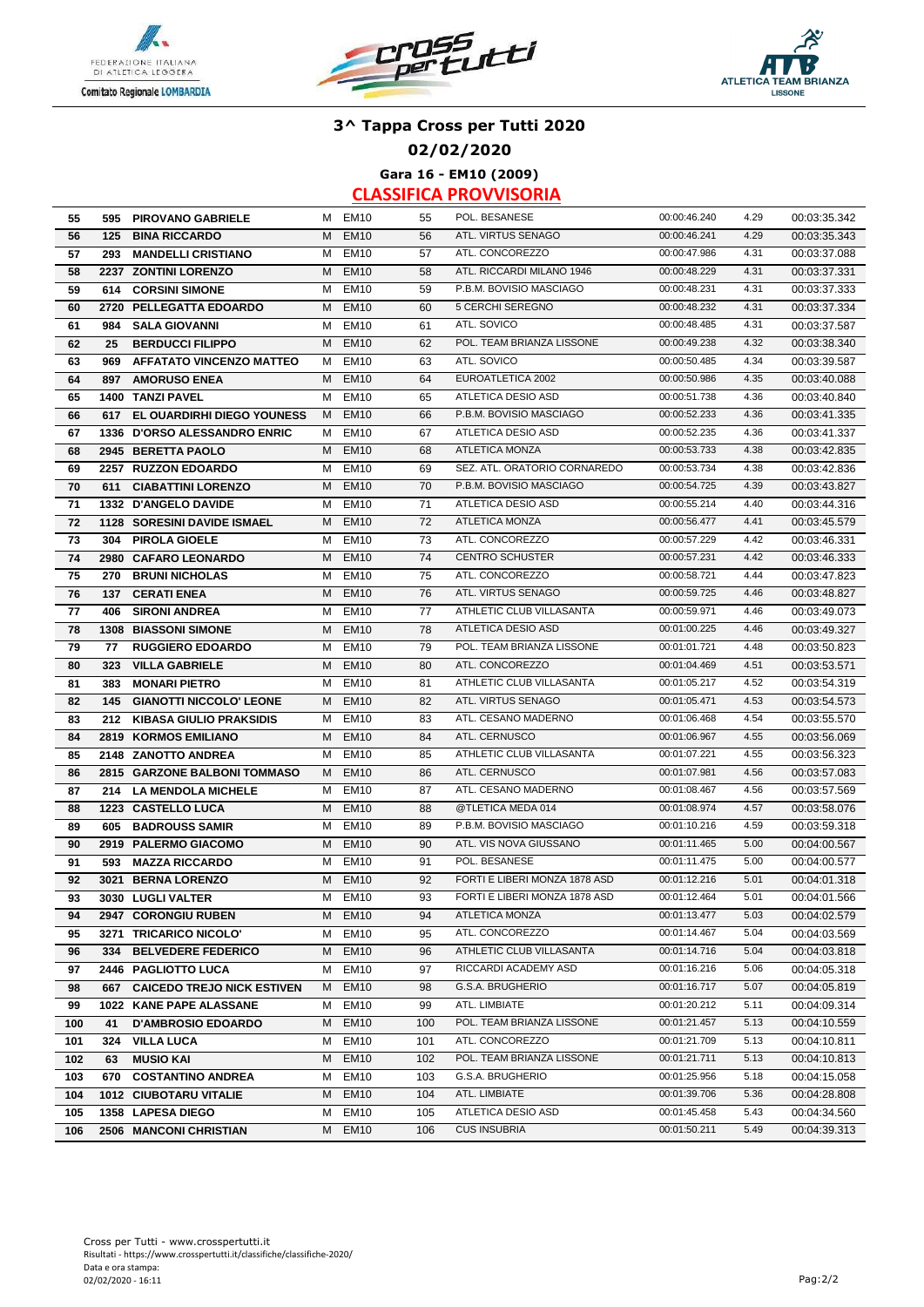





## **3^ Tappa Cross per Tutti 2020 02/02/2020 Gara 17 - RF (2008)**

| Pos            | Pet        | <b>Cognome Nome</b>                             | s      | Cat                    | Pos. Cat       | Società                                                    | <b>Distacco</b> | min/km | <b>Tempo</b> |
|----------------|------------|-------------------------------------------------|--------|------------------------|----------------|------------------------------------------------------------|-----------------|--------|--------------|
| 1              | 2714       | <b>NSEKE MATIO JEMIMA</b>                       | F      | <b>RF</b>              | $\mathbf{1}$   | POL. TEAM BRIANZA LISSONE                                  |                 | 4.27   | 00:04:27.172 |
| $\mathbf{2}$   |            | 3035 ATTI GIORGIA                               | F      | <b>RF</b>              | 2              | <b>GEAS ATLETICA</b>                                       | 00:00:09.751    | 4.36   | 00:04:36.923 |
| 3              | 27         | <b>BORA CAMILLA</b>                             | F      | <b>RF</b>              | 3              | POL. TEAM BRIANZA LISSONE                                  | 00:00:13.500    | 4.40   | 00:04:40.672 |
| 4              | 454        | <b>VISCHIONI ARIANNA</b>                        | F      | <b>RF</b>              | $\overline{4}$ | <b>GEAS ATLETICA</b>                                       | 00:00:18.750    | 4.45   | 00:04:45.922 |
| 5              | 1241       | <b>BERTIN NICOLE</b>                            | F      | <b>RF</b>              | 5              | RICCARDI ACADEMY ASD                                       | 00:00:20.001    | 4.47   | 00:04:47.173 |
| 6              | 458        | <b>AMOROSO FRANCESCA</b>                        | F      | <b>RF</b>              | 6              | <b>CUS PRO PATRIA MILANO</b>                               | 00:00:22.998    | 4.50   | 00:04:50.170 |
| $\overline{7}$ | 914        | <b>CALDI SOFIA</b>                              | F      | <b>RF</b>              | $\overline{7}$ | EUROATLETICA 2002                                          | 00:00:23.502    | 4.50   | 00:04:50.674 |
| 8              | 423        | <b>CAPORALE LJUBA</b>                           | F      | <b>RF</b>              | 8              | ATLETICA CINISELLO                                         | 00:00:24.502    | 4.51   | 00:04:51.674 |
| 9              |            | 2918 MIGNANI ARIANNA                            | F      | <b>RF</b>              | 9              | ATL. VIS NOVA GIUSSANO                                     | 00:00:25.501    | 4.52   | 00:04:52.673 |
| 10             | 339        | <b>BOSATELLI MARIANNA</b>                       | F      | <b>RF</b>              | 10             | ATHLETIC CLUB VILLASANTA                                   | 00:00:25.749    | 4.52   | 00:04:52.921 |
| 11             | 888        | <b>DI NOIA ALESSANDRA</b>                       | F      | <b>RF</b>              | 11             | ATL. MUGGIO'                                               | 00:00:26.752    | 4.53   | 00:04:53.924 |
| 12             | 827        | <b>LUNGHI MAIA</b>                              | F      | <b>RF</b>              | 12             | AZZURRA GARBAGNATE M.SE                                    | 00:00:28.008    | 4.55   | 00:04:55.180 |
| 13             |            | 3032 MARZI CARLOTTA                             | F      | <b>RF</b>              | 13             | FORTI E LIBERI MONZA 1878 ASD                              | 00:00:29.749    | 4.56   | 00:04:56.921 |
| 14             | 639        | PELLEGRINO ILARIA                               | F      | <b>RF</b>              | 14             | P.B.M. BOVISIO MASCIAGO                                    | 00:00:30.749    | 4.57   | 00:04:57.921 |
| 15             | 779        | <b>COLOMBO CAMILLA</b>                          | F      | <b>RF</b>              | 15             | ATL. VIS NOVA GIUSSANO                                     | 00:00:30.751    | 4.57   | 00:04:57.923 |
| 16             | 881        | <b>BUZZI MATILDE</b>                            | F      | <b>RF</b>              | 16             | ATL. MUGGIO'                                               | 00:00:34.245    | 5.01   | 00:05:01.417 |
| 17             | 544        | <b>DE MARTINI GIULIA</b>                        | F      | <b>RF</b>              | 17             | 5 CERCHI SEREGNO                                           | 00:00:36.496    | 5.03   | 00:05:03.668 |
| 18             |            | 1333 DE FELICE GLORIA                           | F      | <b>RF</b>              | 18             | ATLETICA DESIO ASD                                         | 00:00:37.246    | 5.04   | 00:05:04.418 |
| 19             |            | 207 FERRANTE ALICE                              | F      | <b>RF</b>              | 19             | ATL. CESANO MADERNO                                        | 00:00:37.756    | 5.04   | 00:05:04.928 |
| 20             | 513        | <b>PAPARELLA GIULIA</b>                         | F      | <b>RF</b>              | 20             | ATL. RICCARDI MILANO 1946                                  | 00:00:39.244    | 5.06   | 00:05:06.416 |
| 21             |            | 2901 ANDRADE MENDEZ GIORGIA                     | F      | <b>RF</b>              | 21             | ATL. SOVICO                                                | 00:00:39.496    | 5.06   | 00:05:06.668 |
| 22             |            | <b>1171 BRAMBILLE IRENE MARIA</b>               | F      | <b>RF</b>              | 22             | <b>ATLETICA MENEGHINA</b>                                  | 00:00:40.244    | 5.07   | 00:05:07.416 |
| 23             | 549        | <b>GENOVESE GIORGIA</b>                         | F      | <b>RF</b>              | 23             | 5 CERCHI SEREGNO                                           | 00:00:40.246    | 5.07   | 00:05:07.418 |
| 24             |            | 2092 MORINO SARA                                | F      | <b>RF</b>              | 24             | DK RUNNERS MILANO                                          | 00:00:41.743    | 5.08   | 00:05:08.915 |
| 25             | 860        | <b>GENERALI CAROLA</b>                          | F      | <b>RF</b>              | 25             | ASPES SSD RL                                               | 00:00:42.244    | 5.09   | 00:05:09.416 |
|                |            |                                                 | F      | <b>RF</b>              | 26             | ATL. RICCARDI MILANO 1946                                  | 00:00:42.498    | 5.09   | 00:05:09.670 |
| 26<br>27       | 483<br>907 | <b>BERTOLA ANITA</b><br><b>BONIZZI LUDOVICA</b> | F      | <b>RF</b>              | 27             | EUROATLETICA 2002                                          | 00:00:43.256    | 5.10   | 00:05:10.428 |
| 28             | 930        | <b>GANDOSSI ANNA</b>                            | F      | <b>RF</b>              | 28             | EUROATLETICA 2002                                          | 00:00:45.242    | 5.12   | 00:05:12.414 |
| 29             |            | <b>CILLA CLAUDIA</b>                            | F      | <b>RF</b>              | 29             | ATL. GESSATE                                               | 00:00:45.746    | 5.12   | 00:05:12.918 |
|                | 2869       |                                                 | F      | <b>RF</b>              | 30             | ATL. GESSATE                                               | 00:00:45.748    | 5.12   |              |
| 30             | 2881       | <b>RIGOLIN GIULIA</b>                           |        |                        |                | ATL. VIRTUS SENAGO                                         |                 |        | 00:05:12.920 |
| 31             | 142        | <b>FUMAGALLI GIADA</b>                          | F<br>F | <b>RF</b><br><b>RF</b> | 31             | ATL. RICCARDI MILANO 1946                                  | 00:00:47.744    | 5.14   | 00:05:14.916 |
| 32             | 525        | <b>VIGNATI VITTORIA MARIA</b>                   |        |                        | 32             |                                                            | 00:00:51.490    | 5.18   | 00:05:18.662 |
| 33             | 3101       | <b>ALLONE GIORGIA</b>                           | F      | <b>RF</b>              | 33             | SCUOLA SPORTIVA ATL. PUNTO IT                              | 00:00:52.490    | 5.19   | 00:05:19.662 |
| 34             |            | 3116 LATTANZIO LAVINIA                          | F      | <b>RF</b>              | 34             | SCUOLA SPORTIVA ATL. PUNTO IT<br>ATL. RICCARDI MILANO 1946 | 00:00:53.251    | 5.20   | 00:05:20.423 |
| 35             |            | 2220 BELLETTATO GIULIA                          | F      | <b>RF</b>              | 35             |                                                            | 00:00:54.743    | 5.21   | 00:05:21.915 |
| 36             |            | 3028 FARINA SARA LUCIA                          | F      | <b>RF</b>              | 36             | FORTI E LIBERI MONZA 1878 ASD                              | 00:00:55.242    | 5.22   | 00:05:22.414 |
| 37             |            | 391 PIN MATILDE                                 | F      | <b>RF</b>              | 37             | ATHLETIC CLUB VILLASANTA                                   | 00:00:55.244    | 5.22   | 00:05:22.416 |
| 38             |            | 1303 ANZELONI CHIARA                            | F      | <b>RF</b>              | 38             | <b>ATLETICA DESIO ASD</b>                                  | 00:00:56.499    | 5.23   | 00:05:23.671 |
| 39             |            | <b>1094 BERTONI CARLOTTA</b>                    |        | F RF                   | 39             | DK RUNNERS MILANO                                          | 00:00:57.243    | 5.24   | 00:05:24.415 |
| 40             |            | 576 COLUZZI ILARIA                              | F.     | <b>RF</b>              | 40             | SEZ. ATL. ORATORIO CORNAREDO                               | 00:00:57.996    | 5.25   | 00:05:25.168 |
| 41             |            | 2096 CIARALLO LEA                               | F.     | <b>RF</b>              | 41             | AZZURRA GARBAGNATE M.SE                                    | 00:00:58.744    | 5.25   | 00:05:25.916 |
| 42             | 552        | <b>MANZONI BEATRICE</b>                         | F      | <b>RF</b>              | 42             | 5 CERCHI SEREGNO                                           | 00:01:01.238    | 5.28   | 00:05:28.410 |
| 43             |            | 2902 CHERCHI CLAUDIA                            | F      | <b>RF</b>              | 43             | ATL. SOVICO                                                | 00:01:03.987    | 5.31   | 00:05:31.159 |
| 44             |            | 999 LEO GIULIA                                  | F.     | <b>RF</b>              | 44             | U.S. A.CASATI ATL.                                         | 00:01:04.237    | 5.31   | 00:05:31.409 |
| 45             | 898        | <b>ANDREIS VALENTINA</b>                        | F.     | RF                     | 45             | EUROATLETICA 2002                                          | 00:01:06.238    | 5.33   | 00:05:33.410 |
| 46             |            | 3056 FAVERO GIORGIA                             | F.     | <b>RF</b>              | 46             | POL. BESANESE                                              | 00:01:06.989    | 5.34   | 00:05:34.161 |
| 47             |            | 392 PIROLA GIORGIA                              | F.     | <b>RF</b>              | 47             | ATHLETIC CLUB VILLASANTA                                   | 00:01:07.989    | 5.35   | 00:05:35.161 |
| 48             |            | 2344 MELI VITTORIA                              | F      | <b>RF</b>              | 48             | AZZURRA GARBAGNATE M.SE                                    | 00:01:08.491    | 5.35   | 00:05:35.663 |
| 49             |            | 3250 BUONADONNA SILVIA                          | F      | <b>RF</b>              | 49             | ATL. CERNUSCO                                              | 00:01:10.245    | 5.37   | 00:05:37.417 |
| 50             |            | 2914 SUDATI FRANCESCA                           | F      | <b>RF</b>              | 50             | ATL. VIRTUS SENAGO                                         | 00:01:10.742    | 5.37   | 00:05:37.914 |
| 51             |            | 3096 NARDI VITTORIA                             | F      | RF                     | 51             | RICCARDI ACADEMY ASD                                       | 00:01:11.244    | 5.38   | 00:05:38.416 |
| 52             |            | 1254 POLIDORI ARIANNA                           | F.     | <b>RF</b>              | 52             | RICCARDI ACADEMY ASD                                       | 00:01:11.246    | 5.38   | 00:05:38.418 |
| 53             | 761        | <b>BIZZOZERO MARTA</b>                          | F.     | RF                     | 53             | ATL. VIS NOVA GIUSSANO                                     | 00:01:13.487    | 5.40   | 00:05:40.659 |
| 54             |            | 3270 TUMMINELLI CARLOTTA                        |        | F RF                   | 54             | ATL. CONCOREZZO                                            | 00:01:15.248    | 5.42   | 00:05:42.420 |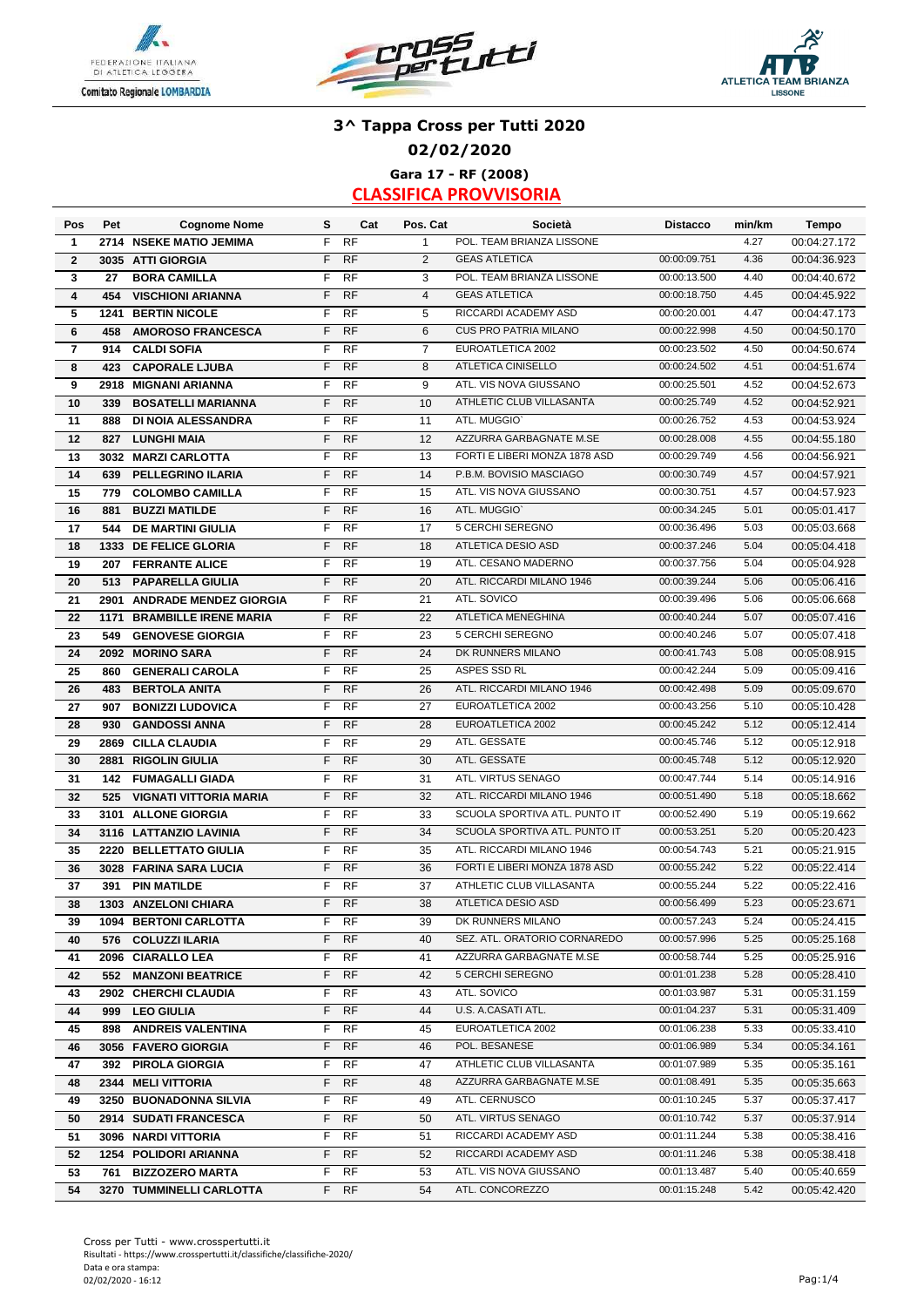





**02/02/2020**

**Gara 17 - RF (2008)**

| 55 | 3118 MASCOLINI ASIA           |    | F RF      | 55 | SCUOLA SPORTIVA ATL. PUNTO IT   | 00:01:17.485 | 5.44 | 00:05:44.657 |
|----|-------------------------------|----|-----------|----|---------------------------------|--------------|------|--------------|
| 56 | 3094 MAGRI ANNACHIARA         |    | F RF      | 56 | RICCARDI ACADEMY ASD            | 00:01:17.985 | 5.45 | 00:05:45.157 |
| 57 | <b>651 SALAMON BEATRICE</b>   | F. | RF        | 57 | P.B.M. BOVISIO MASCIAGO         | 00:01:19.746 | 5.46 | 00:05:46.918 |
| 58 | 2907 ALBINI ILARIA            | F. | <b>RF</b> | 58 | ATL. VIRTUS SENAGO              | 00:01:22.237 | 5.49 | 00:05:49.409 |
| 59 | 2726 RIVOLTA ARIANNA          | F. | <b>RF</b> | 59 | AICS ATL. BIASSONO              | 00:01:26.485 | 5.53 | 00:05:53.657 |
| 60 | 3058 VISA CHIARA MARIA        | F. | <b>RF</b> | 60 | POL. BESANESE                   | 00:01:27.738 | 5.54 | 00:05:54.910 |
| 61 | 612 COLOMBO EMMA              | F. | <b>RF</b> | 61 | P.B.M. BOVISIO MASCIAGO         | 00:01:28.487 | 5.55 | 00:05:55.659 |
| 62 | 2937 SEMERARO MICHELA         | F. | <b>RF</b> | 62 | ATLETICA MENEGHINA              | 00:01:29.488 | 5.56 | 00:05:56.660 |
| 63 | 122 ZACCARINI ELEONORA        | F. | <b>RF</b> | 63 | <b>U.S. VIRTUS BINASCO ATL.</b> | 00:01:31.986 | 5.59 | 00:05:59.158 |
| 64 | 2965 DI PAOLO ERIKA           | F. | <b>RF</b> | 64 | C.B.A. CINISELLO BALSAMO ATL.   | 00:01:32.487 | 5.59 | 00:05:59.659 |
| 65 | 2313 MARTURANO MADDALENA      | F. | <b>RF</b> | 65 | ATL. VIS NOVA GIUSSANO          | 00:01:33.237 | 6.00 | 00:06:00.409 |
| 66 | 2445 MOZZI ANITA              | F  | <b>RF</b> | 66 | RICCARDI ACADEMY ASD            | 00:01:33.740 | 6.00 | 00:06:00.912 |
| 67 | 2969 MANINETTI MARGHERITA     | F. | <b>RF</b> | 67 | C.B.A. CINISELLO BALSAMO ATL.   | 00:01:34.244 | 6.01 | 00:06:01.416 |
| 68 | 2772 MARIANI ALESSIA          | F. | RF        | 68 | ATHLETIC CLUB VILLASANTA        | 00:01:35.249 | 6.02 | 00:06:02.421 |
| 69 | 2113 ERBAGGI MARSOLAIRE       | F  | <b>RF</b> | 69 | POL. TEAM BRIANZA LISSONE       | 00:01:35.486 | 6.02 | 00:06:02.658 |
| 70 | 2162 ANDREOLI SUSANNA         |    | F RF      | 70 | ATLETICA CINISELLO              | 00:01:36.237 | 6.03 | 00:06:03.409 |
| 71 | 2915 BAGNO CAMILLA            | F. | <b>RF</b> | 71 | ATL. VIS NOVA GIUSSANO          | 00:01:38.234 | 6.05 | 00:06:05.406 |
| 72 | 2921 ROSSI MARIA CARLOTTA     | F. | <b>RF</b> | 72 | ATL. VIS NOVA GIUSSANO          | 00:01:38.236 | 6.05 | 00:06:05.408 |
| 73 | 492 COLOMBO MARGHERITA        |    | F RF      | 73 | ATL. RICCARDI MILANO 1946       | 00:01:38.737 | 6.05 | 00:06:05.909 |
| 74 | 2920 PAPPACODA SOFIA EMILY    | F. | <b>RF</b> | 74 | ATL. VIS NOVA GIUSSANO          | 00:01:40.235 | 6.07 | 00:06:07.407 |
| 75 | 2991 PUNTA EMILIA             | F. | <b>RF</b> | 75 | <b>CENTRO SCHUSTER</b>          | 00:01:42.735 | 6.09 | 00:06:09.907 |
| 76 | 2350 VUCAJ DORINA             |    | F RF      | 76 | AZZURRA GARBAGNATE M.SE         | 00:01:42.737 | 6.09 | 00:06:09.909 |
| 77 | 1366 MARNONI MARGHERITA MARIA | F. | <b>RF</b> | 77 | ATLETICA DESIO ASD              | 00:01:45.982 | 6.13 | 00:06:13.154 |
| 78 | 2854 BESTETTI PERNILLA        | F. | <b>RF</b> | 78 | ATL. CONCOREZZO                 | 00:01:45.984 | 6.13 | 00:06:13.156 |
| 79 | 2957 VIMERCATI IVETTE         | F. | <b>RF</b> | 79 | <b>BRACCO ATLETICA</b>          | 00:01:47.489 | 6.14 | 00:06:14.661 |
| 80 | 2315 PIROVANO LETIZIA         | F. | RF        | 80 | ATL. VIS NOVA GIUSSANO          | 00:01:50.485 | 6.17 | 00:06:17.657 |
| 81 | <b>648 ROSTAN MELISSA</b>     | F  | <b>RF</b> | 81 | P.B.M. BOVISIO MASCIAGO         | 00:01:52.987 | 6.20 | 00:06:20.159 |
| 82 | 2773 MARINI CHIARA            | F. | <b>RF</b> | 82 | ATHLETIC CLUB VILLASANTA        | 00:01:54.737 | 6.21 | 00:06:21.909 |
| 83 | 2434 DOSSI FRANCESCA          | F. | <b>RF</b> | 83 | ATLETICA MELZO                  | 00:01:56.242 | 6.23 | 00:06:23.414 |
| 84 | <b>1243 BURLA VICTORIA</b>    | F. | <b>RF</b> | 84 | RICCARDI ACADEMY ASD            | 00:01:57.252 | 6.24 | 00:06:24.424 |
| 85 | 2431 CALCAGNI CAMILLA         | F. | <b>RF</b> | 85 | ATLETICA MELZO                  | 00:02:05.236 | 6.32 | 00:06:32.408 |
| 86 | 1258 VADALA' GRACE            |    | F RF      | 86 | RICCARDI ACADEMY ASD            | 00:02:39.481 | 7.06 | 00:07:06.653 |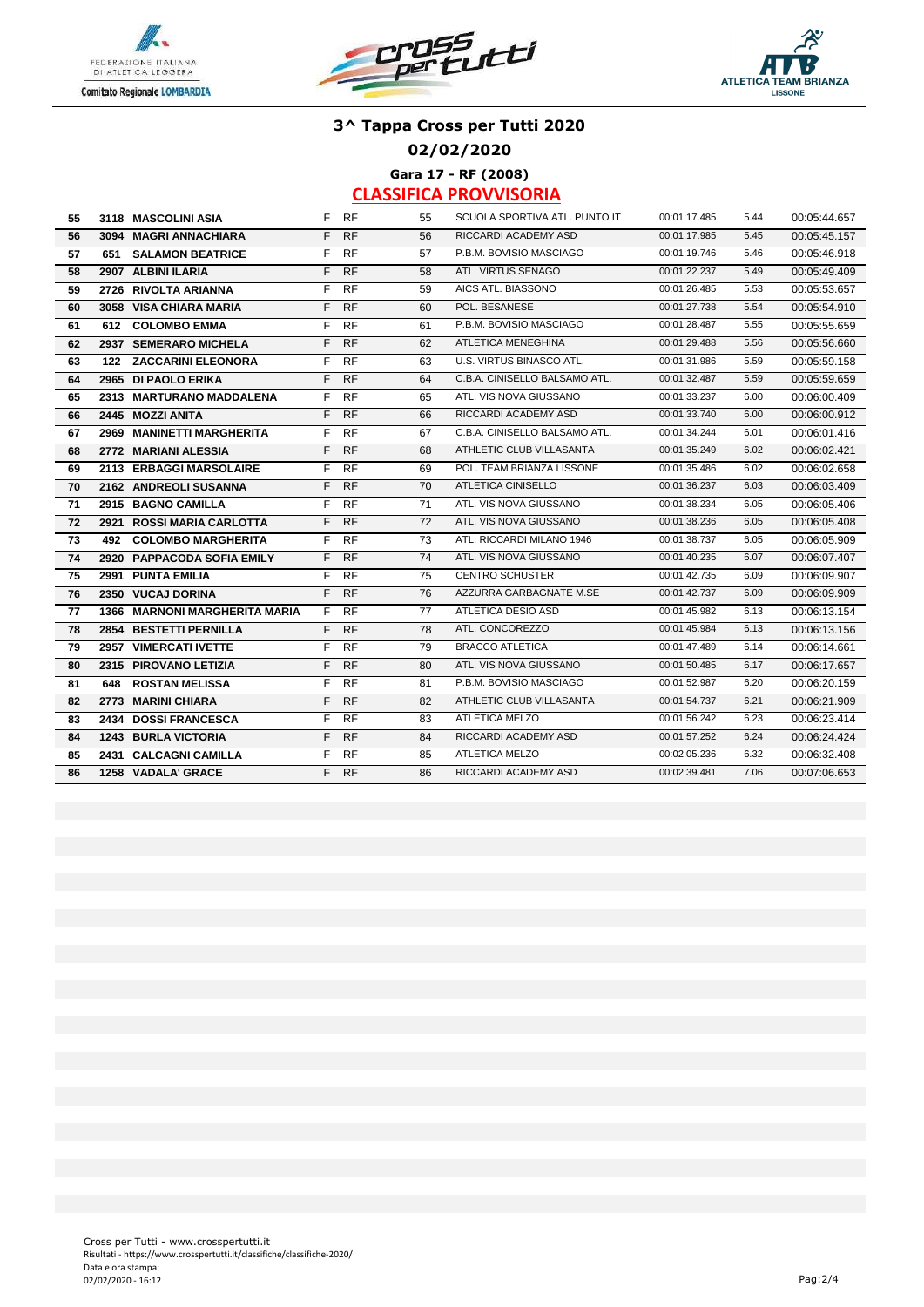





**3^ Tappa Cross per Tutti 2020 02/02/2020 Gara 17 - RF (2008) CLASSIFICA PROVVISORIA**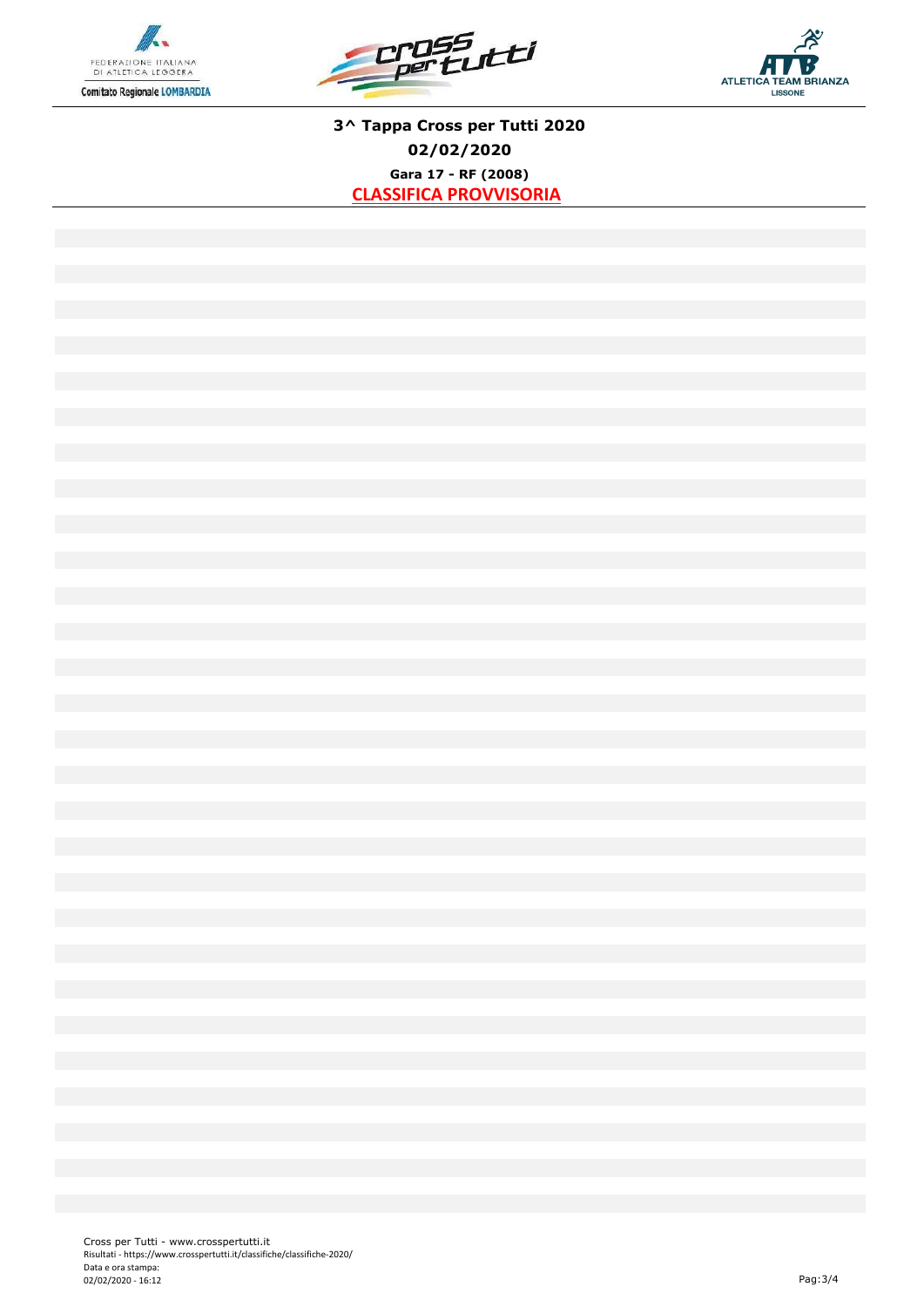





**3^ Tappa Cross per Tutti 2020 02/02/2020 Gara 17 - RF (2008) CLASSIFICA PROVVISORIA**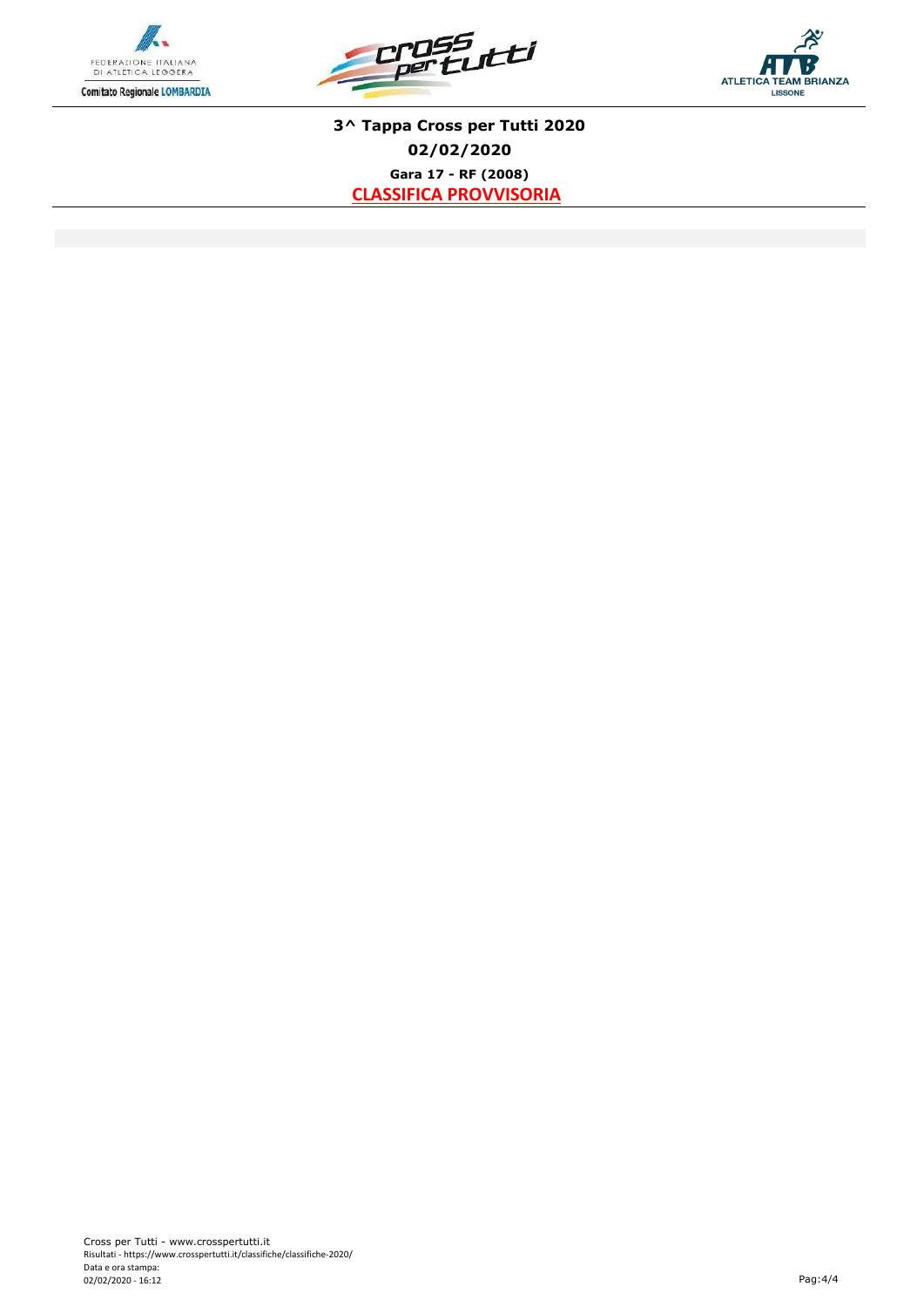





## **3^ Tappa Cross per Tutti 2020 02/02/2020 Gara 18 - RM (2008)**

| Pos            | Pet  | <b>Cognome Nome</b>            | s | Cat       | Pos. Cat       | Società                        | <b>Distacco</b> | min/km | Tempo        |
|----------------|------|--------------------------------|---|-----------|----------------|--------------------------------|-----------------|--------|--------------|
| 1              | 1245 | <b>COLOMBO THOMAS</b>          | M | <b>RM</b> | 1              | RICCARDI ACADEMY ASD           | 00:03:54.732    | 4.03   | 00:04:03.958 |
| $\mathbf{2}$   | 783  | <b>DUOCCIO GIANLUCA</b>        | M | <b>RM</b> | 2              | ATL. VIS NOVA GIUSSANO         | 00:03:55.482    | 4.04   | 00:04:04.708 |
| 3              | 3278 | <b>INZOLI DANIELE LEONARDO</b> | м | <b>RM</b> | 3              | <b>CUS PRO PATRIA MILANO</b>   | 00:04:04.490    | 4.13   | 00:04:13.716 |
| 4              | 658  | <b>TERRAGNI FEDERICO CARLO</b> | M | <b>RM</b> | $\overline{4}$ | P.B.M. BOVISIO MASCIAGO        | 00:04:08.736    | 4.17   | 00:04:17.962 |
| 5              | 913  | <b>CAIMI FEDERICO</b>          | M | <b>RM</b> | 5              | EUROATLETICA 2002              | 00:04:14.476    | 4.23   | 00:04:23.702 |
| 6              | 880  | <b>ARABIA GABRIELE</b>         | M | <b>RM</b> | 6              | ATL. MUGGIO'                   | 00:04:18.724    | 4.27   | 00:04:27.950 |
| $\overline{7}$ | 794  | <b>MONTENEGRO ANDREA</b>       | м | <b>RM</b> | $\overline{7}$ | ATL. VIS NOVA GIUSSANO         | 00:04:19.477    | 4.28   | 00:04:28.703 |
| 8              |      | 2242 ATTILA THOMAS OWEN        | M | <b>RM</b> | 8              | <b>CENTRO SCHUSTER</b>         | 00:04:21.227    | 4.30   | 00:04:30.453 |
| 9              | 109  | <b>MAHFOUDHI SOFIEN</b>        | М | <b>RM</b> | 9              | ATL. COGLIATE                  | 00:04:22.728    | 4.31   | 00:04:31.954 |
| 10             | 645  | <b>REBOSIO MARCO</b>           | M | <b>RM</b> | 10             | P.B.M. BOVISIO MASCIAGO        | 00:04:23.242    | 4.32   | 00:04:32.468 |
| 11             | 653  | <b>SCHIAVOLIN MATTIA</b>       | м | <b>RM</b> | 11             | P.B.M. BOVISIO MASCIAGO        | 00:04:23.984    | 4.33   | 00:04:33.210 |
| 12             | 868  | <b>MARSILI NICOLO'</b>         | M | <b>RM</b> | 12             | ASPES SSD RL                   | 00:04:24.729    | 4.33   | 00:04:33.955 |
| 13             | 2318 | <b>ROSSI EMANUELE GIOVANN</b>  | м | <b>RM</b> | 13             | ATL. VIS NOVA GIUSSANO         | 00:04:24.974    | 4.34   | 00:04:34.200 |
| 14             | 603  | <b>ALFIERI RICCARDO</b>        | M | <b>RM</b> | 14             | P.B.M. BOVISIO MASCIAGO        | 00:04:25.475    | 4.34   | 00:04:34.701 |
| 15             | 503  | <b>IACOMETTI EMILIANO</b>      | M | <b>RM</b> | 15             | ATL. RICCARDI MILANO 1946      | 00:04:25.734    | 4.34   | 00:04:34.960 |
| 16             | 30   | <b>CARUGATI LEONARDO</b>       | M | <b>RM</b> | 16             | POL. TEAM BRIANZA LISSONE      | 00:04:26.977    | 4.36   | 00:04:36.203 |
| 17             | 563  | <b>SANTAMBROGIO DAVIDE</b>     | M | <b>RM</b> | 17             | 5 CERCHI SEREGNO               | 00:04:28.726    | 4.37   | 00:04:37.952 |
| 18             |      | 3016 SACCHI RICCARDO           | M | <b>RM</b> | 18             | DK RUNNERS MILANO              | 00:04:29.473    | 4.38   | 00:04:38.699 |
| 19             | 817  | <b>CASTELLO MASSIMO</b>        | м | <b>RM</b> | 19             | AZZURRA GARBAGNATE M.SE        | 00:04:31.971    | 4.41   | 00:04:41.197 |
| 20             | 197  | <b>CERMENATI PIETRO</b>        | M | <b>RM</b> | 20             | ATL. CESANO MADERNO            | 00:04:31.981    | 4.41   | 00:04:41.207 |
| 21             | 411  | <b>TORNAGHI GIOELE</b>         | М | <b>RM</b> | 21             | ATHLETIC CLUB VILLASANTA       | 00:04:33.972    | 4.43   | 00:04:43.198 |
|                |      | 2452 GALAZZI EDOARDO           | M | <b>RM</b> | 22             | <b>ALMOSTHERE ASD</b>          | 00:04:36.715    | 4.45   | 00:04:45.941 |
| 22             |      |                                |   |           |                | POL. NOVATE                    |                 | 4.46   |              |
| 23             |      | 2307 TERZUOLO ALESSANDRO       | М | <b>RM</b> | 23             |                                | 00:04:36.966    |        | 00:04:46.192 |
| 24             | 870  | <b>MAZZONI FLAVIO MATTIA</b>   | M | <b>RM</b> | 24             | ASPES SSD RL                   | 00:04:37.967    | 4.47   | 00:04:47.193 |
| 25             | 553  | <b>MILLI ALESSIO</b>           | M | <b>RM</b> | 25             | 5 CERCHI SEREGNO               | 00:04:37.970    | 4.47   | 00:04:47.196 |
| 26             | 540  | <b>CATTANEO THOMAS</b>         | M | <b>RM</b> | 26             | 5 CERCHI SEREGNO               | 00:04:39.214    | 4.48   | 00:04:48.440 |
| 27             | 3025 | <b>CONSIGLIO DANIELE</b>       | М | <b>RM</b> | 27             | FORTI E LIBERI MONZA 1878 ASD  | 00:04:40.215    | 4.49   | 00:04:49.441 |
| 28             | 462  | <b>COLLI MATTEO</b>            | M | <b>RM</b> | 28             | <b>CUS PRO PATRIA MILANO</b>   | 00:04:40.474    | 4.49   | 00:04:49.700 |
| 29             | 2764 | <b>CIROCCO EDOARDO</b>         | M | <b>RM</b> | 29             | ATHLETIC CLUB VILLASANTA       | 00:04:41.712    | 4.50   | 00:04:50.938 |
| 30             |      | 1369 MERLINI STEFANO           | M | <b>RM</b> | 30             | ATLETICA DESIO ASD             | 00:04:42.215    | 4.51   | 00:04:51.441 |
| 31             |      | 2375 TREMOLADA GREGORIO        | M | <b>RM</b> | 31             | ATL. SOVICO                    | 00:04:42.723    | 4.51   | 00:04:51.949 |
| 32             | 883  | <b>BUZZINI FEDERICO</b>        | M | <b>RM</b> | 32             | ATL. MUGGIO'                   | 00:04:42.976    | 4.52   | 00:04:52.202 |
| 33             |      | 2849 SANTOMO LORENZO           | м | <b>RM</b> | 33             | ATL. CERNUSCO                  | 00:04:43.212    | 4.52   | 00:04:52.438 |
| 34             |      | 2899 RITROVATO CRISTIAN        | M | <b>RM</b> | 34             | ATL. RICCARDI MILANO 1946      | 00:04:44.224    | 4.53   | 00:04:53.450 |
| 35             |      | 1170 BOSSER FRANCESCO          | M | <b>RM</b> | 35             | <b>ATLETICA MENEGHINA</b>      | 00:04:44.722    | 4.53   | 00:04:53.948 |
| 36             |      | 2952 BUONAURIO DAVID           | M | <b>RM</b> | 36             | AZZURRA GARBAGNATE M.SE        | 00:04:45.466    | 4.54   | 00:04:54.692 |
| 37             | 1239 | <b>ARDOINO DARIO</b>           | M | <b>RM</b> | 37             | RICCARDI ACADEMY ASD           | 00:04:48.212    | 4.57   | 00:04:57.438 |
| 38             |      | 2319 SANTAMBROGIO DANIELE      | М | <b>RM</b> | 38             | ATL. VIS NOVA GIUSSANO         | 00:04:48.964    | 4.58   | 00:04:58.190 |
| 39             |      | 2961 CAPUTO SIMONE             | M | RM        | 39             | C.B.A. CINISELLO BALSAMO ATL.  | 00:04:51.461    | 5.00   | 00:05:00.687 |
| 40             |      | 421 CALEFFI ALESSANDRO         | М | <b>RM</b> | 40             | ATLETICA CINISELLO             | 00:04:51.466    | 5.00   | 00:05:00.692 |
| 41             |      | 1125 PASSONI FILIPPO           | м | <b>RM</b> | 41             | ATLETICA MONZA                 | 00:04:51.963    | 5.01   | 00:05:01.189 |
| 42             |      | 2305 INVOLTI ALEX              | М | <b>RM</b> | 42             | POL. NOVATE                    | 00:04:52.713    | 5.01   | 00:05:01.939 |
| 43             |      | 2757 PELLIZZARI EMILIO         | м | <b>RM</b> | 43             | ASPES SSD RL                   | 00:04:52.715    | 5.01   | 00:05:01.941 |
| 44             |      | 2047 VOLPI ALONSO              | м | <b>RM</b> | 44             | ATL. CONCOREZZO                | 00:04:53.972    | 5.03   | 00:05:03.198 |
| 45             |      | 3220 LUINI MATTEO              | М | RM        | 45             | ATLETICRALS2-TEATRO ALLA SCALA | 00:04:54.465    | 5.03   | 00:05:03.691 |
| 46             |      | 2817 GIACOBBE RICCARDO         | М | <b>RM</b> | 46             | ATL. CERNUSCO                  | 00:04:55.468    | 5.04   | 00:05:04.694 |
| 47             |      | 2255 PICASSO MATTEO            | м | <b>RM</b> | 47             | SEZ. ATL. ORATORIO CORNAREDO   | 00:04:55.711    | 5.04   | 00:05:04.937 |
| 48             |      | 3068 TERRANI TOMMASO           | М | <b>RM</b> | 48             | POL. NOVATE                    | 00:04:55.715    | 5.04   | 00:05:04.941 |
| 49             |      | 394 PIVARO ANDREA              | м | <b>RM</b> | 49             | ATHLETIC CLUB VILLASANTA       | 00:04:56.465    | 5.05   | 00:05:05.691 |
| 50             |      | 2130 MARSEGAGLIA DIEGO         | м | <b>RM</b> | 50             | ATL. CONCOREZZO                | 00:04:56.719    | 5.05   | 00:05:05.945 |
| 51             | 629  | LUPO FEDERICO NICOLO'          | м | RM        | 51             | P.B.M. BOVISIO MASCIAGO        | 00:04:57.715    | 5.06   | 00:05:06.941 |
| 52             |      | 2296 MONTRASIO CHRISTIAN       | М | <b>RM</b> | 52             | AICS ATL. BIASSONO             | 00:05:03.712    | 5.12   | 00:05:12.938 |
| 53             | 66   | <b>PALEARI MATTEO</b>          | м | <b>RM</b> | 53             | POL. TEAM BRIANZA LISSONE      | 00:05:03.962    | 5.13   | 00:05:13.188 |
| 54             |      | 915 CAMPOLO FRANCESCO PIO      | М | <b>RM</b> | 54             | EUROATLETICA 2002              | 00:05:05.712    | 5.14   | 00:05:14.938 |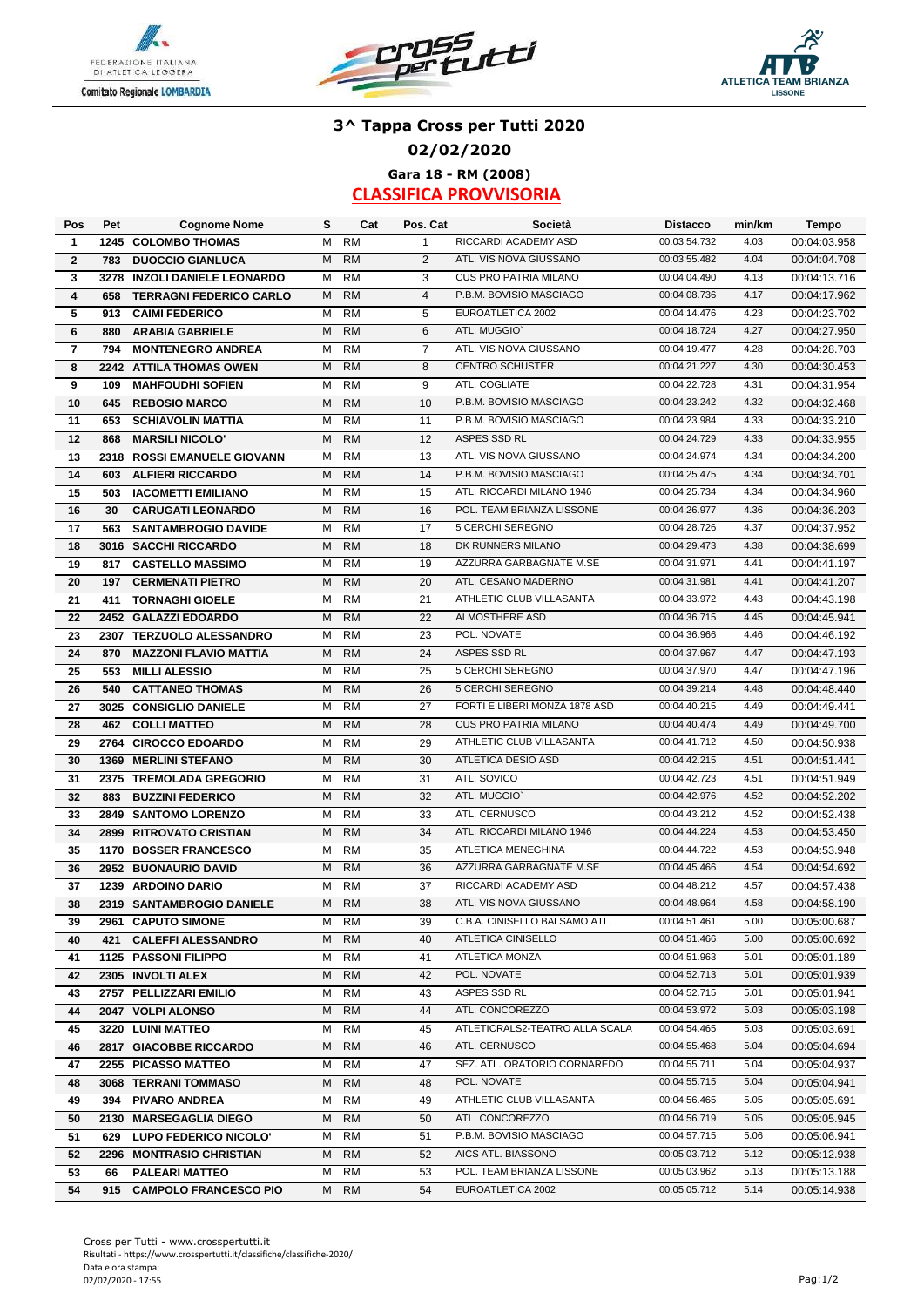





**02/02/2020**

**Gara 18 - RM (2008)**

| 55 |     | 2057 CUSCIANNA PAOLO          |   | M RM      | 55 | SEZ. ATL. ORATORIO CORNAREDO  | 00:05:06.478 | 5.15  | 00:05:15.704 |
|----|-----|-------------------------------|---|-----------|----|-------------------------------|--------------|-------|--------------|
| 56 |     | 2208 RAVA' ELIA               | M | <b>RM</b> | 56 | <b>CUS PRO PATRIA MILANO</b>  | 00:05:06.966 | 5.16  | 00:05:16.192 |
| 57 |     | 562 SALVADOR MANUEL           | м | <b>RM</b> | 57 | 5 CERCHI SEREGNO              | 00:05:07.968 | 5.17  | 00:05:17.194 |
| 58 | 802 | <b>VIOTTO RICCARDO</b>        | M | <b>RM</b> | 58 | ATL. VIS NOVA GIUSSANO        | 00:05:08.716 | 5.17  | 00:05:17.942 |
| 59 | 792 | <b>MAMBRETTI FILIPPO</b>      | М | <b>RM</b> | 59 | ATL. VIS NOVA GIUSSANO        | 00:05:09.215 | 5.18  | 00:05:18.441 |
| 60 |     | 3024 CICATIELLO ANDREA        | M | <b>RM</b> | 60 | FORTI E LIBERI MONZA 1878 ASD | 00:05:10.721 | 5.19  | 00:05:19.947 |
| 61 |     | <b>1424 MEUCCI MAURO</b>      | м | <b>RM</b> | 61 | AICS ATL. BIASSONO            | 00:05:10.972 | 5.20  | 00:05:20.198 |
| 62 | 376 | <b>MAGNI ROBERTO</b>          | M | <b>RM</b> | 62 | ATHLETIC CLUB VILLASANTA      | 00:05:11.214 | 5.20  | 00:05:20.440 |
| 63 | 638 | <b>PARO MARCO</b>             | м | <b>RM</b> | 63 | P.B.M. BOVISIO MASCIAGO       | 00:05:11.716 | 5.20  | 00:05:20.942 |
| 64 | 578 | <b>LEONI PIETRO</b>           | M | <b>RM</b> | 64 | SEZ. ATL. ORATORIO CORNAREDO  | 00:05:12.718 | 5.21  | 00:05:21.944 |
| 65 | 205 | <b>FAVORIDO ALESSANDRO</b>    | М | <b>RM</b> | 65 | ATL. CESANO MADERNO           | 00:05:12.971 | 5.22  | 00:05:22.197 |
| 66 |     | 2707 CASATI MARTINO           | М | <b>RM</b> | 66 | ATLETICA P.A.R. CANEGRATE     | 00:05:13.972 | 5.23  | 00:05:23.198 |
| 67 | 345 | <b>CARZANIGA DARIO</b>        | м | <b>RM</b> | 67 | ATHLETIC CLUB VILLASANTA      | 00:05:14.715 | 5.23  | 00:05:23.941 |
| 68 |     | 2717 VEGNI SIMONE             | M | <b>RM</b> | 68 | @TLETICA MEDA 014             | 00:05:14.970 | 5.24  | 00:05:24.196 |
| 69 |     | 3087 TERENGHI GRIGORIJ        | м | <b>RM</b> | 69 | POL. TEAM BRIANZA LISSONE     | 00:05:15.219 | 5.24  | 00:05:24.445 |
| 70 |     | 2758 VERRONE DAVIDE           | M | <b>RM</b> | 70 | ASPES SSD RL                  | 00:05:15.712 | 5.24  | 00:05:24.938 |
| 71 | 988 | <b>STEFANI EMANUELE</b>       | м | <b>RM</b> | 71 | ATL. SOVICO                   | 00:05:19.462 | 5.28  | 00:05:28.688 |
| 72 | 766 | <b>BULLARO GIOELE</b>         | M | <b>RM</b> | 72 | ATL. VIS NOVA GIUSSANO        | 00:05:20.214 | 5.29  | 00:05:29.440 |
| 73 |     | 2853 BAGGI ANDREA             | м | <b>RM</b> | 73 | ATL. CONCOREZZO               | 00:05:20.972 | 5.30  | 00:05:30.198 |
| 74 |     | 2147 RIZZA ANDREA             | M | <b>RM</b> | 74 | ATHLETIC CLUB VILLASANTA      | 00:05:22.714 | 5.31  | 00:05:31.940 |
| 75 |     | <b>1999 PIROLA VALENTINO</b>  | м | <b>RM</b> | 75 | <b>ATLETICA CINISELLO</b>     | 00:05:24.727 | 5.33  | 00:05:33.953 |
| 76 | 521 | <b>RONCHI JACOPO</b>          | M | <b>RM</b> | 76 | ATL. RICCARDI MILANO 1946     | 00:05:26.967 | 5.36  | 00:05:36.193 |
| 77 |     | 3126 ZARDINI GIOSUE' ALESSAND | м | <b>RM</b> | 77 | SCUOLA SPORTIVA ATL. PUNTO IT | 00:05:27.713 | 5.36  | 00:05:36.939 |
| 78 |     | 3281 TIZZA LEONARDO           | M | <b>RM</b> | 78 | CUS INSUBRIA VARESE COMO      | 00:05:27.714 | 5.36  | 00:05:36.940 |
| 79 |     | 2759 AGOSTONI SIMONE          | M | <b>RM</b> | 79 | ATHLETIC CLUB VILLASANTA      | 00:05:28.975 | 5.38  | 00:05:38.201 |
| 80 | 283 | <b>FUMAGALLI GIORGIO</b>      | M | <b>RM</b> | 80 | ATL. CONCOREZZO               | 00:05:31.963 | 5.41  | 00:05:41.189 |
| 81 | 910 | <b>BUCCELE' LORENZO</b>       | м | <b>RM</b> | 81 | EUROATLETICA 2002             | 00:05:32.468 | 5.41  | 00:05:41.694 |
| 82 |     | 2953 DI LEO MATTIA            | M | <b>RM</b> | 82 | AZZURRA GARBAGNATE M.SE       | 00:05:34.970 | 5.44  | 00:05:44.196 |
| 83 |     | 2716 RAMADANE KARIM           | M | <b>RM</b> | 83 | @TLETICA MEDA 014             | 00:05:36.464 | 5.45  | 00:05:45.690 |
| 84 |     | 2137 MAGNANI DAVIDE           | M | <b>RM</b> | 84 | SCUOLA SPORTIVA ATL. PUNTO IT | 00:05:36.714 | 5.45  | 00:05:45.940 |
| 85 |     | 3264 BILOGRAVIC GABRIELE      | м | <b>RM</b> | 85 | POL. CIRCOLO GIOVANILE BRESSO | 00:05:47.710 | 5.56  | 00:05:56.936 |
| 86 |     | 3080 MUSSI GIULIO             | M | <b>RM</b> | 86 | POL. TEAM BRIANZA LISSONE     | 00:05:50.962 | 6.00  | 00:06:00.188 |
| 87 |     | <b>1208 SANESI LORENZO</b>    | M | <b>RM</b> | 87 | <b>ATLETICA MENEGHINA</b>     | 00:05:51.962 | 6.01  | 00:06:01.188 |
| 88 | 923 | <b>COSSALTER DENNIS</b>       | M | <b>RM</b> | 88 | EUROATLETICA 2002             | 00:06:00.209 | 6.09  | 00:06:09.435 |
| 89 |     | 2765 CRUZ MIGUEL              | м | <b>RM</b> | 89 | ATHLETIC CLUB VILLASANTA      | 00:06:09.460 | 6.18  | 00:06:18.686 |
| 90 |     | 3020 ZANARDI MATTEO           | M | <b>RM</b> | 90 | EUROATLETICA 2002             | 00:06:10.963 | 6.20  | 00:06:20.189 |
| 91 |     | 3130 VIOLA MARCO              | м | <b>RM</b> | 91 | <b>U.S. SANGIORGESE</b>       | 00:06:32.459 | 6.41  | 00:06:41.685 |
| 92 |     | 3062 BORNAGO RICCARDO         | м | <b>RM</b> | 92 | POL. NOVATE                   | 00:06:42.965 | 6.52  | 00:06:52.191 |
| 93 |     | 625 LEON ROMERO ETTORE        | м | <b>RM</b> | 93 | P.B.M. BOVISIO MASCIAGO       | 00:06:59.956 | 7.09  | 00:07:09.182 |
| 94 | 20  | <b>AROSIO NICO</b>            | M | <b>RM</b> | 94 | POL. TEAM BRIANZA LISSONE     | 00:09:55.431 | 10.04 | 00:10:04.657 |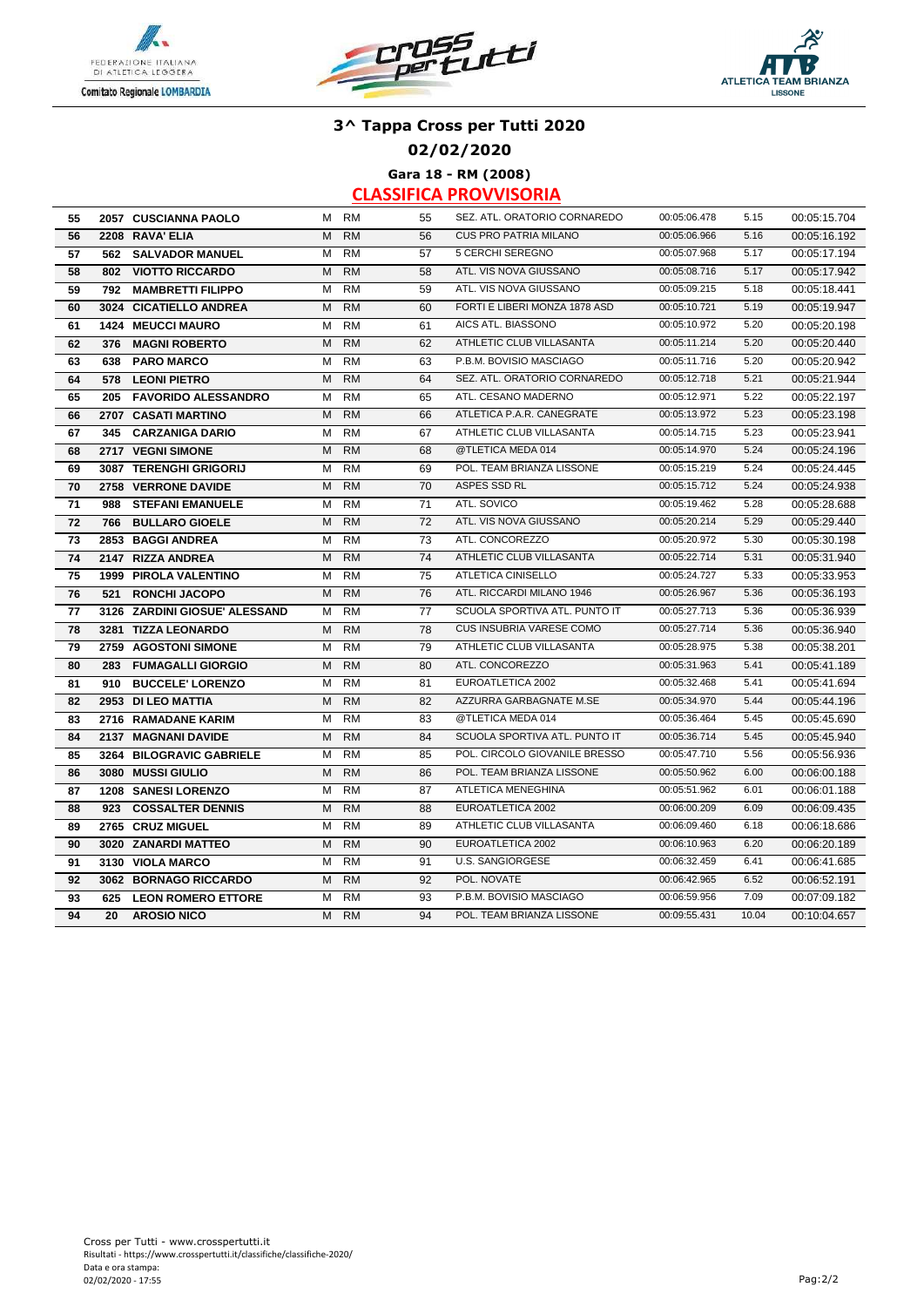





## **3^ Tappa Cross per Tutti 2020 02/02/2020 Gara 19 - RF (2007)**

| Pos            | Pet       | <b>Cognome Nome</b>              | s  | Cat               | Pos. Cat       | Società                        | <b>Distacco</b>              | min/km | <b>Tempo</b>                 |
|----------------|-----------|----------------------------------|----|-------------------|----------------|--------------------------------|------------------------------|--------|------------------------------|
| 1              | 2498      | <b>SIGNINI SILVIA</b>            | F  | <b>RF</b>         | $\mathbf{1}$   | AREA LIBERA COOP SSD BORGOMANE |                              | 4.10   | 00:04:10.358                 |
| $\overline{2}$ | 905       | <b>BOCA ALESSANDRA</b>           | F  | <b>RF</b>         | $\overline{2}$ | EUROATLETICA 2002              | 00:00:04.749                 | 4.15   | 00:04:15.107                 |
| 3              | 3265      | <b>OLIVIERI VIRGINIA</b>         | F  | <b>RM</b>         | $\mathbf{1}$   | <b>CUS PRO PATRIA MILANO</b>   | 00:00:08.748                 | 4.19   | 00:04:19.106                 |
| 4              | 446       | <b>PINNA LUDOVICA</b>            | F  | <b>RF</b>         | 3              | <b>GEAS ATLETICA</b>           | 00:00:09.999                 | 4.20   | 00:04:20.357                 |
| 5              | 1080      | <b>MINELLI ALICE</b>             | F  | <b>RF</b>         | $\overline{4}$ | ATLETICRALS2-TEATRO ALLA SCALA | 00:00:11.012                 | 4.21   | 00:04:21.370                 |
| 6              | 810       | <b>MARIANI SOFIA</b>             | F  | <b>RF</b>         | 5              | <b>U.S. SANGIORGESE</b>        | 00:00:13.748                 | 4.24   | 00:04:24.106                 |
| $\overline{7}$ |           | 2167 BORGONOVO REBECCA           | F  | <b>RF</b>         | 6              | <b>GEAS ATLETICA</b>           | 00:00:14.250                 | 4.24   | 00:04:24.608                 |
| 8              | 929       | <b>FRANZOLINI GIORGIA</b>        | F  | <b>RF</b>         | $\overline{7}$ | EUROATLETICA 2002              | 00:00:18.747                 | 4.29   | 00:04:29.105                 |
| 9              |           | <b>1337 ELLI ALICE MARIA</b>     | F  | <b>RF</b>         | 8              | ATLETICA DESIO ASD             | 00:00:27.998                 | 4.38   | 00:04:38.356                 |
| 10             | 26        | <b>BERGAMIN GIULIA</b>           | F  | <b>RF</b>         | 9              | POL. TEAM BRIANZA LISSONE      | 00:00:30.501                 | 4.40   | 00:04:40.859                 |
| 11             |           | 3287 DALESSANDRO FRANCESCA       | F  | <b>RF</b>         | 10             | ATL. GISA                      | 00:00:31.005                 | 4.41   | 00:04:41.363                 |
| 12             |           | 1074 SGRO GIORGIA                | F  | <b>RF</b>         | 11             | ATL. GISA                      | 00:00:32.500                 | 4.42   | 00:04:42.858                 |
| 13             | 767       | <b>CAGLIO ALICE</b>              | F  | <b>RF</b>         | 12             | ATL. VIS NOVA GIUSSANO         | 00:00:33.503                 | 4.43   | 00:04:43.861                 |
| 14             | 610       | <b>CASATI VANESSA</b>            | F  | <b>RF</b>         | 13             | P.B.M. BOVISIO MASCIAGO        | 00:00:35.502                 | 4.45   | 00:04:45.860                 |
| 15             |           | 1272 FALASCONI BENEDETTA         | F  | <b>RF</b>         | 14             | FORTI E LIBERI MONZA 1878 ASD  | 00:00:36.514                 | 4.46   | 00:04:46.872                 |
| 16             |           | 2195 LAMQUET ELODIE              | F  | <b>RF</b>         | 15             | <b>CUS PRO PATRIA MILANO</b>   | 00:00:37.751                 | 4.48   | 00:04:48.109                 |
| 17             |           | 1242 BERTIN REBECCA              | F  | <b>RF</b>         | 16             | RICCARDI ACADEMY ASD           | 00:00:38.006                 | 4.48   | 00:04:48.364                 |
| 18             | 350       | <b>CONFORTI ANDREONI GIORGIA</b> | F. | <b>RF</b>         | 17             | ATHLETIC CLUB VILLASANTA       | 00:00:38.251                 | 4.48   | 00:04:48.609                 |
| 19             |           | 3007 NICOLETTI CATERINA          | F  | <b>RF</b>         | 18             | <b>CUS PRO PATRIA MILANO</b>   | 00:00:40.002                 | 4.50   | 00:04:50.360                 |
| 20             |           | <b>1380 PAGOTTO GLORIA</b>       | F  | <b>RF</b>         | 19             | ATLETICA DESIO ASD             | 00:00:40.254                 | 4.50   | 00:04:50.612                 |
| 21             |           | <b>1102 GILARDONI MATILDE</b>    | F  | <b>RF</b>         | 20             | DK RUNNERS MILANO              | 00:00:40.257                 | 4.50   | 00:04:50.615                 |
| 22             |           | 2097 PACCIOLLA SOFIA NOELE       | F  | <b>RF</b>         | 21             | AZZURRA GARBAGNATE M.SE        | 00:00:42.004                 | 4.52   | 00:04:52.362                 |
| 23             | 867       | <b>MARASCO VALENTINA</b>         | F  | <b>RF</b>         | 22             | ASPES SSD RL                   | 00:00:42.252                 | 4.52   | 00:04:52.610                 |
| 24             | 343       | <b>CARBONE GAIA</b>              | F  | <b>RF</b>         | 23             | ATHLETIC CLUB VILLASANTA       | 00:00:42.753                 | 4.53   | 00:04:53.111                 |
| 25             | 1362      | <b>MANDARADONI CHIARA</b>        | F  | <b>RF</b>         | 24             | ATLETICA DESIO ASD             | 00:00:44.007                 | 4.54   | 00:04:54.365                 |
| 26             | 769       | <b>CARRERA FEDERICA</b>          | F  | <b>RF</b>         | 25             | ATL. VIS NOVA GIUSSANO         | 00:00:45.516                 | 4.55   | 00:04:55.874                 |
| 27             |           | 2752 CALABRESE ARIANNA           | F  | <b>RF</b>         | 26             | ASPES SSD RL                   | 00:00:46.254                 | 4.56   | 00:04:56.612                 |
| 28             | 428       | <b>CONTINI SOFIA</b>             | F  | <b>RF</b>         | 27             | ATLETICA CINISELLO             | 00:00:48.005                 | 4.58   | 00:04:58.363                 |
| 29             |           | 3117 LUISONI JULIETTE            | F  | <b>RF</b>         | 28             | SCUOLA SPORTIVA ATL. PUNTO IT  | 00:00:48.755                 | 4.59   | 00:04:59.113                 |
| 30             | 38        | <b>CREPALDI GIADA</b>            | F  | <b>RF</b>         | 29             | POL. TEAM BRIANZA LISSONE      | 00:00:50.008                 | 5.00   | 00:05:00.366                 |
| 31             |           | 3223 CAPPELLINI SARA             | F  | <b>RF</b>         | 30             | AZZURRA GARBAGNATE M.SE        | 00:00:50.506                 | 5.00   | 00:05:00.864                 |
| 32             | 354       | <b>DAVID GIULIA</b>              | F  | <b>RF</b>         | 31             | ATHLETIC CLUB VILLASANTA       | 00:00:50.761                 | 5.01   | 00:05:01.119                 |
| 33             |           | 1071 ANGILELLA MELISSA           | F  | <b>RF</b>         | 32             | ATL. GISA                      | 00:00:53.006                 | 5.03   | 00:05:03.364                 |
| 34             | 444       | <b>AIZZA AURORA</b>              | F  | <b>RF</b>         | 33             | <b>GEAS ATLETICA</b>           | 00:00:53.508                 | 5.03   | 00:05:03.866                 |
| 35             |           | 2735 BROGGI CHIARA               | F  | <b>RF</b>         | 34             | ALA ATL. ABBIATEGRASSO         | 00:00:53.760                 | 5.04   | 00:05:04.118                 |
| 36             |           | 2737 CISSOKHO NANSA              | F  | <b>RF</b>         | 35             | ALA ATL. ABBIATEGRASSO         | 00:00:54.013                 | 5.04   | 00:05:04.371                 |
|                |           |                                  | F  | RF                | 36             | ATL. VIS NOVA GIUSSANO         | 00:00:54.517                 | 5.04   | 00:05:04.875                 |
| 37<br>38       | 768<br>96 | <b>CANNATELLI MADDALENA</b>      | F  | <b>RF</b>         | 37             | ATL. COGLIATE                  | 00:00:55.763                 | 5.06   |                              |
|                |           | <b>COLOMBO CHIARA</b>            |    |                   |                |                                |                              |        | 00:05:06.121                 |
| 39             |           | 2263 COLOMBO SARA                | F. | F RF<br><b>RF</b> | 38             | POL. BESANESE<br>ATL. SOVICO   | 00:00:57.010                 | 5.07   | 00:05:07.368<br>00:05:07.626 |
| 40             |           | 2906 RIVOLTA GIUDITTA            |    |                   | 39             |                                | 00:00:57.268                 | 5.07   |                              |
| 41             |           | 362 GIACOMELLO CHIARA            | F. | RF                | 40             | ATHLETIC CLUB VILLASANTA       | 00:01:01.509<br>00:01:02.258 | 5.11   | 00:05:11.867                 |
| 42             |           | 2931 ZUCCHI GIADA                | F  | <b>RF</b>         | 41             | ATLETICA MELZO                 |                              | 5.12   | 00:05:12.616                 |
| 43             |           | 2848 SANGALLI MARIA VITTORIA     | F. | RF                | 42             | ATL. CERNUSCO                  | 00:01:03.263                 | 5.13   | 00:05:13.621                 |
| 44             |           | 2900 RUGGERONE SARA              | F. | <b>RF</b>         | 43             | ATL. RICCARDI MILANO 1946      | 00:01:04.009<br>00:01:04.758 | 5.14   | 00:05:14.367                 |
| 45             |           | 2770 GROSSIER LISA               | F. | RF                | 44             | ATHLETIC CLUB VILLASANTA       |                              | 5.15   | 00:05:15.116                 |
| 46             |           | 301 PEDUCCI NOEMI                | F. | <b>RF</b>         | 45             | ATL. CONCOREZZO                | 00:01:05.260                 | 5.15   | 00:05:15.618                 |
| 47             |           | 302 PEDUCCI ANNA                 | F. | <b>RF</b>         | 46             | ATL. CONCOREZZO                | 00:01:06.512                 | 5.16   | 00:05:16.870                 |
| 48             |           | 2432 CAMPANELLA MARIA            | F. | <b>RF</b>         | 47             | ATLETICA MELZO                 | 00:01:07.015                 | 5.17   | 00:05:17.373                 |
| 49             |           | 909 BORGONOVO MARTA              | F  | RF                | 48             | EUROATLETICA 2002              | 00:01:08.264                 | 5.18   | 00:05:18.622                 |
| 50             |           | 3061 BADI ANNA                   | F. | <b>RF</b>         | 49             | POL. NOVATE                    | 00:01:08.764                 | 5.19   | 00:05:19.122                 |
| 51             |           | 899 ANZALDI AGATA                | F. | <b>RF</b>         | 50             | EUROATLETICA 2002              | 00:01:09.764                 | 5.20   | 00:05:20.122                 |
| 52             | 370       | <b>LONGONI CARLOTTA</b>          | F. | <b>RF</b>         | 51             | ATHLETIC CLUB VILLASANTA       | 00:01:10.012                 | 5.20   | 00:05:20.370                 |
| 53             |           | 2411 TOMMASI SOFIA               | F. | <b>RF</b>         | 52             | ATLETICA MENEGHINA             | 00:01:10.016                 | 5.20   | 00:05:20.374                 |
| 54             |           | 2702 BERNINI ELISA               |    | F RF              | 53             | P.B.M. BOVISIO MASCIAGO        | 00:01:11.012                 | 5.21   | 00:05:21.370                 |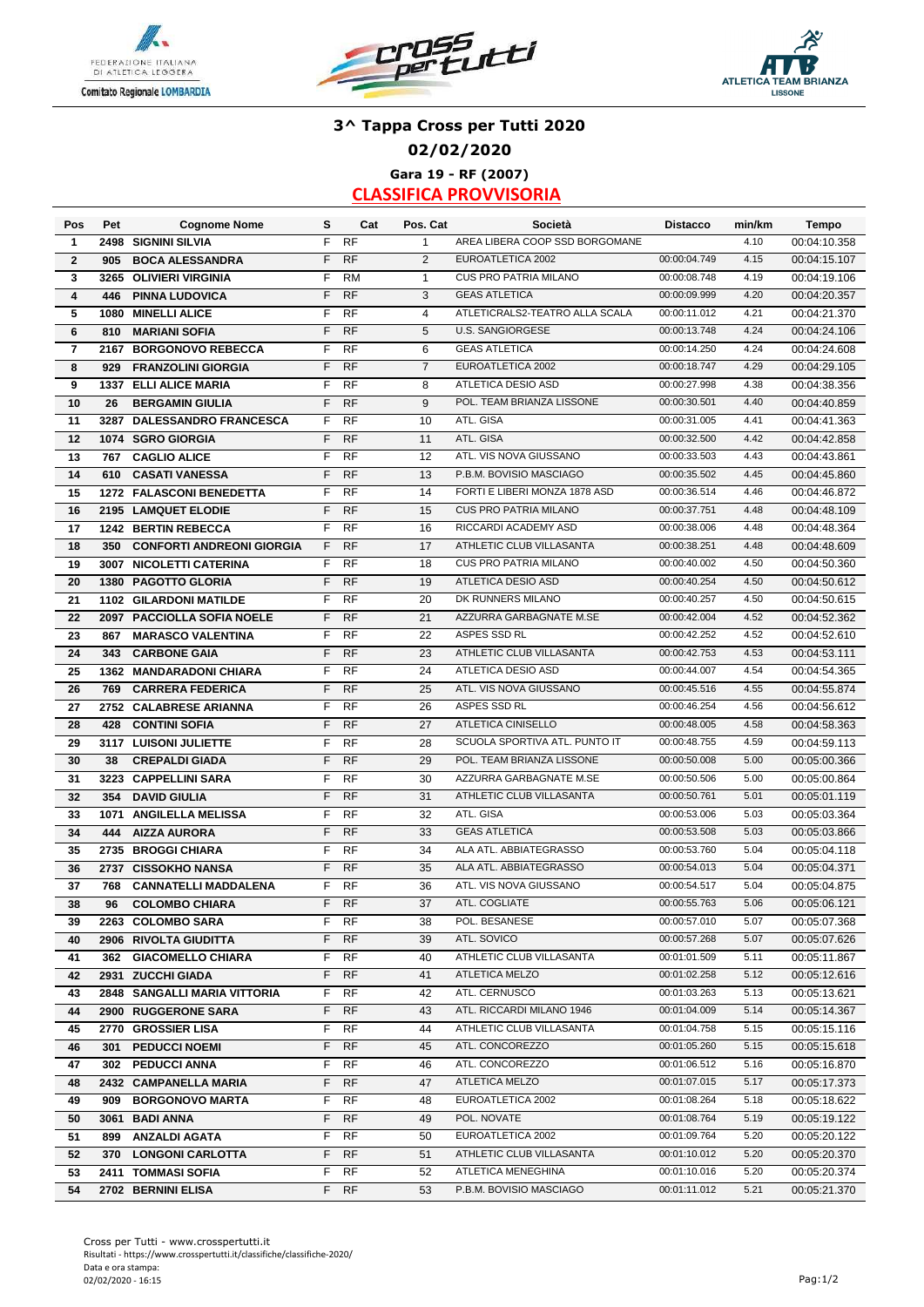





### **02/02/2020**

**Gara 19 - RF (2007)**

| 55 |     | 300 PASSONI CAMILLA MARIA       |    | F RF      | 54 | ATL. CONCOREZZO               | 00:01:11.020 | 5.21 | 00:05:21.378 |
|----|-----|---------------------------------|----|-----------|----|-------------------------------|--------------|------|--------------|
| 56 |     | 770 CATTANEO GIUDITTA           | F. | <b>RF</b> | 55 | ATL. VIS NOVA GIUSSANO        | 00:01:11.515 | 5.21 | 00:05:21.873 |
| 57 |     | 675 DI MARCO FRIDA              | F  | RF        | 56 | G.S.A. BRUGHERIO              | 00:01:11.770 | 5.22 | 00:05:22.128 |
| 58 |     | 2302 CAPUTO ANABEATRIZ          | F  | <b>RF</b> | 57 | POL. NOVATE                   | 00:01:12.498 | 5.22 | 00:05:22.856 |
| 59 |     | 714 BARDELLA GAIA               | F  | <b>RF</b> | 58 | ATLETICA P.A.R. CANEGRATE     | 00:01:12.763 | 5.23 | 00:05:23.121 |
| 60 |     | 3038 DIGLIO LORENA              | F. | <b>RF</b> | 59 | <b>GEAS ATLETICA</b>          | 00:01:13.277 | 5.23 | 00:05:23.635 |
| 61 | 958 | <b>TONOLI ALICE</b>             | F  | <b>RF</b> | 60 | EUROATLETICA 2002             | 00:01:13.279 | 5.23 | 00:05:23.637 |
| 62 | 744 | <b>MILARDI ANITA</b>            | F  | <b>RF</b> | 61 | POL. NOVATE                   | 00:01:14.758 | 5.25 | 00:05:25.116 |
| 63 |     | 1361 MALBERTI CHIARA            | F  | <b>RF</b> | 62 | ATLETICA DESIO ASD            | 00:01:15.023 | 5.25 | 00:05:25.381 |
| 64 |     | 2101 PISLARIU DELIA IOANA       | F. | <b>RF</b> | 63 | POL. NOVATE                   | 00:01:16.765 | 5.27 | 00:05:27.123 |
| 65 |     | 600 SAMBRUNA ARIANNA            | F. | <b>RF</b> | 64 | POL. BESANESE                 | 00:01:18.514 | 5.28 | 00:05:28.872 |
| 66 | 76  | <b>ROSSI GIORGIA JOLANDA</b>    | F. | <b>RF</b> | 65 | POL. TEAM BRIANZA LISSONE     | 00:01:19.763 | 5.30 | 00:05:30.121 |
| 67 |     | <b>1212 TENCONI GIORGIA</b>     | F. | <b>RF</b> | 66 | ATLETICA MENEGHINA            | 00:01:23.260 | 5.33 | 00:05:33.618 |
| 68 |     | <b>453 TURRA REBECCA EMILIA</b> | F  | <b>RF</b> | 67 | <b>GEAS ATLETICA</b>          | 00:01:25.258 | 5.35 | 00:05:35.616 |
| 69 |     | <b>3212 TORNAGHI MATILDE</b>    | F  | <b>RF</b> | 68 | POL. TEAM BRIANZA LISSONE     | 00:01:25.770 | 5.36 | 00:05:36.128 |
| 70 |     | 922 CECCHETTO CHIARA            | F. | <b>RF</b> | 69 | EUROATLETICA 2002             | 00:01:28.761 | 5.39 | 00:05:39.119 |
| 71 | 772 | <b>CEPPI GIULIA</b>             | F  | RF        | 70 | ATL. VIS NOVA GIUSSANO        | 00:01:29.761 | 5.40 | 00:05:40.119 |
| 72 |     | 1076 VERDELLI REBECCA MARIA     | F. | <b>RF</b> | 71 | ATL. GISA                     | 00:01:30.265 | 5.40 | 00:05:40.623 |
| 73 | 818 | <b>CASTELLO GIULIA</b>          | F  | <b>RF</b> | 72 | AZZURRA GARBAGNATE M.SE       | 00:01:33.011 | 5.43 | 00:05:43.369 |
| 74 |     | 716 BIONDO SOFIA                | F  | <b>RF</b> | 73 | ATLETICA P.A.R. CANEGRATE     | 00:01:33.013 | 5.43 | 00:05:43.371 |
| 75 |     | 2889 BELLELI VITTORIA           | F  | <b>RF</b> | 74 | ATL. RICCARDI MILANO 1946     | 00:01:36.761 | 5.47 | 00:05:47.119 |
| 76 |     | 192 CAMILLO' LAVINIA            | F. | RF        | 75 | ATL. CESANO MADERNO           | 00:01:41.256 | 5.51 | 00:05:51.614 |
| 77 |     | 2349 VECCHIO CAMILLA            | F. | <b>RF</b> | 76 | AZZURRA GARBAGNATE M.SE       | 00:01:42.510 | 5.52 | 00:05:52.868 |
| 78 | 17  | ALANZA ARIANNA MARIA            | F. | <b>RF</b> | 77 | POL. TEAM BRIANZA LISSONE     | 00:01:43.261 | 5.53 | 00:05:53.619 |
| 79 |     | 387 NOTARISTEFANO GLORIA        | F. | <b>RF</b> | 78 | ATHLETIC CLUB VILLASANTA      | 00:01:45.010 | 5.55 | 00:05:55.368 |
| 80 |     | 2858 PAROLINI CATERINA          | F  | <b>RF</b> | 79 | ATL. CONCOREZZO               | 00:01:45.755 | 5.56 | 00:05:56.113 |
| 81 |     | 3286 ABRITTA ILARIA             | F  | <b>RF</b> | 80 | ATL. CONCOREZZO               | 00:01:45.764 | 5.56 | 00:05:56.122 |
| 82 |     | 722 D'AGOSTINO SOFIA            | F. | <b>RF</b> | 81 | ATLETICA P.A.R. CANEGRATE     | 00:01:49.512 | 5.59 | 00:05:59.870 |
| 83 |     | 1342 FALZONI AURORA             | F. | <b>RF</b> | 82 | ATLETICA DESIO ASD            | 00:01:50.009 | 6.00 | 00:06:00.367 |
| 84 |     | 2857 MUSCARA' SARA              | F. | <b>RF</b> | 83 | ATL. CONCOREZZO               | 00:01:50.756 | 6.01 | 00:06:01.114 |
| 85 | 726 | <b>MANDAGLIO SARAH</b>          | F  | <b>RF</b> | 84 | ATLETICA P.A.R. CANEGRATE     | 00:01:54.253 | 6.04 | 00:06:04.611 |
| 86 | 541 | <b>CIOTOLA MONICA</b>           | F. | <b>RF</b> | 85 | 5 CERCHI SEREGNO              | 00:01:54.754 | 6.05 | 00:06:05.112 |
| 87 |     | 2859 PORCHEDDU FEDERICA         | F. | RF        | 86 | ATL. CONCOREZZO               | 00:01:57.763 | 6.08 | 00:06:08.121 |
| 88 | 35  | <b>CATTANEO CELESTE</b>         | F. | <b>RF</b> | 87 | POL. TEAM BRIANZA LISSONE     | 00:01:58.512 | 6.08 | 00:06:08.870 |
| 89 |     | <b>1406 VISMARA EMMA</b>        | F. | <b>RF</b> | 88 | ATLETICA DESIO ASD            | 00:02:04.003 | 6.14 | 00:06:14.361 |
| 90 |     | 3125 ZANZARELLI ANASTASIA       | F. | <b>RF</b> | 89 | SCUOLA SPORTIVA ATL. PUNTO IT | 00:02:12.001 | 6.22 | 00:06:22.359 |
| 91 |     | 361 FREZZA ARIANNA              | F  | <b>RF</b> | 90 | ATHLETIC CLUB VILLASANTA      | 00:02:12.752 | 6.23 | 00:06:23.110 |
| 92 |     | 3084 RESNATI ALESSIA            | F  | <b>RF</b> | 91 | POL. TEAM BRIANZA LISSONE     | 00:02:24.747 | 6.35 | 00:06:35.105 |
| 93 |     | <b>681 IALONGO NIVES</b>        | F. | <b>RF</b> | 92 | G.S.A. BRUGHERIO              | 00:02:26.502 | 6.36 | 00:06:36.860 |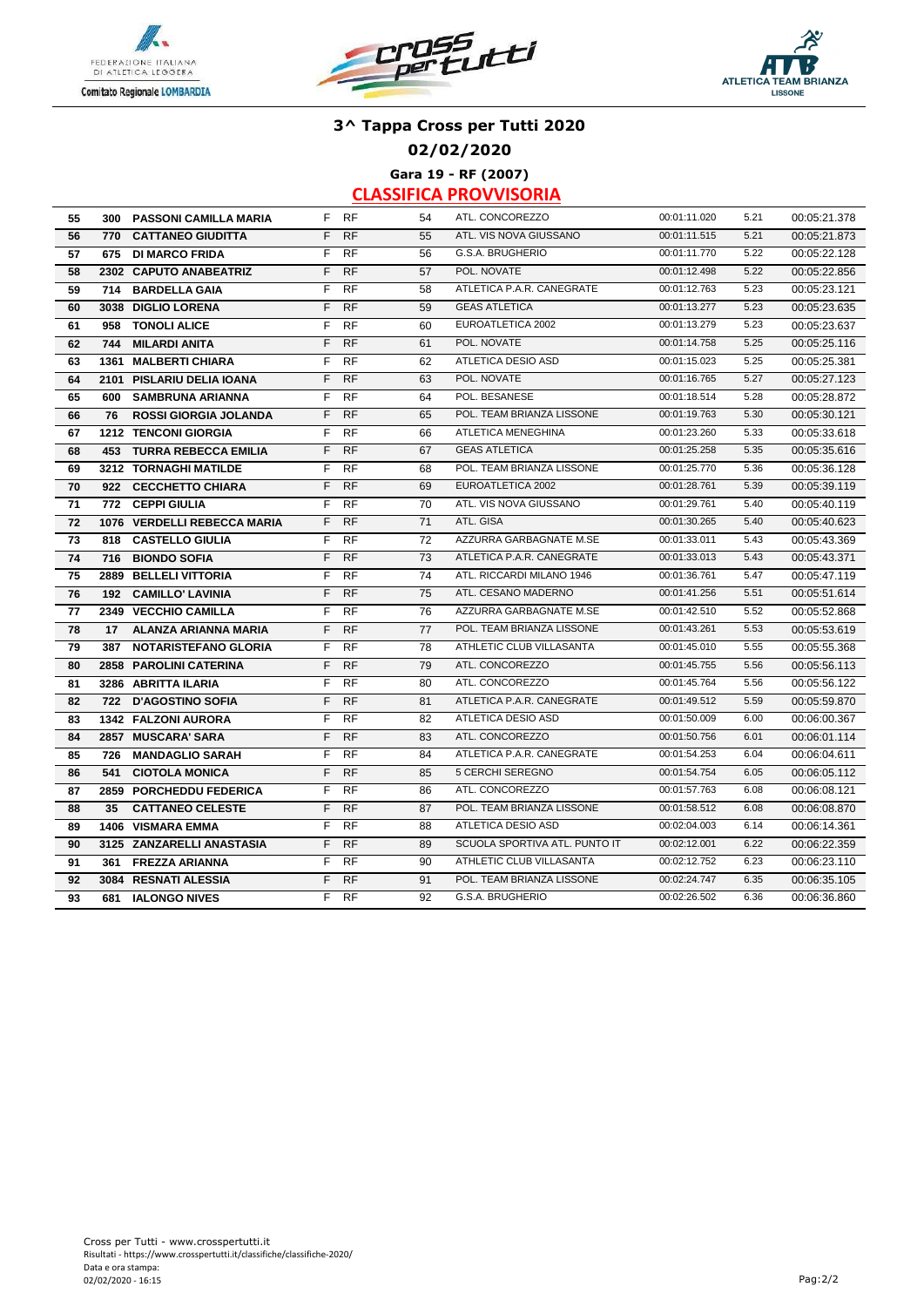





### **3^ Tappa Cross per Tutti 2020 02/02/2020 Gara 20 - RM (2007)**

| Pos          | Pet  | <b>Cognome Nome</b>               | s | Cat       | Pos. Cat       | Società                       | <b>Distacco</b> | min/km | Tempo        |
|--------------|------|-----------------------------------|---|-----------|----------------|-------------------------------|-----------------|--------|--------------|
| 1            |      | 2206 RAVA' ROMEO                  | M | <b>RM</b> | $\mathbf{1}$   | <b>CUS PRO PATRIA MILANO</b>  |                 | 3.58   | 00:03:58.951 |
| $\mathbf{2}$ | 967  | <b>ZANGHI ALESSANDRO</b>          | M | <b>RM</b> | 2              | EUROATLETICA 2002             | 00:00:01.251    | 4.00   | 00:04:00.202 |
| 3            | 637  | <b>ORIZIO TOMMASO</b>             | M | <b>RM</b> | 3              | P.B.M. BOVISIO MASCIAGO       | 00:00:02.512    | 4.01   | 00:04:01.463 |
| 4            | 590  | <b>GALLIANI MATTEO</b>            | M | <b>RM</b> | $\overline{4}$ | POL. BESANESE                 | 00:00:08.247    | 4.07   | 00:04:07.198 |
| 5            | 314  | <b>SECCHI GIACOMO</b>             | м | <b>RM</b> | 5              | ATL. CONCOREZZO               | 00:00:09.748    | 4.08   | 00:04:08.699 |
| 6            | 980  | <b>OUALI JAMEL</b>                | M | <b>RM</b> | 6              | ATL. SOVICO                   | 00:00:11.001    | 4.09   | 00:04:09.952 |
| 7            | 464  | JAPPELLI LUDOVICO                 | M | <b>RM</b> | 7              | CUS PRO PATRIA MILANO         | 00:00:11.002    | 4.09   | 00:04:09.953 |
| 8            | 515  | PIAZZOLLA EDOARDO                 | M | <b>RM</b> | 8              | ATL. RICCARDI MILANO 1946     | 00:00:12.750    | 4.11   | 00:04:11.701 |
| 9            | 108  | <b>LEMMA FEDERICO MATTIA</b>      | м | <b>RM</b> | 9              | ATL. COGLIATE                 | 00:00:15.749    | 4.14   | 00:04:14.700 |
| 10           | 62   | <b>MILIANTI LORENZO</b>           | M | <b>RM</b> | 10             | POL. TEAM BRIANZA LISSONE     | 00:00:19.002    | 4.17   | 00:04:17.953 |
| 11           |      | 1327 CASTELLAZZI LUCA             | м | <b>RM</b> | 11             | ATLETICA DESIO ASD            | 00:00:19.751    | 4.18   | 00:04:18.702 |
| 12           |      | 2687 ZINGARO BERETTA THOMAS       | M | <b>RM</b> | 12             | <b>CUS PRO PATRIA MILANO</b>  | 00:00:21.753    | 4.20   | 00:04:20.704 |
| 13           | 328  | <b>GIAMBUSSO ANDREA GIUSEPPE</b>  | м | <b>RM</b> | 13             | SCUOLA SPORTIVA ATL. PUNTO IT | 00:00:23.254    | 4.22   | 00:04:22.205 |
| 14           | 2333 | <b>MORELLI DANIELE</b>            | M | <b>RM</b> | 14             | <b>U.S. SANGIORGESE</b>       | 00:00:25        | 4.23   | 00:04:23.951 |
| 15           |      | 2754 COLOMBI GIACOMO FILIPPO      | м | <b>RM</b> | 15             | ASPES SSD RL                  | 00:00:27.262    | 4.26   | 00:04:26.213 |
| 16           | 1091 | <b>TAGLIA GUGLIELMO</b>           | M | <b>RM</b> | 16             | ABC PROGETTO AZZURRI          | 00:00:30.001    | 4.28   | 00:04:28.952 |
| 17           | 3269 | <b>COLLIER LORNE JOHAN</b>        | м | <b>RM</b> | 17             | ATL. RICCARDI MILANO 1946     | 00:00:30.503    | 4.29   | 00:04:29.454 |
| 18           | 1111 | <b>BIANCHINI FILIPPO</b>          | M | <b>RM</b> | 18             | <b>ATLETICA MONZA</b>         | 00:00:32.504    | 4.31   | 00:04:31.455 |
| 19           |      | 2233 ROSSI PIETRO GIOVANNI        | М | <b>RM</b> | 19             | ATL. RICCARDI MILANO 1946     | 00:00:32.755    | 4.31   | 00:04:31.706 |
| 20           | 434  | <b>DUEVI TSIBIAKU DOTE' ELIAS</b> | M | <b>RM</b> | 20             | ATLETICA CINISELLO            | 00:00:34.254    | 4.33   | 00:04:33.205 |
| 21           |      | 3003 LOMBARDO ROCCO               | M | <b>RM</b> | 21             | <b>CUS PRO PATRIA MILANO</b>  | 00:00:38.504    | 4.37   | 00:04:37.455 |
| 22           | 836  | <b>RASO DIEGO</b>                 | M | <b>RM</b> | 22             | AZZURRA GARBAGNATE M.SE       | 00:00:39.254    | 4.38   | 00:04:38.205 |
| 23           |      | 3288 ATTA NOMAIR                  | м | <b>RM</b> | 23             | G.S.A. BRUGHERIO              | 00:00:39.503    | 4.38   | 00:04:38.454 |
| 24           |      | 1339 FAINI DIEGO                  | M | <b>RM</b> | 24             | ATLETICA DESIO ASD            | 00:00:39.755    | 4.38   | 00:04:38.706 |
| 25           | 40   | <b>DAGNOLI SAMUELE</b>            | M | <b>RM</b> | 25             | POL. TEAM BRIANZA LISSONE     | 00:00:41.260    | 4.40   | 00:04:40.211 |
| 26           | 679  | <b>FRIGERIO MICHELE</b>           | M | <b>RM</b> | 26             | G.S.A. BRUGHERIO              | 00:00:42.257    | 4.41   | 00:04:41.208 |
| 27           | 326  | <b>BERTOLINI DIEGO</b>            | м | <b>RM</b> | 27             | SCUOLA SPORTIVA ATL. PUNTO IT | 00:00:43.753    | 4.42   | 00:04:42.704 |
| 28           |      | 1107 BALBO GABRIELE               | M | <b>RM</b> | 28             | ATLETICA MONZA                | 00:00:45.256    | 4.44   | 00:04:44.207 |
| 29           | 1301 | <b>AMEHOU NICOLAS</b>             | М | <b>RM</b> | 29             | ATLETICA DESIO ASD            | 00:00:45.508    | 4.44   | 00:04:44.459 |
| 30           | 199  | <b>CHECCHETTO MATTIA</b>          | M | <b>RM</b> | 30             | ATL. CESANO MADERNO           | 00:00:49.765    | 4.48   | 00:04:48.716 |
| 31           | 2749 | <b>RESTELLI TOMMASO</b>           | M | <b>RM</b> | 31             | ALMOSTHERE ASD                | 00:00:50.502    | 4.49   | 00:04:49.453 |
| 32           | 555  | <b>PARENTE TOMAS</b>              | M | <b>RM</b> | 32             | 5 CERCHI SEREGNO              | 00:00:50.754    | 4.49   | 00:04:49.705 |
| 33           | 256  | <b>VERGA LUCA</b>                 | м | <b>RM</b> | 33             | ATL. CESANO MADERNO           | 00:00:52.999    | 4.51   | 00:04:51.950 |
| 34           | 3008 | <b>PEZZETTI LEONARDO</b>          | M | <b>RM</b> | 34             | <b>CUS PRO PATRIA MILANO</b>  | 00:00:55.262    | 4.54   | 00:04:54.213 |
| 35           |      | 2728 VAGNI ALESSANDRO             | м | <b>RM</b> | 35             | AICS ATL. BIASSONO            | 00:00:56        | 4.54   | 00:04:54.951 |
| 36           | 599  | <b>SAMBRUNA JACOPO</b>            | М | <b>RM</b> | 36             | POL. BESANESE                 | 00:00:57.251    | 4.56   | 00:04:56.202 |
| 37           | 439  | <b>LOVATI DAVIDE</b>              | М | <b>RM</b> | 37             | ATLETICA CINISELLO            | 00:00:57.500    | 4.56   | 00:04:56.451 |
| 38           |      | 2299 FURLAN FABIO                 | M | <b>RM</b> | 38             | <b>G.S.A. BRUGHERIO</b>       | 00:00:58.247    | 4.57   | 00:04:57.198 |
| 39           |      | 2386 FRULIO MATTIA                | M | RM        | 39             | POL. CIRCOLO GIOVANILE BRESSO | 00:00:58.500    | 4.57   | 00:04:57.451 |
| 40           |      | 2715 PRELINI MICHELE              | М | <b>RM</b> | 40             | @TLETICA MEDA 014             | 00:00:58.761    | 4.57   | 00:04:57.712 |
| 41           |      | 2463 LEANZA GIORGIO               | м | <b>RM</b> | 41             | FORTI E LIBERI MONZA 1878 ASD | 00:01:00.004    | 4.58   | 00:04:58.955 |
| 42           |      | 1325 CASELLA LEONARDO             | М | <b>RM</b> | 42             | ATLETICA DESIO ASD            | 00:01:00.249    | 4.59   | 00:04:59.200 |
| 43           |      | 181 BIZZOZERO AGOSTINO MARIA      | м | <b>RM</b> | 43             | ATL. CESANO MADERNO           | 00:01:02.245    | 5.01   | 00:05:01.196 |
| 44           |      | 433 DI GRIGOLI GABRIELE           | М | <b>RM</b> | 44             | ATLETICA CINISELLO            | 00:01:03.248    | 5.02   | 00:05:02.199 |
| 45           |      | 2724 CESANA LUDOVICO              | м | RM        | 45             | AICS ATL. BIASSONO            | 00:01:03.498    | 5.02   | 00:05:02.449 |
| 46           |      | 2340 DURANTE GIULIO               | М | <b>RM</b> | 46             | AZZURRA GARBAGNATE M.SE       | 00:01:03.504    | 5.02   | 00:05:02.455 |
| 47           |      | 2788 CAMPISI MATTEO               | м | RM        | 47             | ATL. CERNUSCO                 | 00:01:04.497    | 5.03   | 00:05:03.448 |
| 48           |      | 310 ROSSI STEFANO                 | м | <b>RM</b> | 48             | ATL. CONCOREZZO               | 00:01:04.501    | 5.03   | 00:05:03.452 |
| 49           |      | 2095 RESTELLI PIETRO              | м | RM        | 49             | AZZURRA GARBAGNATE M.SE       | 00:01:04.748    | 5.03   | 00:05:03.699 |
| 50           | 5    | <b>FACCHINETTI DIEGO</b>          | М | <b>RM</b> | 50             | <b>CLUB PANTERA ROSA</b>      | 00:01:04.991    | 5.03   | 00:05:03.942 |
| 51           |      | 2402 BARRELLA VALENTINO           | М | <b>RM</b> | 51             | ATLETICA MENEGHINA            | 00:01:04.993    | 5.03   | 00:05:03.944 |
| 52           |      | 2750 SPREAFICO PIETRO             | м | <b>RM</b> | 52             | ALMOSTHERE ASD                | 00:01:05.748    | 5.04   | 00:05:04.699 |
| 53           |      | 2861 BERTINI MARCO                | м | RM        | 53             | ATL. GESSATE                  | 00:01:06.508    | 5.05   | 00:05:05.459 |
| 54           |      | 443 SOLONI GIULIO                 | M | <b>RM</b> | 54             | ATLETICA CINISELLO            | 00:01:06.999    | 5.05   | 00:05:05.950 |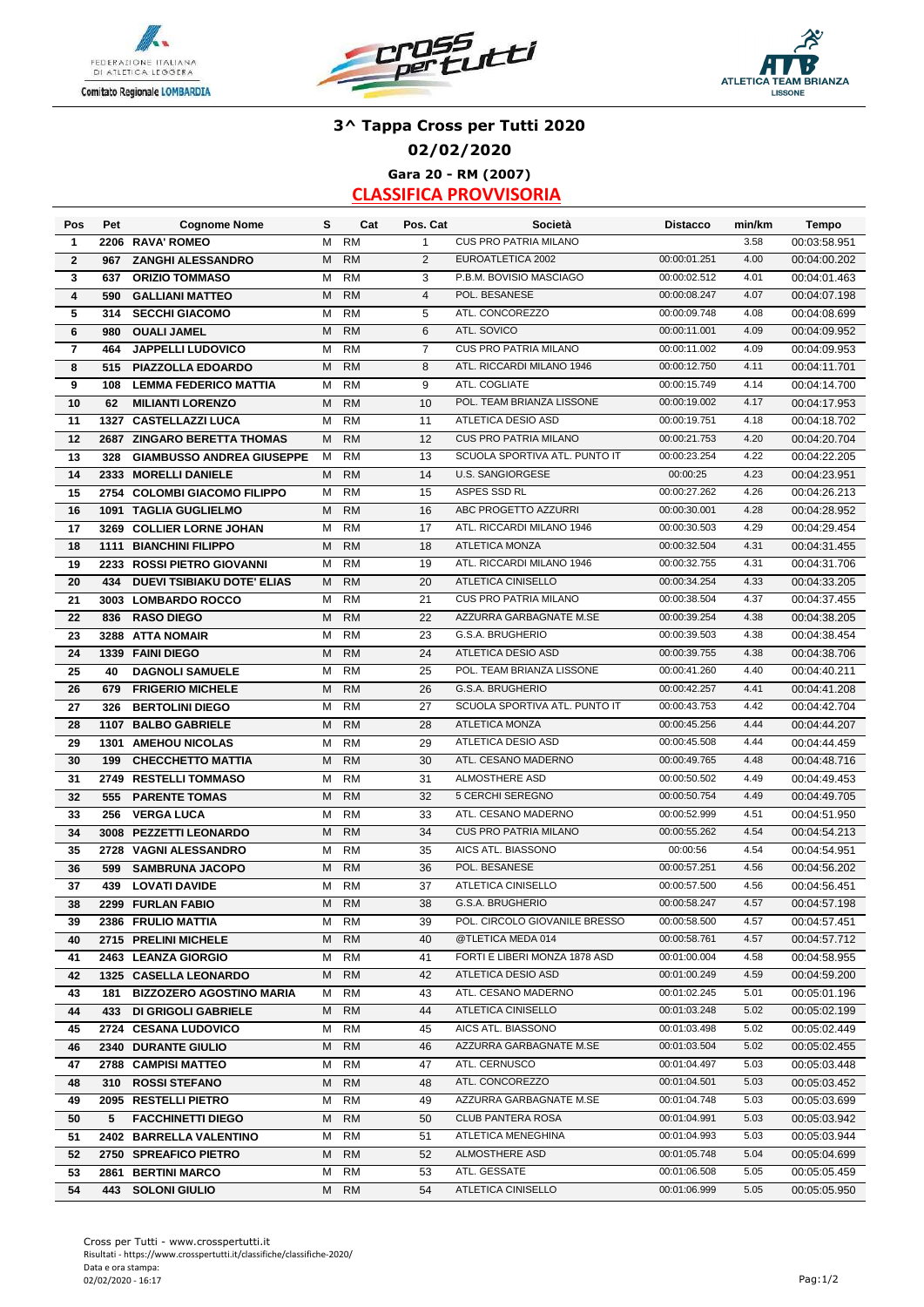





**02/02/2020**

**Gara 20 - RM (2007)**

| 55  |     | 627 LORUSSO ELIA              |   | M RM      | 55  | P.B.M. BOVISIO MASCIAGO      | 00:01:07.496 | 5.06 | 00:05:06.447 |
|-----|-----|-------------------------------|---|-----------|-----|------------------------------|--------------|------|--------------|
| 56  |     | 896 AMORUSO MARIO             | M | <b>RM</b> | 56  | EUROATLETICA 2002            | 00:01:07.498 | 5.06 | 00:05:06.449 |
| 57  |     | 2688 ROMERO PERALTA MIRKO     | M | RM        | 57  | <b>CUS PRO PATRIA MILANO</b> | 00:01:08.248 | 5.07 | 00:05:07.199 |
| 58  |     | 2891 BOLONDI TOMMASO YSKAY    | M | <b>RM</b> | 58  | ATL. RICCARDI MILANO 1946    | 00:01:08.762 | 5.07 | 00:05:07.713 |
| 59  |     | 2795 CEREDA FABIO             | м | <b>RM</b> | 59  | ATL. CERNUSCO                | 00:01:10.246 | 5.09 | 00:05:09.197 |
| 60  |     | 529 BATTILANA ALBERTO         | M | <b>RM</b> | 60  | 5 CERCHI SEREGNO             | 00:01:11.246 | 5.10 | 00:05:10.197 |
| 61  |     | 2448 SERENO EDOARDO           | м | <b>RM</b> | 61  | RICCARDI ACADEMY ASD         | 00:01:11.742 | 5.10 | 00:05:10.693 |
| 62  |     | 908 BORGONOVO LORENZO         | м | <b>RM</b> | 62  | EUROATLETICA 2002            | 00:01:11.998 | 5.10 | 00:05:10.949 |
| 63  |     | 733 TOSO MATTIA               | м | <b>RM</b> | 63  | ATLETICA P.A.R. CANEGRATE    | 00:01:11.999 | 5.10 | 00:05:10.950 |
| 64  |     | 2094 STREPPONI ANDREAS        | M | <b>RM</b> | 64  | AZZURRA GARBAGNATE M.SE      | 00:01:13.251 | 5.12 | 00:05:12.202 |
| 65  |     | 3065 GRUGNI EFREM             | м | <b>RM</b> | 65  | POL. NOVATE                  | 00:01:13.497 | 5.12 | 00:05:12.448 |
| 66  |     | 2683 PESARE LUCA              | М | <b>RM</b> | 66  | ASPES SSD RL                 | 00:01:13.996 | 5.12 | 00:05:12.947 |
| 67  |     | 2262 COLOMBO GAETANO          | м | <b>RM</b> | 67  | POL. BESANESE                | 00:01:14.996 | 5.13 | 00:05:13.947 |
| 68  |     | 2341 FABRIS MATTEO EMANUELE   | м | <b>RM</b> | 68  | AZZURRA GARBAGNATE M.SE      | 00:01:16.741 | 5.15 | 00:05:15.692 |
| 69  |     | 613 CORBETTA FEDERICO         | м | RM        | 69  | P.B.M. BOVISIO MASCIAGO      | 00:01:16.749 | 5.15 | 00:05:15.700 |
| 70  |     | 2926 REHAB MAZEN              | M | <b>RM</b> | 70  | ATLETICA CINISELLO           | 00:01:19.238 | 5.18 | 00:05:18.189 |
| 71  |     | 3217 CASATI RICCARDO          | м | <b>RM</b> | 71  | ATHLETIC CLUB VILLASANTA     | 00:01:20     | 5.18 | 00:05:18.951 |
| 72  |     | 2508 PEREGO ALESSIO           | M | <b>RM</b> | 72  | <b>CUS INSUBRIA</b>          | 00:01:20.240 | 5.19 | 00:05:19.191 |
| 73  |     | 2145 GAVIRAGHI MATTIA         | м | <b>RM</b> | 73  | ATHLETIC CLUB VILLASANTA     | 00:01:21.492 | 5.20 | 00:05:20.443 |
| 74  |     | 2783 BERIA ALESSANDRO GIOVA   | м | <b>RM</b> | 74  | ATL. CERNUSCO                | 00:01:21.494 | 5.20 | 00:05:20.445 |
| 75  |     | 715 BARDELLI JIN MING DAVIDE  | м | <b>RM</b> | 75  | ATLETICA P.A.R. CANEGRATE    | 00:01:22.741 | 5.21 | 00:05:21.692 |
| 76  |     | 1378 NAVARRA CHRISTIAN        | M | <b>RM</b> | 76  | <b>ATLETICA DESIO ASD</b>    | 00:01:23.490 | 5.22 | 00:05:22.441 |
| 77  | 61  | <b>MAZZOLA SIMONE</b>         | м | <b>RM</b> | 77  | POL. TEAM BRIANZA LISSONE    | 00:01:24.244 | 5.23 | 00:05:23.195 |
| 78  | 165 | <b>SUDATI ALESSANDRO</b>      | M | <b>RM</b> | 78  | ATL. VIRTUS SENAGO           | 00:01:24.991 | 5.23 | 00:05:23.942 |
| 79  | 499 | <b>GOLA GIOVANNI MARIA</b>    | м | <b>RM</b> | 79  | ATL. RICCARDI MILANO 1946    | 00:01:25.236 | 5.24 | 00:05:24.187 |
| 80  |     | 1367 MASI ALBERTO             | M | <b>RM</b> | 80  | ATLETICA DESIO ASD           | 00:01:29.488 | 5.28 | 00:05:28.439 |
| 81  |     | 244 ROMANO ALBERTO            | M | <b>RM</b> | 81  | ATL. CESANO MADERNO          | 00:01:30.484 | 5.29 | 00:05:29.435 |
| 82  |     | 262 ANANIA NICOLO'            | M | <b>RM</b> | 82  | ATL. CONCOREZZO              | 00:01:33.732 | 5.32 | 00:05:32.683 |
| 83  |     | 587 CAZZANIGA NICHOLAS        | м | <b>RM</b> | 83  | POL. BESANESE                | 00:01:36.480 | 5.35 | 00:05:35.431 |
| 84  |     | 243 RICCARDI LORENZO          | M | <b>RM</b> | 84  | ATL. CESANO MADERNO          | 00:01:37.733 | 5.36 | 00:05:36.684 |
| 85  |     | 2338 VIOLA SIMONE             | м | <b>RM</b> | 85  | <b>U.S. SANGIORGESE</b>      | 00:01:38.232 | 5.37 | 00:05:37.183 |
| 86  | 67  | <b>PANAROTTO LUCA</b>         | М | <b>RM</b> | 86  | POL. TEAM BRIANZA LISSONE    | 00:01:39.233 | 5.38 | 00:05:38.184 |
| 87  | 309 | <b>ROSSI ANDREA</b>           | м | <b>RM</b> | 87  | ATL. CONCOREZZO              | 00:01:45.479 | 5.44 | 00:05:44.430 |
| 88  |     | 1996 CIVERO ALESSIO           | М | <b>RM</b> | 88  | ATLETICA CINISELLO           | 00:01:48.481 | 5.47 | 00:05:47.432 |
| 89  |     | 3073 COLASBERNA GIULIO        | м | <b>RM</b> | 89  | POL. TEAM BRIANZA LISSONE    | 00:01:52.476 | 5.51 | 00:05:51.427 |
| 90  |     | 2131 MONDONICO DAVIDE         | M | <b>RM</b> | 90  | ATL. CONCOREZZO              | 00:01:57.224 | 5.56 | 00:05:56.175 |
| 91  | 287 | <b>GUADALUPI LORENZO</b>      | м | <b>RM</b> | 91  | ATL. CONCOREZZO              | 00:01:58.975 | 5.57 | 00:05:57.926 |
| 92  |     | 2163 BERNA LEONARDO           | M | <b>RM</b> | 92  | ATLETICA CINISELLO           | 00:02:06.725 | 6.05 | 00:06:05.676 |
| 93  | 594 | <b>MINGHETTI RICCARDO</b>     | м | <b>RM</b> | 93  | POL. BESANESE                | 00:02:10.227 | 6.09 | 00:06:09.178 |
| 94  |     | 189 BRIGUGLIO LUCA            |   | M RM      | 94  | ATL. CESANO MADERNO          | 00:02:11.990 | 6.10 | 00:06:10.941 |
| 95  | 580 | <b>OBERTI IACOPO</b>          | м | RM        | 95  | SEZ. ATL. ORATORIO CORNAREDO | 00:02:12.732 | 6.11 | 00:06:11.683 |
| 96  |     | 136 CAMPONOVO ALESSIO         | М | <b>RM</b> | 96  | ATL. VIRTUS SENAGO           | 00:02:15.975 | 6.14 | 00:06:14.926 |
| 97  |     | 228 MORNATA MATTEO            | м | <b>RM</b> | 97  | ATL. CESANO MADERNO          | 00:02:16.726 | 6.15 | 00:06:15.677 |
| 98  |     | 2226 GARINI LORIS             | м | <b>RM</b> | 98  | ATL. RICCARDI MILANO 1946    | 00:02:17.476 | 6.16 | 00:06:16.427 |
| 99  |     | 2107 CAVALAGLIO CRISTIAN      | М | <b>RM</b> | 99  | POL. TEAM BRIANZA LISSONE    | 00:02:20.479 | 6.19 | 00:06:19.430 |
| 100 |     | 2509 PONTI MATTEO             | м | <b>RM</b> | 100 | <b>CUS INSUBRIA</b>          | 00:02:22.475 | 6.21 | 00:06:21.426 |
| 101 |     | 2166 VIGANO' MATTIA           | м | <b>RM</b> | 101 | ATLETICA CINISELLO           | 00:02:23.730 | 6.22 | 00:06:22.681 |
| 102 |     | 1108 BENFORTE SIMONE VITTORIO | м | <b>RM</b> | 102 | ATLETICA MONZA               | 00:02:30.476 | 6.29 | 00:06:29.427 |
| 103 |     | 2992 LOGGIA RICCARDO          | м | <b>RM</b> | 103 | CUS INSUBRIA VARESE COMO     | 00:02:30.731 | 6.29 | 00:06:29.682 |
| 104 |     | 2995 ALISA AKACHUKWU HENRY    | м | <b>RM</b> | 104 | <b>CUS PRO PATRIA MILANO</b> | 00:02:35.977 | 6.34 | 00:06:34.928 |
| 105 |     | 3098 VECCHIO NICOLO'          | м | <b>RM</b> | 105 | RICCARDI ACADEMY ASD         | 00:02:41.976 | 6.40 | 00:06:40.927 |
| 106 |     | 1008 RONCHI VALENTINO         | М | <b>RM</b> | 106 | U.S. A.CASATI ATL.           | 00:02:53.974 | 6.52 | 00:06:52.925 |
| 107 |     | 174 AMICO ALESSIO             | M | RM        | 107 | ATL. CESANO MADERNO          | 00:03:08.727 | 7.07 | 00:07:07.678 |
| 108 | 219 | <b>MARIANI STEFANO</b>        | M | <b>RM</b> | 108 | ATL. CESANO MADERNO          | 00:03:09.988 | 7.08 | 00:07:08.939 |
| 109 |     | 963 UBOLDI ANDREA             |   | M RM      | 109 | EUROATLETICA 2002            | 00:04:12.224 | 8.11 | 00:08:11.175 |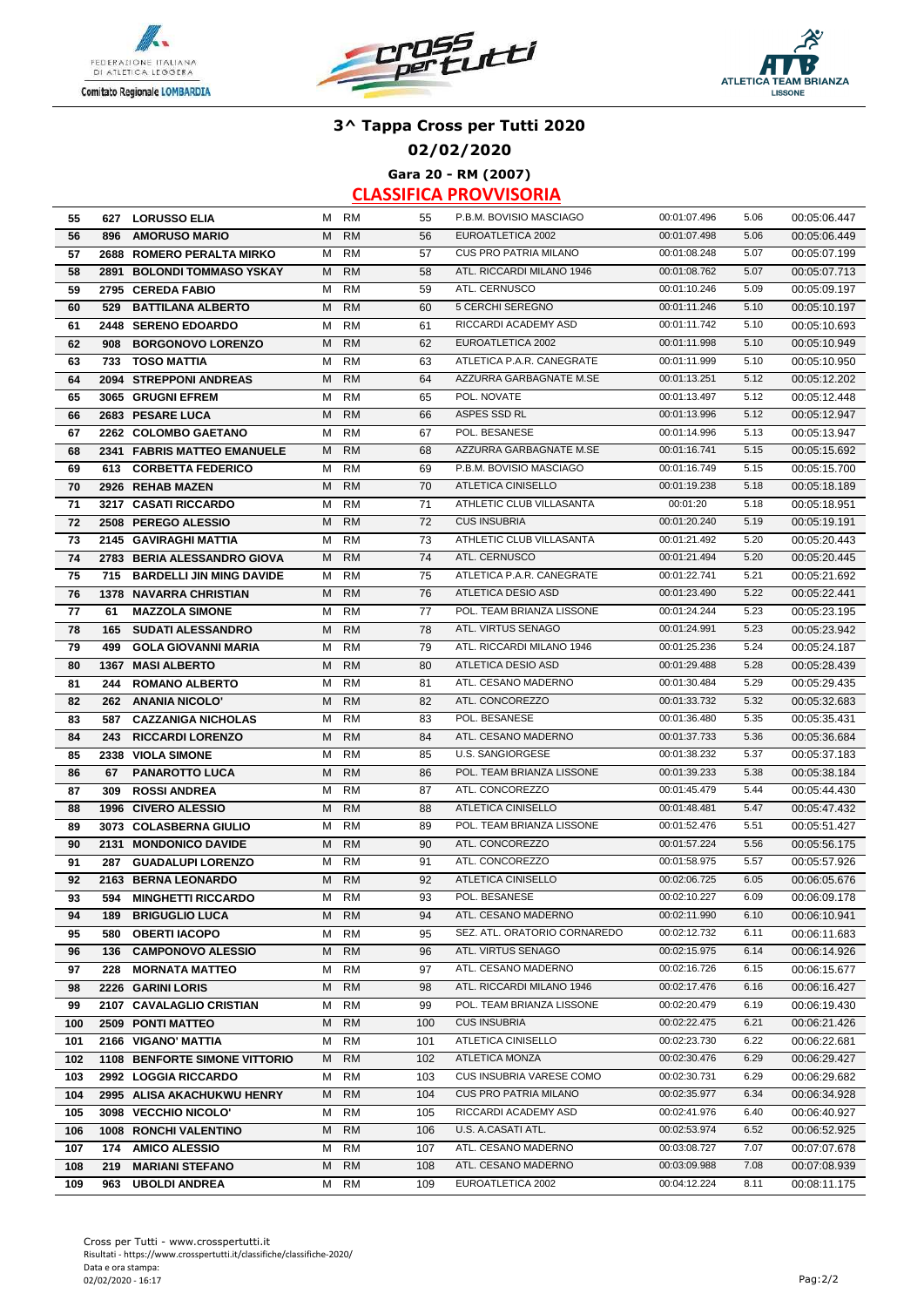





## **Gara 19 - CF 3^ Tappa Cross per Tutti 2020 02/02/2020**

| Pos            | Pet  | <b>Cognome Nome</b>             | s  | Cat       | Pos. Cat       | Società                        | <b>Distacco</b> | min/km | <b>Tempo</b> |
|----------------|------|---------------------------------|----|-----------|----------------|--------------------------------|-----------------|--------|--------------|
| $\mathbf{1}$   |      | 1084 SIDENIUS SOFIA             | F  | CF        | $\mathbf{1}$   | ATLETICRALS2-TEATRO ALLA SCALA |                 | 4.10   | 00:08:20.719 |
| $\overline{2}$ |      | 2722 GENNARO ELEONORA           | F. | <b>CF</b> | 2              | A.S.D. STUDENTESCA SAN DONATO  | 00:00:03.739    | 4.12   | 00:08:24.458 |
| 3              |      | 2822 MAJOCCHI TARIKUA           | F  | CF        | 3              | ATL. CERNUSCO                  | 00:00:05.240    | 4.12   | 00:08:25.959 |
| 4              |      | 1304 ARCERI MARTINA             | F. | <b>CF</b> | $\overline{4}$ | ATLETICA DESIO ASD             | 00:00:15.239    | 4.17   | 00:08:35.958 |
| 5              |      | <b>1401 TERRANI CAROLINA</b>    | F  | CF        | 5              | ATLETICA DESIO ASD             | 00:00:20.741    | 4.20   | 00:08:41.460 |
| 6              | 327  | <b>GIAMBUSSO ALICE</b>          | F. | <b>CF</b> | 6              | SCUOLA SPORTIVA ATL. PUNTO IT  | 00:00:21.242    | 4.20   | 00:08:41.961 |
| 7              | 1271 | <b>FALASCONI MARTINA</b>        | F. | CF        | $\overline{7}$ | FORTI E LIBERI MONZA 1878 ASD  | 00:00:22.241    | 4.21   | 00:08:42.960 |
| 8              | 2956 | POLLONI BIANCAMARIA FRAN        | F. | <b>CF</b> | 8              | <b>BRACCO ATLETICA</b>         | 00:00:24.740    | 4.22   | 00:08:45.459 |
| 9              | 414  | <b>VILLA ELEONORA</b>           | F  | CF        | 9              | ATHLETIC CLUB VILLASANTA       | 00:00:26.737    | 4.23   | 00:08:47.456 |
| 10             | 709  | <b>GATTI EMMA</b>               | F. | <b>CF</b> | 10             | ATL. GESSATE                   | 00:00:27.236    | 4.23   | 00:08:47.955 |
| 11             | 482  | <b>BELLOMO ADRIANA MARIA</b>    | F. | CF        | 11             | ATL. RICCARDI MILANO 1946      | 00:00:27.994    | 4.24   | 00:08:48.713 |
| 12             | 979  | <b>OUALI TESNIM</b>             | F. | <b>CF</b> | 12             | ATL. SOVICO                    | 00:00:29.241    | 4.24   | 00:08:49.960 |
| 13             | 121  | <b>REPOSSI GRETA</b>            | F. | CF        | 13             | U.S. VIRTUS BINASCO ATL.       | 00:00:38.734    | 4.29   | 00:08:59.453 |
| 14             | 916  | <b>CANDIO SOFIA</b>             | F. | <b>CF</b> | 14             | EUROATLETICA 2002              | 00:00:39.734    | 4.30   | 00:09:00.453 |
| 15             | 10   | <b>ULIANO ANNA</b>              | F  | CF        | 15             | <b>CLUB PANTERA ROSA</b>       | 00:00:40.983    | 4.30   | 00:09:01.702 |
| 16             | 388  | <b>PADOVANI ELENA ANITA</b>     | F  | <b>CF</b> | 16             | ATHLETIC CLUB VILLASANTA       | 00:00:45.234    | 4.32   | 00:09:05.953 |
| 17             | 2499 | <b>BIESUZ LUCREZIA</b>          | F  | CF        | 17             | 100 TORRI & VIGEVANO ATL.YOUNG | 00:00:52.731    | 4.36   | 00:09:13.450 |
| 18             | 2816 | <b>GIACOBBE ANNA</b>            | F. | <b>CF</b> | 18             | ATL. CERNUSCO                  | 00:00:54.247    | 4.37   | 00:09:14.966 |
| 19             | 890  | <b>MAGRINI ELENA</b>            | F  | CF        | 19             | ATL. MUGGIO'                   | 00:01:03.231    | 4.41   | 00:09:23.950 |
| 20             | 526  | <b>ZAMBONI GRETA</b>            | F. | <b>CF</b> | 20             | ATL. RICCARDI MILANO 1946      | 00:01:06.483    | 4.43   | 00:09:27.202 |
| 21             | 1086 | <b>BARUFFI OLIMPIA AGOSTINA</b> | F. | CF        | 21             | ABC PROGETTO AZZURRI           | 00:01:07.480    | 4.44   | 00:09:28.199 |
| 22             | 519  | <b>REBOSIO AURORA</b>           | F. | <b>CF</b> | 22             | ATL. RICCARDI MILANO 1946      | 00:01:08.737    | 4.44   | 00:09:29.456 |
| 23             | 385  | <b>NEGRINI GIORGIA</b>          | F. | CF        | 23             | ATHLETIC CLUB VILLASANTA       | 00:01:09.249    | 4.44   | 00:09:29.968 |
| 24             | 2248 | <b>MORABITO ANNA</b>            | F  | <b>CF</b> | 24             | <b>CENTRO SCHUSTER</b>         | 00:01:12.235    | 4.46   | 00:09:32.954 |
| 25             | 517  | <b>QUARTODIPALO ANGELICA</b>    | F. | CF        | 25             | ATL. RICCARDI MILANO 1946      | 00:01:15.244    | 4.47   | 00:09:35.963 |
| 26             |      | 1295 ALESSANDRINI VIOLA         | F. | CF        | 26             | ATLETICA DESIO ASD             | 00:01:18.731    | 4.49   | 00:09:39.450 |
| 27             |      | 2785 BOSSI MARTINA              | F. | CF        | 27             | ATL. CERNUSCO                  | 00:01:19.977    | 4.50   | 00:09:40.696 |
| 28             |      | 832 PAGANI GAIA                 | F  | <b>CF</b> | 28             | AZZURRA GARBAGNATE M.SE        | 00:01:20.731    | 4.50   | 00:09:41.450 |
| 29             | 313  | <b>SECCHI CAROLINA</b>          | F  | CF        | 29             | ATL. CONCOREZZO                | 00:01:22.226    | 4.51   | 00:09:42.945 |
| 30             | 548  | <b>GENOVESE GRETA</b>           | F  | <b>CF</b> | 30             | 5 CERCHI SEREGNO               | 00:01:22.482    | 4.51   | 00:09:43.201 |
| 31             | 224  | <b>MELOTTO MAYA</b>             | F  | CF        | 31             | ATL. CESANO MADERNO            | 00:01:25.236    | 4.52   | 00:09:45.955 |
| 32             | 2974 | <b>SCARSETTO GRETA</b>          | F  | <b>CF</b> | 32             | C.B.A. CINISELLO BALSAMO ATL.  | 00:01:27.728    | 4.54   | 00:09:48.447 |
| 33             | 468  | <b>PAOLIN VICTORIA</b>          | F. | CF        | 33             | CUS PRO PATRIA MILANO          | 00:01:28.234    | 4.54   | 00:09:48.953 |
| 34             | 329  | <b>MOCCHETTI MARGHERITA</b>     | F. | <b>CF</b> | 34             | SCUOLA SPORTIVA ATL. PUNTO IT  | 00:01:30.740    | 4.55   | 00:09:51.459 |
| 35             |      | 2866 CENTEMERO VERONICA         | F  | CF        | 35             | ATL. GESSATE                   | 00:01:32.730    | 4.56   | 00:09:53.449 |
| 36             | 511  | <b>MORONI VITTORIA</b>          | F. | <b>CF</b> | 36             | ATL. RICCARDI MILANO 1946      | 00:01:33.229    | 4.56   | 00:09:53.948 |
| 37             | 1101 | <b>FUMAGALLI FRANCESCA</b>      | F  | CF        | 37             | DK RUNNERS MILANO              | 00:01:33.483    | 4.57   | 00:09:54.202 |
| 38             | 799  | <b>ROSSI IRENE MARIA</b>        | F  | <b>CF</b> | 38             | ATL. VIS NOVA GIUSSANO         | 00:01:33.969    | 4.57   | 00:09:54.688 |
| 39             |      | 222 MATACENA GIULIA             |    | F CF      | 39             | ATL. CESANO MADERNO            | 00:01:40.977    | 5.00   | 00:10:01.696 |
| 40             |      | 2794 CARDELLA SOFIA             |    | F CF      | 40             | ATL. CERNUSCO                  | 00:01:41.480    | 5.01   | 00:10:02.199 |
| 41             |      | 765 BRENNA GIORGIA              | F  | CF        | 41             | ATL. VIS NOVA GIUSSANO         | 00:01:42.975    | 5.01   | 00:10:03.694 |
| 42             |      | 2241 ARDEMAGNI MARTINA          | F  | <b>CF</b> | 42             | <b>CENTRO SCHUSTER</b>         | 00:01:44.476    | 5.02   | 00:10:05.195 |
| 43             |      | 1253 PLEBANI ERICA              | F  | CF        | 43             | RICCARDI ACADEMY ASD           | 00:01:45.976    | 5.03   | 00:10:06.695 |
| 44             |      | 710 MORENI AURORA               | F. | <b>CF</b> | 44             | ATL. GESSATE                   | 00:01:46.974    | 5.03   | 00:10:07.693 |
| 45             |      | 837 ROCCASALVO SARA             | F. | CF        | 45             | AZZURRA GARBAGNATE M.SE        | 00:01:47.475    | 5.04   | 00:10:08.194 |
| 46             |      | 2332 MENDEZ URUENA LAURA        | F. | <b>CF</b> | 46             | <b>U.S. SANGIORGESE</b>        | 00:01:48.974    | 5.04   | 00:10:09.693 |
| 47             |      | 805 BORDOGNA ARIANNA            | F. | СF        | 47             | <b>BRACCO ATLETICA</b>         | 00:01:48.977    | 5.04   | 00:10:09.696 |
| 48             |      | 808 MANCASTROPPA ILARIA         | F. | CF        | 48             | <b>BRACCO ATLETICA</b>         | 00:01:51.725    | 5.06   | 00:10:12.444 |
| 49             |      | 3129 TARQUINIO ALESSIA          | F. | СF        | 49             | U.S. SANGIORGESE               | 00:01:52.475    | 5.06   | 00:10:13.194 |
| 50             |      | 3124 VISCARDI DALILA            | F. | CF        | 50             | SCUOLA SPORTIVA ATL. PUNTO IT  | 00:01:53.724    | 5.07   | 00:10:14.443 |
| 51             |      | 807 INCALZA GIORGIA             | F. | CF        | 51             | <b>BRACCO ATLETICA</b>         | 00:01:54.725    | 5.07   | 00:10:15.444 |
| 52             |      | 2091 TONDINI MARTINA            |    | F CF      | 52             | ATLETICA CINISELLO             | 00:01:54.977    | 5.07   | 00:10:15.696 |
| 53             |      | 284 GALIMBERTI CHIARA           |    | F CF      | 53             | ATL. CONCOREZZO                | 00:01:56.483    | 5.08   | 00:10:17.202 |
| 54             |      | 830 MOTTA NOEMI                 |    | F CF      | 54             | AZZURRA GARBAGNATE M.SE        | 00:02:00.226    | 5.10   | 00:10:20.945 |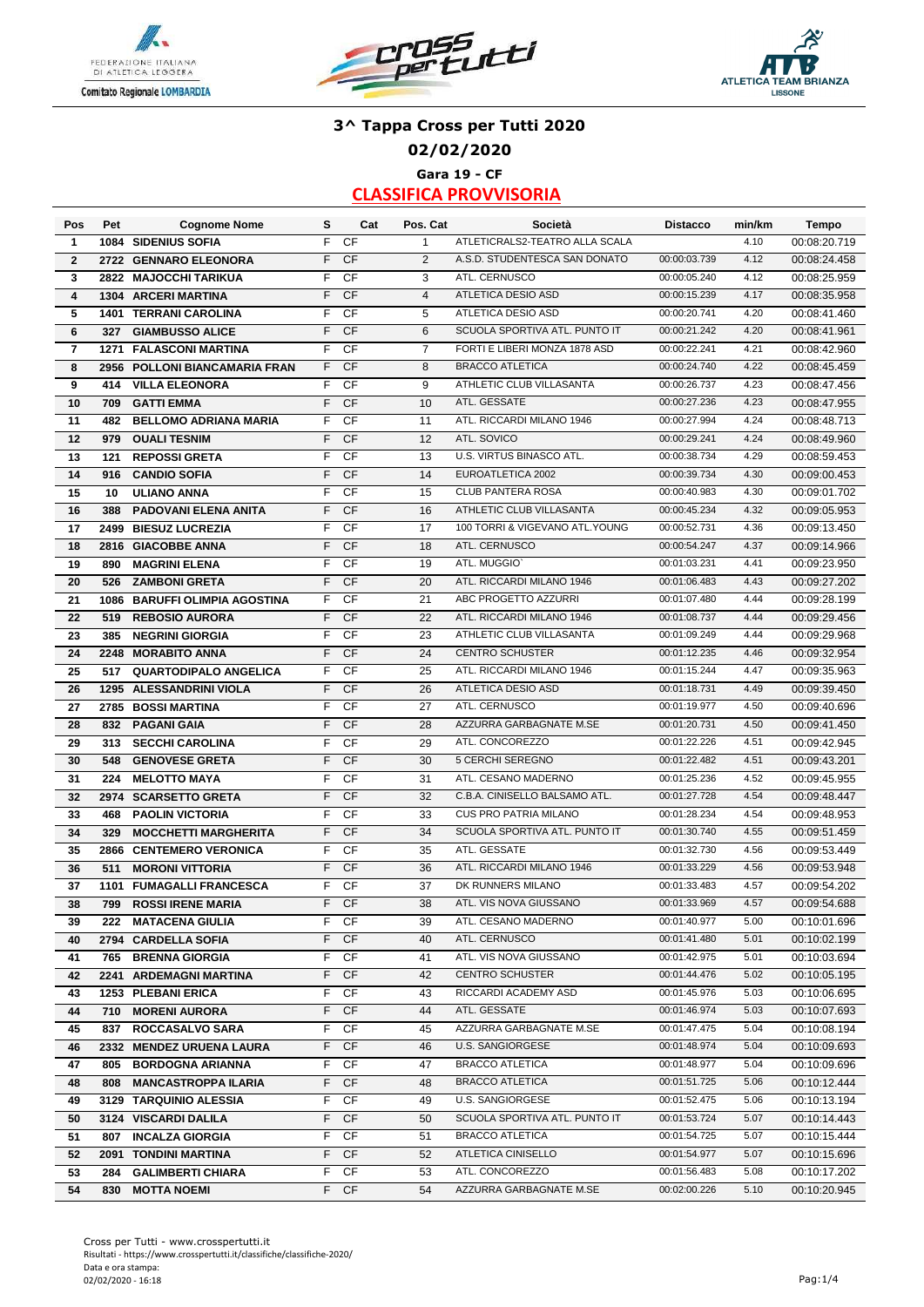





**02/02/2020**

**Gara 19 - CF**

| 55  | 2878 PAROLIN GRETA               |    | F CF      | 55  | ATL. GESSATE                  | 00:02:06.974 | 5.13 | 00:10:27.693 |
|-----|----------------------------------|----|-----------|-----|-------------------------------|--------------|------|--------------|
| 56  | <b>FRIZZARIN SOFIA</b><br>787    | F. | <b>CF</b> | 56  | ATL. VIS NOVA GIUSSANO        | 00:02:07.231 | 5.13 | 00:10:27.950 |
| 57  | 3210 BOCA GABRIELA               | F  | CF        | 57  | EUROATLETICA 2002             | 00:02:08.477 | 5.14 | 00:10:29.196 |
| 58  | 3108 CHIOSSO PAOLA               | F  | <b>CF</b> | 58  | SCUOLA SPORTIVA ATL. PUNTO IT | 00:02:11.475 | 5.16 | 00:10:32.194 |
| 59  | 280 FARINA CECILIA               | F. | CF        | 59  | ATL. CONCOREZZO               | 00:02:12.724 | 5.16 | 00:10:33.443 |
| 60  | 277 DE ANTONI ALICE              | F  | <b>CF</b> | 60  | ATL. CONCOREZZO               | 00:02:13.475 | 5.17 | 00:10:34.194 |
| 61  | 105 HAMZA YASMIN                 | F  | CF        | 61  | ATL. COGLIATE                 | 00:02:14.974 | 5.17 | 00:10:35.693 |
| 62  | 3248 MILANI VALENTINA            | F. | <b>CF</b> | 62  | ATL. CERNUSCO                 | 00:02:19.973 | 5.20 | 00:10:40.692 |
| 63  | 2879 PELLEGRINI GIORGIA          | F. | CF        | 63  | ATL. GESSATE                  | 00:02:25.481 | 5.23 | 00:10:46.200 |
| 64  | 2787 BRAMBILLA PISONI SARA MARIA | F. | <b>CF</b> | 64  | ATL. CERNUSCO                 | 00:02:26.974 | 5.23 | 00:10:47.693 |
|     |                                  | F. | <b>CF</b> | 65  | <b>CUS PRO PATRIA MILANO</b>  | 00:02:27.724 | 5.24 |              |
| 65  | 456 ACCORNERO MARGHERITA         | F. |           |     | POL. BESANESE                 |              |      | 00:10:48.443 |
| 66  | 3052 CHIN CAMILLA                |    | <b>CF</b> | 66  | 5 CERCHI SEREGNO              | 00:02:28.225 | 5.24 | 00:10:48.944 |
| 67  | 554 PANDULLO JASMINE EVELIN      | F  | CF        | 67  |                               | 00:02:30.221 | 5.25 | 00:10:50.940 |
| 68  | 3047 GIBELLATO IRENE             | F  | <b>CF</b> | 68  | P.B.M. BOVISIO MASCIAGO       | 00:02:30.724 | 5.25 | 00:10:51.443 |
| 69  | 3048 IMPAGNATIELLO GIULIA        | F  | CF        | 69  | P.B.M. BOVISIO MASCIAGO       | 00:02:31.729 | 5.26 | 00:10:52.448 |
| 70  | 193 CAPEDRI GLORIA               | F  | <b>CF</b> | 70  | ATL. CESANO MADERNO           | 00:02:35.720 | 5.28 | 00:10:56.439 |
| 71  | 3259 CULJKOVIC VANJA             | F. | CF        | 71  | ATLETICA MENEGHINA            | 00:02:36.723 | 5.28 | 00:10:57.442 |
| 72  | 135 CAMPACI ELISA                | F. | <b>CF</b> | 72  | ATL. VIRTUS SENAGO            | 00:02:39.470 | 5.30 | 00:11:00.189 |
| 73  | 2403 BIANCHI MICOL               | F  | CF        | 73  | ATLETICA MENEGHINA            | 00:02:40.470 | 5.30 | 00:11:01.189 |
| 74  | 3110 CORDORI ILARIA              | F  | <b>CF</b> | 74  | SCUOLA SPORTIVA ATL. PUNTO IT | 00:02:40.721 | 5.30 | 00:11:01.440 |
| 75  | 532 BELLU' CHIARA MARIA          | F  | CF        | 75  | 5 CERCHI SEREGNO              | 00:02:41.470 | 5.31 | 00:11:02.189 |
| 76  | 2407 LUONI REBECCA               | F. | <b>CF</b> | 76  | ATLETICA MENEGHINA            | 00:02:41.721 | 5.31 | 00:11:02.440 |
| 77  | <b>MAGGIONI ELISA</b><br>592     | F. | CF        | 77  | POL. BESANESE                 | 00:02:42.225 | 5.31 | 00:11:02.944 |
| 78  | <b>BOSIO VITTORIA</b><br>184     | F. | <b>CF</b> | 78  | ATL. CESANO MADERNO           | 00:02:47.469 | 5.34 | 00:11:08.188 |
| 79  | 2740 PICIOTTI MARIA CHIARA       | F  | CF        | 79  | ALA ATL. ABBIATEGRASSO        | 00:02:47.720 | 5.34 | 00:11:08.439 |
| 80  | <b>POGLIANI ASIA</b><br>640      | F  | <b>CF</b> | 80  | P.B.M. BOVISIO MASCIAGO       | 00:02:48.970 | 5.34 | 00:11:09.689 |
| 81  | 2076 FROSI ELISA                 | F  | CF        | 81  | SCUOLA SPORTIVA ATL. PUNTO IT | 00:02:50.223 | 5.35 | 00:11:10.942 |
| 82  | <b>MIGGIANO MARTINA</b><br>226   | F  | <b>CF</b> | 82  | ATL. CESANO MADERNO           | 00:02:54.468 | 5.37 | 00:11:15.187 |
| 83  | <b>BRAMBILLA ALESSIA</b><br>128  | F. | CF        | 83  | ATL. VIRTUS SENAGO            | 00:02:56.220 | 5.38 | 00:11:16.939 |
| 84  | 797 PROVENZI CAMILLA             | F  | <b>CF</b> | 84  | ATL. VIS NOVA GIUSSANO        | 00:02:56.724 | 5.38 | 00:11:17.443 |
| 85  | 2678 BOCQUET COUSIN ZOE          | F. | <b>CF</b> | 85  | ATLETICA MENEGHINA            | 00:03:00.218 | 5.40 | 00:11:20.937 |
| 86  | <b>CAMPI ALESSIA</b><br>92       | F  | <b>CF</b> | 86  | ATL. COGLIATE                 | 00:03:01.469 | 5.41 | 00:11:22.188 |
| 87  | 1194 MAZZUZI MARIA GABIJA        | F  | CF        | 87  | ATLETICA MENEGHINA            | 00:03:04.968 | 5.42 | 00:11:25.687 |
| 88  | <b>VIOLA GRETA</b><br>706        | F  | <b>CF</b> | 88  | G.S.A. BRUGHERIO              | 00:03:04.971 | 5.42 | 00:11:25.690 |
| 89  | 3254 PIVA MARTINA                | F  | CF        | 89  | 5 CERCHI SEREGNO              | 00:03:06.473 | 5.43 | 00:11:27.192 |
| 90  | 3045 CHIRULLI PEDRA NICOLE       | F. | <b>CF</b> | 90  | P.B.M. BOVISIO MASCIAGO       | 00:03:12.717 | 5.46 | 00:11:33.436 |
| 91  | <b>CIMADORO SARA</b><br>774      | F. | <b>CF</b> | 91  | ATL. VIS NOVA GIUSSANO        | 00:03:14.970 | 5.47 | 00:11:35.689 |
| 92  | 3082 PINESSI GRETA               | F  | <b>CF</b> | 92  | POL. TEAM BRIANZA LISSONE     | 00:03:17.217 | 5.48 | 00:11:37.936 |
| 93  | 3123 SACCHI GAIA                 | F  | CF        | 93  | SCUOLA SPORTIVA ATL. PUNTO IT | 00:03:17.466 | 5.49 | 00:11:38.185 |
| 94  | 1393 SCALICI FRANCESCA           |    | F CF      | 94  | ATLETICA DESIO ASD            | 00:03:20.966 | 5.50 | 00:11:41.685 |
| 95  | 3102 AVELLIS CAMILLA             | F  | CF        | 95  | SCUOLA SPORTIVA ATL. PUNTO IT | 00:03:21.467 | 5.51 | 00:11:42.186 |
| 96  | 2856 CASIRAGHI MELISSA           | F. | <b>CF</b> | 96  | ATL. CONCOREZZO               | 00:03:22.220 | 5.51 | 00:11:42.939 |
| 97  | 3093 LUI GIORGIA                 | F. | CF        | 97  | RICCARDI ACADEMY ASD          | 00:03:23.718 | 5.52 | 00:11:44.437 |
| 98  | 952 SCIOCCATI GAIA               | F. | <b>CF</b> | 98  | EUROATLETICA 2002             | 00:03:31.714 | 5.56 | 00:11:52.433 |
| 99  | 2841 PROVENZALE CLAUDIA          | F  | CF        | 99  | ATL. CERNUSCO                 | 00:03:34.964 | 5.57 | 00:11:55.683 |
| 100 | <b>1385 POLZATO LINDA</b>        | F. | <b>CF</b> | 100 | ATLETICA DESIO ASD            | 00:03:34.966 | 5.57 | 00:11:55.685 |
| 101 | 2832 OTTOLINA GAIA               | F  | CF        | 101 | ATL. CERNUSCO                 | 00:03:35.717 | 5.58 | 00:11:56.436 |
| 102 | 815 CACCIATO CONNY               | F  | <b>CF</b> | 102 | AZZURRA GARBAGNATE M.SE       | 00:03:39.465 | 6.00 | 00:12:00.184 |
| 103 | 2801 DRUSIN LETIZIA MARIA        | F. | <b>CF</b> | 103 | ATL. CERNUSCO                 | 00:03:40.216 | 6.00 | 00:12:00.935 |
| 104 | 2149 BONAZZA BEATRICE            | F. | <b>CF</b> | 104 | ATL. U.S. NERVIANESE 1919     | 00:03:43.462 | 6.02 | 00:12:04.181 |
| 105 | 3075 GIUSSANI MARGHERITA ALESS   | F  | CF        | 105 | POL. TEAM BRIANZA LISSONE     | 00:03:48.961 | 6.04 | 00:12:09.680 |
| 106 | 123 ALBINI IRENE                 | F  | <b>CF</b> | 106 | ATL. VIRTUS SENAGO            | 00:03:56.210 | 6.08 | 00:12:16.929 |
| 107 | 3069 ALIPRANDI FEDERICA          | F. | CF        | 107 | POL. TEAM BRIANZA LISSONE     | 00:03:57.211 | 6.08 | 00:12:17.930 |
| 108 | 3103 BELVEDERE BEATRICE          | F. | <b>CF</b> | 108 | SCUOLA SPORTIVA ATL. PUNTO IT | 00:04:01.209 | 6.10 | 00:12:21.928 |
| 109 | 3077 MARIANI ELISA               | F. | CF        | 109 | POL. TEAM BRIANZA LISSONE     | 00:04:01.968 | 6.11 | 00:12:22.687 |
| 110 | 3224 LOPORCHIO GLORIA            |    | F CF      | 110 | AZZURRA GARBAGNATE M.SE       | 00:04:06.458 | 6.13 | 00:12:27.177 |
|     |                                  |    |           |     |                               |              |      |              |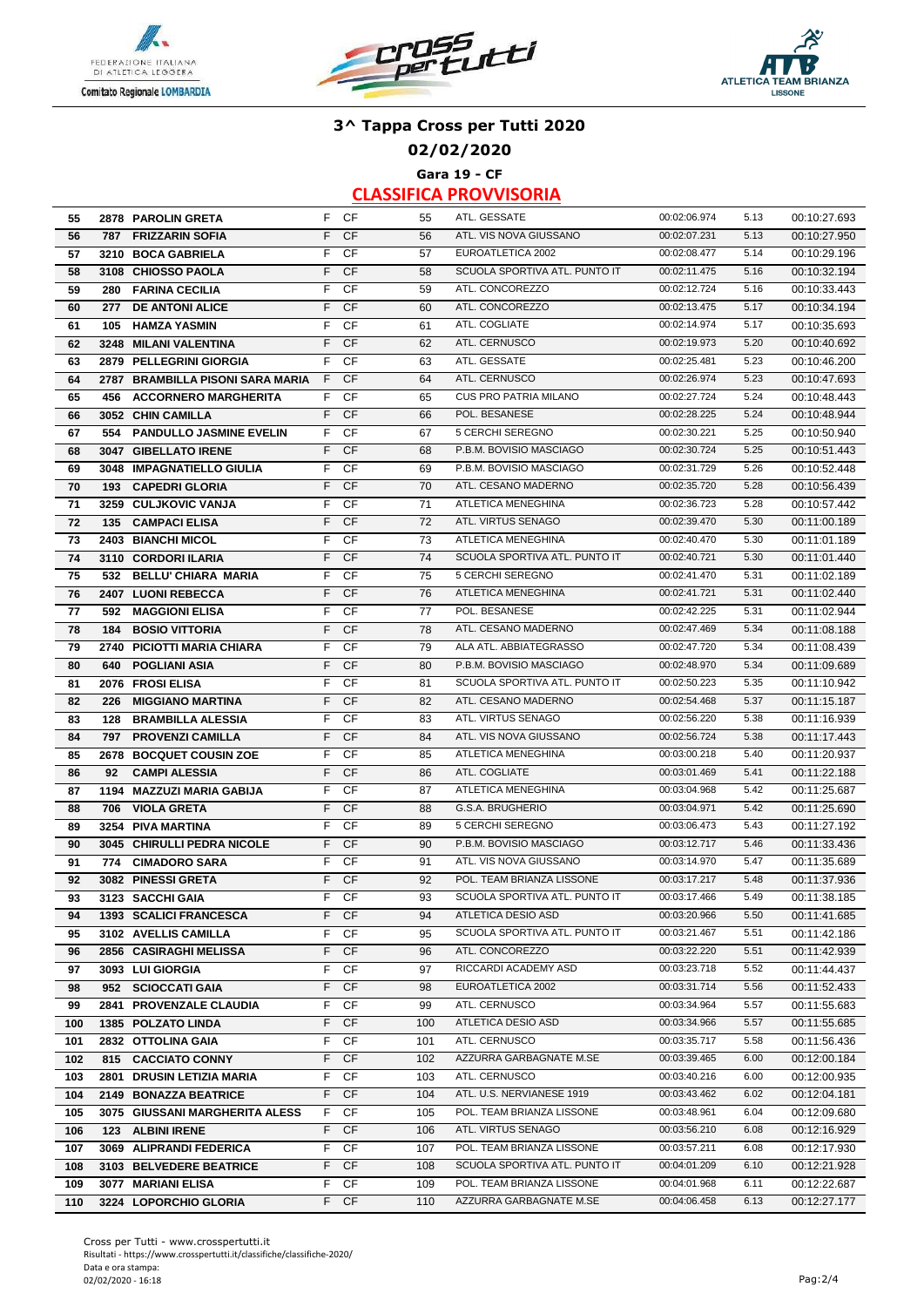





**02/02/2020**

**Gara 19 - CF**

| 111 | 569  | <b>TRAVERSA CHIARA DILETTA</b> | F. | CF        | 111 | 5 CERCHI SEREGNO              | 00:04:21.206 | 6.20 | 00:12:41.925 |
|-----|------|--------------------------------|----|-----------|-----|-------------------------------|--------------|------|--------------|
| 112 | 254  | <b>VAILATI REBECCA</b>         | F. | <b>CF</b> | 112 | ATL. CESANO MADERNO           | 00:04:28.954 | 6.24 | 00:12:49.673 |
| 113 | 775  | <b>CITTERIO MARGHERITA</b>     | F. | CF        | 113 | ATL. VIS NOVA GIUSSANO        | 00:04:54.946 | 6.37 | 00:13:15.665 |
| 114 | 566  | <b>TAGLIABUE ILARIA</b>        |    | F CF      | 114 | 5 CERCHI SEREGNO              | 00:04:57.198 | 6.38 | 00:13:17.917 |
| 115 | 2767 | <b>ERBA LUCIA SOFIA</b>        | F. | CF        | 115 | ATHLETIC CLUB VILLASANTA      | 00:05:09.942 | 6.45 | 00:13:30.661 |
| 116 | 3088 | <b>VINCIGUERRA MATILDE</b>     |    | F CF      | 116 | POL. TEAM BRIANZA LISSONE     | 00:05:39.941 | 7.00 | 00:14:00.660 |
| 117 | 3089 | <b>ZEBRO REBECCA</b>           | F. | CF        | 117 | POL. TEAM BRIANZA LISSONE     | 00:05:49.439 | 7.05 | 00:14:10.158 |
| 118 | 3043 | <b>ANASTASIO CHIARA</b>        | F. | <b>CF</b> | 118 | P.B.M. BOVISIO MASCIAGO       | 00:06:16.434 | 7.18 | 00:14:37.153 |
| 119 | 3114 | <b>FRONGIA NELLY</b>           | F. | CF        | 119 | SCUOLA SPORTIVA ATL. PUNTO IT | 00:06:20.683 | 7.20 | 00:14:41.402 |
| 120 | 2955 | <b>MELI SARA</b>               | F. | <b>CF</b> | 120 | AZZURRA GARBAGNATE M.SE       | 00:06:40.682 | 7.30 | 00:15:01.401 |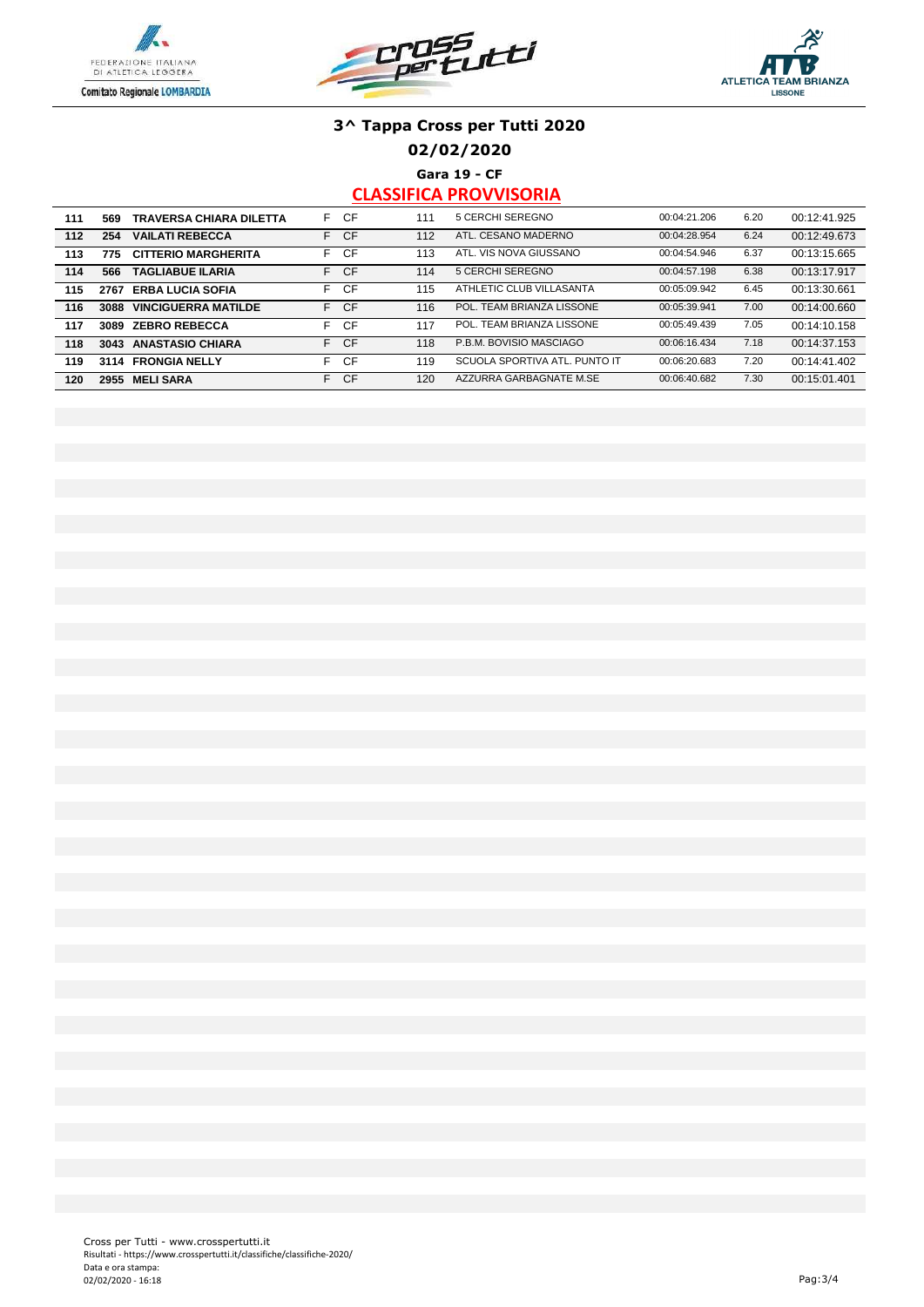





**Gara 19 - CF CLASSIFICA PROVVISORIA 3^ Tappa Cross per Tutti 2020 02/02/2020**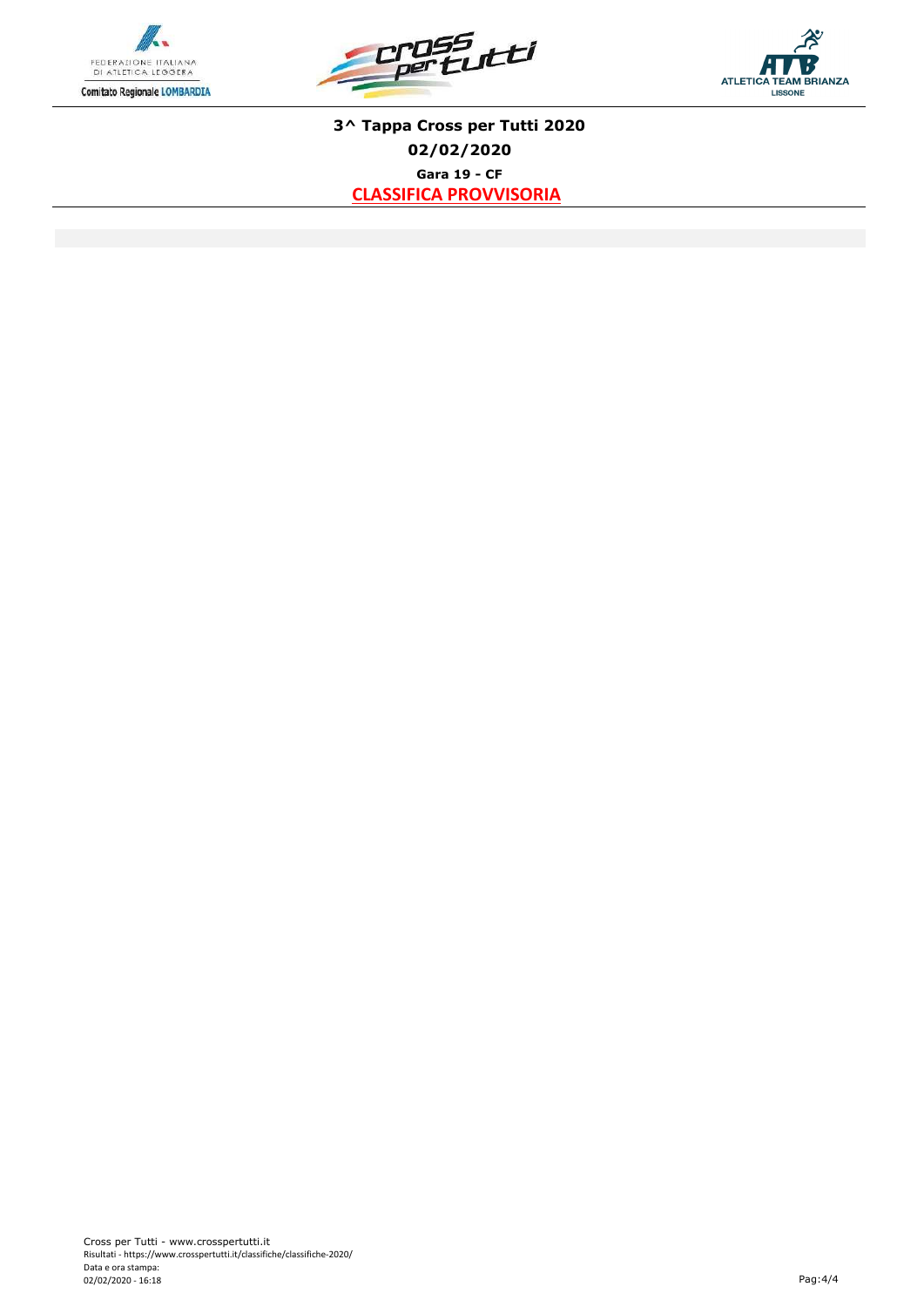





# **3^ Tappa Cross per Tutti 2020 02/02/2020 Gara 20 - CM**

| Pos            | Pet  | <b>Cognome Nome</b>              | s      | Cat       | Pos. Cat       | Società                       | <b>Distacco</b> | min/km | <b>Tempo</b> |
|----------------|------|----------------------------------|--------|-----------|----------------|-------------------------------|-----------------|--------|--------------|
| 1              | 2746 | <b>MACRI EDOARDO</b>             | M      | СM        | $\mathbf{1}$   | <b>ALMOSTHERE ASD</b>         |                 | 3.42   | 00:07:24.423 |
| $\mathbf{2}$   | 924  | <b>DELAINI DAVIDE</b>            | M      | <b>CM</b> | 2              | EUROATLETICA 2002             | 00:00:02.998    | 3.43   | 00:07:27.421 |
| 3              | 84   | <b>VERGANI ANDREA</b>            | M      | <b>CM</b> | 3              | POL. TEAM BRIANZA LISSONE     | 00:00:06.248    | 3.45   | 00:07:30.671 |
| 4              | 886  | <b>DE ROCCHI MATTIA</b>          | M      | <b>CM</b> | $\overline{4}$ | ATL. MUGGIO'                  | 00:00:09.999    | 3.47   | 00:07:34.422 |
| 5              | 371  | <b>LORUSSO GIORGIO</b>           | M      | <b>CM</b> | 5              | ATHLETIC CLUB VILLASANTA      | 00:00:12.245    | 3.48   | 00:07:36.668 |
| 6              | 579  | <b>MONTANI EMANUELE</b>          | M      | <b>CM</b> | 6              | SEZ. ATL. ORATORIO CORNAREDO  | 00:00:15.755    | 3.50   | 00:07:40.178 |
| $\overline{7}$ | 1090 | <b>TAGLIA GIACOMO</b>            | M      | <b>CM</b> | $\overline{7}$ | ABC PROGETTO AZZURRI          | 00:00:15.995    | 3.50   | 00:07:40.418 |
| 8              |      | 1410 CARNIELETTO ALBERTO         | M      | <b>CM</b> | 8              | ATLETICA BIENATE MAGNAGO 1980 | 00:00:18.248    | 3.51   | 00:07:42.671 |
| 9              |      | 1075 TABAKU GANI                 | м      | <b>CM</b> | 9              | ATL. GISA                     | 00:00:21.747    | 3.53   | 00:07:46.170 |
| 10             | 751  | <b>UBOLDI MATTIA</b>             | M      | <b>CM</b> | 10             | POL. NOVATE                   | 00:00:24.497    | 3.54   | 00:07:48.920 |
| 11             |      | 2823 MAURO MATTIA                | м      | <b>CM</b> | 11             | ATL. CERNUSCO                 | 00:00:26.251    | 3.55   | 00:07:50.674 |
| 12             | 707  | <b>CLIMA ALESSANDRO MAXIM</b>    | M      | <b>CM</b> | 12             | ATL. GESSATE                  | 00:00:27.247    | 3.55   | 00:07:51.670 |
| 13             | 15   | <b>GIOSSI DAVIDE</b>             | M      | <b>CM</b> | 13             | ASD NUOVA VIRTUS CREMA        | 00:00:33.245    | 3.58   | 00:07:57.668 |
| 14             | 3272 | <b>CANNILLO MATTIA</b>           | M      | <b>CM</b> | 14             | <b>ATLETICA CINISELLO</b>     | 00:00:33.497    | 3.58   | 00:07:57.920 |
| 15             |      | 2321 AFFRONTI ABEBE              | м      | <b>CM</b> | 15             | <b>BRACCO ATLETICA</b>        | 00:00:36.247    | 4.00   | 00:08:00.670 |
| 16             | 835  | <b>PULEO FEDERICO</b>            | M      | <b>CM</b> | 16             | AZZURRA GARBAGNATE M.SE       | 00:00:37.496    | 4.00   | 00:08:01.919 |
| 17             | 803  | <b>ZANETTO ANDREA BENVENUTO</b>  | м      | <b>CM</b> | 17             | ATL. VIS NOVA GIUSSANO        | 00:00:38.497    | 4.01   | 00:08:02.920 |
| 18             | 809  | <b>ARFOUI AMRO</b>               | M      | <b>CM</b> | 18             | <b>U.S. SANGIORGESE</b>       | 00:00:38.745    | 4.01   | 00:08:03.168 |
| 19             | 452  | <b>TURRA JACOPO</b>              | M      | <b>CM</b> | 19             | <b>GEAS ATLETICA</b>          | 00:00:39.252    | 4.01   | 00:08:03.675 |
|                |      |                                  |        | <b>CM</b> |                | EUROATLETICA 2002             | 00:00:40.495    | 4.02   |              |
| 20             | 932  | <b>GHEZZI SIMONE</b>             | M<br>M | <b>CM</b> | 20<br>21       | @TLETICA MEDA 014             | 00:00:40.751    | 4.02   | 00:08:04.918 |
| 21             |      | 1227 COLOMBO UMBERTO             |        |           |                | ALA ATL. ABBIATEGRASSO        |                 |        | 00:08:05.174 |
| 22             |      | 2733 BIANCHI MOUSSA              | M      | <b>CM</b> | 22             |                               | 00:00:42.746    | 4.03   | 00:08:07.169 |
| 23             | 520  | <b>REBOSIO GABRIELE</b>          | м      | <b>CM</b> | 23             | ATL. RICCARDI MILANO 1946     | 00:00:46.247    | 4.05   | 00:08:10.670 |
| 24             |      | 3014 DI GENOVA ERIC              | M      | <b>CM</b> | 24             | DK RUNNERS MILANO             | 00:00:47.245    | 4.05   | 00:08:11.668 |
| 25             |      | 2142 CONFORTI ANDREONI GABRIELE  | M      | <b>CM</b> | 25             | ATHLETIC CLUB VILLASANTA      | 00:00:48.995    | 4.06   | 00:08:13.418 |
| 26             |      | <b>1307 BERTOTTO ANDREA</b>      | M      | <b>CM</b> | 26             | ATLETICA DESIO ASD            | 00:00:49.494    | 4.06   | 00:08:13.917 |
| 27             | 925  | <b>DEPICOLZUANE MATTIA</b>       | M      | <b>CM</b> | 27             | EUROATLETICA 2002             | 00:00:50.494    | 4.07   | 00:08:14.917 |
| 28             | 644  | <b>REBOSIO ALESSANDRO</b>        | M      | <b>CM</b> | 28             | P.B.M. BOVISIO MASCIAGO       | 00:00:51.256    | 4.07   | 00:08:15.679 |
| 29             |      | 1138 PARI NIMO                   | M      | <b>CM</b> | 29             | POL. CIRCOLO GIOVANILE BRESSO | 00:00:54.493    | 4.09   | 00:08:18.916 |
| 30             | 947  | <b>PATELLA LORENZO</b>           | M      | <b>CM</b> | 30             | EUROATLETICA 2002             | 00:00:54.494    | 4.09   | 00:08:18.917 |
| 31             | 812  | <b>FRUMENTO FRANCESCO</b>        | М      | <b>CM</b> | 31             | C.B.A. CINISELLO BALSAMO ATL. | 00:00:56.743    | 4.10   | 00:08:21.166 |
| 32             |      | 3122 PICIACCIA DAVIDE            | M      | <b>CM</b> | 32             | SCUOLA SPORTIVA ATL. PUNTO IT | 00:00:57.994    | 4.11   | 00:08:22.417 |
| 33             |      | 2259 SARTORI DIEGO               | M      | <b>CM</b> | 33             | SEZ. ATL. ORATORIO CORNAREDO  | 00:01:02.243    | 4.13   | 00:08:26.666 |
| 34             |      | 1222 CAPPELLETTI ALBERTO         | M      | <b>CM</b> | 34             | @TLETICA MEDA 014             | 00:01:02.491    | 4.13   | 00:08:26.914 |
| 35             | 784  | <b>ELLI ALESSANDRO</b>           | м      | <b>CM</b> | 35             | ATL. VIS NOVA GIUSSANO        | 00:01:03.493    | 4.13   | 00:08:27.916 |
| 36             | 942  | <b>MISSONI FEDERICO</b>          | M      | <b>CM</b> | 36             | EUROATLETICA 2002             | 00:01:05.742    | 4.15   | 00:08:30.165 |
| 37             |      | 2880 PROIETTI LEONARDO           | M      | <b>CM</b> | 37             | ATL. GESSATE                  | 00:01:08.742    | 4.16   | 00:08:33.165 |
| 38             | 297  | <b>MEZZANOTTE FEDERICO</b>       | M      | <b>CM</b> | 38             | ATL. CONCOREZZO               | 00:01:09.995    | 4.17   | 00:08:34.418 |
| 39             |      | 367 GIRASA FRANCESCO             | M      | CM        | 39             | ATHLETIC CLUB VILLASANTA      | 00:01:11.496    | 4.17   | 00:08:35.919 |
| 40             | 882  | <b>BUZZINI EDOARDO</b>           | М      | <b>CM</b> | 40             | ATL. MUGGIO'                  | 00:01:13.491    | 4.18   | 00:08:37.914 |
| 41             |      | 2289 DIPOMPA TEMESGEN            | м      | CM        | 41             | P.B.M. BOVISIO MASCIAGO       | 00:01:14.248    | 4.19   | 00:08:38.671 |
| 42             |      | 1282 ORSINI ALBERTO              | M      | <b>CM</b> | 42             | FORTI E LIBERI MONZA 1878 ASD | 00:01:14.491    | 4.19   | 00:08:38.914 |
| 43             | 934  | <b>GIURANNA OSSEE MERVEILLE</b>  | М      | CM        | 43             | EUROATLETICA 2002             | 00:01:14.494    | 4.19   | 00:08:38.917 |
| 44             | 944  | <b>PANZERI MICHELE</b>           | M      | <b>CM</b> | 44             | EUROATLETICA 2002             | 00:01:14.747    | 4.19   | 00:08:39.170 |
| 45             | 841  | <b>VANDELLI EDOARDO GIOVANNI</b> | М      | CM        | 45             | AZZURRA GARBAGNATE M.SE       | 00:01:19.504    | 4.21   | 00:08:43.927 |
| 46             |      | 885 COLOMBO FEDERICO             | M      | <b>CM</b> | 46             | ATL. MUGGIO`                  | 00:01:19.745    | 4.22   | 00:08:44.168 |
| 47             | 964  | <b>VACCA SAMUELE</b>             | м      | СM        | 47             | EUROATLETICA 2002             | 00:01:20.500    | 4.22   | 00:08:44.923 |
| 48             |      | 2134 BALDO ANDREA                | M      | <b>CM</b> | 48             | SCUOLA SPORTIVA ATL. PUNTO IT | 00:01:21.740    | 4.23   | 00:08:46.163 |
| 49             |      | 834 PIGA MARCO                   | M      | CM        | 49             | AZZURRA GARBAGNATE M.SE       | 00:01:21.997    | 4.23   | 00:08:46.420 |
| 50             |      | 2745 VIMERCATI FRANCESCO         |        | M CM      | 50             | ALA ATL. ABBIATEGRASSO        | 00:01:22.747    | 4.23   | 00:08:47.170 |
| 51             |      | 173 AMBROSIANO RICCARDO          | м      | CM        | 51             | ATL. CESANO MADERNO           | 00:01:24.240    | 4.24   | 00:08:48.663 |
| 52             | 933  | <b>GIACOBBE MIGUEL</b>           | М      | <b>CM</b> | 52             | EUROATLETICA 2002             | 00:01:25.251    | 4.24   | 00:08:49.674 |
|                |      |                                  | м      | СM        |                | P.B.M. BOVISIO MASCIAGO       | 00:01:25.256    | 4.24   | 00:08:49.679 |
| 53             |      | 618 FAPPANNI ANDREA              |        |           | 53             | POL. CIRCOLO GIOVANILE BRESSO |                 | 4.26   |              |
| 54             |      | 1133 DAELLI SAMUELE              | M      | <b>CM</b> | 54             |                               | 00:01:27.995    |        | 00:08:52.418 |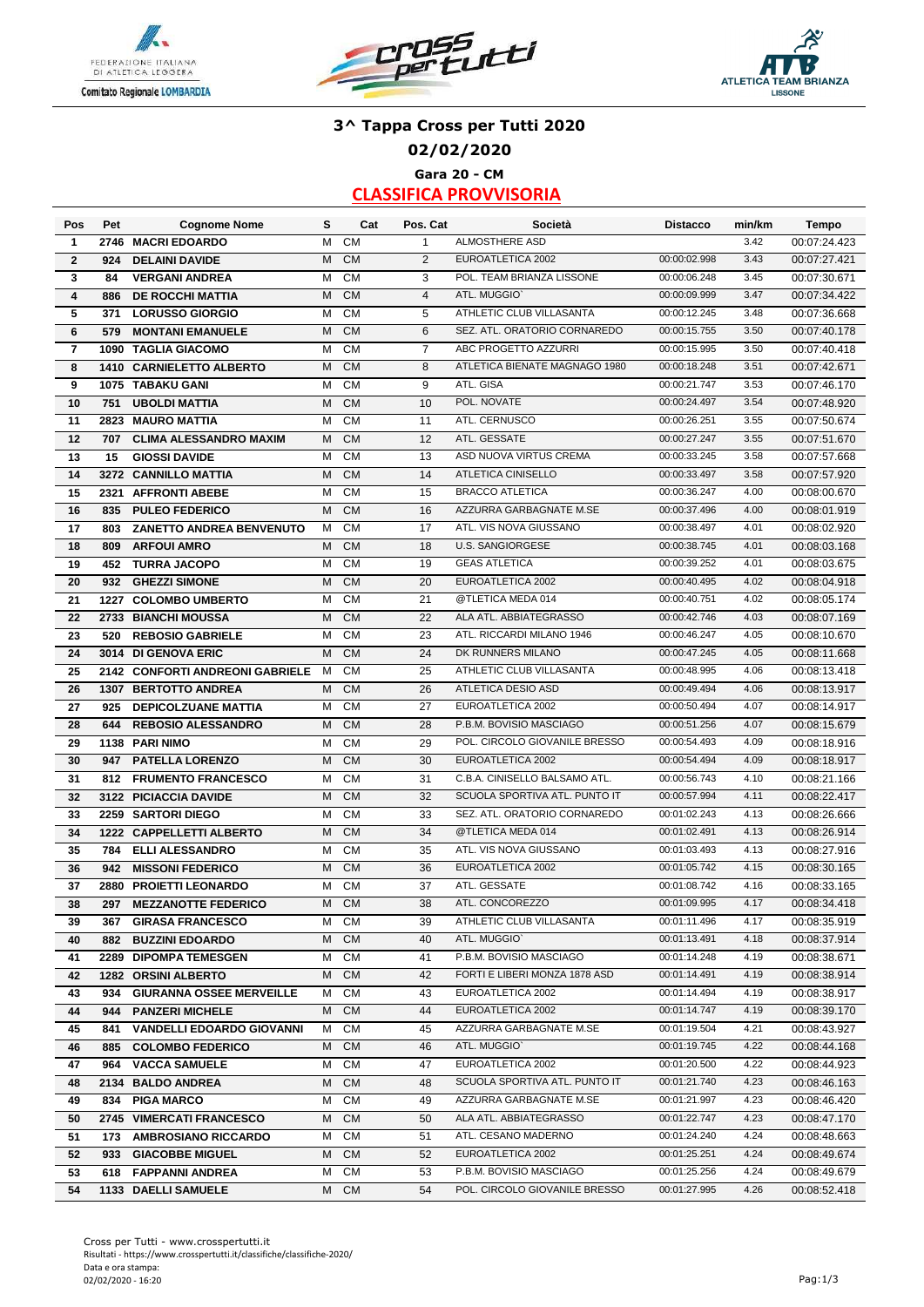





**02/02/2020**

**Gara 20 - CM**

| 55  |     | <b>132 BURKE ROBERTO ANTONIO</b> |   | M CM      | 55  | ATL. VIRTUS SENAGO             | 00:01:27.998 | 4.26 | 00:08:52.421 |
|-----|-----|----------------------------------|---|-----------|-----|--------------------------------|--------------|------|--------------|
| 56  | 364 | <b>GIARDINA DAVIDE</b>           | M | <b>CM</b> | 56  | ATHLETIC CLUB VILLASANTA       | 00:01:28.994 | 4.26 | 00:08:53.417 |
| 57  |     | 2254 CHECCHIA ALESSANDRO         | м | <b>CM</b> | 57  | SEZ. ATL. ORATORIO CORNAREDO   | 00:01:29.244 | 4.26 | 00:08:53.667 |
| 58  |     | 305 RESNATI ANDREA               | M | <b>CM</b> | 58  | ATL. CONCOREZZO                | 00:01:30.242 | 4.27 | 00:08:54.665 |
| 59  |     | 892 MORETTO LORENZO              | м | <b>CM</b> | 59  | ATL. MUGGIO'                   | 00:01:30.754 | 4.27 | 00:08:55.177 |
|     |     |                                  |   | <b>CM</b> |     | ATLETICA DESIO ASD             |              |      |              |
| 60  |     | 1344 FIORAVANTI JOELE            | м |           | 60  |                                | 00:01:33.492 | 4.28 | 00:08:57.915 |
| 61  |     | 1291 VIGANO' ANDREA              | м | <b>CM</b> | 61  | FORTI E LIBERI MONZA 1878 ASD  | 00:01:34.239 | 4.29 | 00:08:58.662 |
| 62  | 448 | <b>REBATTINI SANTIAGO</b>        | M | <b>CM</b> | 62  | <b>GEAS ATLETICA</b>           | 00:01:34.491 | 4.29 | 00:08:58.914 |
| 63  | 450 | <b>TREZZI FILIPPO</b>            | M | <b>CM</b> | 63  | <b>GEAS ATLETICA</b>           | 00:01:35.741 | 4.30 | 00:09:00.164 |
| 64  | 919 | <b>CAVALLO MASSIMO</b>           | M | <b>CM</b> | 64  | EUROATLETICA 2002              | 00:01:36.738 | 4.30 | 00:09:01.161 |
| 65  |     | 2090 PAGNIN SIMONE               | М | <b>CM</b> | 65  | ATLETICA CINISELLO             | 00:01:39.496 | 4.31 | 00:09:03.919 |
| 66  |     | <b>1375 NALON TOMMASO LUIGI</b>  | M | <b>CM</b> | 66  | ATLETICA DESIO ASD             | 00:01:40.488 | 4.32 | 00:09:04.911 |
| 67  | 160 | <b>ROGNONI FRANCESCO</b>         | M | <b>CM</b> | 67  | ATL. VIRTUS SENAGO             | 00:01:40.745 | 4.32 | 00:09:05.168 |
| 68  |     | 2264 TRIPODI ELIA                | M | <b>CM</b> | 68  | POL. BESANESE                  | 00:01:40.999 | 4.32 | 00:09:05.422 |
| 69  |     | 3219 IELMINI LEONARDO            | M | <b>CM</b> | 69  | ATLETICRALS2-TEATRO ALLA SCALA | 00:01:41.005 | 4.32 | 00:09:05.428 |
| 70  |     | 1040 GAROLI LUCA                 | м | <b>CM</b> | 70  | ATL. VIGNATE                   | 00:01:42.990 | 4.33 | 00:09:07.413 |
| 71  | 954 | <b>SIOLI MATTEO</b>              | М | <b>CM</b> | 71  | EUROATLETICA 2002              | 00:01:44.239 | 4.34 | 00:09:08.662 |
| 72  | 315 | <b>SPINELLI SAMUELE</b>          | м | <b>CM</b> | 72  | ATL. CONCOREZZO                | 00:01:45.734 | 4.35 | 00:09:10.157 |
| 73  | 33  | <b>CASSINA MATTIA</b>            | м | <b>CM</b> | 73  | POL. TEAM BRIANZA LISSONE      | 00:01:46.237 | 4.35 | 00:09:10.660 |
| 74  |     | 2371 PRESUTTI JORDI              | M | <b>CM</b> | 74  | EUROATLETICA 2002              | 00:01:46.991 | 4.35 | 00:09:11.414 |
| 75  |     | 3209 GRASSI DANIELE              | м | <b>CM</b> | 75  | ATLETICA CINISELLO             | 00:01:47.249 | 4.35 | 00:09:11.672 |
| 76  |     | 3279 CREPALDI FEDERICO           | M | <b>CM</b> | 76  | SCUOLA SPORTIVA ATL. PUNTO IT  | 00:01:47.490 | 4.35 | 00:09:11.913 |
| 77  | 970 | <b>CERNUSCHI GIORGIO</b>         | М | <b>CM</b> | 77  | ATL. SOVICO                    | 00:01:48.237 | 4.36 | 00:09:12.660 |
| 78  | 912 | <b>CAIMI DAVIDE</b>              | м | <b>CM</b> | 78  | EUROATLETICA 2002              | 00:01:48.503 | 4.36 | 00:09:12.926 |
| 79  | 466 | <b>MELOSSI GIACOMO</b>           | м | <b>CM</b> | 79  | CUS PRO PATRIA MILANO          | 00:01:48.722 | 4.36 | 00:09:13.145 |
| 80  |     | <b>BRAMBILLA MIRKO</b>           | M | <b>CM</b> | 80  | ATL. CESANO MADERNO            | 00:01:49.185 | 4.36 | 00:09:13.608 |
| 81  | 186 | 2796 COLOMBO MATTEO LORENZO      | м | <b>CM</b> | 81  | ATL. CERNUSCO                  | 00:01:49.995 | 4.37 | 00:09:14.418 |
|     |     |                                  |   |           |     |                                |              |      |              |
| 82  | 368 | <b>IANNE MARCO</b>               | M | <b>CM</b> | 82  | ATHLETIC CLUB VILLASANTA       | 00:01:50.236 | 4.37 | 00:09:14.659 |
| 83  |     | 1210 TARDIVO SIGANG              | м | <b>CM</b> | 83  | ATLETICA MENEGHINA             | 00:01:51.485 | 4.37 | 00:09:15.908 |
| 84  | 223 | <b>MAURI FRANCESCO</b>           | M | <b>CM</b> | 84  | ATL. CESANO MADERNO            | 00:01:52.241 | 4.38 | 00:09:16.664 |
| 85  |     | 778 COLOMBO GUGLIELMO            | м | <b>CM</b> | 85  | ATL. VIS NOVA GIUSSANO         | 00:01:52.440 | 4.38 | 00:09:16.863 |
| 86  | 299 | <b>PANEDURO GIORGIO</b>          | M | <b>CM</b> | 86  | ATL. CONCOREZZO                | 00:01:52.441 | 4.38 | 00:09:16.864 |
| 87  | 48  | <b>FOSSATI FEDERICO</b>          | м | <b>CM</b> | 87  | POL. TEAM BRIANZA LISSONE      | 00:01:54.485 | 4.39 | 00:09:18.908 |
| 88  |     | 2141 AROLDI GIOVANNI             | M | <b>CM</b> | 88  | ATHLETIC CLUB VILLASANTA       | 00:01:55.742 | 4.40 | 00:09:20.165 |
| 89  |     | 3106 CHIAVERINI MATTEO           | М | <b>CM</b> | 89  | SCUOLA SPORTIVA ATL. PUNTO IT  | 00:01:56.486 | 4.40 | 00:09:20.909 |
| 90  |     | 2782 BERGAMASCHI CARLO           | M | <b>CM</b> | 90  | ATL. CERNUSCO                  | 00:01:57.734 | 4.41 | 00:09:22.157 |
| 91  |     | 1097 COLOMBO ALESSANDRO          | м | <b>CM</b> | 91  | DK RUNNERS MILANO              | 00:01:59.494 | 4.41 | 00:09:23.917 |
| 92  |     | 1316 CAMNASIO LUCA               | M | <b>CM</b> | 92  | <b>ATLETICA DESIO ASD</b>      | 00:02:00.482 | 4.42 | 00:09:24.905 |
| 93  | 813 | <b>ASSINNATO LUCA</b>            | М | <b>CM</b> | 93  | AZZURRA GARBAGNATE M.SE        | 00:02:01.489 | 4.42 | 00:09:25.912 |
| 94  |     | <b>141 FUMAGALLI SIMONE</b>      | М | <b>CM</b> | 94  | ATL. VIRTUS SENAGO             | 00:02:08.730 | 4.46 | 00:09:33.153 |
| 95  |     | 2771 LINDNER MATTIA              | м | <b>CM</b> | 95  | ATHLETIC CLUB VILLASANTA       | 00:02:10.982 | 4.47 | 00:09:35.405 |
| 96  |     | 3100 AITA SAMUELE                | М | <b>CM</b> | 96  | SCUOLA SPORTIVA ATL. PUNTO IT  | 00:02:10.984 | 4.47 | 00:09:35.407 |
| 97  |     | 3107 CHIAVERINI FEDERICO         | м | <b>CM</b> | 97  | SCUOLA SPORTIVA ATL. PUNTO IT  | 00:02:11.987 | 4.48 | 00:09:36.410 |
| 98  |     | 3113 DE VAL LUCA                 | М | <b>CM</b> | 98  | SCUOLA SPORTIVA ATL. PUNTO IT  | 00:02:14.982 | 4.49 | 00:09:39.405 |
| 99  | 24  | <b>BERDUCCI GIACOMO</b>          | М | <b>CM</b> | 99  | POL. TEAM BRIANZA LISSONE      | 00:02:16.727 | 4.50 | 00:09:41.150 |
| 100 | 987 | <b>STEFANI DAVIDE</b>            | М | <b>CM</b> | 100 | ATL. SOVICO                    | 00:02:18.728 | 4.51 | 00:09:43.151 |
| 101 | 668 | <b>CERIZZA SIMONE</b>            | м | <b>CM</b> | 101 | G.S.A. BRUGHERIO               | 00:02:21.235 | 4.52 | 00:09:45.658 |
| 102 |     | 3076 GONZALES DAVIDE             | M | <b>CM</b> | 102 | POL. TEAM BRIANZA LISSONE      | 00:02:23.228 | 4.53 | 00:09:47.651 |
| 103 |     | 2132 SACCO MICHELE PIO           | м | <b>CM</b> | 103 | ATL. CONCOREZZO                | 00:02:26.725 | 4.55 | 00:09:51.148 |
| 104 | 279 | <b>DI MARTINO RICCARDO</b>       | M | <b>CM</b> | 104 | ATL. CONCOREZZO                | 00:02:26.978 | 4.55 | 00:09:51.401 |
|     |     |                                  | м |           |     | U.S. SANGIORGESE               |              | 4.56 |              |
| 105 |     | 2336 TODDE AUGUSTO               |   | <b>CM</b> | 105 |                                | 00:02:28.477 |      | 00:09:52.900 |
| 106 |     | 1141 PLONA NICOLO'               | м | <b>CM</b> | 106 | POL. CIRCOLO GIOVANILE BRESSO  | 00:02:31.724 | 4.58 | 00:09:56.147 |
| 107 |     | 3241 MUNER ALESSANDRO            | м | CM        | 107 | DK RUNNERS MILANO              | 00:02:33.227 | 4.58 | 00:09:57.650 |
| 108 |     | 2383 BIZZARRI ALESSANDRO         | м | <b>CM</b> | 108 | POL. CIRCOLO GIOVANILE BRESSO  | 00:02:34.473 | 4.59 | 00:09:58.896 |
| 109 |     | 475 URBANI MATTEO LIDIO          | м | <b>CM</b> | 109 | CUS PRO PATRIA MILANO          | 00:02:35.486 | 4.59 | 00:09:59.909 |
| 110 | 760 | <b>BIZZOZERO PIETRO</b>          |   | M CM      | 110 | ATL. VIS NOVA GIUSSANO         | 00:02:40.975 | 5.02 | 00:10:05.398 |